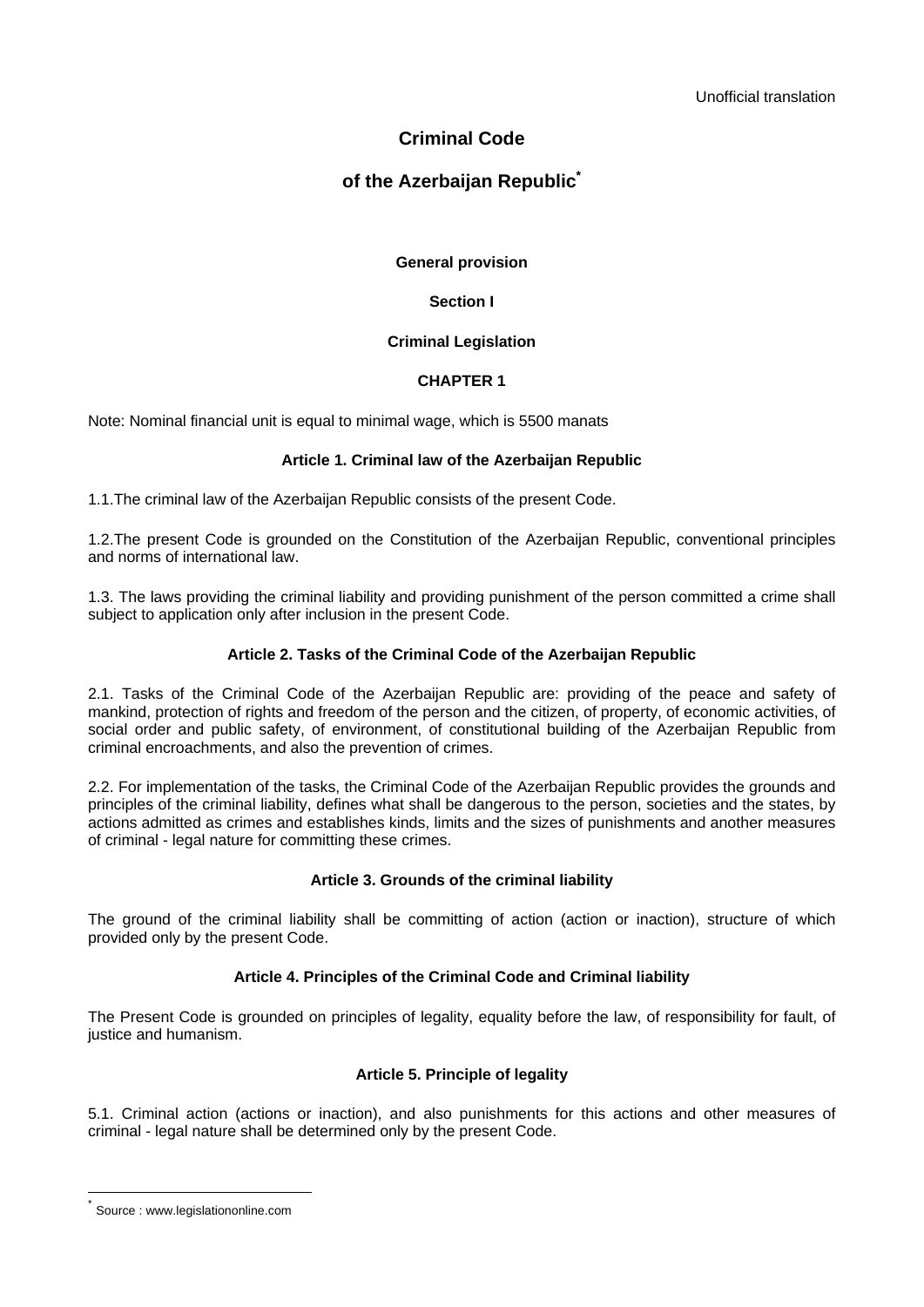5.2. Application of the criminal law by analogy shall not be allowed.

# **Article 6. Principle of equality before the law**

The persons who have committed crimes, shall be equal before the law and shall be subjected to the crime liability irrespective of race, nationalities, creeds, language, an origin, property and official position, belief, belonging to political parties, trade unions and other public associations, and also other circumstances.

## **Article 7. Principle of the responsibility for fault**

7.1. The person shall be subjected to the criminal liability and punishment only for socially dangerous action (action or inaction) and its consequences, concerning of which his fault is provided.

7.2. The person shall not be subjected to the criminal liability for innocent causing of harm.

## **Article 8. Principle of validity**

8.1. Punishment and other measures of criminal - legal nature instituted to the person, who has committed a crime, shall be fair, and shall correspond to nature and a degree of public danger of a crime, circumstances of committing it and nature of a guilty person.

8.2. Nobody shall be instituted to criminal liability twice for the same crime.

## **Article 9. Principle of humanism**

9.1. The Criminal Code shall provide safety of people.

9.2. Punishment and other measures of criminal - legal nature applied to the person, who has committed a crime, shall not have the purposes causing physical sufferings or humiliation of human dignity.

### **CHAPTER 2**

# **ACTION OF THE CRIMINAL LAW**

### **Article 10. Action of the criminal law in time**

10.1. The criminality and punish of action (action or inaction) shall be determined by the criminal law, exercised during commitment of this action (action or inaction). No one shall be applied to criminal liability for action, which was not admitted as a crime at the time of committing it.

10.2. Time of committing socially dangerous action (action or inaction) shall be time of committing a crime irrespective on time of approach of consequences.

10.3. The criminal law, which shall eliminate criminality of action (actions or inaction) and its punish, soften punishment or otherwise improve position, of the person who have committed a crime, shall have back force, and that shall be distributed on the persons who has committed the appropriate action (action or inaction) till the introduction of such law as valid, and also on the persons who is sentenced, or who has served sentenced time but previous conviction is not removed or is not extinguished.

10.4. The criminal law, provided for by criminality of action (actions or inactivity), strengthening punishment or otherwise worsening position of the person who has committed a crime, shall not have back force.

# **Article 11. Implementation of the criminal law on the persons who have committed a crime on the territory of the Azerbaijan Republic**

11.1. The person, who has committed a crime on the territory of the Azerbaijan Republic, shall be applied to the criminal liability by the present Code. The crime, which has begun, proceeded, or terminated on territory of the Azerbaijan Republic, shall be admitted as crime committed on the territory of the Azerbaijan Republic.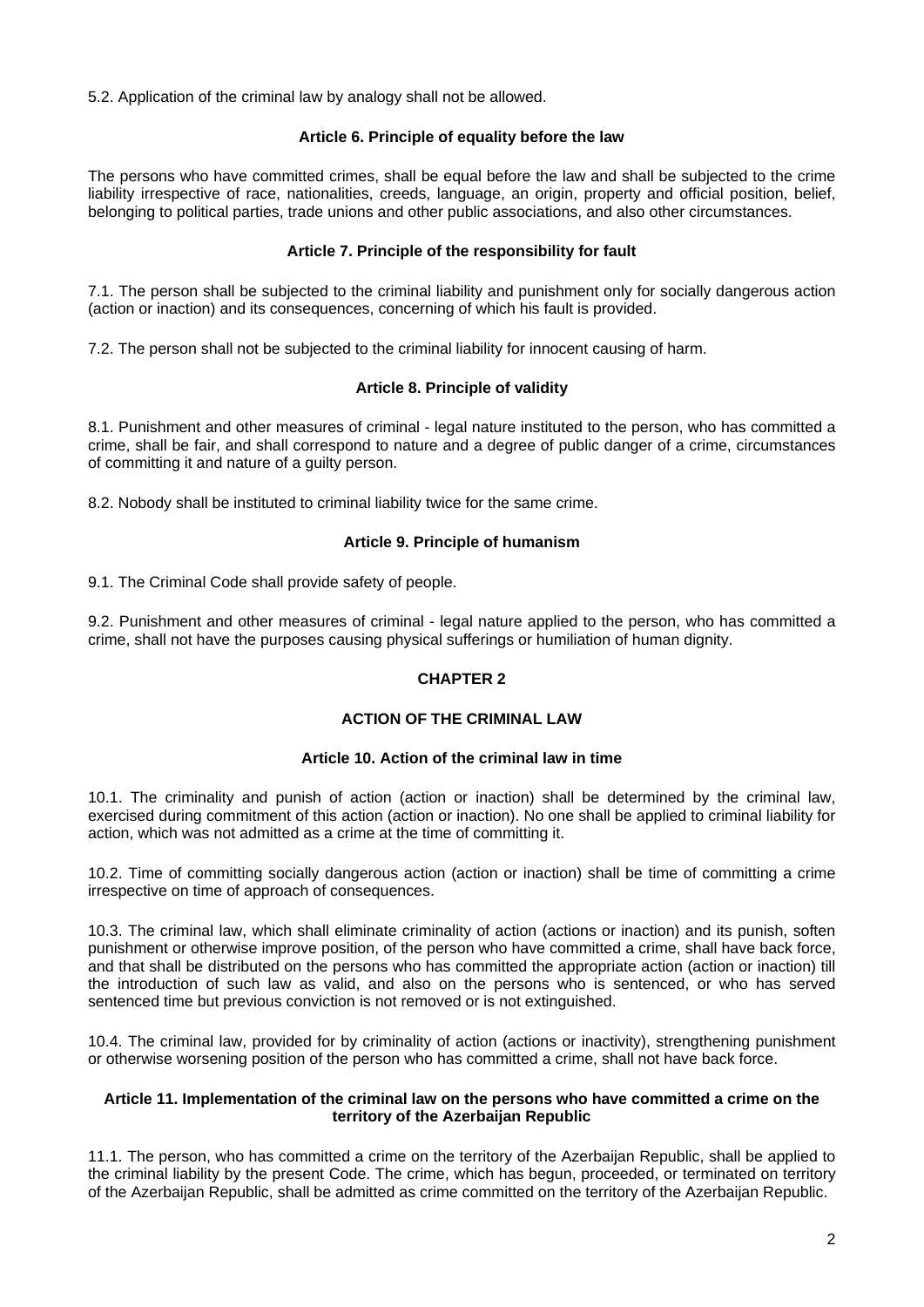11.2. The crime committed on territorial waters of the Azerbaijan Republic, on sector of Caspian sea (lake) which belongs to the Azerbaijan Republic, on air space above the Azerbaijan Republic and its economic zone, shall be admitted as crime committed on the territory of the Azerbaijan Republic.

11.3. The person, who has committed a crime on a water or air vessel, which are attributed to air or to seaport of the Azerbaijan Republic, implemented on water or air space outside of limits of the Azerbaijan Republic, flying under the flag or a recognition symbol of the Azerbaijan Republic, shall be instituted to the criminal liability by the present Code.

11.4. The person, who has committed a crime on a ship, which belong to military fleet or military - air forces of the Azerbaijan Republic, shall be instituted to criminal proceedings under the present Code, irrespective to the location of this ship.

11.5. The question on the criminal liability of diplomatic representatives of the foreign states and other citizens which use immunity, in case of committing by these persons of a crime on the territory of the Azerbaijan Republic shall be implemented according to the norms of international law.

## **Article 12. Implementation of the criminal law concerning the persons who have committed a crime out of border of the Azerbaijan Republic**

12.1. Citizens of the Azerbaijan Republic and persons constantly living on the Azerbaijan Republic without the citizenship, who have committed action (action or inaction) out of border of the Azerbaijan Republic, shall be instituted to the criminal liability under the present Code, if this action is recognized as a crime in the Azerbaijan Republic and in the state on the territory of which it was committed, and if these persons were not condemned in the foreign state.

12.2. Foreigners and persons without the citizenship, committed a crime outside of limits of the Azerbaijan Republic, shall be instituted to criminal proceedings under the present Code, in cases, if the crime shall be directed against the citizens of the Azerbaijan Republic, interests of the Azerbaijan Republic, and also in the cases, stipulated by international agreements to which the Azerbaijan Republic is a party, if these persons were not condemned in the foreign state.

12.3. Citizens of the Azerbaijan Republic, foreigners and persons without the citizenship, who have committed crimes against the peace and mankind's, war crimes, terrorism, financing of terrorism, stealing of an air ship, capture of hostages, torture, a sea piracy, illegal circulation of narcotics and psychotropic substances, manufacturing or sale of false money, attack on persons or the organizations using the international protection, the crimes connected to radioactive materials, and also other crimes, punish of which stipulated in international agreements to which the Azerbaijan Republic is a party, shall be instituted to criminal liability and punishment under the Present Code, irrespective of a place of committing a crime.

12.4. Military men of military units of the Azerbaijan Republic included in peace forces, for the crimes, committed outside of limits of the Azerbaijan Republic, shall be instituted to criminal proceedings under the present Code, unless it is not stipulated by the international agreements to which Azerbaijan Republic is a party.

12.5. At condemnation by courts of the Azerbaijan Republic, of the persons specified in articles 12.1-12.4 of the present Code, punishment shall not exceed the top limit of the sanction provided by the law of the foreign state on which territory the crime was committed.

# **Article 13. Distribution of the persons who have committed a crime**

13.1. The citizens of the Azerbaijan Republic, who have committed a crime on the territory of the foreign state, shall not be applied to distribution to the foreign state. The question of attraction of these persons to the criminal liability shall be solved according to the article 12 of the present Code.

13.2. Foreigners and persons without the citizenship, who have committed a crime outside of limits of the Azerbaijan Republic and living on the territory of the Azerbaijan Republic, can be distributed to the foreign state for instituting to the criminal liability or servings of punishment according to international agreements to which the Azerbaijan Republic is a party.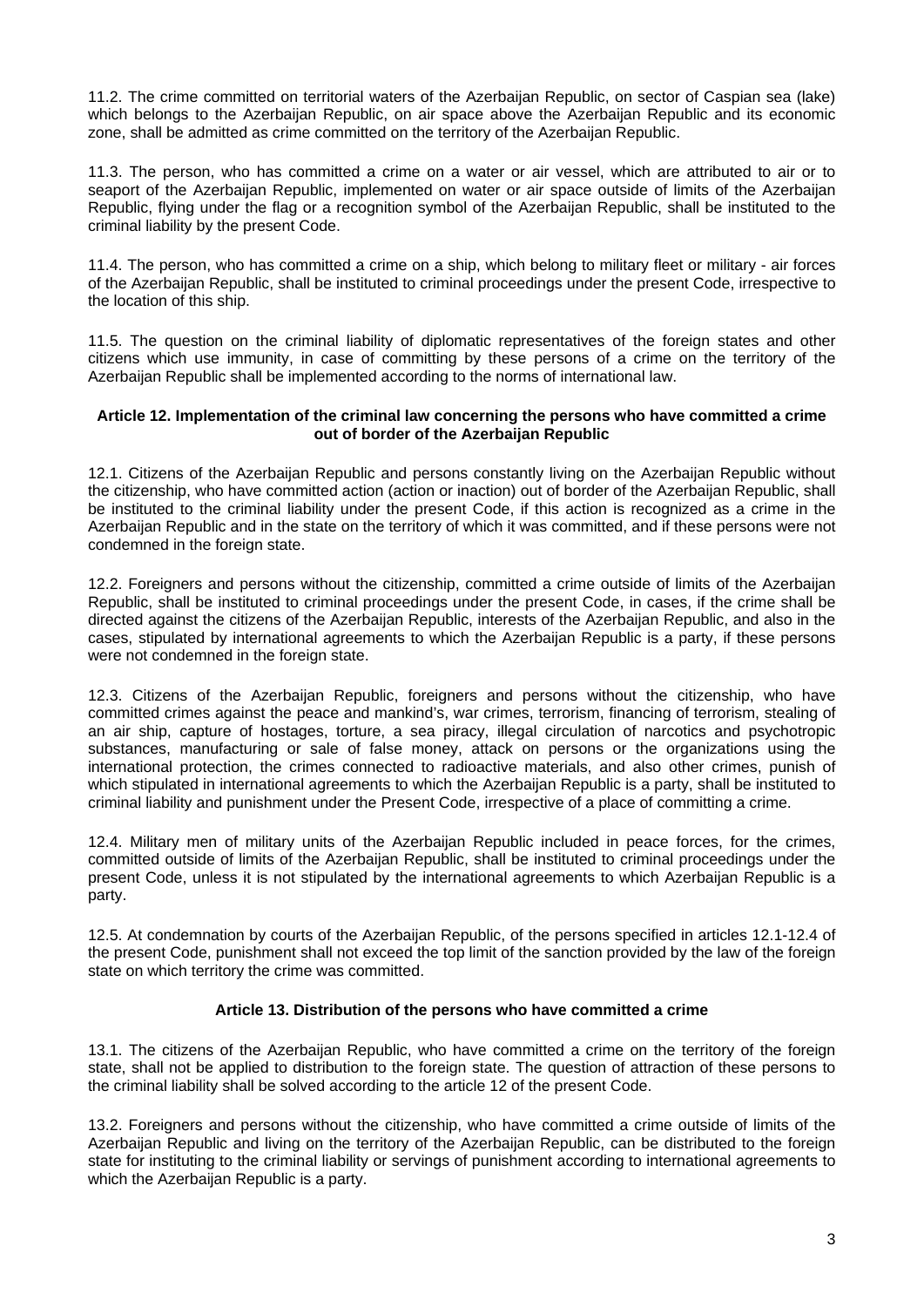13.3. If the persons, who have committed a crime outside of limits of the Azerbaijan Republic, shall not distributed out to the foreign state, and this action (action or inaction) is admitted as a crime according to the present Code, they shall be instituted to criminal proceedings in the Azerbaijan Republic.

13.4. If the international agreements, to which the Azerbaijan Republic is a party, establish other regulations about distribution of the persons who have committed a crime, then the international agreements shall be appreciated.

# **SECTION II**

# **CRIME**

# **CHAPTER 3**

# **CONCEPT OF THE CRIME AND CLASSIFICATION OF CRIMES**

## **Article 14. Concept of a crime**

14.1. Crime shall be admitted as a socially dangerous action (action or inaction), forbidden by the present Code, under threat of punishment on guilty.

14.2. Actions (action or inactivity), though it is formally containing attributes of any action (action or inaction), provided by the criminal law, but by virtue of insignificance not representing public danger, and shall not cause harm to a person, to a society or the state, shall not be admitted as a crime.

## **Article 15. Classification of crimes**

15.1. Depending on nature and degree of action stipulated as public danger (actions or inaction), provided by the present Code, shall be subdivided into the crimes which shall be big public danger, less serious crimes, serious crimes and especially serious crimes.

15.2. Crimes which do not represent big public danger shall be deliberate and careless actions for committing of which by the present Code, admitted punishment, but not connected to imprisonment, and also deliberate and careless actions for committing of which the maximal punishment provided by the present Code, shall not exceed two years of imprisonment.

15.3. Less serious crimes shall be deliberate and careless actions for committing of which the maximal punishment, provided by the present Code, shall not exceed seven years of imprisonment.

15.4 Serious crime shall be deliberate and careless actions for committing of which maximal punishment provided by the present Code shall not exceed twelve years of imprisonment.

15.5 Especially serious crime shall be deliberate actions for committing of which punishment provided by the present Code, shall be imprisonment for the term of twelve years or more strict punishment.

# **Article 16. Frequency of committing crimes**

16.1. Repeatedly committed crimes shall be two or more crimes provided by one article of the present Code.

16.2. Committing of two or more crimes provided by one article of the present Code shall be admitted as repeated only in cases provided by appropriate articles of the Especial part of the present Code.

16.3. The crime shall not be admitted as repeatedly committed, if for crime the person in the order provided by the law was released from the criminal liability or the previous conviction for the crime committed by the person was extinguished or removed.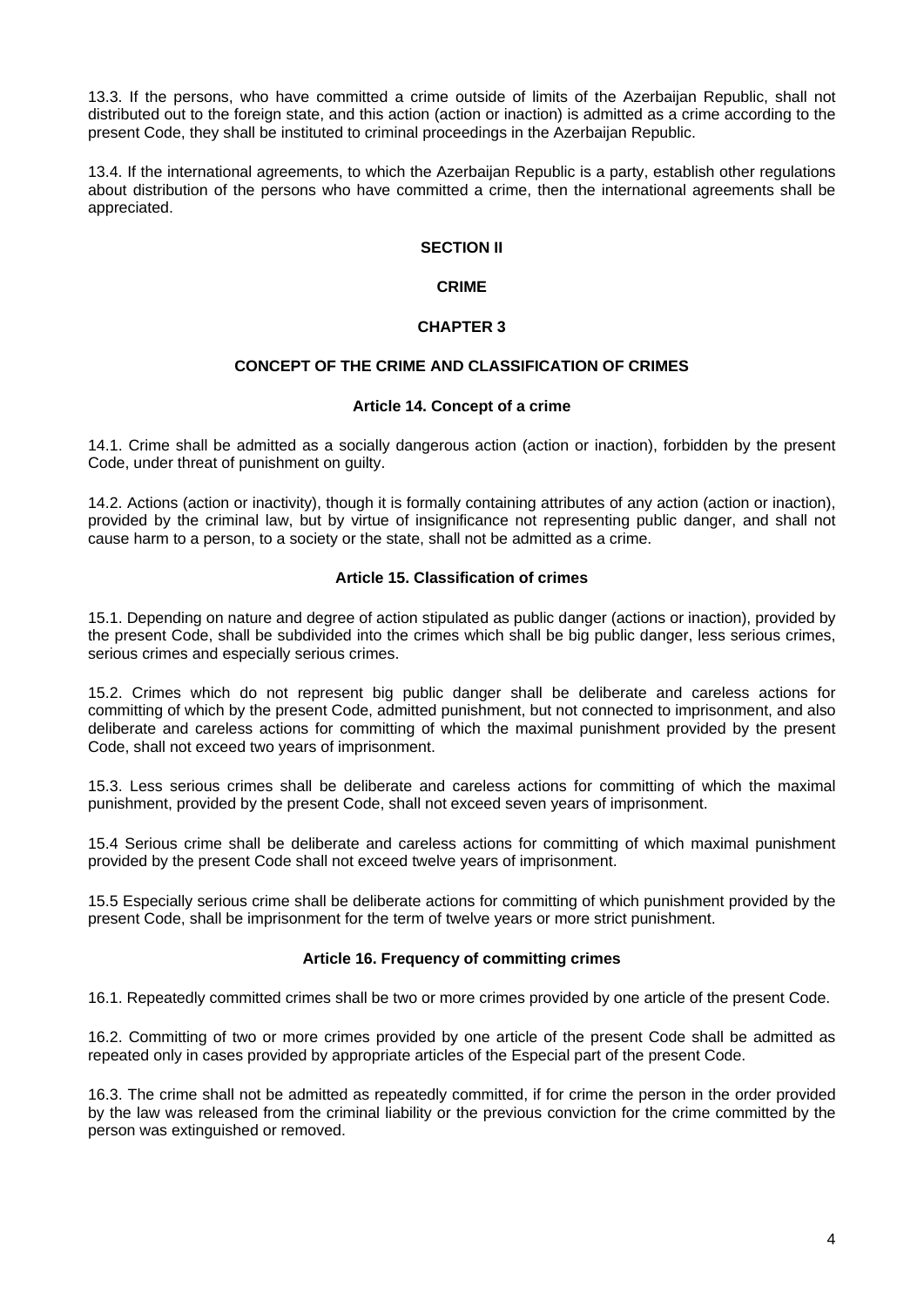## **Article 17. Set of crimes**

17.1. Set of crime forms shall include two or more crimes, provided by various articles of the present Code, and if a person was not condemned or released from the criminal liability on the lawful grounds for committed crimes, and also if time for attraction to criminal liability on one of these crimes have not expired.

17.2. Committing by one action (inaction) of two or more crimes, provided by two or more articles of the present Code, forms ideal set of crimes.

17.3. At set of crimes the person shall institutes the criminal liability for each crime under appropriate article of the present Code.

17.4. If the crime shall be provided by the general and special norms of the Especial part, then set of crimes shall be admitted as absent and criminal liability comes on special norm.

## **Article 18. Relapse of crimes and its kinds**

18.1. Relapse of crimes shall be deliberate committing of crime by the person, who has been convicted before for earlier deliberate committed of crime.

18.2. Relapse of crimes shall be admitted as dangerous:

18.2.1. at committing of a deliberate crime by the person for which he is condemned to imprisonment if earlier this person was condemned to imprisonment for a deliberate crime twice;

18.2.2. at committing of deliberate serious crime by the person, if earlier he was condemned for deliberate serious crime.

18.3. Relapse of crimes shall be admitted as especially serious:

18.3.1. at committing of a deliberate crime by the person for which he is condemned to imprisonment not less than three times, irrespective of a sequence, and for deliberate less serious crime or deliberate serious crime \*;

18.3.2. at committing of deliberate serious crime by the person, if earlier he was condemned to imprisonment two times for committing of deliberate serious crime or once for committing especially serious crime \*;

18.3.3. at committing serious crime by the person, if earlier he was condemned to imprisonment for committing deliberate minor serious or serious crimes.

18.4. The convictions, removed or extinguished in the order, provided by article 83 of the present Code, and also a previous conviction for the crimes, committed by the person at the 18, shall not be taken into account at recognition as relapse of crimes.

18.5. Relapse of crimes attracts more strict punishment on the grounds and on the limits, which are provided by the present Code.

# **CHAPTER 4**

# **PERSONS SUBJECTED TO CRIMINAL LIABILITY**

### **Article 19. General conditions for the criminal liability**

To Criminal Liability shall be subjected person, who has mental capacity, committed a crime and reached appropriate age, settled by the present Code.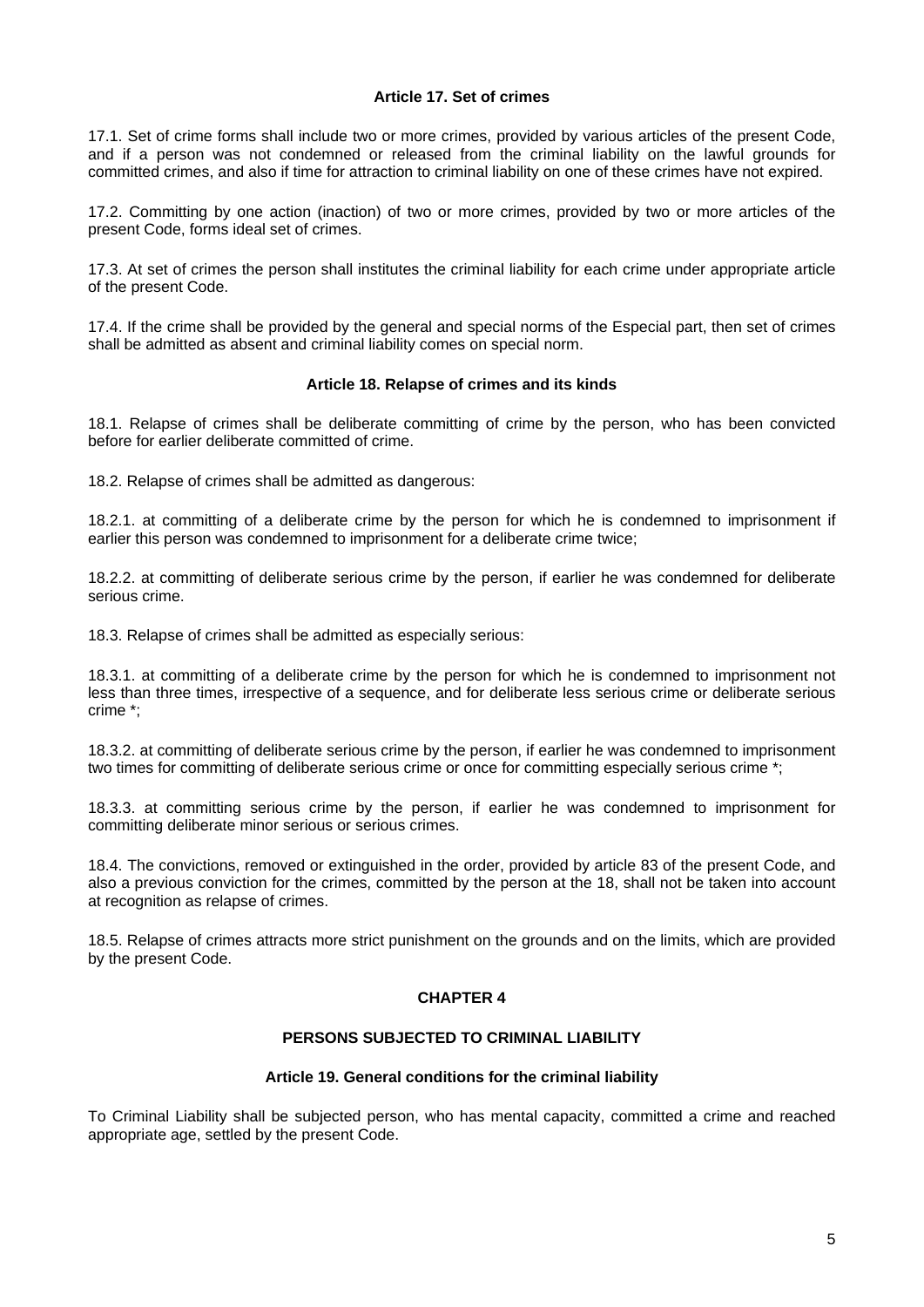# **Article 20. Legal age for determination to criminal liability**

20.1. The person who has reached age of 16, to time of committing a crime shall be subjected to the criminal liability.

20.2. The persons who have reached the age of 14, to time of committing a crime, shall be subjected to the criminal liability for deliberate murder, deliberate causing of heavy or less heavy harm to health, kidnapping of the person, rape, violent actions of sexual nature, theft, robbery, extortion, illegal occupation of the automobile or other vehicle without the purpose of plunder, deliberate destruction or damage of property under aggravating circumstances, terrorism, capture of the hostage, hooliganism under aggravating circumstances, plunder or extortion of fire-arms, ammunition, explosives and explosives, plunder or extortion of narcotics or psychotropic substances, reduction unsuitability of vehicles or means of communication.

20.3 - Is excluded by the law of the Azerbaijan Republic from July, 2 2001.

## **Article 21 Diminished capacity**

21.1. The person, who at the time of committing publicly dangerous act (action or inaction), was in a condition of diminished responsibility, and could not realize actual nature and public danger of the acts (actions or inaction) or supervise over them in order to chronic mental disease, timed infringement of mental activity, dementia or other mental disease shall not be subjected to the criminal liability,.

21.2. To the person, who has committed publicly dangerous act (action or inaction) in a condition of diminished responsibility, court can appoint the forced measures of medical nature provided by the present Code.

21.3. To the person, who has committed a crime in a condition of legal capacity, but before adopting by court of a decision, he has became emotionally diseased, and depriving opportunity to realize actual nature and public danger of his acts (actions or inaction) or supervise over them, court can appoint forced measures of medical nature as it provided by the present Code.

### **Article 22. Criminal liability of persons with the mental frustration which is not excluding legal responsibilities**

22.1. The person with legal responsibility, who at the time of committing a crime by virtue of mental frustration could not fully realize actual nature and public danger of the acts (action or inaction) or to supervise them, shall be subjected to the criminal liability.

22.2. The mental frustration, which is not excluding responsibilities, shall be taken into account by court at assignment of punishment and can form the basis for purpose of the medical nature forced measures provided by the present Code.

# **Article 23. Criminal liability for a crime accomplished in a condition of intoxication**

The person, who has committed a crime in a condition of intoxication, irrespective of the reasons of intoxication (the use of alcohol, narcotics or other strong substances), shall be not released from the criminal liability.

### **CHAPTER 5**

# **FAULT**

## **Article 24. Forms of fault**

24.1. The person, who has committed a crime (action or inaction) only on deliberate or on imprudence grounds, shall be admitted as guilty.

24.2. Acts (action or inaction), committed on imprudence, shall be admitted as a crime only in cases when it is specially provided by appropriate article of the Especial part of the present Code.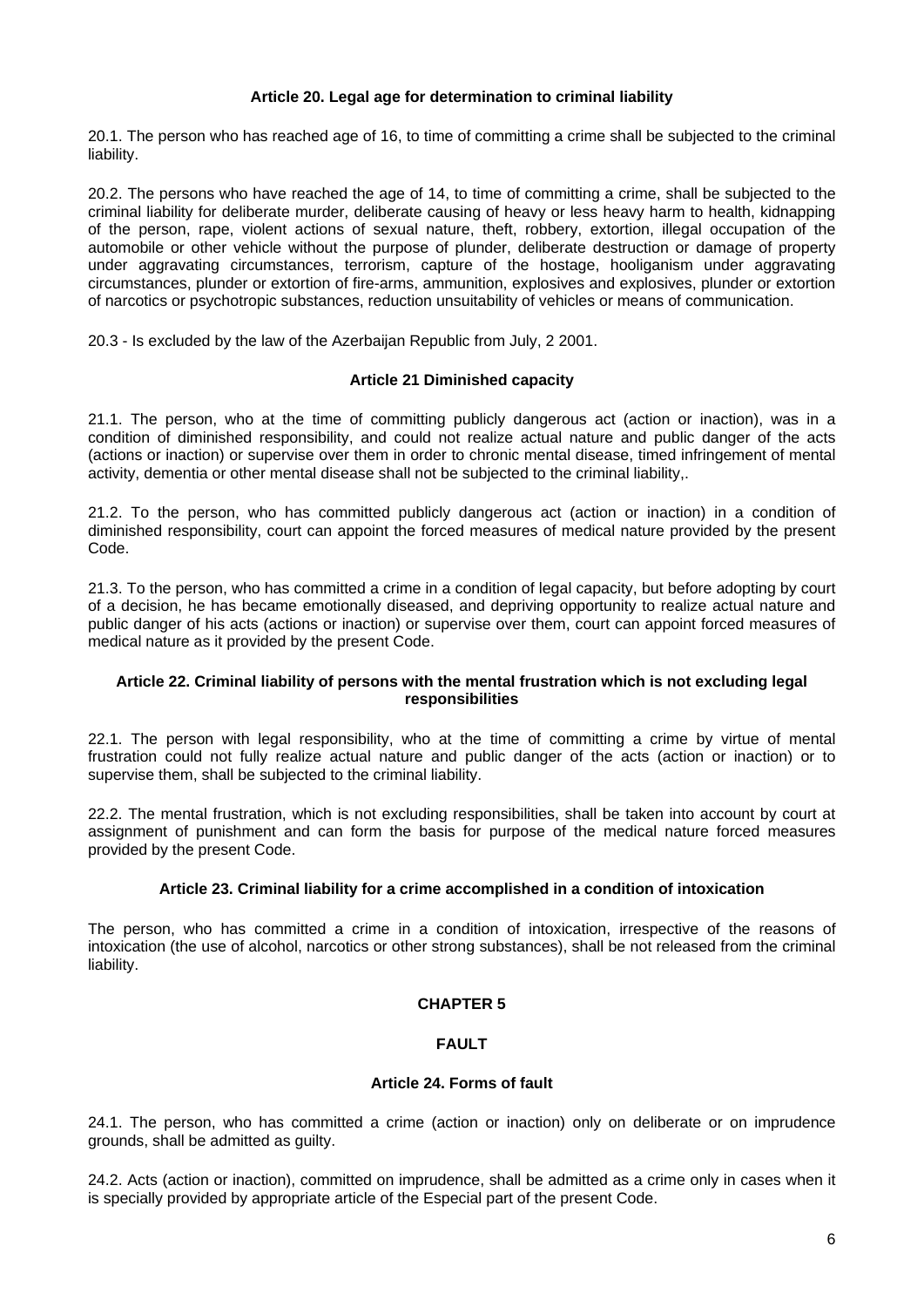## **Article 25. Crime, accomplished deliberately**

25.1. Crime accomplished deliberately, shall be acts (action or inaction), accomplished with direct or indirect intention admits.

25.2. The crime shall be admitted as committed with direct intention, if the person realized public danger of the acts (action or inaction), expected their publicly dangerous consequences and wished their approach.

25.3. The crime shall be admitted as committed with indirect intention, if the person realized public danger of the acts (action or inaction), expected their socially dangerous consequences, did not wish, but meaningfully supposed these consequences.

## **Article 26. Crime accomplished on imprudence**

26.1. A crime accomplished on imprudence, shall be admitted acts (action or inaction), committed on criminal self-confidence or criminal negligence.

26.2. The crime shall be admitted as committed on criminal self-confidence, if the person expected an opportunity of approach of socially dangerous consequences of the acts (action or inaction), but without the sufficient grounds to that, expected prevention of these consequences.

26.3. The crime shall be admitted as committed on a criminal negligence, if the person did not expect an opportunity of approach of socially dangerous consequence of the acts (action or inaction) though at necessary attentiveness and foresight should and could expect these consequences.

# **CHAPTER 6**

# **UNCOMPLETED CRIME**

# **Article 27. The completed and uncompleted crimes**

27.1. The crime, committed by the person (action or inaction) which contains all grounds of the crime structure provided by the present Code, shall be admitted as completed

27.2. Preparation for a crime and attempt at a crime shall be admitted as uncompleted crime.

27.3. The criminal liability for the uncompleted crime shall come under article of the present Code providing the responsibility for completed crime, according to articles 28 and 29 present Codes.

### **Article 28. Preparation to a crime**

28.1. As preparation to a crime shall be purchase or manufacturing by a person of means or instruments to committee a crime, looking for accomplices of a crime, arrangement on commitment of a crime or other deliberate creation of conditions for commitment of a crime, if thus a crime was not finished on not dependent on will of this person to circumstances.

28.2. The criminal liability shall be instituted only for preparation of minor serious and especially serious crimes.

# **Article 29. Attempt to a crime**

As attempt at a crime shall be deliberate act (action or inaction) by a persons, directly directed on committing of a crime, if thus the crime was not completed by circumstances not dependent on will of this person.

# **Article 30. Voluntary refusal from committing a crime**

30.1. The termination by the person of preparation for a crime or the termination by the person of act (action or inaction), directly directed on committing a crime, if the person realized an opportunity of completing of a crime up to the end, shall be admitted as voluntary refusal from a crime.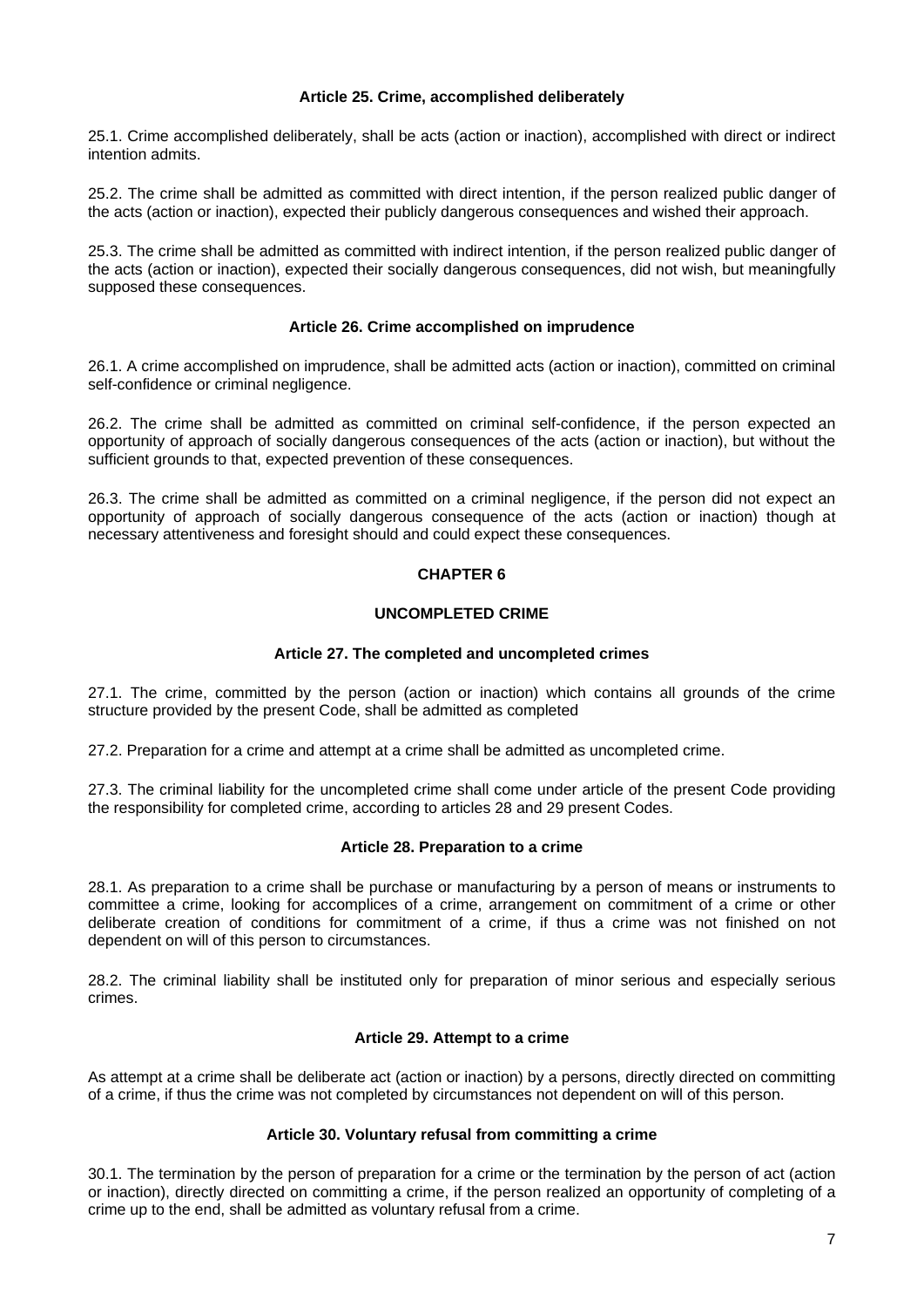30.2. The person, voluntary and finally refused from completing a crime up to the end shall not be instituted to criminal liability.

30.3. The person who has voluntary refused from completing a crime up to the end, shall be determined to the criminal liability only in the event that the act committed by him contains structure of other crime.

30.4. The organizer and the instigator of a crime shall not be subject to the criminal liability if these persons duly message to authorities or other undertaken measures have prevented completing a crime by executor up to the end. The helper of a crime shall not be instituted to criminal liability, if he has refused from preliminary promised help to the executor prior to the beginning of the acts directly directed on committing a crime or has prevented consequences of already rendered help.

30.5. If actions of organizer or instigator, provided by article 30.4 of the present Code, have not resulted in prevention of committing a crime by the executor, the measures undertaken by them can be recognized as softening circumstances at assignment of punishment by court.

# **CHAPTER 7**

# **ACCOMPLICE**

## **Article 31. Accomplice**

By accomplice in a crime shall be admitted deliberate joint participation of two or more persons in committing a deliberate crime.

## **Article 32. Kinds of accomplice**

32.1. Alongside with the executor as accomplice of a crime shall be admitted also organizer, instigator and helper.

32.2. The person, who have directly committed a crime or directly participating in its committing together with other persons (joint committing), and also the person who has committed a crime by use of other persons, not determined to the criminal liability by virtue of the circumstances provided by the present Code, shall be admitted as the executor.

32.3. The person, who have organized committing of a crime or supervising its execution, and created organized group or criminal community (criminal organization) or supervising them as well, shall be admitted as the organizer

32.4. The person, who has declined other person to committing a crime by an arrangement, payoff, and threat or in other ways, shall be admitted as the instigator.

32.5. The person assisting by advice, instructions, granting of the information, means or instruments in committing a crime or by removal of obstacles, and also the person, beforehand promising to hide a criminal, means or instruments of fulfillment a crime, traces of a crime or the subjects extracted in the criminal way, and person beforehand promising to get or sell such subjects as well, shall be admitted as the helper

### **Article 33. Responsibility of accomplices**

33.1. The responsibility of accomplices shall be defined by nature and degree of actual participation each of them in commitment of a crime.

33.2. Co-executors shall be determined by appropriate article of the Especial part of the present Code, for a crime committed by them, without the reference to article 32 of the present Code.

33.3. The organizer, instigator and helper shall be instituted to criminal liability by appropriate article of the Especial part referring to article 32 of the present Code, except for cases when they simultaneously were coexecutors of a crime.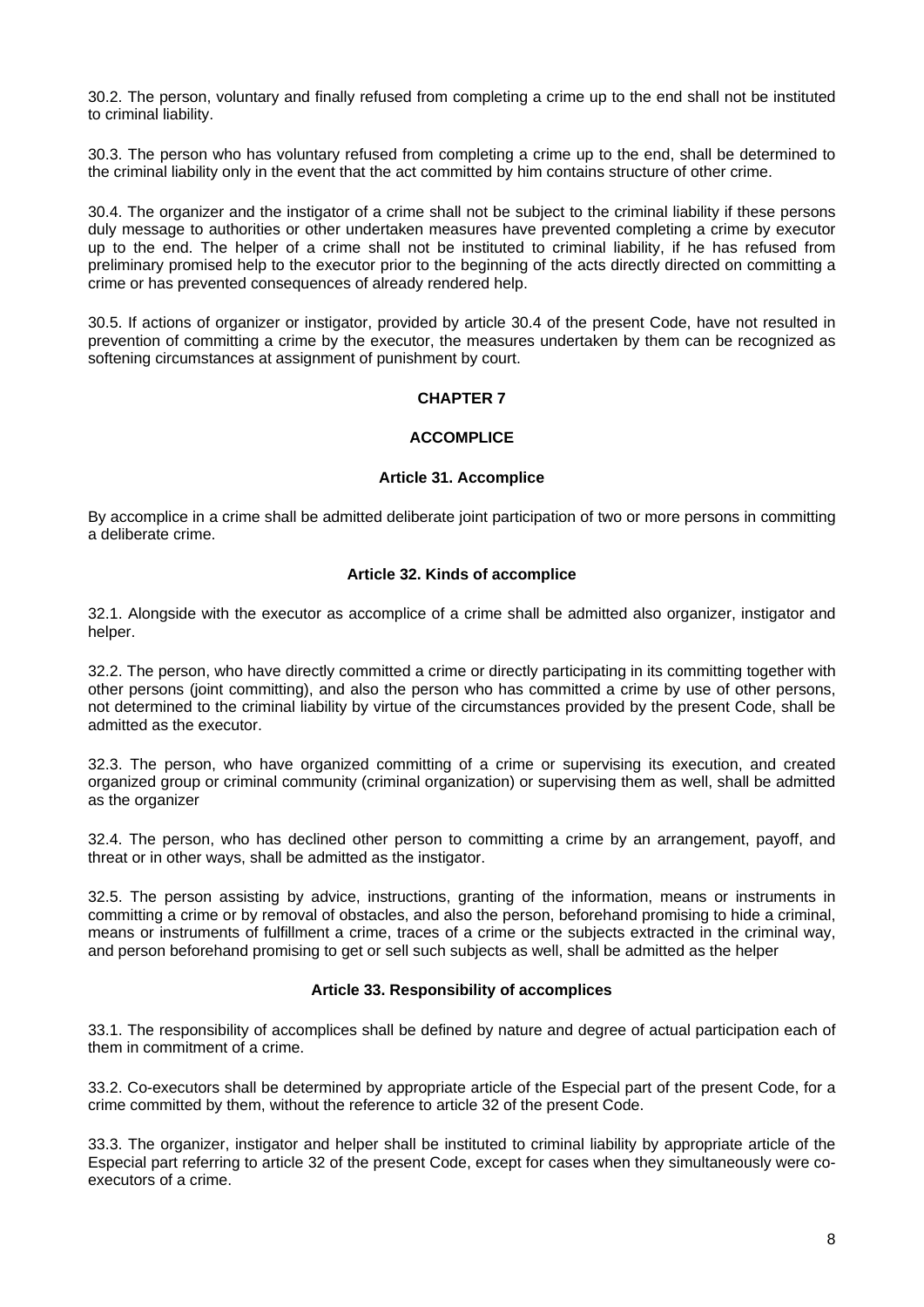33.4. The person who is not special subject of a crime, according to the appropriate article of the Especial part of the present Code, participating in commitment of the crime provide by this article, carries the criminal liability for the given crime as its organizer, instigator or helper.

33.5. In a case of not completing by executor of a crime up to the end on circumstances not dependent on his will, other accomplices shall carry the criminal liability for preparation of a crime or attempt on a crime. Also the person, who on circumstances not dependent on his will, did not manage to decline other persons from commitment of a crime, for preparation of a crime shall carry criminal liability.

## **Article 34. Commitment of a crime by group of persons, on preliminary arrangement by group of persons, by organized group or criminal community (criminal organization)**

34.1. The crime, which is committed by two or more executors in common participated in its commitment without preliminary arrangement, shall be admitted as committed by group of persons.

34.2. The crime, which is committed by two or more persons beforehand agreed about joint commitment of a crime and in common participated in its commitment, shall be admitted as committed on preliminary arrangement by group of persons

34.3. The crime, which is committed by steady group consisting of two or more persons, beforehand united for commitment of one or several crimes, shall be admitted as committed by organized group

34.4. Creation of the steady organized criminal group with the purpose of commitment minor serious or serious crimes or steady association of two or more organized criminal groups created in the same purposes shall be admitted as criminal community (the criminal organization).

34.5. The crime, accomplished by a participant (participants) of criminal community (the criminal organization) for implementation of the purposes of this community (organization), and also committed by a person (persons) who is not being the participant (participants) of criminal community (the criminal organization) but committed crime on behalf of this community (organization), shall be admitted as committed by criminal community (the criminal organization).

34.6. The person created organized group either criminal community or supervising them, shall be subjected to the criminal liability for their organization and a management of them in the cases provided by appropriate articles of the Especial part of the present Code, and also for all committed by organized group or criminal community crimes if they were covered by his intention. Other participants of the organized group or criminal community shall carry the criminal liability, for participation in these crimes in the cases provided by appropriate articles of the Especial part of the present Code, and also for crimes, in which they participated in preparation or commitment.

34.7. Creation of the organized group in the cases which have been not provided by articles of the Especial part of the present Code, shall attract to criminal liability for preparation of crimes for which commitment it is created.

34.8. Commitment of acts by group of persons, on preliminary arrangement by group of the persons, by organized group or criminal community (criminal organization) shall attract more strict punishment on grounds and limits provided by the present Code.

### **Article 35. Commitment of a crime which is not covered by the general intention (excess of an executor).**

35.1. Commitment by the executor of the crime, which is out of general intention, and not covered as intention of other accomplices, shall be admitted as an excess of executor.

35.2. Other accomplices shall not be instituted to criminal liability for an excess of the executor.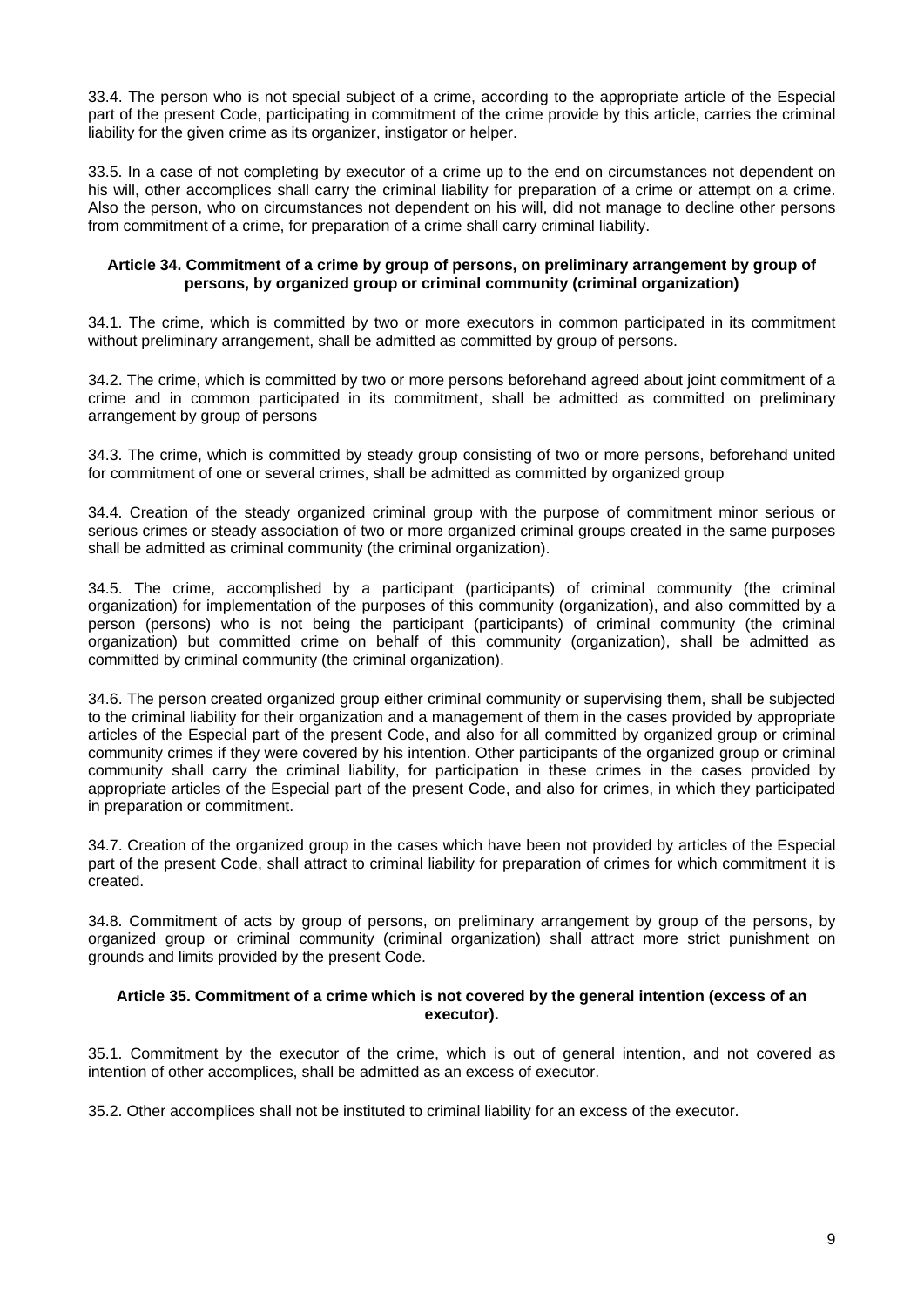## **CHAPTER 8**

## **CIRCUMSTANCES EXCLUDING CRIMINALITY OF ACT**

### **Article 36. Necessary defense**

36.1. Causing of harm to encroaching person in condition of necessary defense, that is at protection of life, health and rights of defending or other persons, interests of the state or a society from publicly dangerous encroachment, if the of necessary defense was not out of allowed limits, shall not be admitted as a crime

36.2. All persons irrespective of their professional or other special preparation and service position shall have right on necessary defense in an equal measure. This right shall be distributed on persons irrespective to an opportunity to address for the help to the state bodies or other persons, and also an opportunity to avoid publicly dangerous encroachment.

36.3. The deliberate actions, which are obviously not appropriate to nature and a degree of public danger of an encroachment, shall be admitted as excess of limits on necessary defense.

## **Article 37. Causing harm at detention of the person who have committed a crime**

37.1. Causing of harm at detention of the person, who has committed a crime for bringing in by proxy authorities or on suppressions of an opportunity to commit new crimes by him, if use with the given purpose of all different ways of influence has not given necessary results and in this order was not admitted excess of measures necessary for it, shall not be instituted as a crime.

37.2. Excess of the measures necessary for detention of a person, which has committed a crime, obvious discrepancy of means and ways of detention to a degree of act of public danger and person who have made it, and also to circumstances of detention when obviously excessive harm is needlessly caused to admitted person. Such excess entails a criminal liability only in case of deliberate causing of harm.

# **Article 38. Emergency**

38.1. Causing of harm to objects protected by present Code in condition of emergency, that is for elimination of a danger directly menacing to life, health and rights of a given person or other persons, to interests of a public or state, if in this case this danger could not be eliminated by other means and excess of limits for emergency was not admitted, shall not be instituted as a crime

38.2. Causing the harm, which is obviously not appropriate to nature and degree of danger and circumstances at which danger was eliminated, when harm was caused equal or more significant to the specified interests, than prevented shall be admitted as excess of limits on emergency. Such excess entails to criminal liability only in case of deliberate causing harm.

### **Article 39. Grounded risk**

39.1. Causing of harm to objects protected by the present Code, at the grounded risk for achievement of socially useful purpose, shall not be instituted as a crime.

39.2. If the specified purpose could not be achieved without risk action (inaction) and a person, who has admitted risk, has taken necessary measures for prevention of harm to objects protected by the present Code, it shall be admitted as grounded risk.

39.3. The risk shall not be admitted as grounded if it was obviously connected to threat life of people, threat of ecological or other accident.

## **Article 40. Execution of the order or instruction**

40.1. Causing of harm to objects protected by the present Code by a person working in the obligatory performance of the order or instruction for him, given according to rules, shall not be instituted as a crime.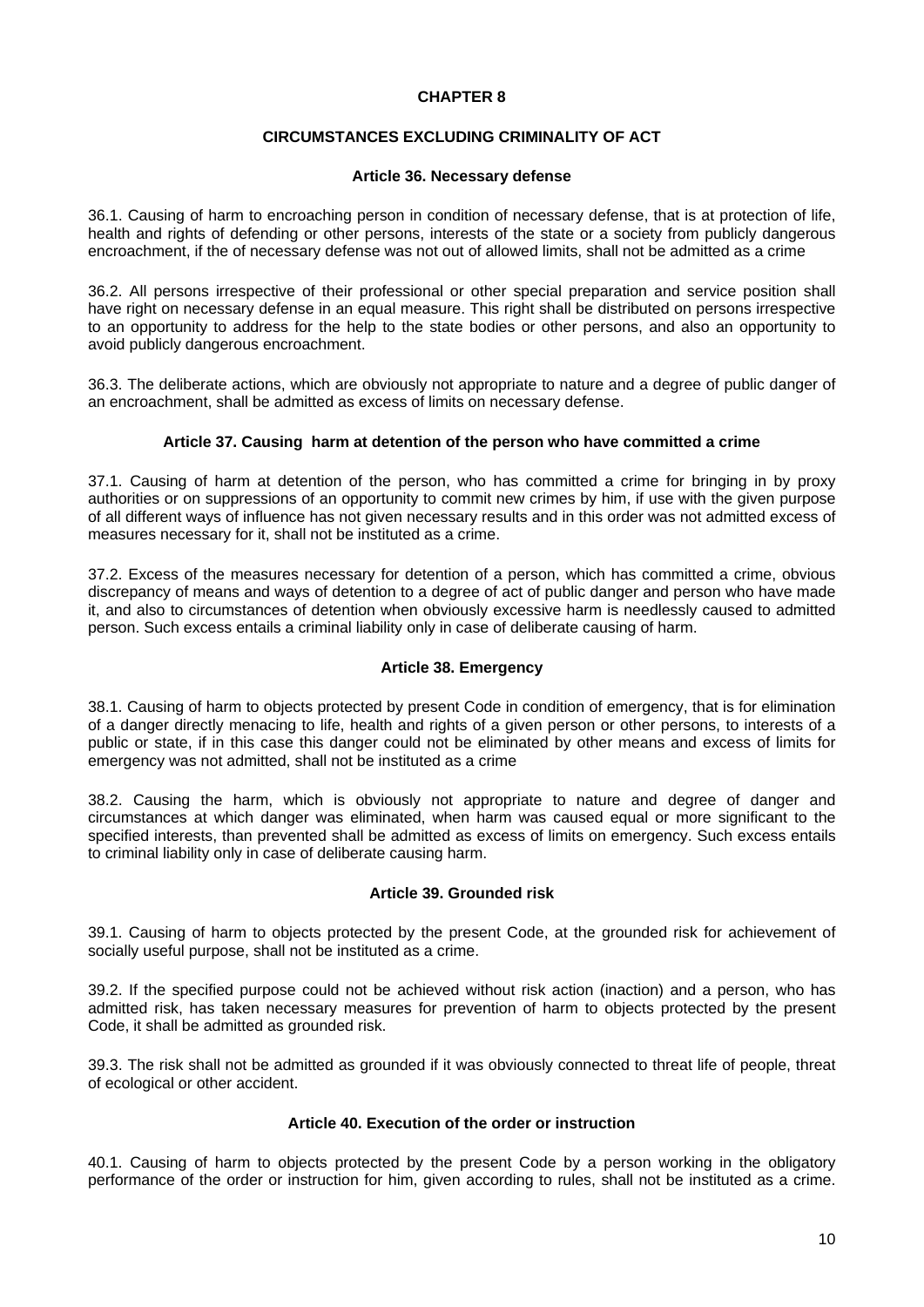The criminal liability for causing of such harm shall carry out a person who has given an illegal order or instructions.

40.2. The person, who has committed a deliberate crime by execution of obviously illegal order or instructions, shall carry out the criminal liability in accordance with general grounds.

40.3. Default of illegal order or instruction shall not attract the criminal liability or punishment under the present Code, irrespective of a place of commitment a crime.

### **SECTION III**

## **ABOUT PUNISHMENT**

## **CHAPTER 9**

## **CONCEPT, PURPOSES OF PUNISHMENT AND KINDS OF PUNISHMENTS**

### **Article 41. Concept and purposes of punishment**

41.1. Punishment is the measure of criminal - legal nature appointed on a decision of court. Punishment shall apply to the person recognized as guilty in commitment of a crime and consists of the deprivations established by the present Code or restrictions of rights and freedom of this person.

41.2. Punishment is applied with a view of restoration of social justice, correction of condemned and prevention of committing new crimes by condemned and other persons.

## **Article 42. Kinds of punishments**

42.0. Kinds of punishments are:

42.0.1. penalty;

42.0.2. deprivation of the right to operate a vehicle;

42.0.3. deprivation of the right to hold the certain posts or to engage in the certain activity;

42.0.4. public works;

42.0.5. deprivation of special, military or a honorary title and state award;

42.0.6. corrective works;

42.0.7. restriction on military service;

42.0.8. confiscation of property;

42.0.9. forced exile from the Azerbaijan Republic;

42.0.10. restriction of freedom;

42.0.11. maintenance in disciplinary military unit;

42.0.12. imprisonment on the certain term;

42.0.13. life imprisonment.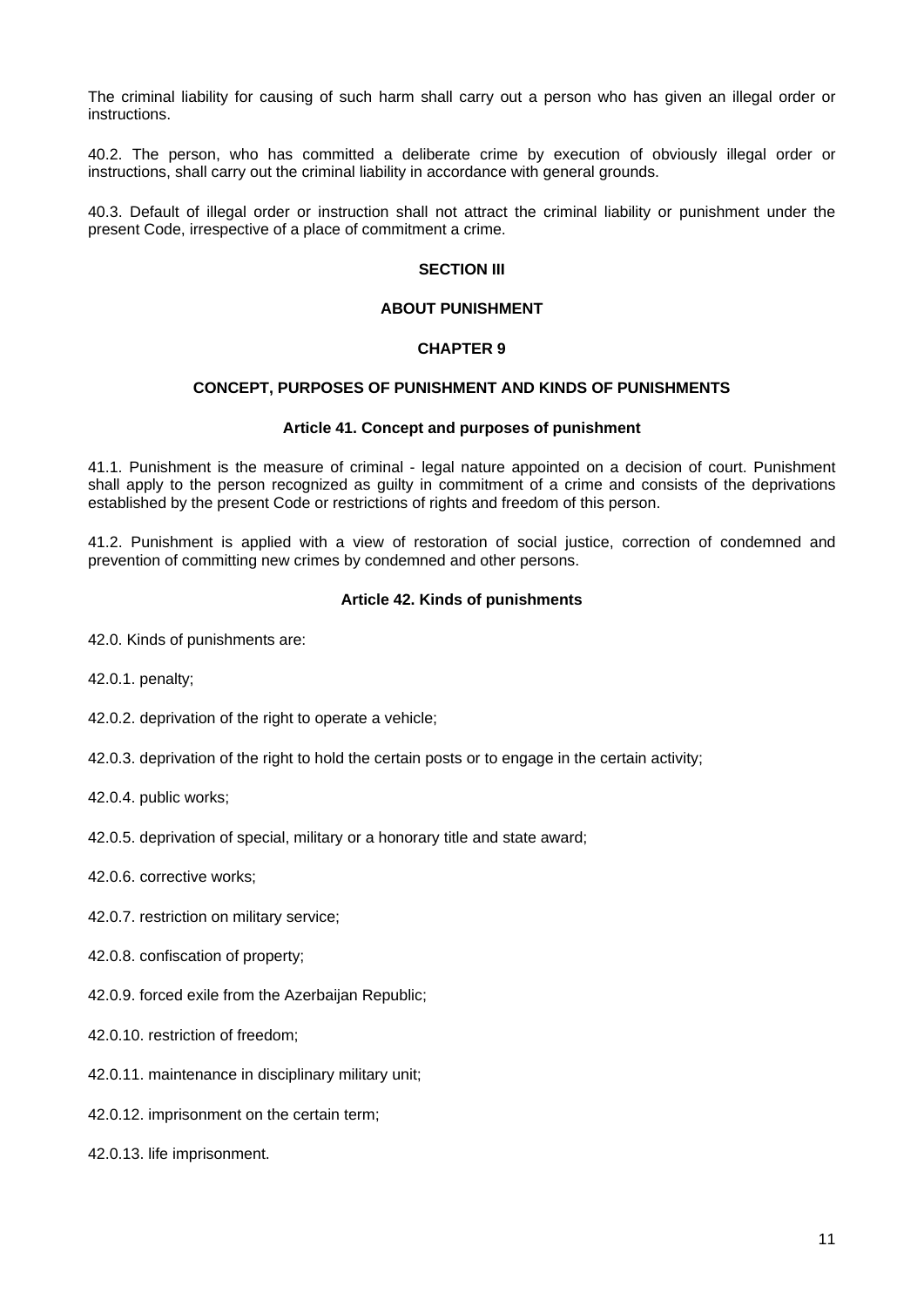## **Article 43. Basic and additional kinds of punishments**

43.1. Public works, corrective works, restriction on military service, maintenance in disciplinary military unit, restriction of freedom, imprisonment on the certain term and life imprisonment shall apply only as the basic kinds of punishments.

43.2. The penalty and deprivation of the right to hold the certain posts or to engage in the certain activity shall apply as the basic and additional kinds of punishments.

43.3. Deprivation of a special or military rank, honorary title or state award, deprivation of the right to operate a vehicle, confiscation of property and exclusion for limits of the Azerbaijan Republic shall apply only as additional kinds of the punishment.

## **Article 44. Penalty**

44.1. The penalty is a monetary collecting appointed by court in circumstances and fine amounts, provided by the present Code.

44.2. The penalty is appointed at a rate of from hundred up to five thousand of nominal financial unit, established by the legislation of the Azerbaijan Republic, in view of seriousness of the crime and a property status of the sentenced.

44.3. The penalty as an additional kind of punishment can be appointed by courts only in the cases provided by appropriate articles of the Especial part of the present Code.

44.4. To persons, who are deliberately evade from payment of the fine, fine can be replaced with public works, corrective works or imprisonment with the certain term.

## **Article 45. Deprivation of the right to operate a vehicle**

Punishment as deprivation of the right to operate a vehicle shall be appointed for the term from one year up to five years in circumstances provided by appropriate articles of the present Code, in view of nature of a crime and personality of guilty and other circumstances of a crime.

### **Article 46. Deprivation of the right to hold a certain posts or to engage the certain activities**

46.1. Deprivation of the right to hold a certain posts or to engage the certain activities shall consist of prohibition to hold concrete posts in state bodies, in institutions of local government or to engage concrete professional or other activities. Punishment established for the term from one year to five years shall be basic kind of punishment and for the term from one year to three years as an additional kind of punishment.

46.2. Deprivation of the right to hold certain posts or to engage the certain activities, can be appointed as an additional kind of punishment and in circumstances, when it is not provided by appropriate article of the Especial part of the present Code, in view of nature and degrees of public danger of a crime and person guilty. The court recognizes impossible preservation of rights by him to hold the certain posts or to engage in the certain activities.

46.3. In case of assignment deprivation of the right to hold the certain posts or to engage in the certain activities as additional to public works, corrective works, and also at conditional condemnation, its term shall be estimated from the moment of the introduction of a decision into validity. In case of assignment of this kind of punishment as additional to the maintenance in disciplinary military unit or to imprisonment, it is distributed on all time of serving specified basic kinds of punishments, and also, over it, for the term, established in a decision for this kind of punishment.

# **Article 47. Public works**

47.1. Public works shall consist of performance by condemned in free from the basic work or study time of free-of-charge socially useful works. The appropriate bodies of the executive power shall determine such kind of works.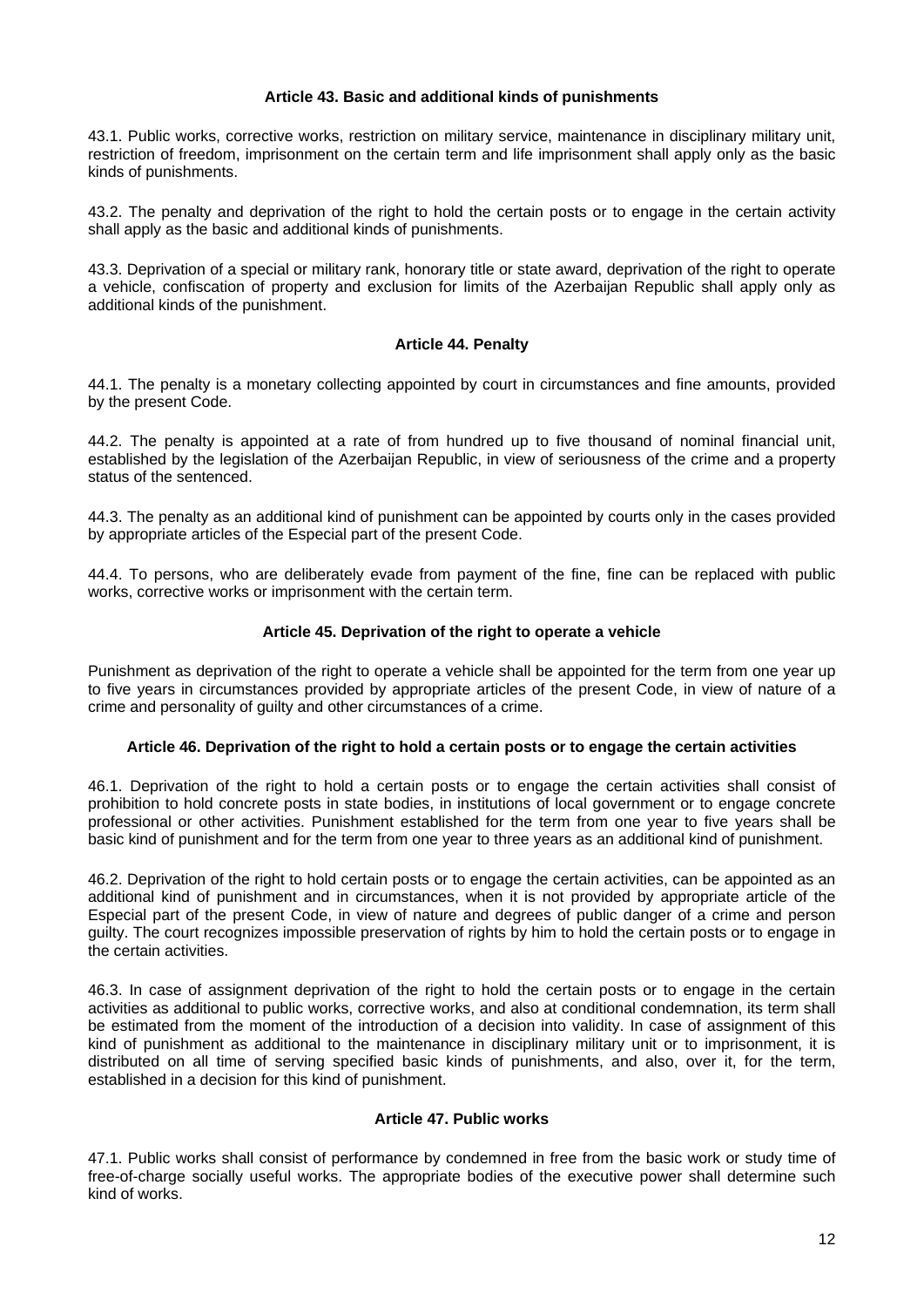47.2. Public works shall be established for the term from sixty up to two hundred forty and can not be more than four hours per day.

47.3. In case of malicious evasion by condemned from serving public works they shall be replaced with restriction of freedom or imprisonment with the certain term. Time during which condemned performed public works, shall be taken into account at definition term or imprisonment on the certain term at the rate one day of restriction of freedom for eight hours of public works, or one day of imprisonment on the certain term for twelve hours of public works.

47.4. Public works can not be applied:

47.4.1. to persons recognized as invalids of the first or second group;

47.4.2. to pregnant women;

47.4.3. to women having dependent children in the age of till eight years old;

47.4.4. to women and men who have reached a pension age;

47.4.5. military men, taking place at valid urgent military service on an appeal.

## **Article 48. Deprivation of special, military or honorary title and state awards**

If court at condemnation of the person for commitment of minor serious or serious crime, in view of nature of a crime, person guilty and other circumstances of case, recognizes necessary to deprive his special, military or honorary title and state award, shall direct appropriate representation to the body which has given special, military or a honorary title and state award.

## **Article 49. Corrective works**

49.1. Corrective works are established for the term from two months up to two years and determined in a work place of condemned.

49.2. From earnings of condemned shall be made deduction of money to corrective works on the income of the state at a rate from five up to twenty percents.

49.3. In case of deliberate evasion from serving punishment by the person condemned to corrective works, the court can replace deserved sentenced time to punishment by restriction of freedom or imprisonment with the certain term. Thus term of again appointed punishment shall be determined at a rate of one day of restriction of freedom for one day of corrective works or one day of imprisonment for three days of corrective works.

### **Article 50. Restriction on military service**

50.1. Restriction on military service shall be appointed on condemned military man, who is taking place at military service under the contract, for the term from two months till two years, in the cases provided by appropriate articles of the Especial part of the present Code, for commitment of crimes against military service, and also the condemned military man who is taking place at military service under the contract, instead of the corrective works provided by appropriate articles of the Especial part of the present Code.

50.2. From the monetary contents of condemned to restriction on military service shall be made deduction in income of the state at a rate from five up to twenty percents.

50.3. During punishment serving as restriction on military service condemned can not be raised in a post and military rank, and term of punishment is not set off in time lengths of service for assignment of the next military rank.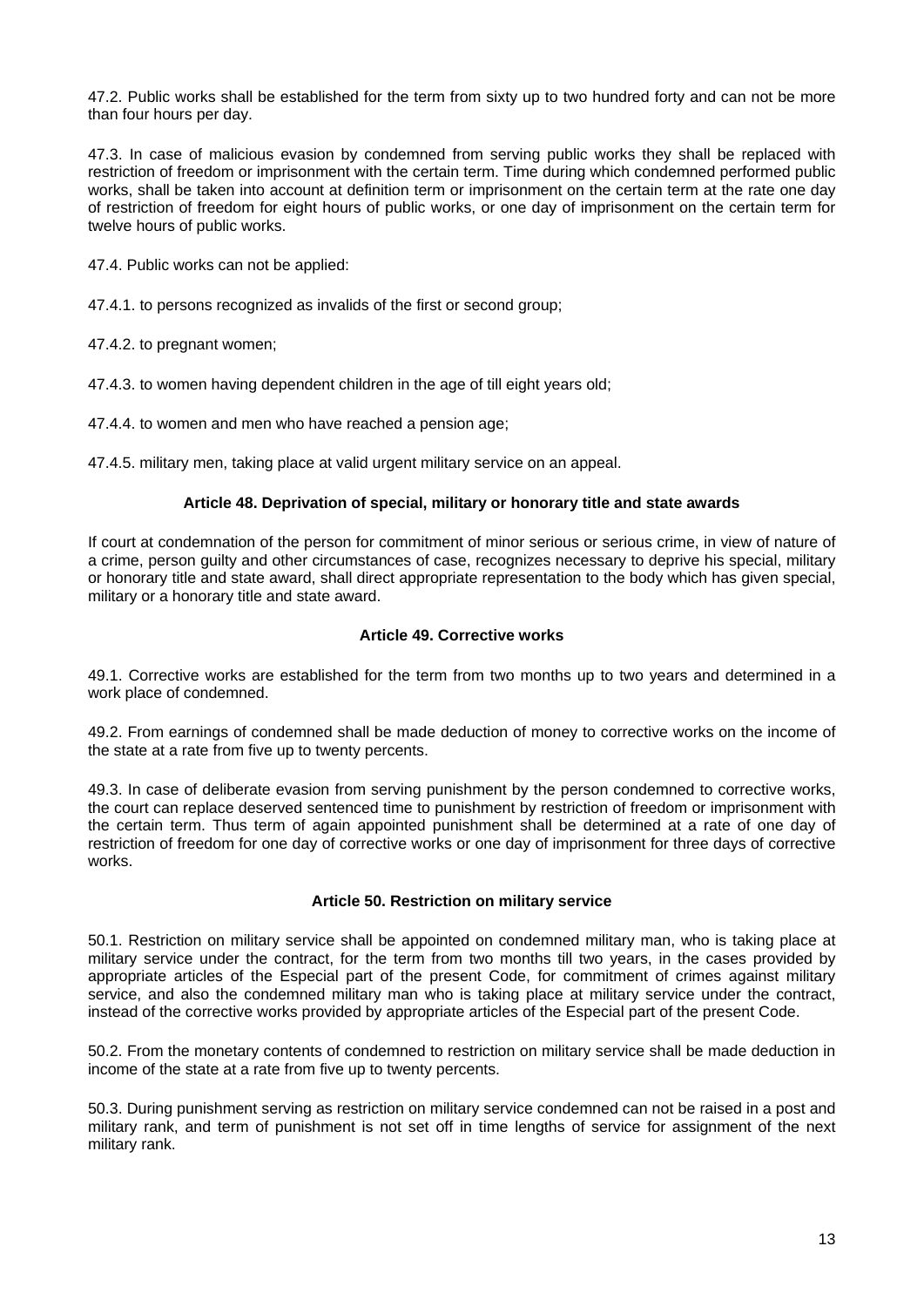## **Article 51. Confiscation of property**

51.1. Confiscation of property is compulsory gratuitous withdrawal to the property of the state of instruments and means, used by condemned at commitment of a crime, and also a property extracted in criminal way.

51.2. Confiscation of property is appointed only in the cases provided by appropriate articles of the Especial part of the present Code.

51.3 – Is excluded by the law of the Azerbaijan Republic from July 2, 2001.

## **Article 52 Forced exile out of the Azerbaijan Republic**

52.1. Forced exile out of the Azerbaijan Republic can be appointed concerning foreigners after serving of the basic kind of the punishment appointed for commitment of crimes on them, in view of the circumstances provided in article 58.3 of the present Code.

52.2. Forced exile out of the Azerbaijan Republic shall not be appointed to persons:

52.2.1. living on territory of the Azerbaijan Republic five years to the moment of the introduction of a decision;

52.2.2. married with the citizen of the Azerbaijan Republic to the moment of the introduction of a decision;

52.2.3. born in the Azerbaijan Republic;

52.2.4. one of which parents is the citizen of the Azerbaijan Republic;

52.2.5. having the status of the refugee or received a political asylum in the Azerbaijan Republic;

52.2.6. dependent on which there are minor, and also incapacitated persons or persons recognized as invalids of the first or second group;

52.2.7. concerning of which there are sufficient bases to believe, that they will be exposed to tortures or prosecutions in the country to where they will arrive after exclusion.

52.3. If between articles 52.1 and 52.2 of the present Codes and the international agreements to which the Azerbaijan Republic is a party, shall arise contradictions, in this the international agreements shall be implemented.

### **Article 53. Restriction of freedom**

53.1. Restriction of freedom consists in the maintenance of the condemned, which has reached eighteen to the moment of adopting the court decision, in special establishment without isolation from a society, but in conditions of implementing supervision on him.

53.2. Restriction of freedom shall be appointed:

53.2.1. to persons who are condemned for commitment of deliberate crimes and do not have previous convictions - for the term from one year up to three years;

53.2.2. to persons condemned for crimes, committed on imprudence - for the term from one year up to five years.

53.3. In case of replacement of public works or corrective works to restriction of freedom, and it can be appointed for the term of less than one year.

53.4. In case of malicious evasion from serving punishment by the person condemned to restriction of freedom, it shall be replaced to imprisonment for the term adopted for restriction of freedom. At replacement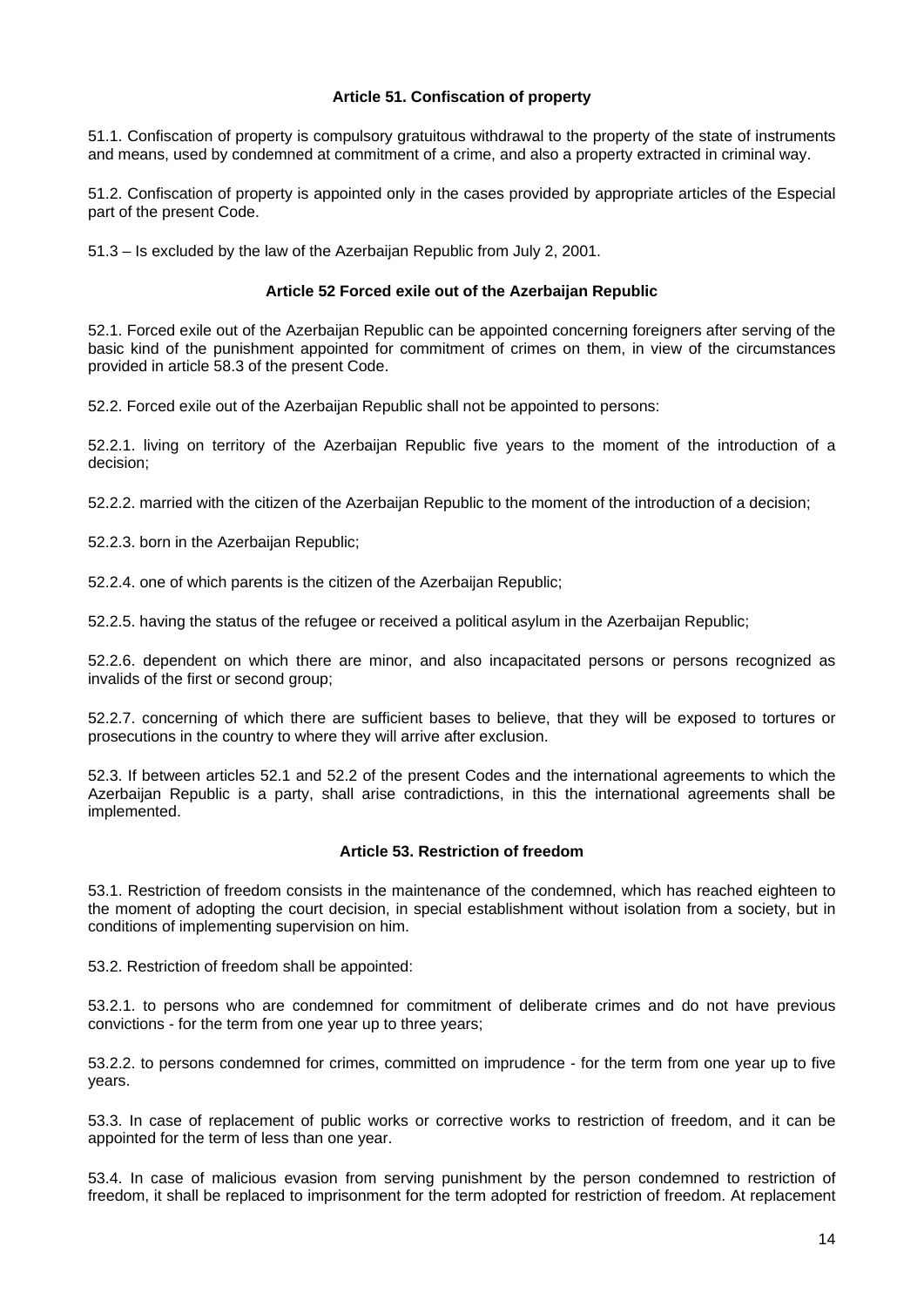of restriction of freedom to imprisonment, time served on restriction of freedom shall be set off in time imprisonment at the rate one day of imprisonment for one day of restriction of freedom.

53.5. Restriction of freedom is not appointed to the persons recognized as invalids of the first or second group, pregnant women, women having children in the age of till eight years, women and men who have reached a pension age, and also the military men who are taking place at valid urgent military service on an appeal.

## **Article 54. Maintenance in disciplinary military unit**

54.1. The maintenance in disciplinary military unit is appointed for the term from three months till two years to the military men, who are taking place at valid urgent military service on an appeal, and also the military men, who are taking place military service under the contract (agreement) on ordinary posts and ensigns, if they did not served provided by law service time at the moment of removal by court of a decision. This punishment shall apply in the cases provided by appropriate articles of the Especial part of the present Code for commitment of crimes against military service, and also in cases when nature of a crime and personality of guilty approve opportunity of replacement of imprisonment for the term not over two years to maintenance of condemned in disciplinary military unit on the same term.

54.2. At replacement of the maintenance in disciplinary military unit to imprisonment term in disciplinary military unit, shall be determined at rate of one day in imprisonment for one day of the maintenance in disciplinary military unit.

# **Article 55. Imprisonment on a certain term**

55.1. Imprisonment on a certain term consists in isolation of condemned from a society by his premise in establishments of a settlement type, in establishments on serving punishments of the general, strict or special mode or in prison. The persons, condemned to imprisonment, but did not reach eighteen to the moment of removal by court of a decision, shall be located in educational establishments of general or strengthened regime.

55.2. Imprisonment on the certain term is established for the term from three months up to fifteen years.

55.3. In case of replacement of public works, corrective works or restriction of freedom to imprisonment, it can be appointed for the term of and less than three months.

55.4. In case of partial or full addition of terms of imprisonment at assignment of punishments on sets of crimes, the maximal term of imprisonment there can not be more than fifteen years, or twenty years.

# **Article 56. Definition of establishment kind on serving imprisonment punishments by condemned**

56.1. Serving of punishment as imprisonment shall be appointed in the following establishments on serving punishments:

56.1.1. to persons, condemned for crimes, committed on imprudence, to imprisonment for the term of up to five years - in establishments - settlements on serving punishments;

56.1.2. to persons, for the first time condemned to imprisonment for commitment of deliberate crimes, not representing the big public threat or less serious and minor serious crimes, and also to the persons condemned for crimes, accomplished on imprudence, to imprisonment for the term from above five years - in establishments on serving punishments of the general mode;

56.1.3. to the persons, for the first time condemned to imprisonment for commitment of serious crimes, and also at relapse of crimes if condemned served time in imprisonment earlier, and to women at especially dangerous relapse of crimes - in establishments on serving punishments of a strict mode;

56.1.4. at especially dangerous relapse of crimes, and also at replacement of life imprisonment with imprisonment to the certain term - in establishments on serving punishments of a special mode;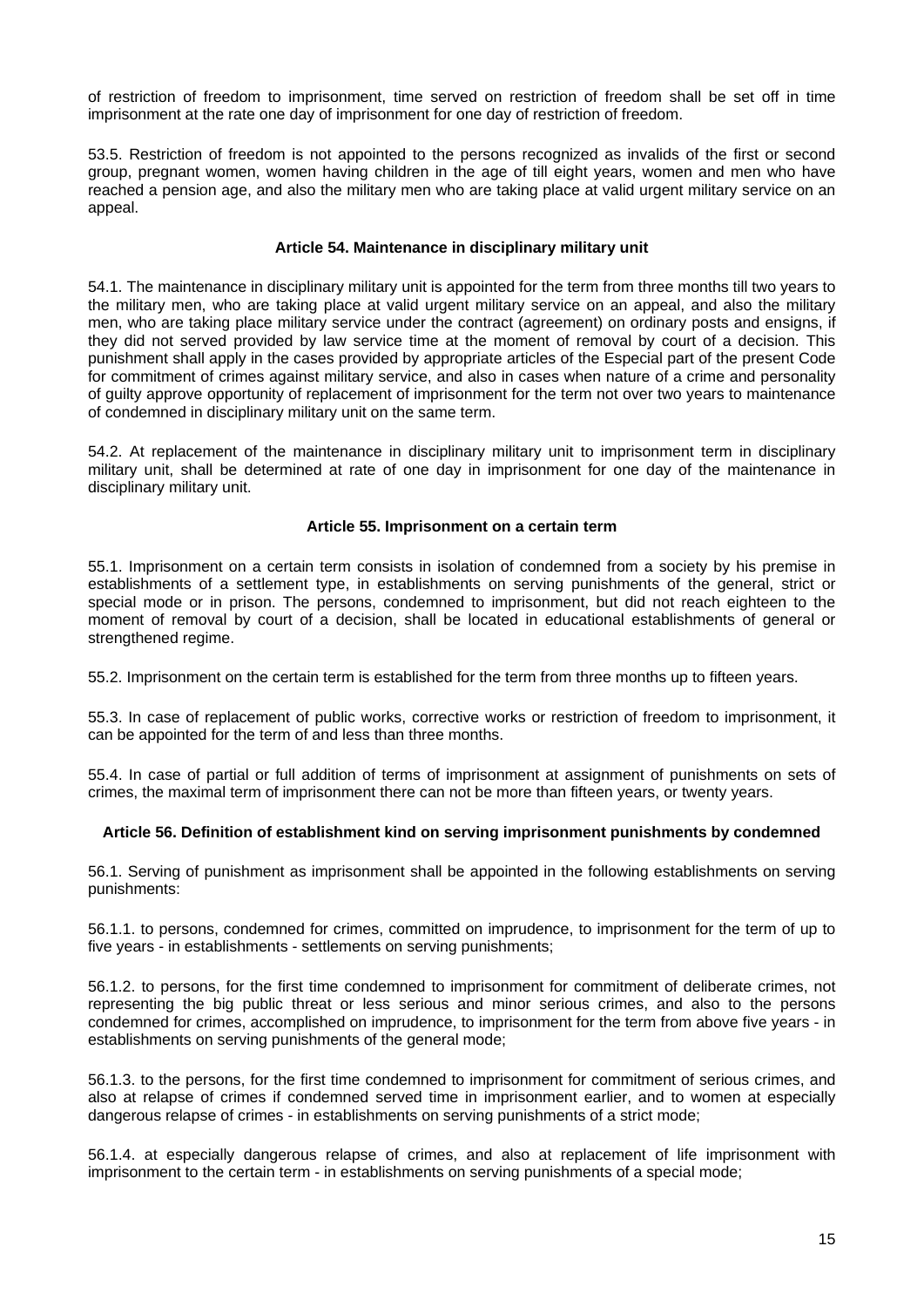56.1.5. to persons condemned to life imprisonment - in prisons.

56.2. To the persons condemned to imprisonment for the term from above five years for commitment of serious crimes, and also at especially dangerous relapse of crimes, can be appointed serving a part of punishment term in prison.

56.3. Definition of a kind of establishment on serving punishments shall be made by a decision of court according to articles 56.1.1-56.1.5 and 56.2 of the present Codes.

56.4. The kind of establishment on serving punishments can be changed only in the following cases:

56.4.1. at replacement of punishment on softer or more strict;

56.4.2. at execution of a court decision in the order provided for by the law.

## **Article 57. Life imprisonment**

57.1. Life imprisonment is determined only for commitment of serious crimes against the peace and safety of mankind, war crimes, crimes against the individuality, public safety and public order and government.

57.2. Life imprisonment is not appointed to women, persons, which at the moment of commitment of a crime did not reached age of eighteen, and also to the men who have reached to the moment of removal by court of a decision age of sixteen.

57.3. The court, taking into account the valid served period by condemned which is not less than twenty five years' of punishment period in life imprisonment, as well as not committing by condemned a deliberate crime serving punishment and coming to a conclusion about loss of necessity of the further serving of punishment, can replace life imprisonment by imprisonment with the certain term or conditionally - prescheduled to release him from this punishment.

57.4. Punishment as life imprisonment can be replaced with imprisonment for up to fifteen years, according to the article 57.3 of the present Code.

# **CHAPTER 10**

# **ASSIGNMENT OF PUNISHMENT**

## **Article 58. General grounds of assignment of punishment**

58.1. To the person, which is recognized as guilty in commitment of a crime, shall be appointed fair punishment in the limits provided by appropriate articles of the Especial part of the present Code, and in view of positions of the General part of the present Code. More strict kind of punishment from among provided for a crime shall be appointed only in case, if less strict kind of punishment can not provide achievement of the purposes of punishment.

58.2. More strict punishment, than appropriate articles of the Especial part of the present Code provide it for commitment of a crime, can be appointed on set of crimes and on set of decisions only according to articles 66 and 67of the present Codes. The grounds for assignment of less strict punishment for commitment of a crime, than it is provided by appropriate article of the Especial part of the present Code shall be determined by article 62 of the present Code.

58.3. At assignment of punishment nature and degree of public danger of a crime, personality of guilty, including the circumstances softening and aggravating punishment, and also influence of the appointed punishment on correction of condemned and on conditions of his family's life, shall be taken into account.

### **Article 59. Circumstances mitigating punishment**

59.1. Circumstances softening punishment shall be following: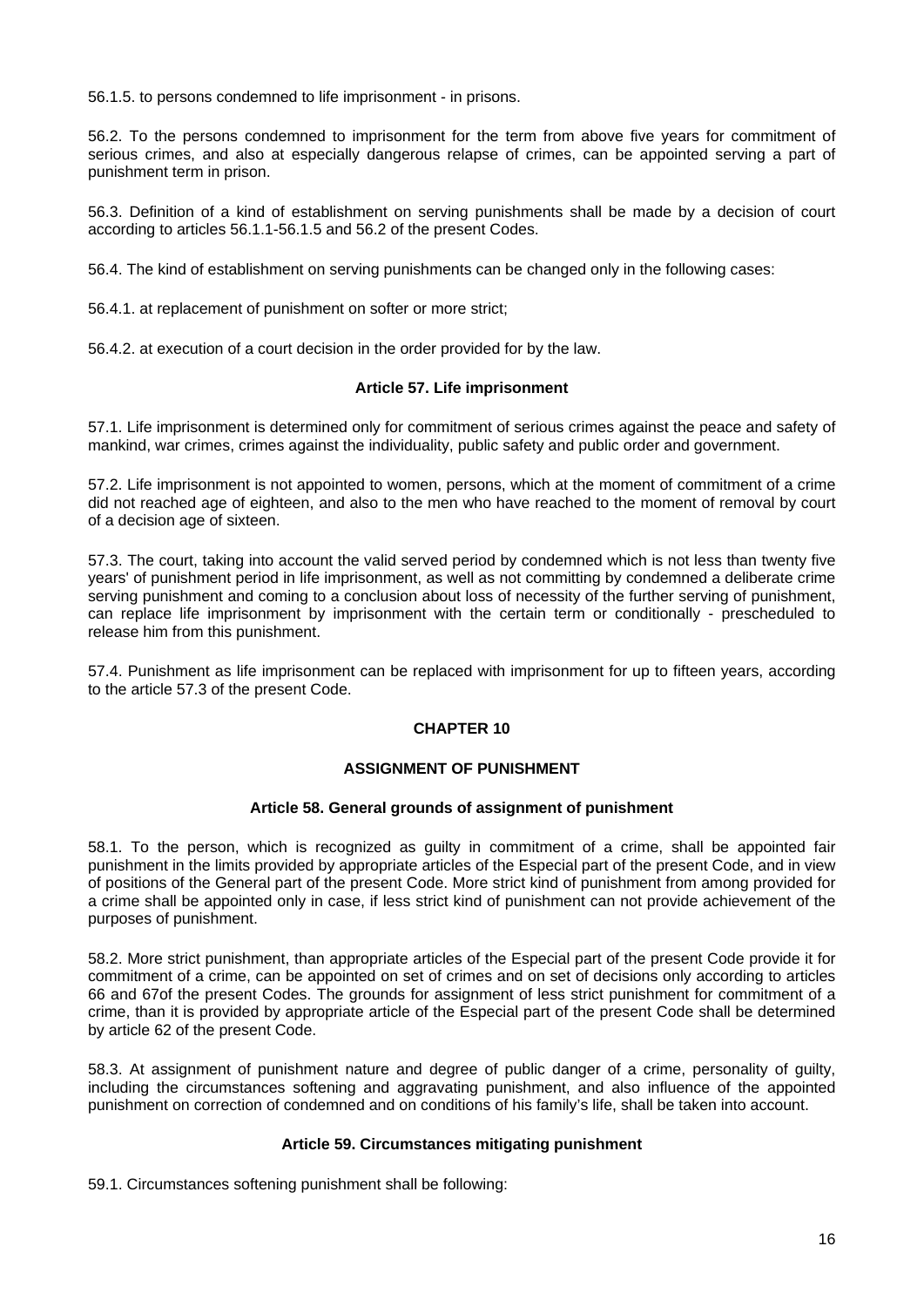59.1.1. commitment for the first time, owing casual coincidence of circumstances, a crimes which are not representing big public danger or less serious crimes;

59.1.2. commitment of a crime by the minor;

59.1.3. commitment of a crime by the pregnant woman;

59.1.4. presence of dependent on the person, who have committed a crime, of a juvenile child;

59.1.5. commitment of a crime by virtue of confluence at heavy vital circumstances or on motive of compassion;

59.1.6. commitment of a crime as a result of physical or mental compulsion or by virtue of material, service or other dependence;

59.1.7. commitment of a crime at infringement of conditions on legitimacy of necessary defense, detention of the person who has made socially dangerous act, emergency, proved risk, execution of the order or instructions;

59.1.8. commitment of a crime owing to illegal or immoral actions of the victim or in a condition of suddenly arisen strong emotional excitement (affect) caused by such actions;

59.1.9. to give him self up and to confess , active actions on disclosing of a crime, exposure of other accomplices of a crime, to search and detection of the property extracted as a result of a crime;

59.1.10. rendering of medical and other help to the victim after direct r commitment of a crime, voluntary compensation or elimination of the material and moral harm, caused as a result of a crime, attempt to come to consent with the victim, other actions directed on smoothing down of harm, caused to the victim.

59.2. At assignment of punishment can be taken into account as mitigating circumstances, which have been not provided by articles 59.1.1-59.1.10 of the present Code.

59.3. If mitigating circumstance is provided by appropriate article of the Especial part of the present Code as an attribute of a crime, it repeatedly can not be taken into account at assignment of punishment.

### **Article 60. Assignment of punishment at presence of mitigating circumstances**

At presence of the circumstances mitigating punishment, as it is provided by articles 59.1.9 and 59.1.10 of the present Code, and absence of aggravating circumstances, term or measure of punishment can not exceed three quarters of a limit of more strict kind of the punishment, provided by appropriate article of the Especial part of present code.

### **Article 61. Circumstances aggravating punishment**

61.1. Circumstances aggravating punishment are the following:

61.1.1. repeated commitment of crimes, relapse of crimes;

61.1.2. approach of heavy consequences as a result of commitment of a crime;

61.1.3. commitment of a crime on preliminary arrangement by group of the persons, by organized group or criminal community (criminal organization);

61.1.4. especially active participation in commitment of a crime;

61.1.5. Attraction to commitment of a crime of the persons, suffering from heavy mental frustration or taking place in a condition of intoxication, and also the persons, who have not reached age, which gives an opportunity on attraction of them to a criminal liability;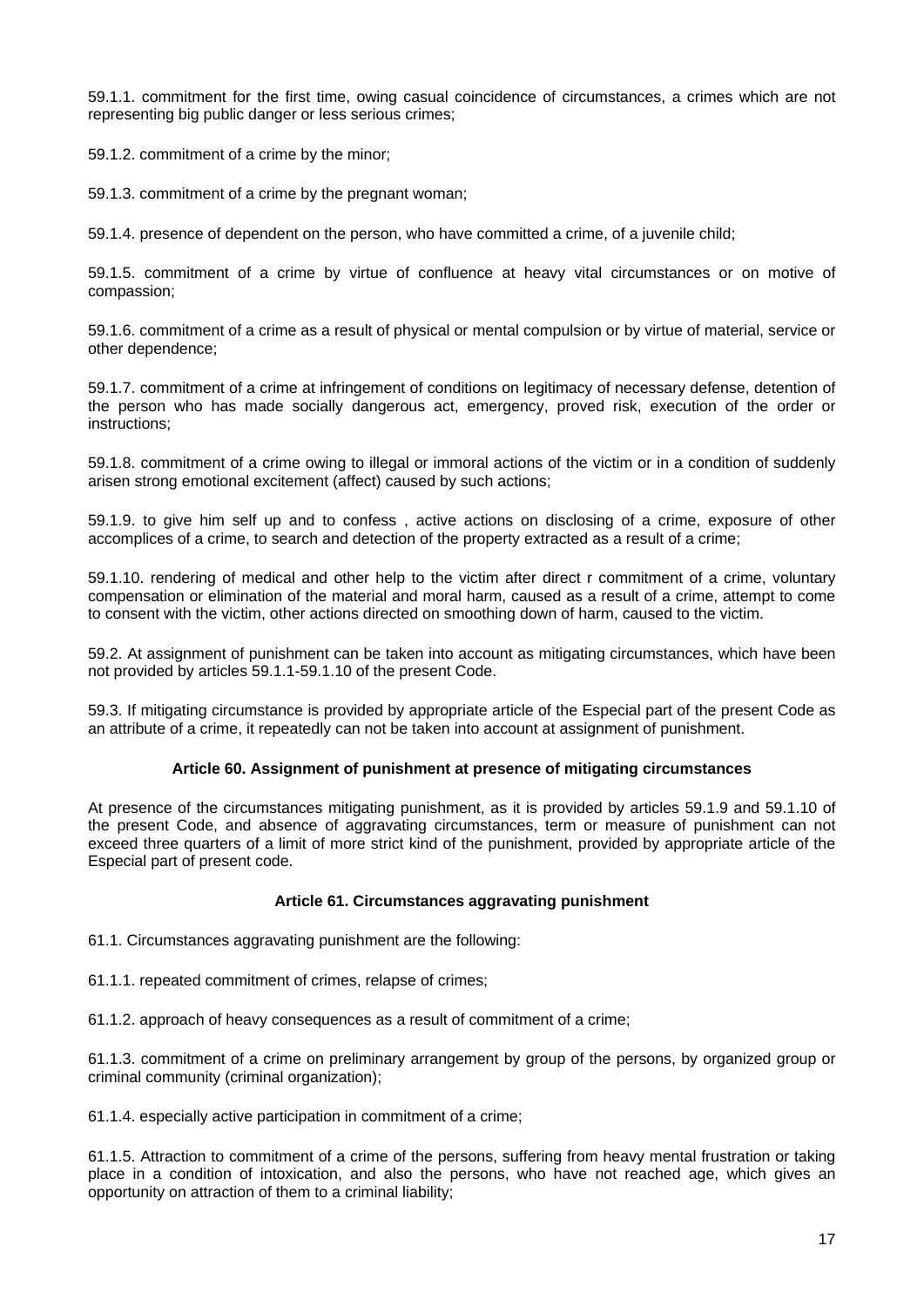61.1.6. Commitment of a crime on grounds of national, racial, religious hatred or fanaticism, revenge from lawful actions of other persons, with mercenary purpose or other low prompting, and also with a purpose to hide other crime or to mitigate its commitment;

61.1.7. commitment of a crime concerning a woman, obviously know as pregnant to a guilty, and also concerning a juvenile, elderly or helpless person or person, which is in dependence from guilty;

61.1.8. commitment of a crime concerning a person or his close relatives in connection with implementation by the person of service activity or performance of the public debt;

61.1.9. commitment of a crime with a special cruelty, tortures or tortures of a victim;

61.1.10. commitment of a crime with use of fire-arms, explosive means, and also others publicly dangerous ways and means;

61.1.11. commitment of a crime in conditions of state emergency, spontaneous or other public disaster, and also at mass disorders;

61.1.12. commitment of a crime with use of uniform or documents of the representative of authority; 61.1.13. commitment of a crime with use of the trust rendered to guilty by virtue of his service position or contract.

61.2. At assignment of punishment can not be taken into account as aggravating circumstances, circumstances, which have been not provided by articles 61.1.1-61.1.13 of the present Code.

61.3. The aggravating circumstance provided by appropriate article of the Especial part of the present Code as an attribute of a crime, can not be taken into account repeatedly at assignment of punishment.

# **Article 62. Assignment of mitigate punishment, than it is provided for the given crime**

62.1. At presence of the exclusive circumstances, connected to the purposes and motives of a crime, a role of guilty, his behavior in time or after commitment of a crime and other circumstances essentially reducing a degree of public danger of a crime, and on equal active assistance of the participant of the crime accomplished by accomplices, to disclosing of this crime, punishment can be appointed below the lowest limit provided by appropriate article of the Especial part of the present Code, or the court can appoint mitigate kind of punishment, than it is provided by this article or to not apply on additional kind of punishment provided as obligatory.

62.2. Exclusive can be recognized both as separate softening circumstances, and set of such circumstances.

# **Article 63. Assignment of punishment for uncompleted crime**

63.1. At assignment of punishment for uncompleted crime, circumstances by virtue of which the crime was not finished shall be taken into account.

63.2. Term or measure of punishment for crime preparation can not exceed half of maximal limit, for a most strict kind of the punishment provided by appropriate article of the Especial part of the present Code, for a finished crime.

63.3. Term or measure of punishment for attempt at a crime can not exceed three quarters of the maximal limit, for a most strict kind of the punishment provided by appropriate article of the Especial part of the present Code, for a finished crime.

63.4. Life imprisonment, for preparation of a crime and attempt at a crime, shall not be appointed.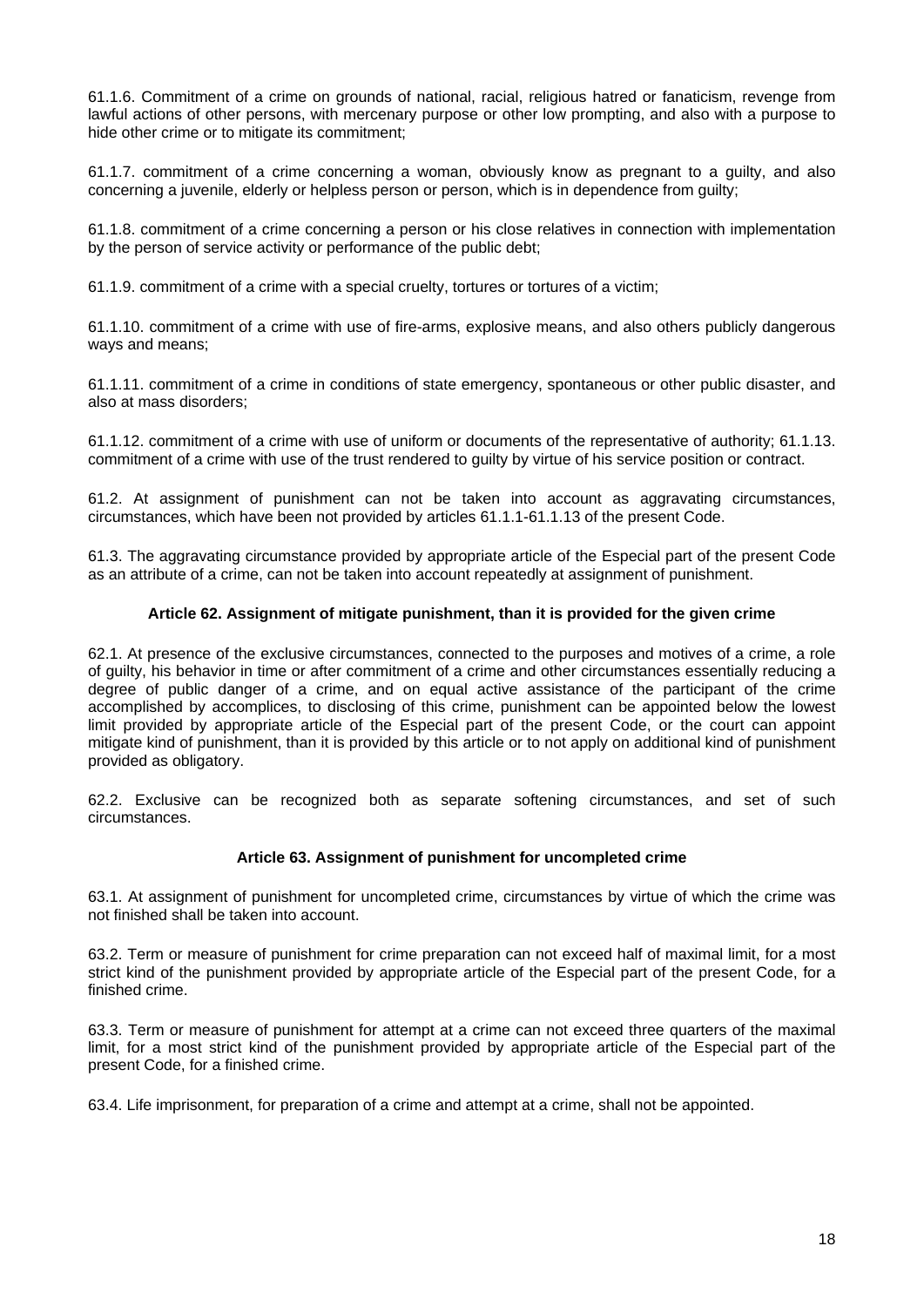## **Article 64. Assignment of punishment for a crime accomplished in accomplice**

64.1. At assignment of punishment for a crime accomplished in accomplice, nature and degree of actual participation of each accomplice in its fulfillment, value of this participation for achievement of the purpose of a crime, its influence on the size and nature of the caused harm shall be taken into account.

64.2. The mitigating or aggravating circumstances concerning the person, who is one of accomplices, shall be taken into account at assignment of punishment only concerning this person.

## **Article 65. Assignment of punishment at relapse of crimes**

65.1. At assignment of punishment at a relapse, dangerous relapse and especially dangerous relapse of crimes the number, nature, size and consequences of committed crimes, circumstances by virtue of which corrective influence of a previous punishment appeared insufficient, and also nature, size and consequences of again committed crime shall be taken into account.

65.2. Term of punishment at relapse of crimes can not be lower than half, at dangerous relapse of crimes not less than two thirds, and at especially dangerous relapse of crimes - not less than three quarters of a limit of a most strict kind of the punishment, provided for a committed crime in appropriate article of the Especial part of present code.

65.3. If article of the Especial part of the present Code contains the indication on a previous conviction of the person, who have committed a crime as on qualifying attribute, and also at presence of the exclusive circumstances provided by article 62 of the present Code, punishment at the relapse, dangerous relapse or especially dangerous relapse of crimes is appointed without taking into account the rules provided by article 65.2 of the present Code.

## **Article 66. Assignment of punishment on set of crimes**

66.1. At set of crimes for each committed crime shall be appointed separate punishment and by absorption of less strict punishment to more strict or by full or partial addition of the appointed punishments shall be appointed final punishment

66.2. If the crimes accomplished on set, are only the crimes which are not representing big public danger, final punishment shall be appointed by absorption of less strict punishment to more strict or by full or partial addition of punishments. Thus final punishment can not exceed the maximal limit of the punishment provided for serious committed crimes.

66.3. If even one of crimes accomplished on set, is less serious, minor serious or serious crime final punishment shall be appointed by full or partial addition of punishments. Thus final punishment as imprisonment can not exceed fifteen years.

66.4. At set of crimes the additional kinds of punishments established by appropriate articles of the Especial part of the present Code, for these crimes, can be attached to the basic kinds of punishments. Final additional punishment at full or partial addition of punishments can not exceed the maximal limit provided for the given kind of punishment by the General part of the present Code.

66.5. Punishment shall be appointed by the same rules, if after appointment by court of a decision on case will be established, that condemned is guilty also in other crime, accomplished by him before judgment was adopted. In this case, served time on the first decision of court shall be set off as final punishment.

# **Article 67. Assignment of punishment on set of decisions**

67.1. At assignment of punishment on sets of decisions, court, to the punishment appointed on a new decision, in part or completely attaches deserved part of punishment on the previous decision.

67.2. Term or measure of the final punishment which have been not connected to imprisonment, on set of decisions can not exceed the maximal limit provided by the General part of the present Code for the given kind of punishment.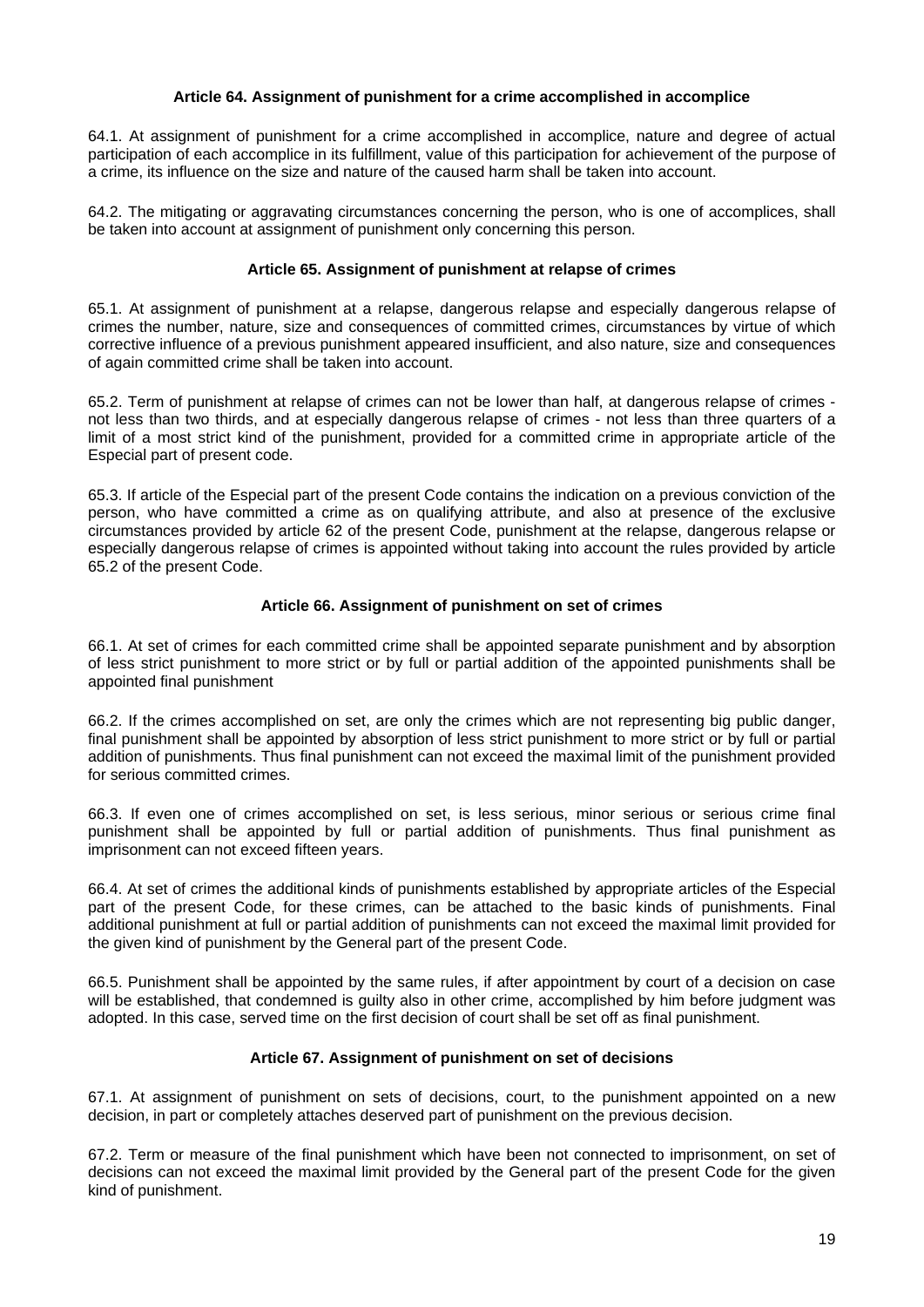67.3. Final punishment on set of decisions, as imprisonment can not exceed twenty years.

67.4. Final punishment on set of decisions should be more, than punishment appointed for again committed crime, and deserved parts of punishment on the previous decision of court.

67.5. Connection of additional kinds of punishments at punishment assignment on set of decisions shall be appointed by the rules provided by article 66.4 of the present Code.

67.6. At commitment by a person, who is serving time as life imprisonment for a new crime, again appointed punishment should be absorbed by life imprisonment.

## **Article 68. Order of definition terms at addition of punishments**

68.1. At partial or full addition of punishments on set of crimes and sets of decisions correspond to one day of imprisonment:

68.1.1. one day of the maintenance in disciplinary military unit;

68.1.2. two days of restriction of freedom;

68.1.3. three days of corrective works or restrictions on military service;

68.1.4. eight hours of public works.

68.2. Deprivation of the right to hold the certain posts or to engage in the certain activities, deprivation of the right to operate a vehicle, deprivation of special, military or honorary title and state award, and also the penalty or confiscation of property at their addition with corrective works, maintenance in disciplinary military unit, restriction on military service, imprisonment shall be executed independently.

### **Article 69. Calculation of punishments terms and offset of punishment**

69.1. Terms of deprivation of the right to hold a certain posts or to engage in the certain activity, deprivations of the right to operate a vehicle, restrictions on military service, corrective works, restriction of freedom, maintenance in disciplinary military unit, imprisonment shall be estimated in months and years, and public works - in hours.

69.2. At replacement of punishment or addition to punishments provided by article 69.1 of the present Code and also at offset of punishment terms, punishments can be estimated in days.

69.3. Time of the maintenance of the person under guards up to introduction of a decision into validity shall set off in terms of imprisonment and maintenance in disciplinary military unit at the rate of one day for one day, restrictions of freedom - one day for two days, corrective works and restrictions on military service - one day for three days, and time of public works - one day for eight days.

69.4. At assignment to condemned, maintained under guards before proceeding deprivation of a right to hold the certain posts or to engage in the certain activity, as a basic kind of punishment, court taking into account term of holding in custody, commutes the appointed punishment or completely releases him from serving this punishment.

# **Article 70. Conditional condemnation**

70.1. If the court, appointed corrective works, restriction on military service, maintenance in disciplinary military unit, restriction of freedom or imprisonment on the certain term will consider probable correction of the punishment to condemned without serving, it can take out a decision about conditional application of given punishment.

70.2. At assignment of conditional condemnation the court takes into account nature and a degree of public danger of committed crime, condemned person, and also circumstances mitigating and aggravating fault.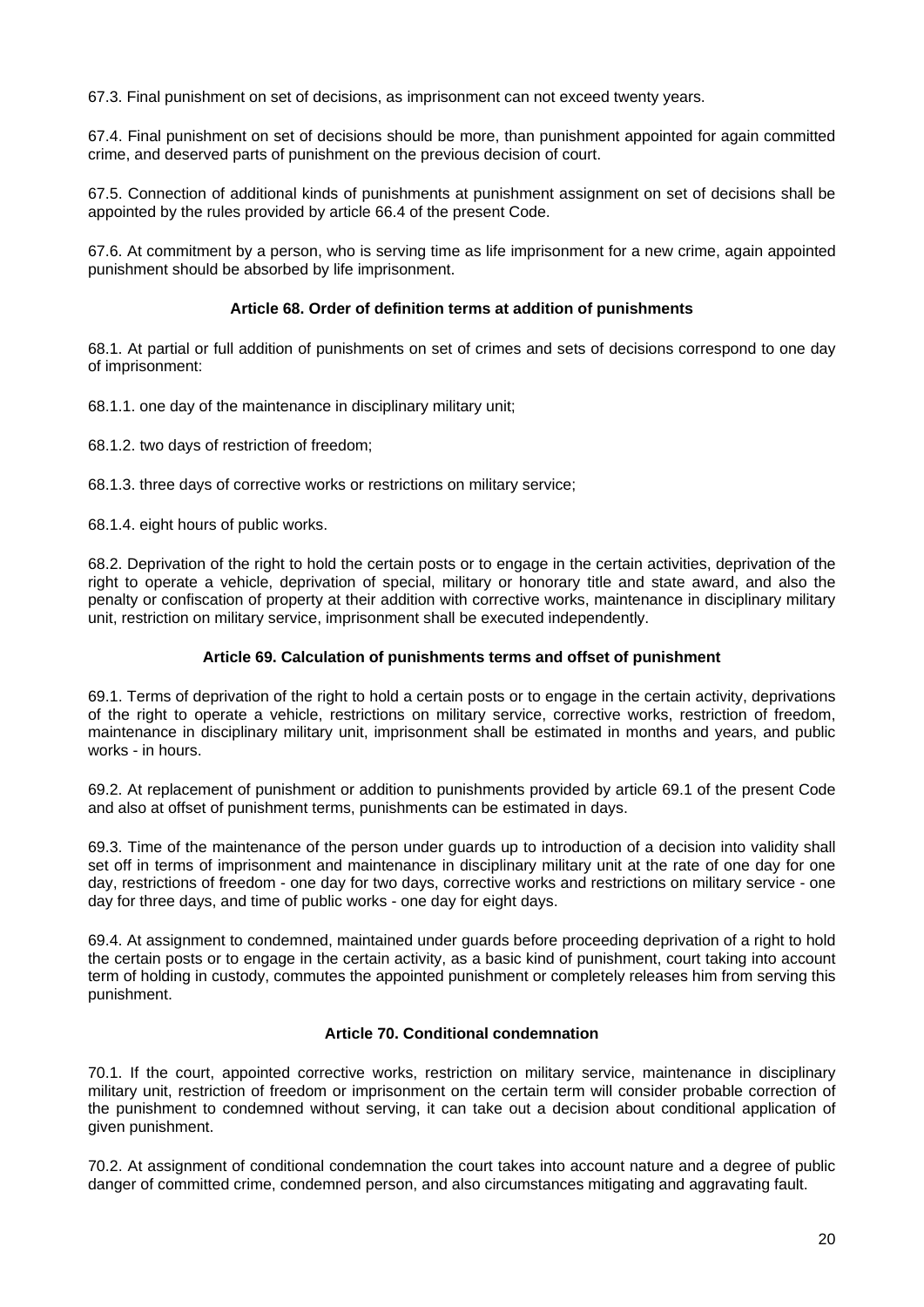70.3. At assignment of conditional condemnation by court, shall be established suspension period. During this term condemned should prove his behavior for correction. The suspension period shall be appointed for the term from six months up to five years.

70.4. At conditional condemnation can be appointed additional punishments.

70.5. The court, appointing conditional condemnation, can assign on condemned the following duties: to not change a constant residence, study, work without notice to appropriate body which is carrying out control of condemned behavior, to not attend certain place, to pass course of treatment from alcoholism, narcotics, glue sniffing or venereal disease render material support to family. The court can assign on condemned execution and other duties promoting his correction.

70.6. The control on behavior of conditionally condemned shall carry out appropriate state bodies, and concerning military men - shall carry out command of military units and establishments.

70.7. During a trial period the court on presentation of the state body which is carrying out the control over behavior of conditionally condemned, can cancel in full or in part or add earlier established for condemned duties.

# **Article 71. Cancellation of conditional condemnation or extension of a suspension period**

71.1. If after the expiration of suspension period, which is not less than half of it conditionally condemned by his behavior has proved a correction, a court on presentation of the state body, which is carrying out a control over behavior of condemned, can decide about a cancellation of conditional condemnation and about removal on condemned of previous convictions.

71.2. At application in attitude of conditionally condemned on administrative penalty for evasion from execution of assigned on him by court of duties or for infringement of a social order the court, on the basis of representation of the state body provided in article 71.1 of the present Code, can extend a trial period, but not more than one year.

71.3. At regular or malicious default by conditionally condemned during a suspension period assigned on him by court of duties, a court, on presentation of the state body provided in article 71.1 of the present Code, can decide about a cancellation of conditional condemnation and execution of the punishment appointed by a decision of court.

71.4. At commitment by conditionally condemned during a suspension period of a crime on imprudence or deliberate crime which are not representing to a big public danger, a question on a cancellation or preservation of conditional condemnation shall be solved by court.

71.5. At commitment by conditionally condemned during a trial period deliberate less serious, deliberate minor serious or serious crime a court cancels conditional condemnation and appoints to him to punishment according to article 67 of the present Code. According to same rules shall be appointed punishment in the cases provided by article 71.4 of the present Code.

# **SECTION IV**

# **RELEASE FROM CRIMINAL LIABILITY AND PUNISHMENT**

# **CHAPTER 11**

# **RELEASE FROM CRIMINAL LIABILITY**

# **Article 72. Release form criminal liability in connection with active repentance**

72.1. The person who has committed a crime for the first time, not representing big public danger, can be released from the criminal liability if he has voluntary pled guilty, actively promoted disclosing of a crime, has indemnified or has otherwise removed the harm caused as a result of a crime.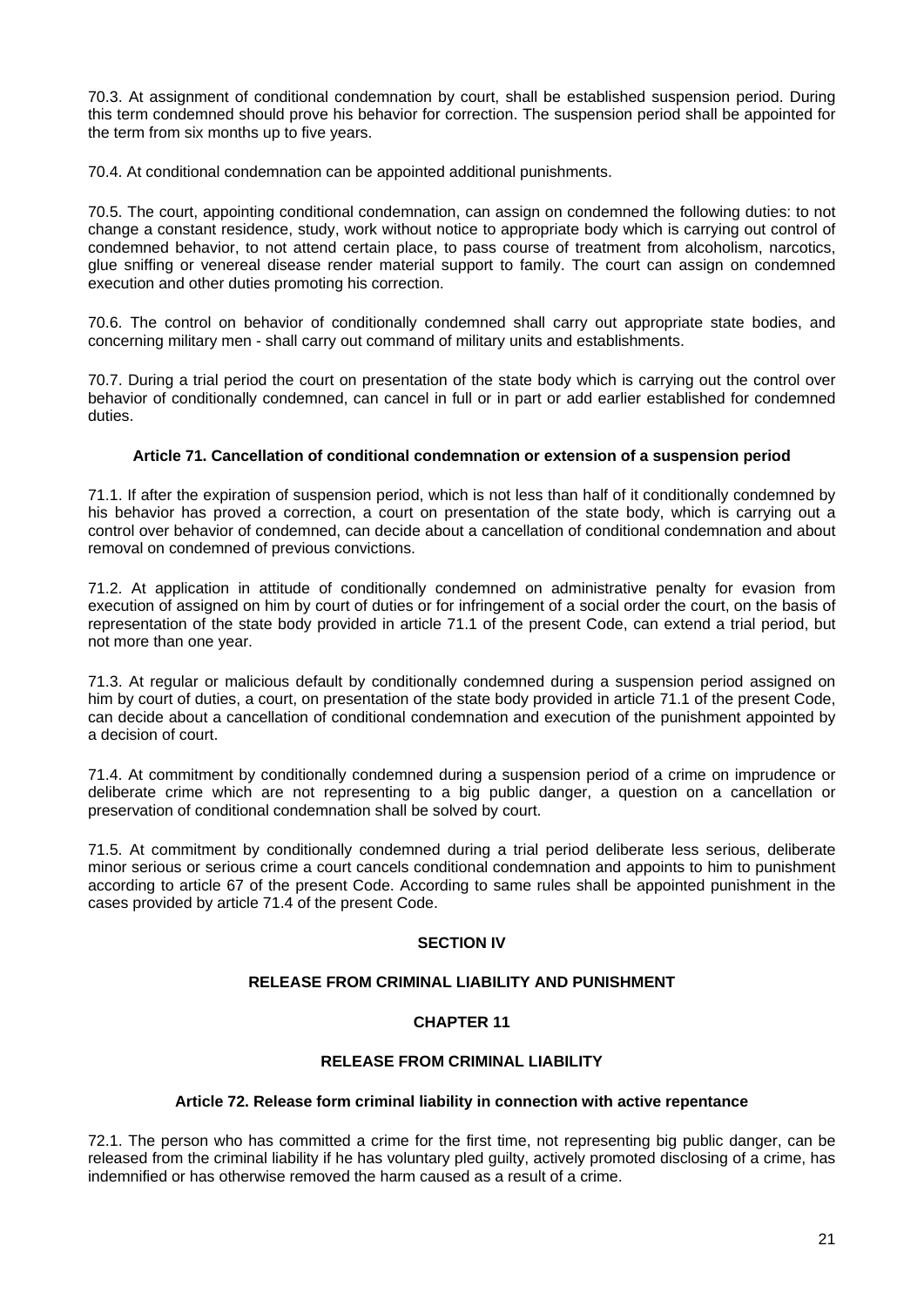72.2. The person, committed other kinds of a crime, at presence of the conditions provided by article 72.1 of the present Code, can be released from the criminal liability only in the cases directly provided by appropriate articles of the Especial part of the present Code.

# **Article 73. Release from a criminal liability in connection with reconciliation with victim**

The person, who has committed a crime for the first time, not representing big public danger, can be released from the criminal liability if he has reconciled with victim and has compensated cause to him or has removed caused harm.

## **Article 74. Release from criminal liability in connection with change of conditions**

The person who has committed a crime for the first time, not representing big public danger or less serious crime, can be released from a criminal liability if will be established, that committed act or a person who has made act owing to change of conditions, is ceased to be socially dangerous.

## **Article 75. Release from criminal liability in connection with expiration of time limits**

75.1. The person can not be instituted to criminal liabilities, if from the date of commitment of a crime by him, following terms have expired:

75.1.1. Two years from the date of commitment of a crime which are not representing big public danger;

75.1.2. seven years from the date of commitment less serious crime;

75.1.3. Twelve years from the date of commitment of minor serious crime;

75.1.4. fifteen years from the date of commitment serious crime.

75.2. Time limits shall be estimated from the date of commitment of a crime and up to the moment of the introduction of a decision by court in validity. In case of commitment by the person of a new crime time limits on each crime shall be estimated independently.

75.3. Current of time limits stops, if the person, who has committed a crime, disappears from investigation or court. In this case current of time limits renews from the moment of detention of the specified person or from the time that appropriate person shall give himself up and confess.

75.4. The question on application of time limits to a person who has committed a crime, punishable by life imprisonment, shall be solved by court. If the court will not consider possible to release this person from the criminal liability in connection with the expiration of time limits, in this case punishment on him as life imprisonment can not be appointed.

75.5. Positions of present article shall not be applied to the persons who have made crimes against the peace and safety of mankind, terrorism, financing of terrorism and war crimes provided by appropriate articles of the Especial part of present Code.

### **CHAPTER 12**

## **RELEASE FROM PUNISHMENT**

### **Article 76. Conditional - prescheduled release from serving a punishment**

76.1. If the court will come to a conclusion that a person, who is serving time in corrective works, restrictions of freedom, maintenance in disciplinary military unit, restrictions on military service or imprisonment on certain term, does not need to serve full punishment, it can conditionally - prescheduled release a given person from serving punishment. Thus a person can be fully or partly released from serving additional punishment.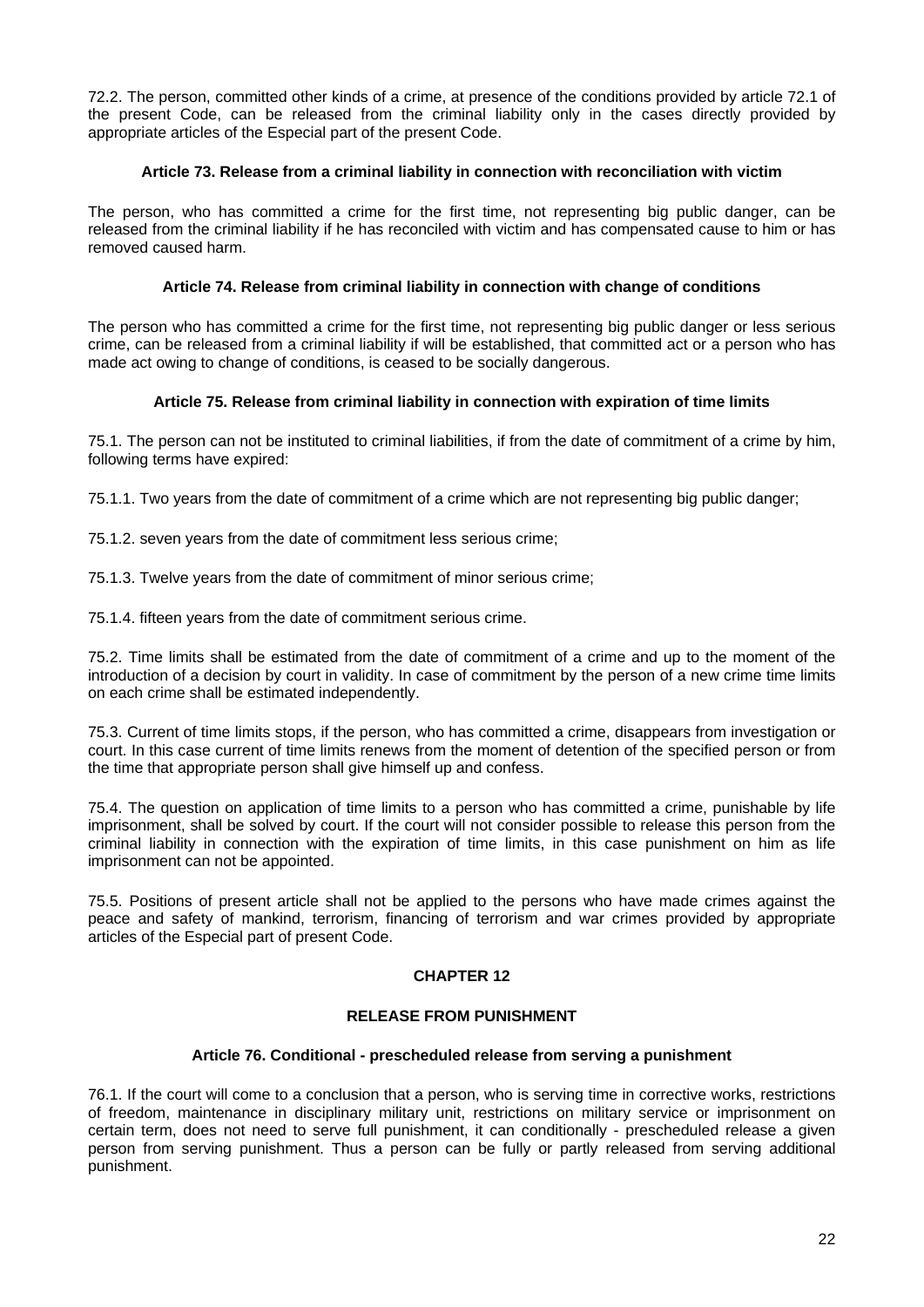76.2. Applying on conditional - prescheduled release from serving punishment, a court can assign on condemned duties provided by article 70.5 of the present Code, which should be executed by them during deserved part of punishment.

76.3. Conditional - prescheduled release from serving punishment can be applied only after actual serving time by condemned:

76.3.1. not less than half of term of the punishment appointed for commitment of a crime, not representing big public danger or less serious crime;

76.3.2. not less than two thirds of term of the punishment appointed for grave crime;

76.3.3. not less than three quarters of term of the punishment appointed for serious crime, and also three quarters of term of the punishment, appointed to the person earlier conditionally - prescheduled released, if conditional - prescheduled release was cancelled on the bases provided by article 76.6 of the present Code.

76.4. Actually served term in imprisonment by condemned can not be less than six months.

76.5. The control over behavior of a person released conditionally - prescheduled shall be carried out by appropriate state bodies, and concerning military men - command of military units and establishments.

76.6. If during deserved part of punishment condemned:

76.6.1. is malicious has evaded from execution of duties assigned to him by court at application of conditional - prescheduled release, or has made infringement of a social order for which the official penalty was imposed on him, court on presentation of bodies provided by article 76.5 of the present Code, can decide about a cancellation of conditional - prescheduled releases and execution of deserved part of punishment;

76.6.2. has committed a crime on imprudence, the question on a cancellation or on preservation of conditional - prescheduled release shall be solved by court;

76.6.3. has made a deliberate crime, a court appoints to him punishment by a rules provided by article 67 of the present Code. Punishment shall be appointed by the same rules in case of commitment of a crime on imprudence if the court cancels conditional - prescheduled release.

# **Article 77. Replacement of deserved punishment by mitigating kind of punishment**

77.1. To the person, who is serving time in imprisonment on certain term for a crime, which do not represent big public danger or for less serious crime, court in view of his behavior during serving punishment can replace deserved part of punishment with mitigating kind of punishment. Thus the person can be fully or partly released from serving and from additional punishment.

77.2. The deserved part of punishment can be replaced with mitigate kind of punishment after serving by condemned of punishment term which is not less than one third part of it.

77.3. At replacement of deserved part of punishment a court can select any mitigate kind of punishment according to the kinds of punishments provided in article 42 of the present Code, in the limits provided by the present Code for each kind of punishment.

# **Article 78. Release from punishment in connection with illness**

78.1. The person, who after commitment of a crime was deceased by mental illness, depriving his opportunity to realize actual nature and public danger of the act (action or inaction) or to supervise over this act, shall be released from punishment or from its deserved part. Concerning such person by court can be applied forced measures of medical character, which are provided by the present Code.

78.2. The person, which is deceased after commitment of a crime to other serious illness interfering serving of punishment, can be released by the decision of court from serving punishment.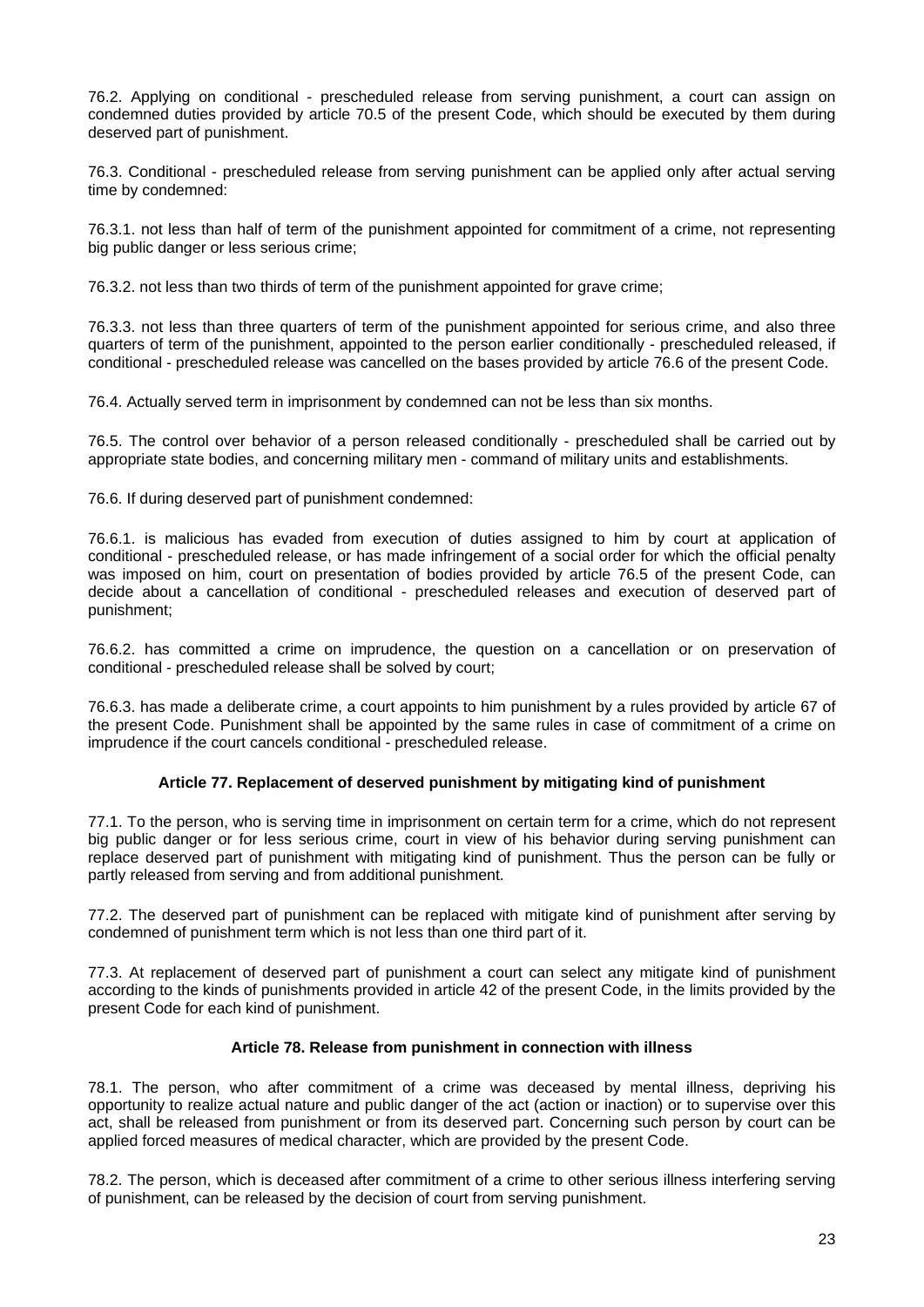78.3. The military men, serving the maintenance in disciplinary military unit, shall be released from the further serving punishment in case of disease, which becomes as reason of their unsuitability to military service. In such cases a court can replace deserved part of punishment to mitigate kind of punishment.

78.4. The persons specified in articles 78.1 and 78.2 of the present Codes, in case of their recovery, can be instituted to the criminal liability and punishment, if time limits have not expired as articles 75 and 80 provide it in the present Codes.

# **Article 79. Delay from serving punishment to pregnant women and women having juvenile children**

79.1. To condemned pregnant women and women having children in the age up to eight years, except condemned who is imprisoned for the term from above five years for minor serious and serious crimes against the individual, a court can defer serving of punishment before achievement by the child of age 8.

79.2. In case if women provided in article 79.1 of the present Code, have refused from child or continue to evade from education of the child after the warning of the appropriate state body, which is carries out control over behavior of condemned persons, a court can cancel a delay of serving a punishment on presentation of this body and direct condemned for serving punishment to a place appointed by a decision of court.

79.3. After achievement by a child of age eight a court releases a condemned woman from serving deserved part of punishment, or replaces deserved part of punishment with mitigate kind of punishment, or directs a condemned woman to appropriate establishment for serving the rest of punishment.

79.4. At commitment by condemned woman, during a delay from serving punishment of a new crime a court appoints to her punishment by according to article 67 of the present Code.

## **Article 80. Release from serving punishment in connection with expiration of time limits for decision on accusation**

80.1. The condemned person shall be released from serving punishment if a decision of court was not executed in the following terms from the date of its introduction into validity:

80.1.1. two years at condemnation for a crime which is not representing big public danger;

80.1.2. seven years at condemnation for less serious crime;

80.1.3. twelve years at condemnation for minor serious crime;

80.1.4. fifteen years at condemnation for serious crime.

80.2. Current time limits stops, if the condemned person evades from serving punishment. In this case current of time limits renews from a moment of condemned detention or giving himself up and confess.

80.3. The question on application of time limits to a person condemned to life imprisonment shall solve court. If the court will not consider possible to apply on time limits, this kind of punishment shall be replaced with imprisonment with a certain term.

80.4. Circumstances of present article shall not apply to a person who have made crimes against the peace and safety of mankind, terrorism, financing of terrorism and war crimes provided by appropriate articles of the Especial part of the present Code.

# **CHAPTER 13**

# **AMNESTY. PARDON. CONVICTION**

# **Article 81. Amnesty**

81.1. The amnesty act shall be accepted by Milli Medjlis of the Azerbaijan Republic in attitude individually and not certain circle of persons.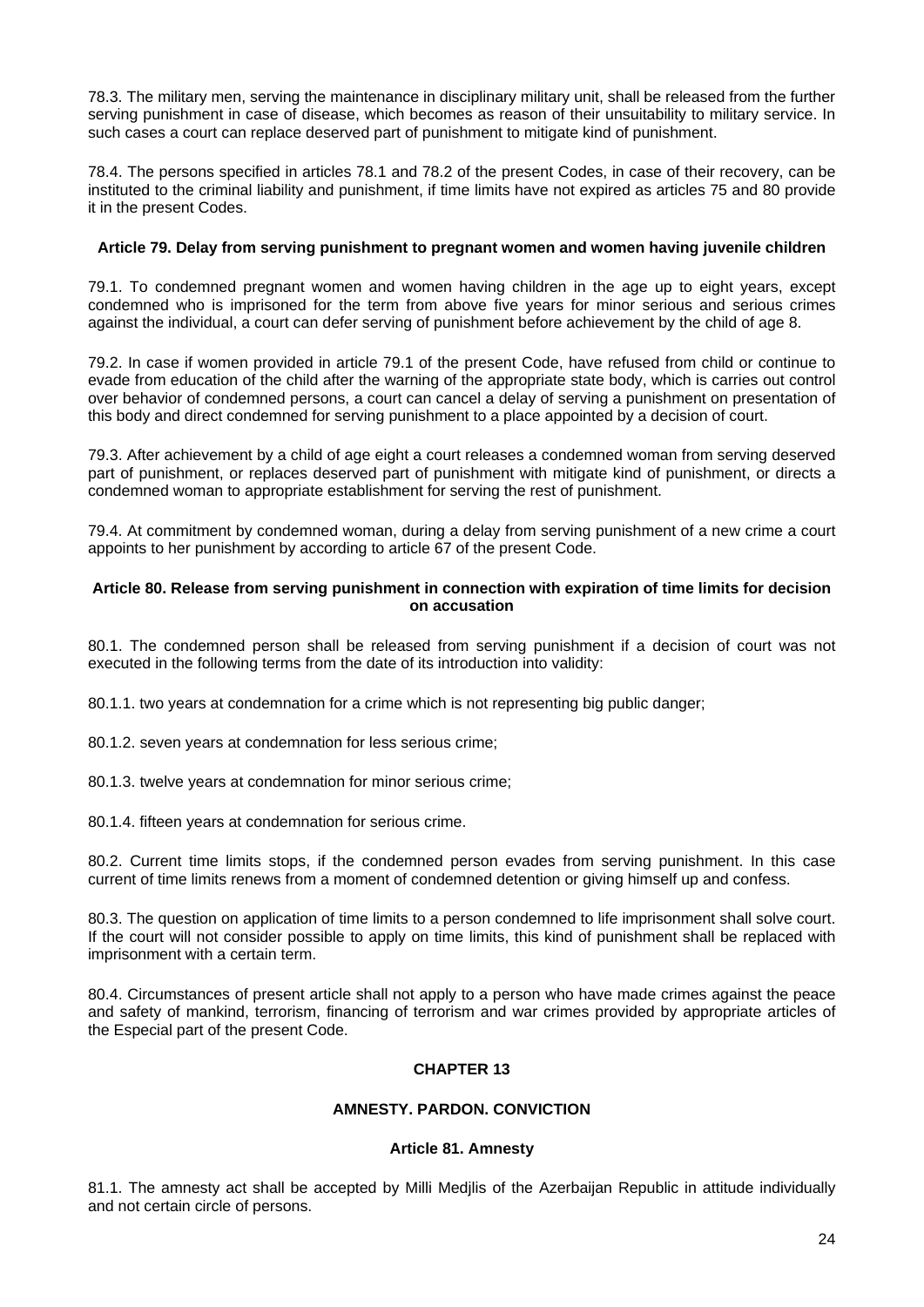81.2. By amnesty act persons who have committed crimes, can be released from a criminal liability. The persons, condemned for commitment of crimes can be released from punishment, or term of the punishment appointed on them can be reduced or deserved part of punishment can be replaced with mitigate kind of punishment, or such persons can be released from additional punishment. From the persons who have been released from punishment, by amnesty act previous conviction can be removed.

## **Article 82. Pardon**

82.1. The pardon shall be carried out by the President of the Azerbaijan Republic in the attitude of individually certain person.

82.2. By pardon act, a person condemned for a crime, can be released from serving a rest of punishment, or term of the punishment appointed to him can be reduced or deserved part of punishment can be replaced with mitigate kind of punishment.

82.3. Life imprisonment in order of the pardon can be replaced with imprisonment for the term of not over twenty-five years.

82.4. From the person who have been released from punishment, by pardon act conviction can be removed.

# **Article 83. Conviction**

83.1. The person condemned for commitment of a crime shall be considered as convicted from the date of the introduction of a decision of court into validity up to the moment of removal or release from a previous conviction. The previous conviction according to the present Code shall be taken into account at relapse of crimes and at assignment of punishment.

83.2. The person released from punishment shall be considered as not convicted.

83.3. The release from conviction shall be:

83.3.1. concerning persons conditionally condemned - after expiration of a suspension period;

83.3.2. concerning persons condemned to mitigate kinds of punishments, than imprisonment - after the expiration of one year from the date of serving punishments;

83.3.3. concerning persons condemned to imprisonment for crimes, not representing big public danger and less serious crimes - after expiration of three years from the date of serving the punishment;

83.3.4. concerning persons condemned to imprisonment for minor serious crimes - after expiration of six years from the date of serving the punishment;

83.3.5. concerning persons condemned for serious crimes - after expiration of eight years from the date of serving the punishment.

83.4. If condemned in order provided by the law was prescheduled released from serving punishment or deserved part of punishment was replaced with mitigate kind of punishment, term of release from conviction shall be estimated from a moment of release from serving a basic and additional punishment.

83.5. If condemned after serving a punishment by good behavior will prove the correction under his petition a court can prescheduled remove from him a previous conviction.

83.6. Release or removal of conviction cancels all legal consequences connected to a previous conviction.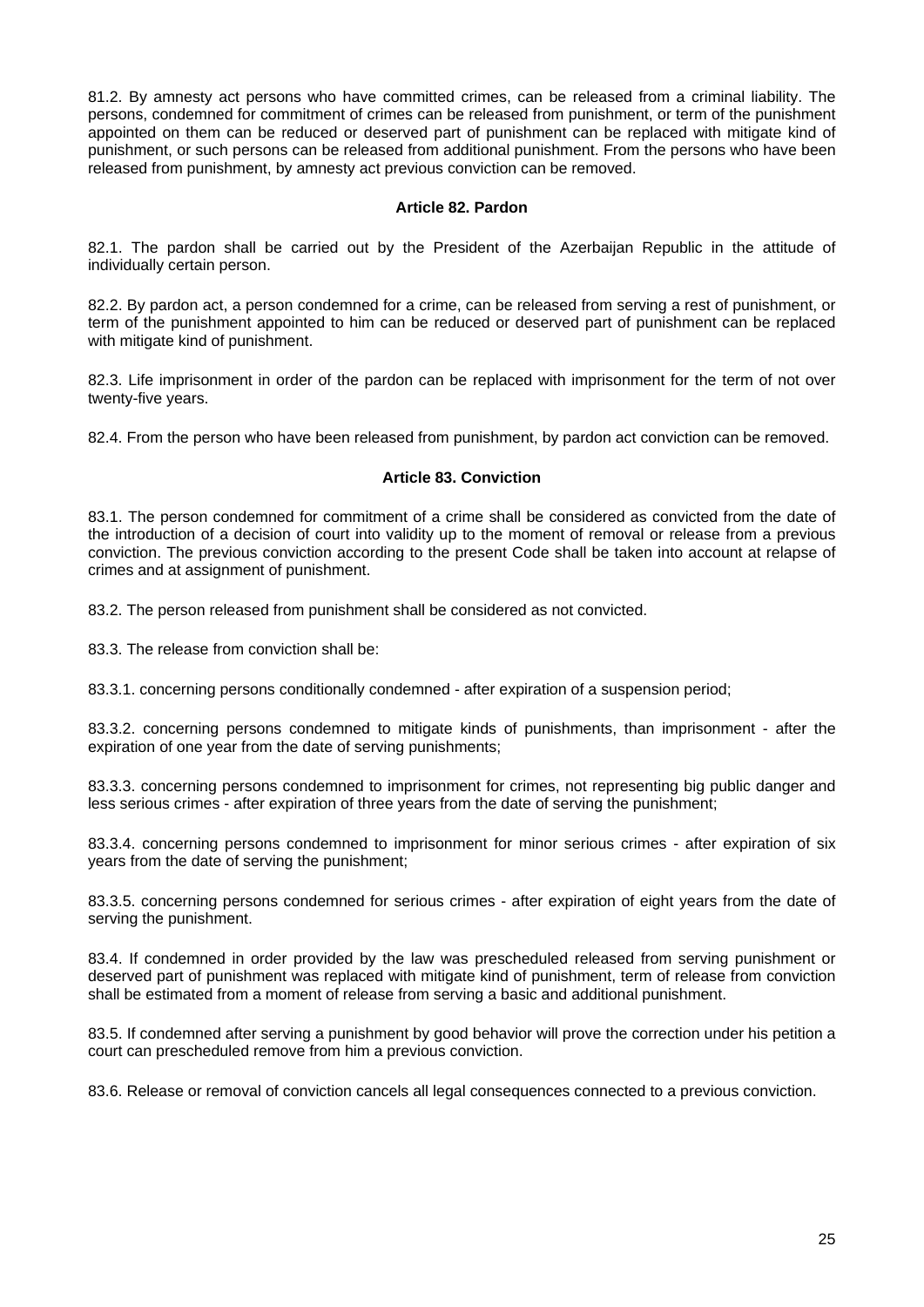## **SECTION V**

## **CRIMINAL LIABILITY OF MINORS**

## **CHAPTER 14**

# **FEATURES0 OF THE CRIMINAL LIABILITY AND PUNISHMENT OF MINORS**

#### **Article 84. Criminal liability of minors**

84.1. Persons, who to time of commitment of a crime, have achieved age of fourteen, but have not achieved age of eighteen shall be admitted as minors.

84.2. To minor, who has committed crimes can be appointed punishment or forced measures of educational influence.

Article 85. Kinds of the punishments appointed to minor

85.1. To minors shall be appointed the following kinds of punishments:

85.1.1. penalty;

85.1.2. public works;

85.1.3. corrective works;

85.1.4. imprisonment on a certain term.

85.2. The penalty shall be appointed only at presence at a minor, who is condemned, of independent earnings or property on which collecting can be inverted. The penalty is appointed at a rate from thirty up to three hundred of the nominal financial unit established by the legislation of the Azerbaijan Republic.

85.3. Public works shall be appointed for the term from forty up to hundred sixty, consist in performance of works, feasible for the minor condemned in free from study or basic work time. Duration of execution of the given kind of punishment by persons in the age of till fifteen years can not exceed two hours per day, and persons in the age from fifteen till sixteen years - three hours per day.

85.4. Corrective works shall be appointed to minor condemned for the term from two months up to one year. In this case from earnings of condemned shall be made deduction to state at a rate, established by a decision of court, in limits from five up to twenty percents.

85.5. Imprisonment can be appointed to minor condemned for the term not over ten years. Minors condemned shall serve time in the following educational establishments:

85.5.1. minor girls, and also minor boys condemned for the first time to imprisonment - in educational establishments of the general mode;

85.5.2. minor boys, earlier punished to imprisonment - in educational establishments of the strengthened mode.

### **Article 86. Assignment of punishment to a minor**

86.1. At assignment of punishment to a minor except for the circumstances provided by article 58 of the present Code, court also takes into account conditions of life and education of this person, a level of mental development, other features of his individual, and also influence on him of extraneous persons.

86.2. At assignment of punishment as softening circumstance to minor shall be taken into account in aggregate with other circumstances mitigating and aggravating punishment.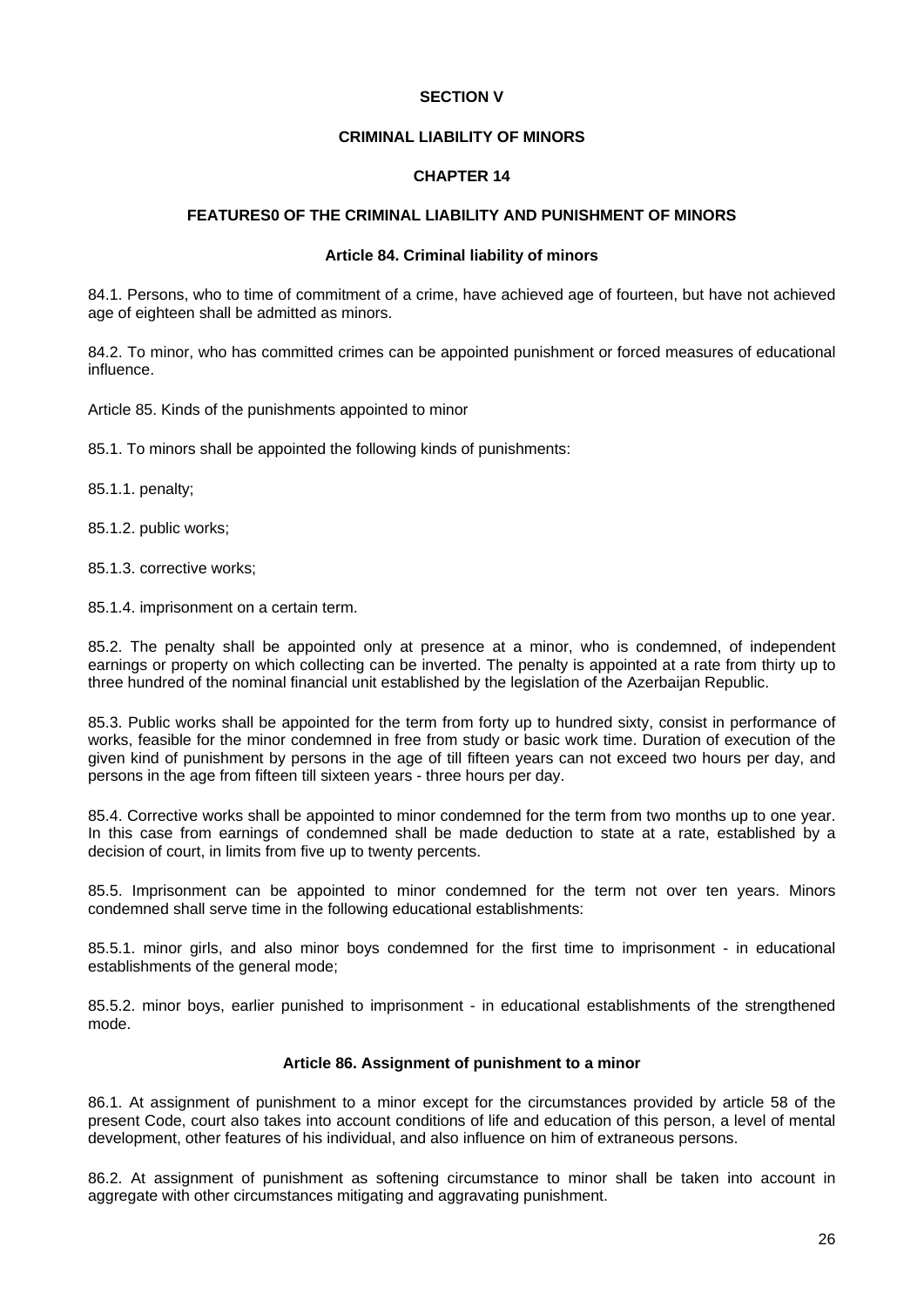## **Article 87. Maintenance of forced measures as educational influence**

87.1. The warning consists in an explanation to the minor of the harm caused by his act, and consequences of repeated commitment of crimes provided by the present Code.

87.2. Transfer under supervision consists in putting on parents or persons, replacing them, or on the appropriate enforcement authority of a duty on educational influence on minor and to control over his behavior.

87.3. A duty to smooth down the caused harm shall be assigned in view of a property status of the minor and presence at him of appropriate labor skills.

87.4. Restriction of leisure and an establishment of special requirements to behavior of the minor can provide an interdiction of visiting to certain places, as well as of a certain forms of leisure, including management of a mechanical vehicle, restriction on living outside of a house after certain time of day, departure to other districts without a permission of the appropriate state body. On minor also can be assigned duty to continue education or to be employed with the help of the appropriate enforcement authority. Restriction of leisure and an establishment of special requirements to behavior of the minor can provide, and other measures.

## **Article 88. Application of forced measures of educational influence**

88.1. The minor, who for the first time has committed a crime, that do not represent big public danger or less serious crime, can be released from a criminal liability if will be recognized, that his correction can be achieved by application of forced measures of educational influence.

88.2. To minor can be applied the following forced measures of educational influence:

88.2.1. warning;

88.2.2. transfer under supervision of parents or persons, replacing them, or appropriate state body;

88.2.3. putting on duty to remove the caused harm;

88.2.4. restrictions of leisure and an establishment of special requirements to behavior of the minor.

88.3. To minor can be appointed simultaneously number of forced measures of educational influence. Duration of term on application of forced measures of educational influence provided by articles 88.2.2 and 88.2.4 of the present Code, shall be established by the appropriate state body, appointing these measures.

88.4. In case of regular default by minor of forced measures of educational influence, these measures on presentation of the appropriate state body shall be cancelled and materials shall be sent to court for attraction of a minor to a criminal liability.

### **Article 89. Release from punishment of minor**

89.1. The minor condemned for commitment of a crime, which do not represent big public danger or less serious crime, can be released from punishment with application of forced measures of the educational influence provided by article 87.2 of the present Code.

89.2. The court can release from punishment a minor condemned for commitment of less serious crime if recognizes, that a purposes of punishment can be achieved only by his premise in the educational or medical-disciplinary establishment provided for such persons. Thus term of stay of the minor in the provided establishments can not exceed the maximal term of the punishment provided by the present Code for a crime accomplished by him.

89.3. On the conclusion of the appropriate state body about correction of a minor and in this connection loss of necessity of application of the given measure, this person can be released from provided establishment before expiry of the term provided by article 89.2 of the present Code.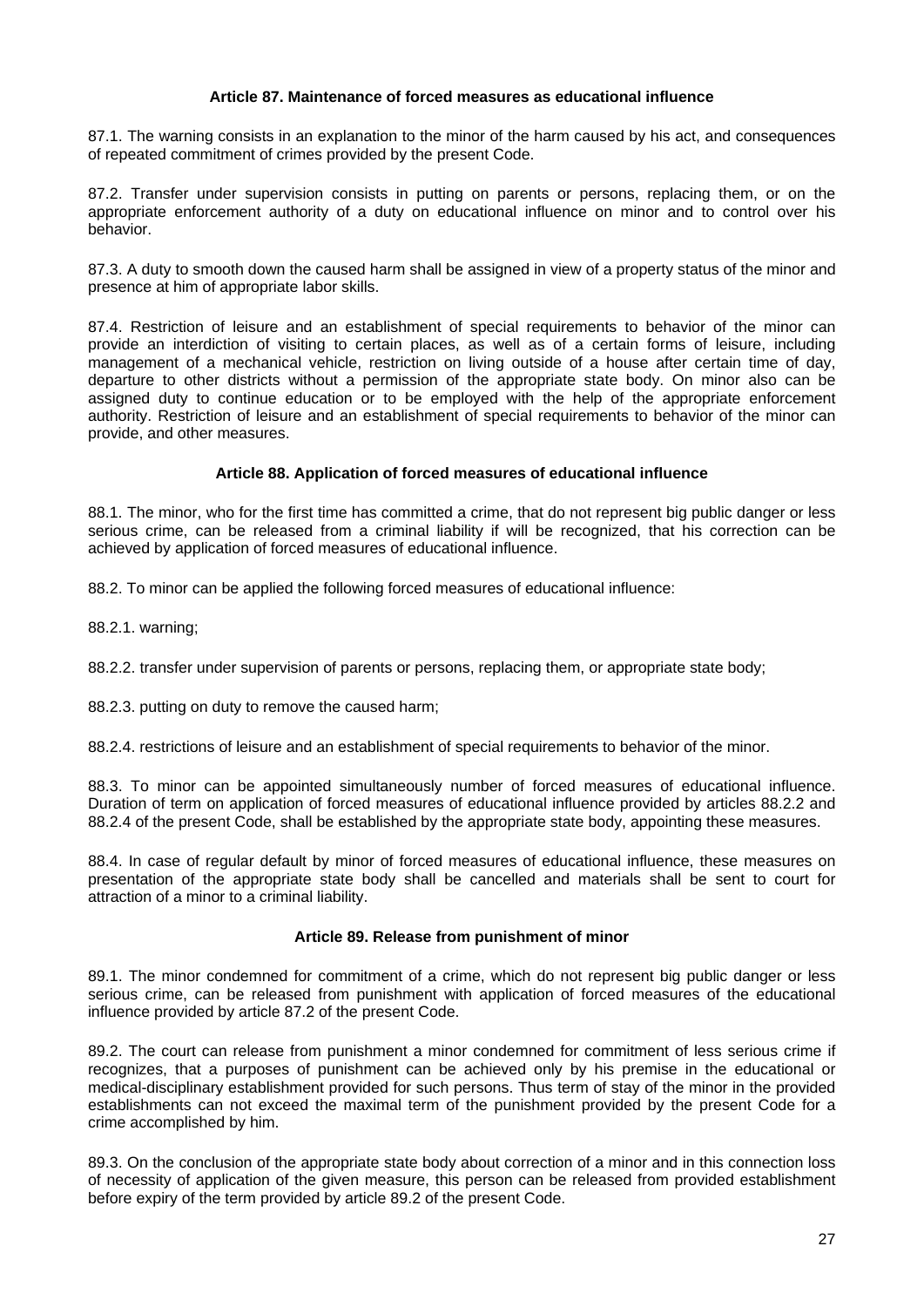## **Article 90. Conditional - prescheduled release of minors from serving punishment**

90.0. Conditional – prescheduled release from serving punishment can be applied to the minor condemned to corrective works or to imprisonment, after serving which is:

90.0.1. not less than one third of punishment term appointed for a crime, not representing big public danger or less serious crime;

90.0.2. not less than half of punishment term appointed for minor serious crime;

90.0.3. not less than two thirds of punishment term appointed for serious crime.

## **Article 91. Time limits**

The limitation periods, provided by articles 75 and 80 of the present Code, at release of minors from criminal liability or serving punishment, shall decrease half.

## **Article 92. Terms of removing a previous conviction**

92.0. For the minors, who have made crimes, terms of removing a previous convictions provided by article 83 of the present Code, shall be reduced and equaled:

92.0.1. to one year from the date of serving a punishment at imprisonment for a crime which is not representing big public danger or less serious crime;

92.0.2. to three years from the date of serving punishment at imprisonment for minor serious or serious crime.

# **SECTION VI**

# **FORCED MEASURES OF MEDICAL NATURE**

# **CHAPTER 15**

### **FORCED MEASURES OF MEDICAL NATURE**

### **Article 93. Bases of application for forced measures of medical nature**

93.1. Forced measures of medical nature can be appointed by court to persons:

93.1.1. committed act (action or inaction), provided by the Especial part of the present Code, in a condition of diminished responsibility;

93.1.2. after commitment of a crime deceased by mental illness excluding assignment or execution of punishment;

93.1.3. committed a crime and suffering from mental frustration which are not excluding responsibilities;

93.1.4. committed a crime and recognized as required for treatment from alcoholism or narcotics.

93.2. To a persons specified in articles 93.1.1-93.1.4 of the present Code, forced measures of medical nature shall be appointed only in cases when mental frustration derivative danger of causing harm to himself or to other persons.

93.3. The order of application on forced measures of medical nature shall be determined by the legislation of the Azerbaijan Republic.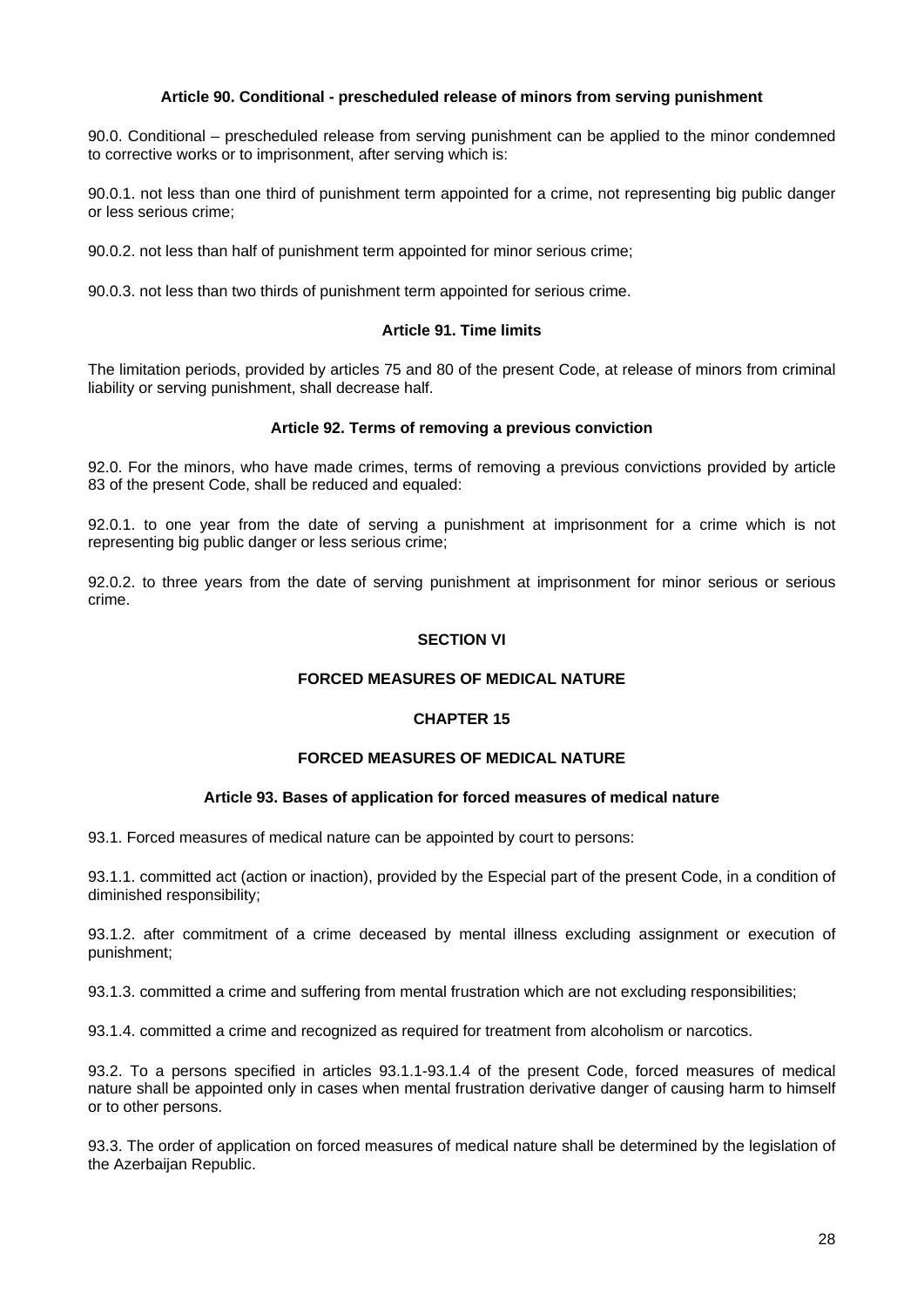93.4. Concerning the persons, who are specified in articles 93.1.1-93.1.4 of the present Code and who do not represent danger by mental condition, necessary materials shall be passed to bodies of public health services for decision on a question of treatment of these persons or their direction to psycho neurology establishments.

# **Article 94. Purposes of application on forced measures of medical nature**

The purposes of application on forced measures of medical nature shall be treatment of the persons provided in articles 93.1.1-93.1.4 of the present Code, or improvement of their mental condition, and also prevention of commitment by them of new acts.

# **Article 95. Kinds of forced measures of medical nature**

95.0. The court can appoint the following kinds of forced measures of medical nature:

95.0.1. out-patient compulsory supervision and treatment at the psychiatrist;

95.0.2. mandatory treatment in a psychiatric hospital of the general type;

95.0.3. mandatory treatment in a psychiatric hospital of the specialized type;

95.0.4. mandatory treatment in a psychiatric hospital of the specialized type with intensive supervision.

## **Article 96. Out-patient compulsory supervision and treatment at psychiatrist**

Outpatient compulsory supervision and treatment at the psychiatrist can be appointed at presence of grounds provided by article 93.2 of the present Code, if there is no necessity of a premise of a person to a psychiatric hospital.

## **Article 97. Mandatory treatment in psychiatric hospital**

97.1. Mandatory treatment in psychiatric hospitals can be appointed at presence of grounds provided by article 93.2 of the present Code, if nature of mental frustration of a person demands such conditions of treatment, care, maintenance and supervision which can be carried out only in psychiatric hospitals.

97.2. Mandatory treatment in psychiatric hospitals of the general type can be appointed to persons who on mental condition require hospitalization and supervision, but do not demand intensive supervision.

97.3. Mandatory treatment in psychiatric hospitals of the specialized type can be appointed to persons who on the mental condition demand constant supervision.

97.4. Mandatory treatment in psychiatric hospitals of the specialized type with intensive supervision can be appointed to persons who on mental condition represent special danger to himself or other persons and demands constant and intensive supervision.

### **Article 98. Extension, change and cancellation of forced measures of medical nature**

98.1. Extension, change and cancellation of forced measures of medical nature shall be carried out by court on presentation by administration of the medical institution which is carrying out compulsory treatment, on basis of conclusion of doctors commission– psychiatrists

98.2. The person to whom the forced measure of medical nature is appointed, is subject to survey by commission of doctors – psychiatrists, not less than once in six months for decision of a question on cancellation or change of such measure. At absence of grounds for cancellation or change of a forced measure of medical nature, administration of the establishment which are carrying out compulsory treatment, represents to court the conclusion for extension of compulsory treatment. The first extension of compulsory treatment shall be made after expiration of six months from the moment of the beginning of treatment, and subsequent extension of compulsory treatment shall be made annually.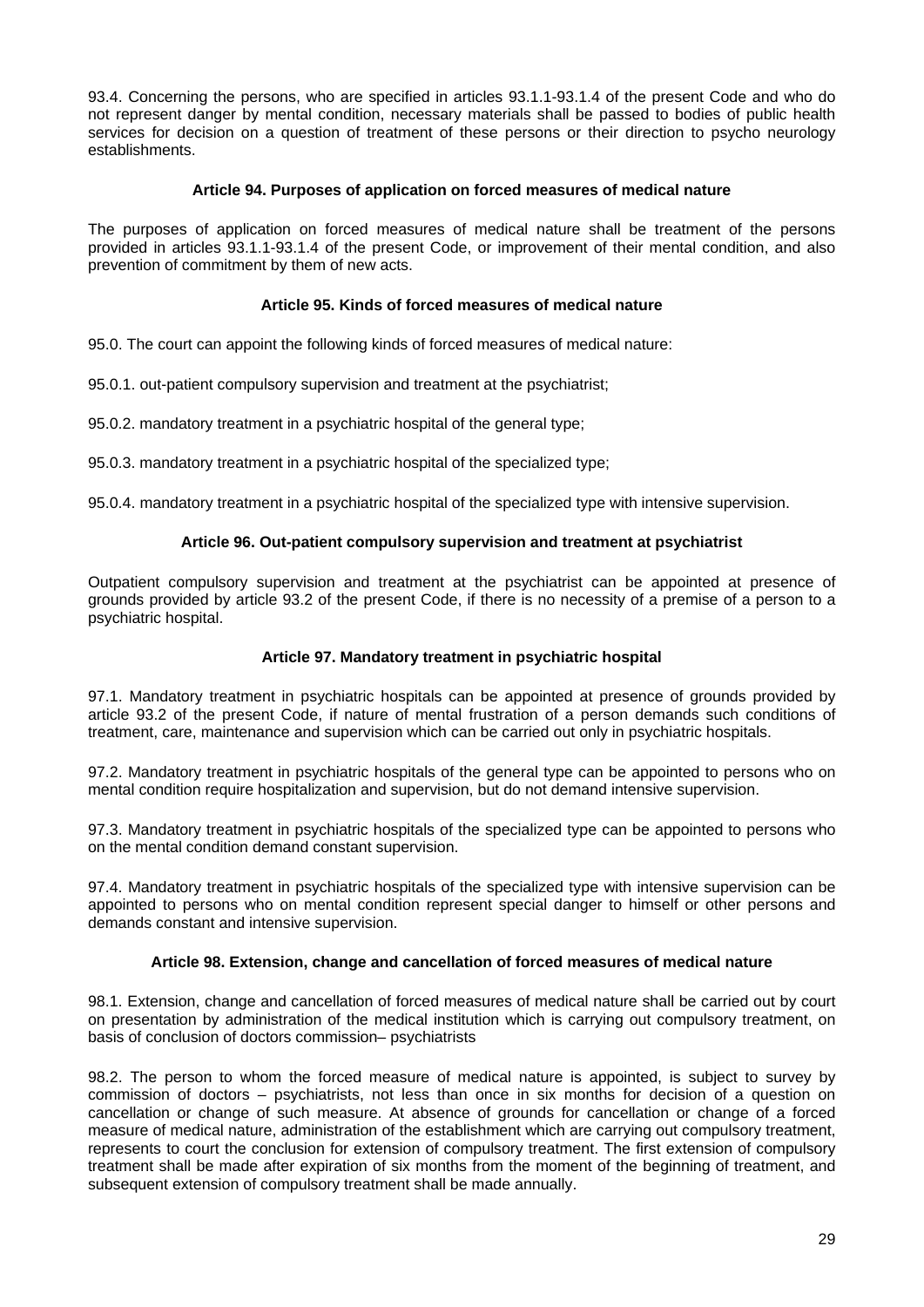98.3. Change or cancellation of a forced measure of medical nature shall be carried out by court in case of such change of a mental condition of the person at which disappears necessity for application of appointed measure or there is a necessity for assignment of other forced measure of medical nature.

98.4. In case of cancellation of forced measures of medical nature, a court directs necessary materials concerning a person who is taking place on compulsory treatment, to bodies of public health services.

# **Article 99. Offset of time on application of forced measures of medical character**

In case of treatment of a person at which mental frustration has appeared after commitment of a crime, at assignment of punishment or renewal of its execution, time during which person was compulsory treated in a psychiatric hospital, shall set off in time punishments at the rate of one day in a psychiatric hospital for one day of imprisonment.

## **SPECIAL PART**

## **SECTION VII**

## **CRIMES AGAINST PEACE AND SECURITY OF HUMANTY**

## **CHAPTER 16**

## **CRIMES AGAINST PEACE AND SECURITY OF HUMANTY**

## **Article 100. Planning, preparation, implementation or conducting of aggressive war**

100.1. Planning, preparation or implementation of aggressive war –

shall be punished by imprisonment for the term from eight up to ten years.

100.2. Conducting of aggressive war –

shall be punished by imprisonment for the term from ten up to fifteen years or life imprisonment.

# **Article 101. Public appeals to implementation of aggressive war**

101.1. Public appeals to implementation of aggressive war –

shall be punished by restriction of freedom for the term up to three years or imprisonment on the same term.

101.2. The same acts accomplished with use of mass media or official –

shall be punished by imprisonment for the term from two up to five years with deprivation of a right to hold a certain posts or to engage in the certain activities for the term up to three years or without it.

### **Article 102. Attack on persons or establishments, which use international protection**

The attack on representative of the foreign state or employee of the international organization which use international protection, as well as on service, other premises or vehicles of these persons, committed with a view of provocation of war or complication of the international relations –

shall be punished by imprisonment for the term from five up to ten years.

## **Article 103. Genocide**

Actions, directed on full or partial destruction of national, ethnic, racial or religious groups by means of killing members of this group, causing serious harm to their health or serious harm to their mental faculties, creations of the vital conditions designed for full or partial physical destruction of members of this group,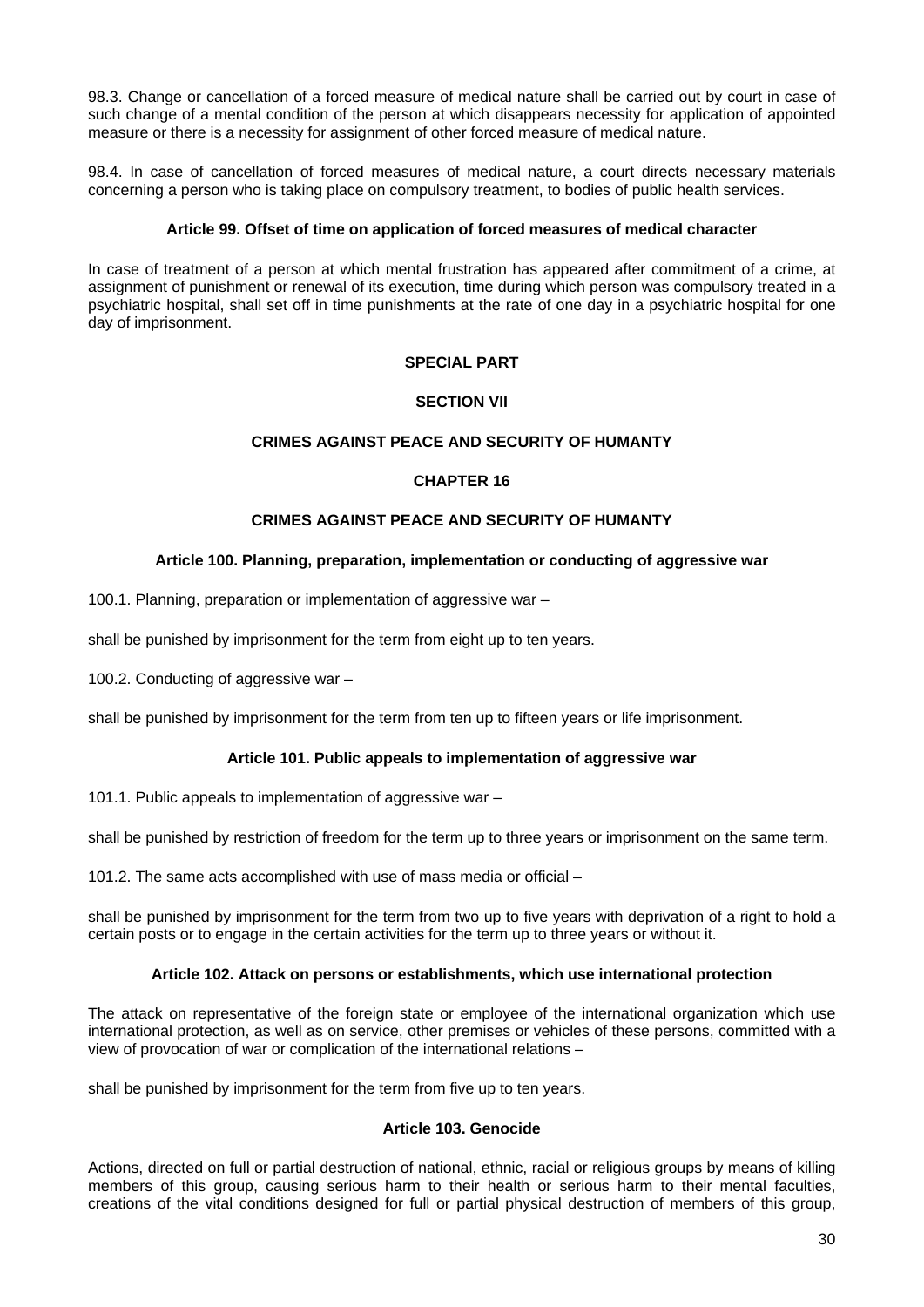realization of the actions directed on prevention of birth rate inside group, compulsory transfer of children belonging to one group, to another –

shall be punished by imprisonment for the term of from ten till fifteen years or life imprisonment.

### **Article 104. Solicitation to commitment of a genocide**

Direct and obvious solicitation to commitment of any acts provided by article 103 of the present Code–

shall be punished by imprisonment for the term from five up to ten years.

### **Article 105. Destruction of population**

Full or partial destruction of population at absence of attributes of a genocide –

shall be punished by imprisonment for the term from ten up to fifteen years or life imprisonment.

NOTE: Crimes shall be admitted as crimes against safety of mankind at deliberate acts provided by articles 105-113 of the present chapter, being component to large-scale or regular attacks on civilians in peace time, and military time.

## **Article 106. Slavery**

106.1. The slavery, that is full or partial realization above a person of the competencies inherent to the property right –

shall be punished by imprisonment for the term from five up to ten years.

106.2. The same act accomplished concerning a minor or with the purpose of moving of a person in the foreign state –

shall be punished by imprisonment for the term from seven up to twelve years.

106.3. Slavery sales, that is maintenance of the person with a purpose of transfer into to slave or use as a slave, his sale or an exchange, and also any act connected with slave sales or transfer into slave, as well as sexual slavery or an encroachment on sexual freedom on grounds of slavery –

shall be punished by imprisonment for the term from five up to ten years.

# **Article 107. Deportation or forced exile of population**

Forced exile of population from lawful places of a settlement to other state or exile by other compulsory actions, without grounds provided by norms of international law and laws of the Azerbaijan Republic –

shall be punished by imprisonment for the term from ten up to fifteen years.

## **Article 108. Sexual violence**

Rape, compulsion to prostitution, compulsory sterilization or commitment against persons of other actions connected to sexual violence –

shall be punished by imprisonment for the term from ten up to fifteen years or life imprisonment.

**Article 108-1. Compulsory pregnancy** – Came into force by the law of the Azerbaijan Republic from July2, 2001.

Illegal imprisonment of a woman, for forced pregnancy with a view to change ethnic structure of this or another population or accompanying another gross infringements of international law –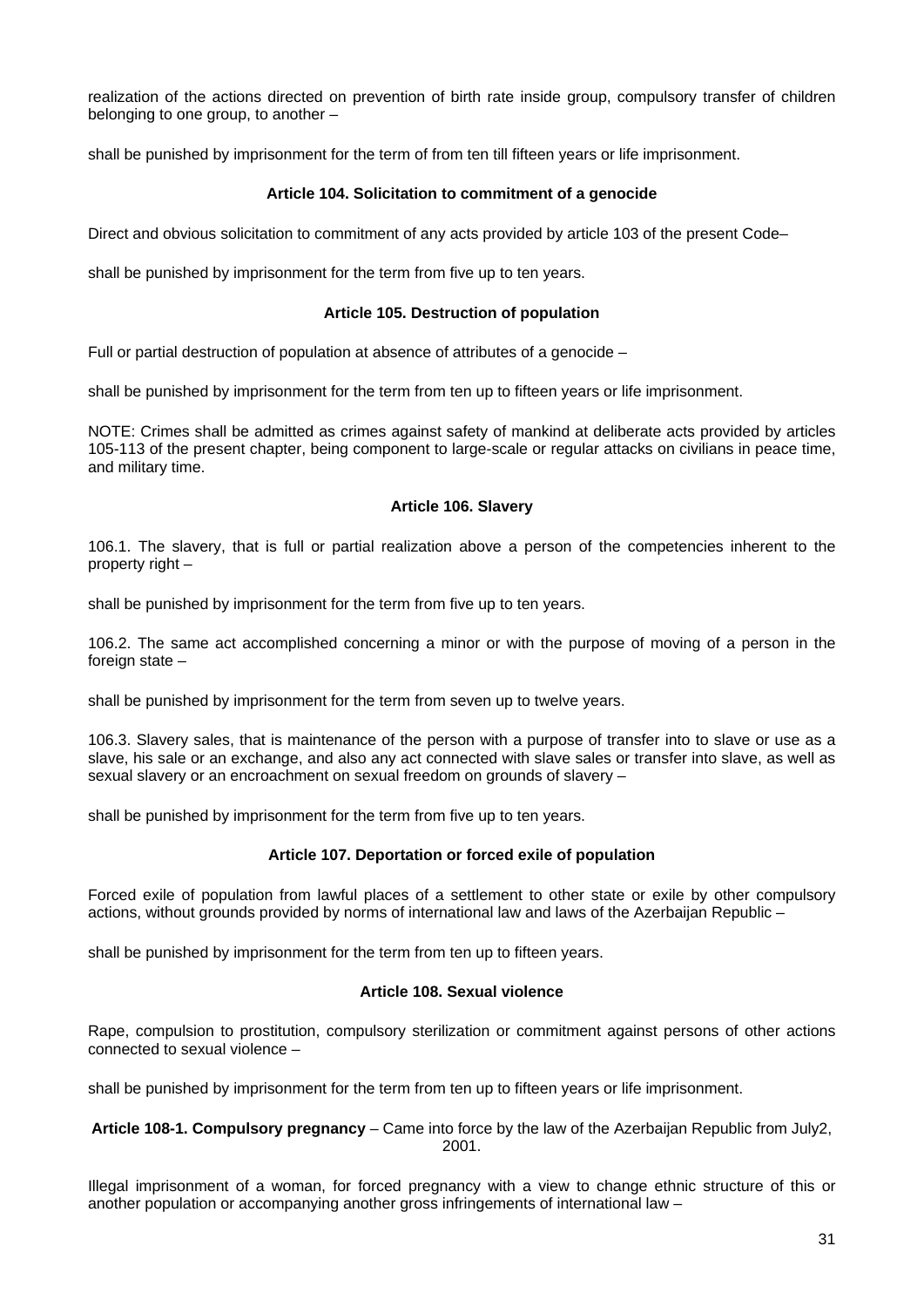shall be punished by imprisonment for the term from ten up to fifteen years or life imprisonment.

## **Article 109. Discrimination**

Prosecution of any group or organization on political, racial, national, ethnic, cultural, religious motives, motives of a sexual belonging or on grounds of another motive forbidden by norms of international law, that is rough infringement of rights of people for a belonging to these groups or organizations, connected with other crimes against safety of mankind –

shall be punished by imprisonment for the term of from five till ten years.

### **Article 110. Violent keeping of a person**

Detention, arrest or kidnapping of a person with the purpose of deprivation of lawful protection on long term under task, support or with consent of the state or political organization and subsequent denying of the fact on imprisonment of a person or refusal giving data about his attendance or place of staying –

shall be punished by imprisonment for the term from five up to ten years or life imprisonment.

# **Article 111. Racial discrimination (apartheid)**

111.0. The acts accomplished with a purpose of the organization and maintenance of superiority of one racial group for destroying of other racial group:

111.0.1. denying of a members right of racial group or groups on life and freedom, that is murder of members of racial group or groups, drawing of heavy harm to their health or serious harm to mental faculties, application to them of tortures or reference severe, brutal or humiliating advantage and punishments, as well as any arrest or illegal imprisonment;

111.0.2. creation for racial group or groups of the living conditions designed for their full or partial physical destruction;

111.0.3. realization of any legislative or other action with a purpose ,of hindrance to participation of racial group or groups in political, social, economic and cultural life of the country, to development of such group or groups by denying belonging to members of this group or groups of rights and freedom of a person, including a right to work, creation of trade unions, education, departure and entrance to the country, citizenship, a freedom to move and a choose of a residence, idea and word, associations and assemblies;

111.0.4. implementation of any measures, including legislative, with the purpose of division of a population into racial groups by means of creation of reservoirs and ghetto, prohibitions of mixed marriages between various racial groups, forced take of ground areas belonging to racial group or groups or their members without their consent;

111.0.5. operation of work of persons belonging to racial group or groups;

111.0.6. prosecution of organizations and persons opposing apartheid, by means of deprivation of their right and freedom –

shall be punished by imprisonment for the term from ten up to fifteen years or life imprisonment.

# **Article 112. Imprisonment in infringement of international law norms**

Arrest or other imprisonment of persons, in infringement of international law norms –

shall be punished by imprisonment for the term from five up to eight years.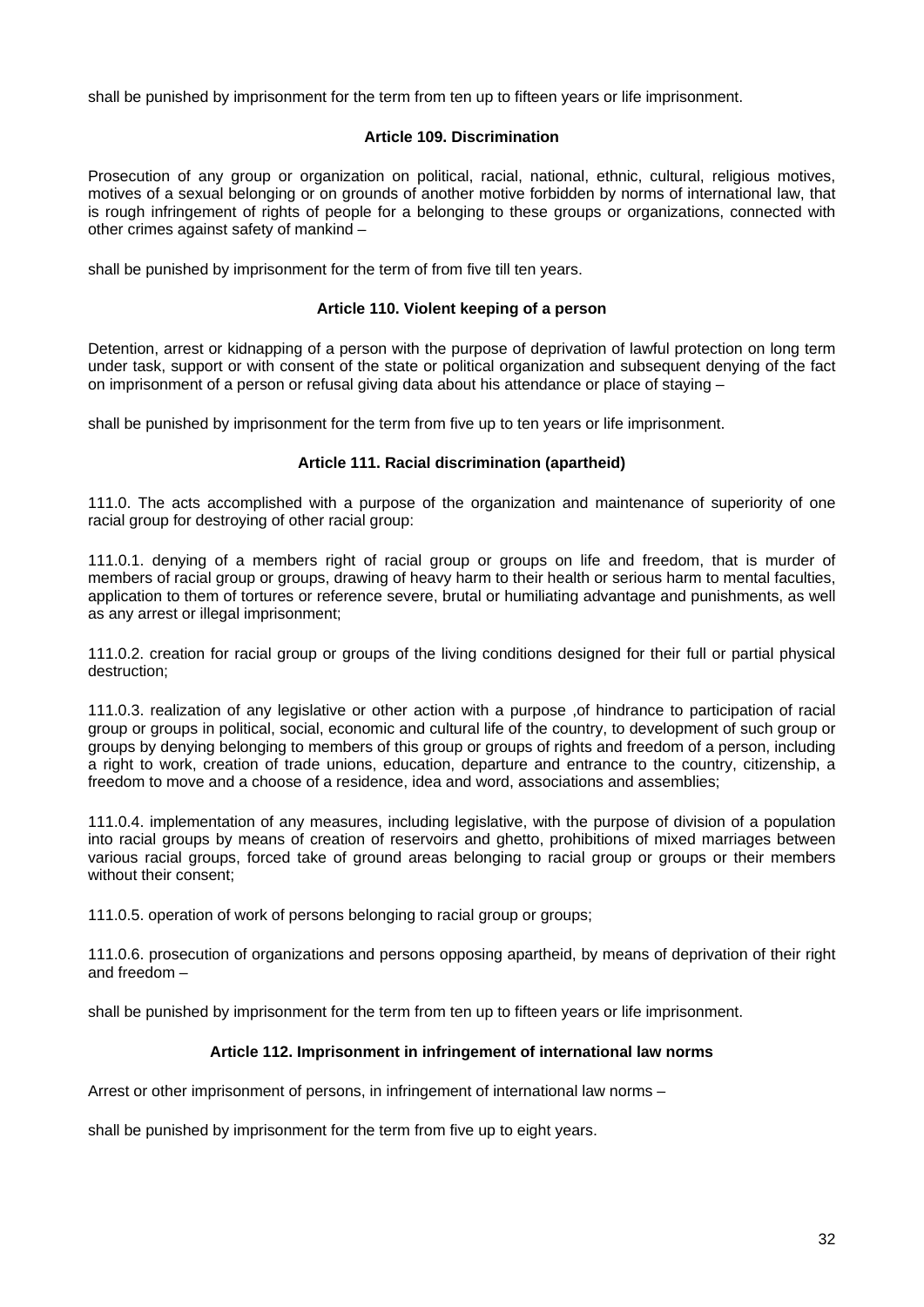## **Article 113. Application of tortures**

Causing of a physical pain or mental sufferings to detained persons or persons, or other restrictions of freedom –

shall be punished by imprisonment for the term from seven up to ten years.

## **CHAPTER 17**

### **WAR CRIMES**

### **Article 114. Mercenary**

114.1. Recruitment, training, financing and other material maintenance of mercenaries, as well as their use in a confrontation or military operations –

shall be punished by imprisonment for the term from four up to eight years.

114.2. The same acts accomplished by a person with use of service position or concerning a minor –

shall be punished by imprisonment for the term from eight up to fifteen years.

114.3. Participation of a mercenary in a confrontation or military operations –

shall be punished by imprisonment for the term from three up to eight years.

NOTE: 1. The acts provided by the present chapter, committed in connection with planning, preparation, implementation of military operations as well as in international, and at internal confrontations, shall be admitted as war crimes.

2. The persons who are working with a view of reception of material compensation and not citizens of the state, participating in a confrontation or military operations, do not live constantly on its territory, and also persons not directed for execution of official duties shall be admitted as mercenaries.

# **Article 115. Infringement of laws and customs of war**

115.1. Mitigation of captured and other persons protected by the international humanitarian right to serve in armed forces of the party which have taken them in a captivity, and also compulsion of enemy state citizens to participate in a military operations directed against the country –

shall be punished by imprisonment for the term from two up to five years.

115.2. Application to a persons provided in article 115.1 of the present Code, tortures, severe or brutal manipulation with them, implementation of medical, biological and other researches, including withdrawal of bodies for transplantation, and also their use as a barrier for protection of armies or objects, or maintenance as hostages, as well as attraction of civilians to forced hard labor or compulsory moving from places of a lawful settlement for other purposes –

shall be punished by imprisonment for the term from five up to ten years.

115.3. The acts provided by articles 115.1 and 115.2 of the present Code, entailed to death of persons or causing of heavy harm to their health –

shall be punished by imprisonment for the term from ten up to fifteen years.

115.4. Deliberate murder of persons provided in article 115.1 of the present Code –

shall be punished by imprisonment for the term from twelve up to fifteen years or life imprisonment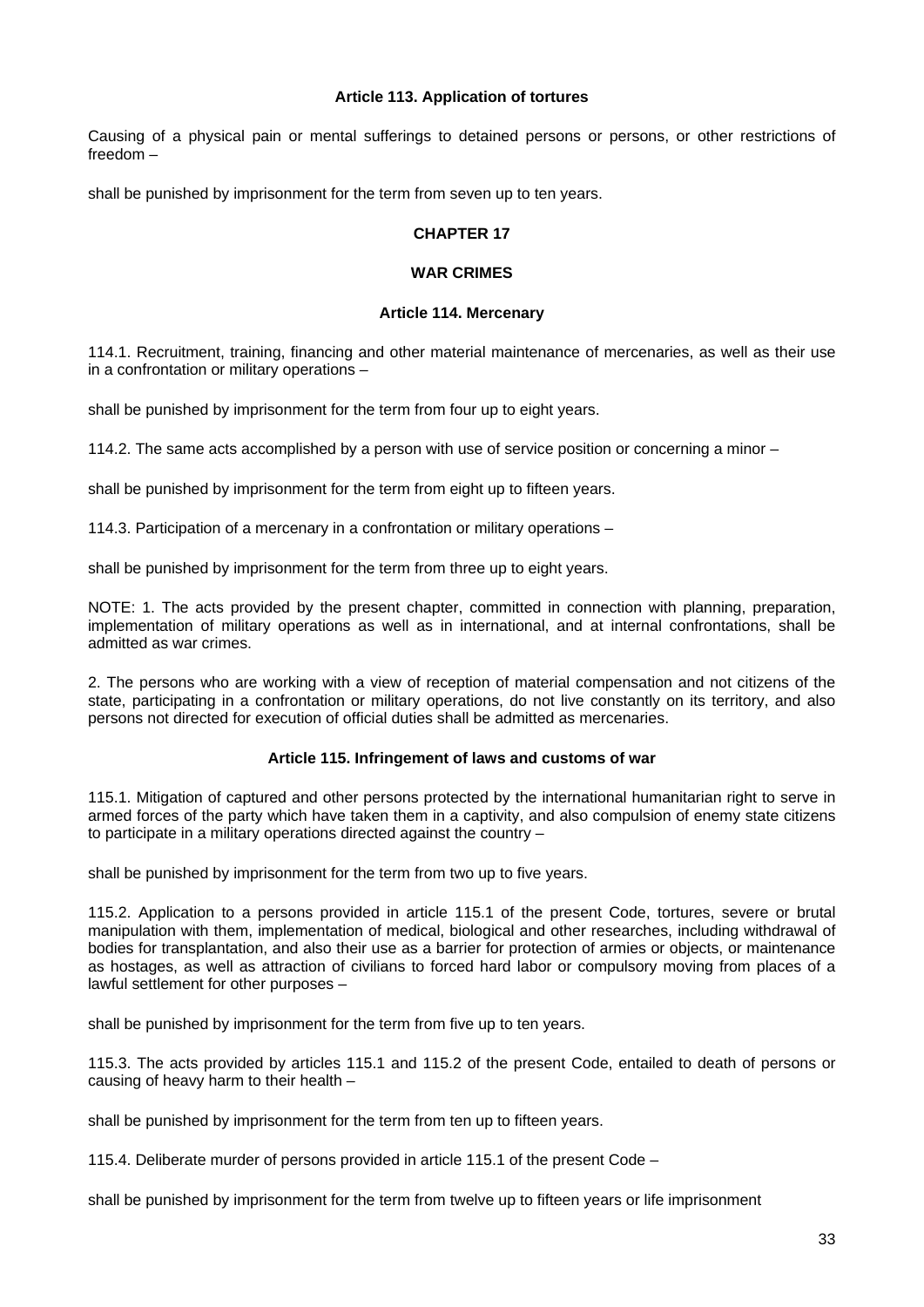# **Article 116. Infringement of norms of the international humanitarian right during confrontations**

116.0. Infringement of norms of the international humanitarian right during confrontations, shall be:

116.0.1. use of ways to conduct a war, capable to cause significant distractions;

116.0.2. deliberate cause of a big, long and serious damage to an environment;

116.0.3. attack on staff involved in implementation of peace-making actions or rendering of humanitarian help, including on structure, constructions, vehicles, medical property, having distinctive emblems of the Red Cross or Red Half moon ;

116.0.4. use of famine which has arisen among civilians, in a way of conducting military operations;

116.0.5. attraction of minors in armed forces;

116.0.6. implementation of large-scale distractions which have been not caused by military necessity; 116.0.7. attack on unprotected territories, settlements and zones of disarmament;

116.0.8. attack without military necessity on objects which are not in military purpose, clearly seen and distinctive, including especially protected historical, religious, educational objects, objects of art, scientific, charitable, medical objects or locations of patients and wounded persons;

116.0.9. infringement of agreement on a time armistice, as well as agreements on the discontinuance of fighting operations, prisoner with the purpose of export dead and wounded from a zone of fight, their exchange or transportation;

116.0.10. attack on civilians or on separate civil persons who are not participating in fights;

116.0.11. violence, robbery, destruction of property, and also illegal withdrawal of property under pretext of military necessity, carried out concerning a population in zones of military operations;

116.0.12. attack on constructions, which destruction can result in big losses among civilians or cause significant damage to civil objects;

116.0.13. attack on a person, who is obviously for guilty stopped direct participation in military operations, and also unarmed person or a person, surrendered by giving up a weapon, or person who is not having opportunities to protect himself from owing a wound or for other reason;

116.0.14. accommodate a part of civilians on occupied territories;

116.0.15. unreasonable delay returning of military - captured and civil persons to the country;

116.0.16. application of a weapon, means and ways of conducting a war, forbidden by international agreement to which the Azerbaijan Republic is a party;

116.0.17. commitment of other actions connected to rape, sexual slavery, compulsory prostitution, compulsory sterilization, compulsory pregnancy, and also sexual violence;

116.0.18. arrest or other imprisonment, and also deprivation of procedural rights of a persons provided in article 115.1 of the present Code, in infringement of norms of international law –

shall be punished by imprisonment for the term from seven up to fifteen years or life imprisonment.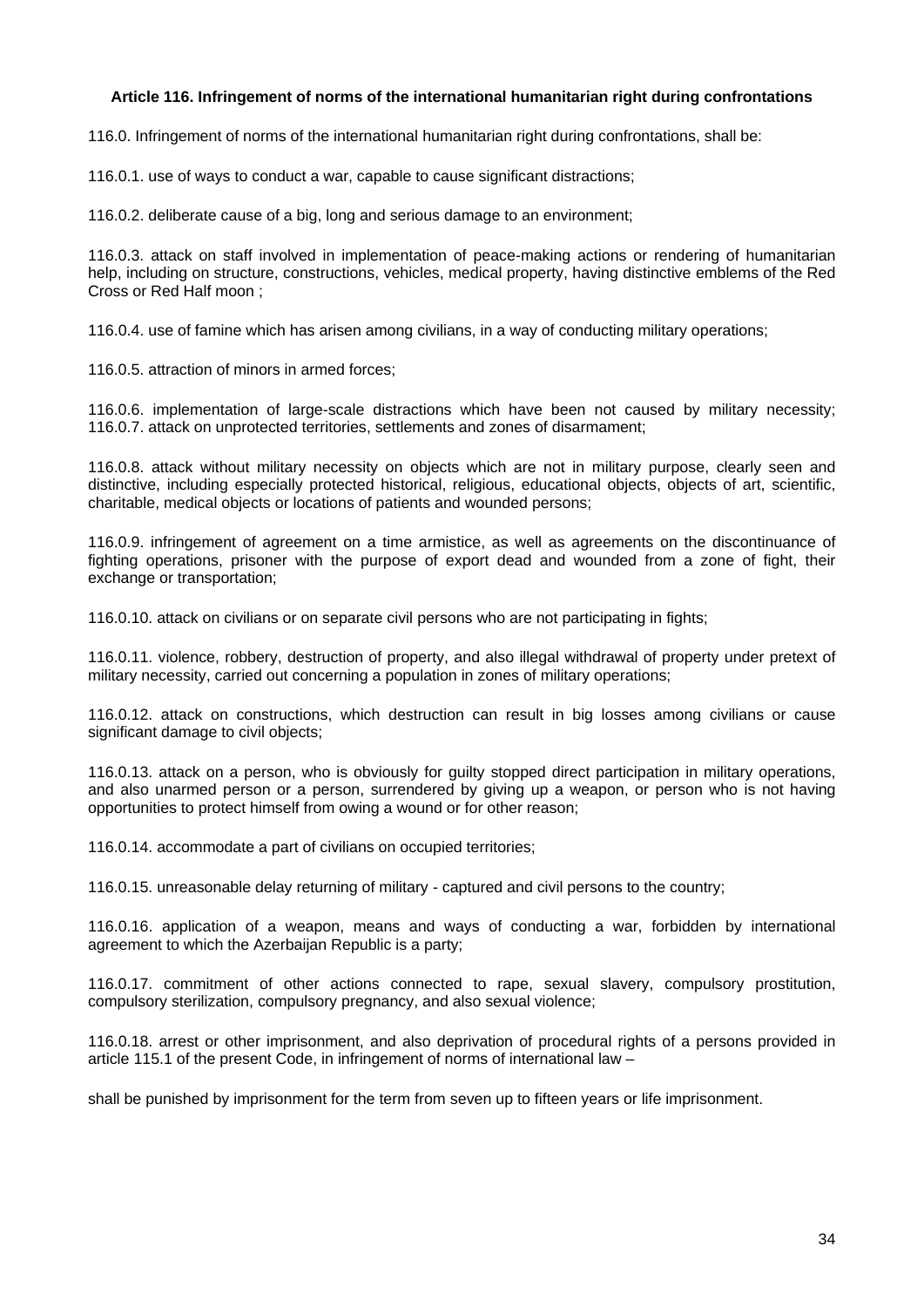# **Article 117. Inactivity or giving of criminal orders during a confrontation**

117.1. Deliberate non-use by chief or official of all opportunities within their authorities concerning subordinates for prevention of commitment during a confrontation of crimes provided by articles 115-116 of the present Code –

shall be punished by imprisonment for the term from five up to ten years.

117.2. The announcement in fighting zones about intention to not release anybody alive or give to subordinates obviously criminal orders or orders directed on it, or directed on commitment of crimes provided by articles 115-116 of the present Code –

shall be punished by imprisonment for the term from ten up to fifteen years or life imprisonment.

# **Article 118. Military robbery**

Plunder on a battlefield of killed or wounded person's property (a military robbery) –

shall be punished by imprisonment for the term from three up to ten years.

## **Article 119. Abusing a marks which are under protection**

119.1. Use of emblems and distinctive signals of the Red cross or Red half moon as a protective or distinctive mark by persons not having right on it, use of emblems and names of the Red cross or the Red half moon with a view of, which is not compatible to principles of the International movement of the Red cross or the Red half moon, and also use of marks, alike with emblems of the Red Cross or Red half-moon during the military conflict -

shall be punished by imprisonment for the term up to two years.

119.2. Abusing a flag of truce, and also a flag, which has marks or regimentals of the United Nations Organization, including distinctive marks protected by the Geneva conventions of 1949, entailed to death of a victim or causing of heavy harm to his health –

shall be punished by imprisonment for the term from five up to ten years.

# **SECTION VIII**

## **CRIME AGAINST INDIVIDUAL**

# **CHAPTER 18**

# **CRIME AGAINST LIFE AND HEALTH**

### **Article 120. Deliberate murder**

120.1. Deliberate murder, is deliberate deprivation of life of other person –

shall be punished by imprisonment for the term from seven up to twelve years.

120.2. Deliberate murder:

120.2.1. committed by group of persons, on preliminary arrangement by group of persons, by organized group or criminal community (organization);

120.2.2. committed from hooligan prompting;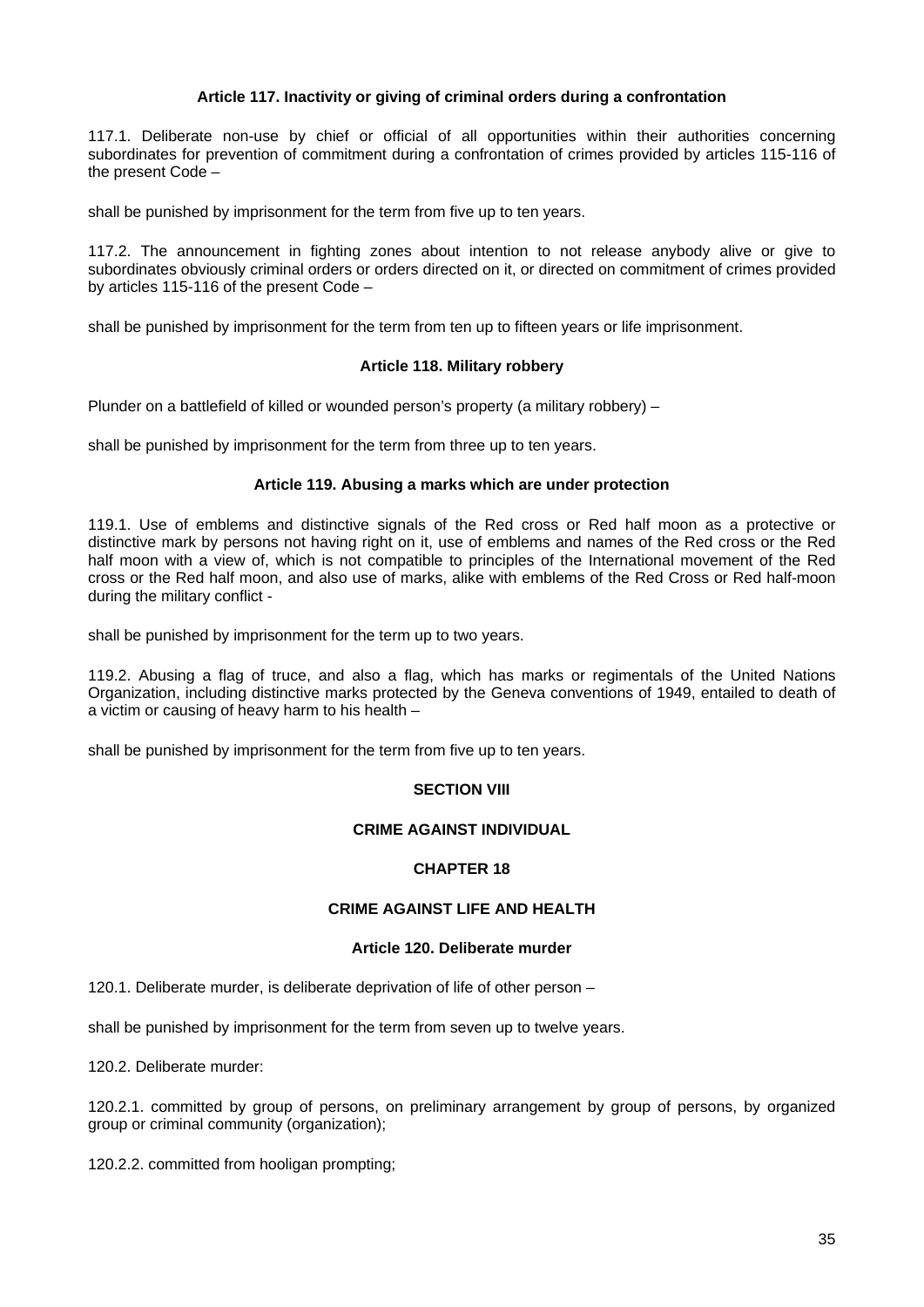120.2.3. of victims or his close relatives in connection with implementation of a given person of service activity or performance of public debt;

120.2.4. committed with special cruelty or in publicly dangers way;

120.2.5. committed on mercenary prompting or by order, as well as with a view of use a body of a victim;

120.2.6. with the purpose to hide other crime or to facilitate its commitment, as well as connected with rape or other violent actions of sexual nature;

120.2.7. of two or more persons;

120.2.8. of women, which was obviously for guilty pregnant;

120.2.9. persons, obviously for guilty in a helpless condition, as well as connected to kidnapping a person or capture of hostage;

120.2.10. committed repeatedly;

120.2.11. connected to robbery, extortion, terrorism or gangsters;

120.2.12. on motive of national, racial, religious hatred or enmity –

shall be punished by imprisonment for the term from twelve up to fifteen years or life imprisonment.

NOTE: Repeated crime, is commitment of crime again provided by article 120 of the present Code, the person who earlier has made one or several crimes, provided by articles of the present Code establishing responsibility for deliberate murder.

## **Article 121. Deliberate murder by mother of a newborn child**

Deliberate murder by mother of a newborn child at time or direct after sorts –

shall be punished by imprisonment for the term up to three years.

### **Article 122. Deliberate murder committed in a condition of suddenly arisen strong emotional excitement**

122.1. The deliberate murder committed in a condition of suddenly arisen strong emotional excitement (affect), caused by violence, serious insult by victim either his other illegal or immoral actions (inaction), as well as long psychological conditions which has arisen in connection with regular illegal or immoral behavior of a victim –

shall be punished by restriction of freedom for the term up to three years or imprisonment for the term up to four years.

122.2. The deliberate murder of two or more persons accomplished in a condition of strong emotional excitement –

shall be punished by imprisonment for the term from three up to six years.

## **Article 123. Deliberate murder, committed at excess of limits necessary for defense or at excess of measures, necessary for detention of a person who have committed a crime**

123.1. The deliberate murder accomplished at excess of limits necessary for defense –

shall be punished by restriction of freedom for the term up to two years or imprisonment for the term up to two years.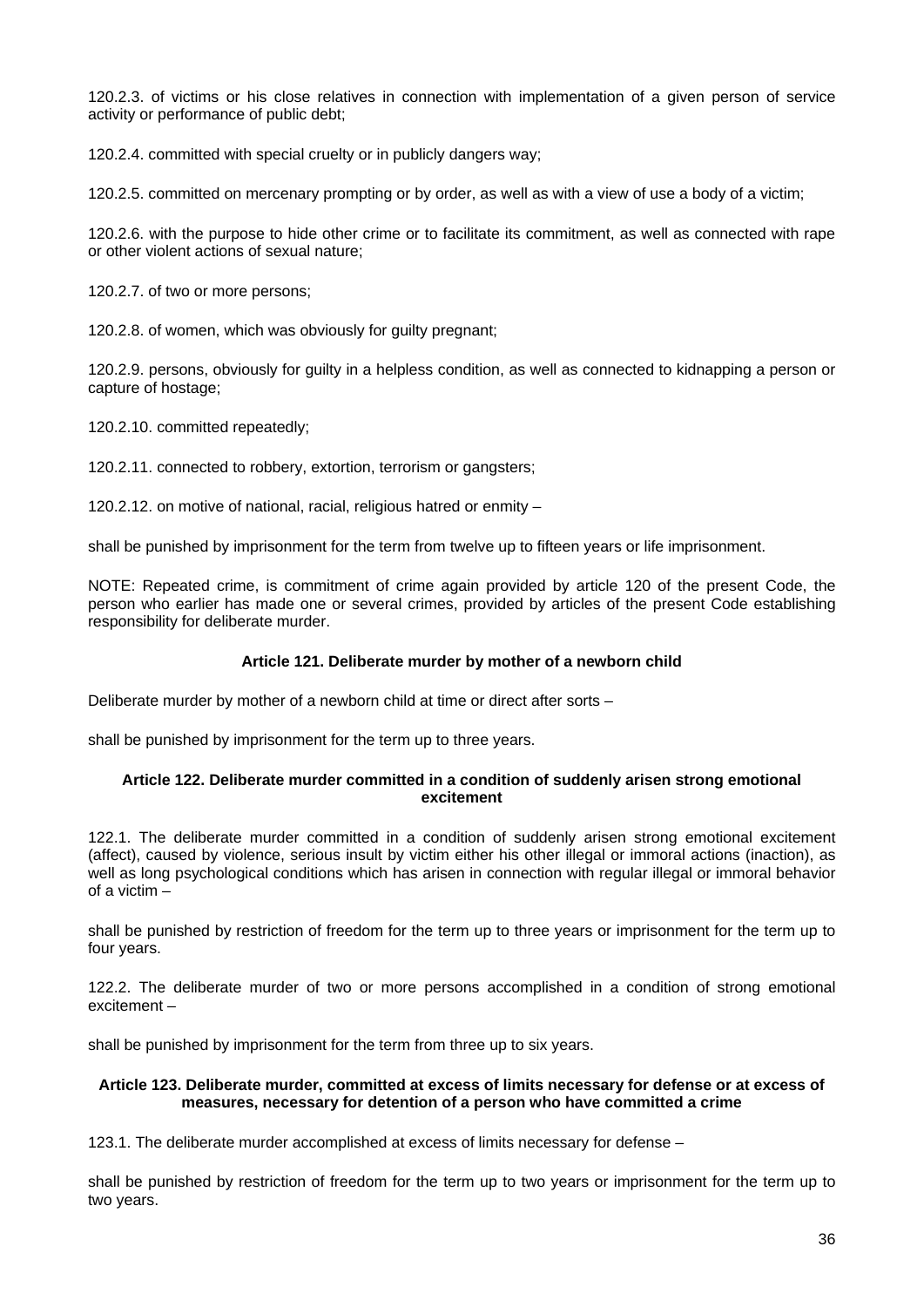123.2. Deliberate murder at excess of measures necessary for detention of a person, committed a crime-

shall be punished by restriction of freedom for the term up to three years or imprisonment for the term up to three years.

## **Article 124. Murder on imprudence**

124.1. The murder accomplished on imprudence –

shall be punished by restriction of freedom for the term up to three years or imprisonment for the term up to three years.

124.2. Murder on imprudence of two or more persons –

shall be punished by imprisonment for the term from two up to six years.

## **Article 125. Bringing to suicide**

Bringing a person, who is taking place in material, service or other dependence from guilty, to suicide or to attempt at suicide by threats, cruel treatment or regular humiliation of his dignity –

shall be punished by restriction of freedom for the term up to three years or imprisonment for the term from three up to seven years.

## **Article 126. Deliberate causing of serious harm to health**

126.1. Deliberate causing of serious harm to health, is harm dangerous to human life, or brought to loss of seeing, hearing, speech either organs or loss by body of its functions, mental frustration or other frustration of health, long disability which is not less than on one third or obviously for guilty caused full loss of professional work capacity, either interruption of pregnancy, or harm which consequence brought to disease of a person to narcotics or glue sniffing or expressed in ugliness of persons –

shall be punished by imprisonment for the term from three up to eight years.

126.2. The same act committed:

126.2.1. concerning two or more persons, and also repeatedly or by group of persons, on preliminary arrangement by group of persons, by organized group or criminal community (organization);

126.2.2. concerning a victim or his close relatives in connection with implementation of service activity by him or performance of the public debt;

126.2.3. with special cruelty, tortures to a victim or by order, as well as concerning a person, which is obviously for guilty, taking place in a helpless condition;

126.2.4. publicly dangers a way, from hooligan prompting;

126.2.5. with a view of use of body parts or skin of a victim –

shall be punished by imprisonment for the term from six up to eleven years.

126.3. The acts, which is provided by articles 126.1 and 126.2 of the present Code, on imprudence entailed to death of a victim –

shall be punished by imprisonment for the term from seven up to twelve years.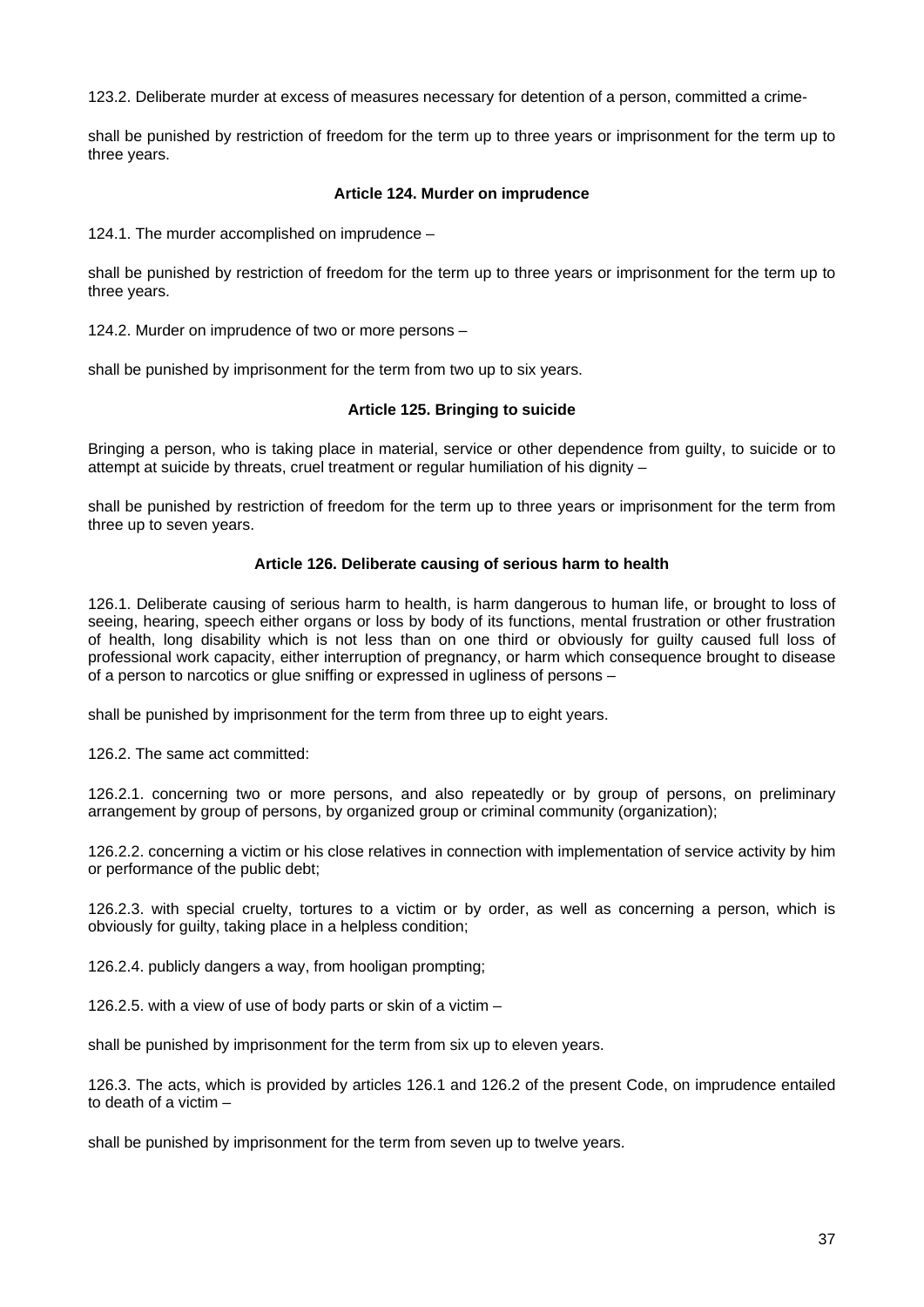## **Article 127. Deliberate causing of minor serious harm to health**

127.1. Deliberate causing of less serious harm to the health which was not dangerous to life of a victim and did not bring to any consequences, provided in article 126 of the present Code, but which has caused to health long frustration or significant loss of general work capacity less than on one third part of it –

shall be punished by corrective works for the term up to two years, or restriction of freedom on the same term, or imprisonment for the term up to two years.

127.2. The same act committed:

127.2.1. concerning a victim or his close relatives in connection with implementation by a given person of service activity or performance of public debt;

127.2.2. with special cruelty, tortures to a victim or by order, as well as concerning a person, which is obviously for guilty, taking place in a helpless condition;

127.2.3. in publicly dangerous way or from hooligan prompting

127.2.4. with a view of use of body parts or skins of victim –

shall be punished by imprisonment for the term up to five years.

## **Article 128. Deliberate causing of less serious harm to health**

Deliberate causing of less serious harm to health, caused short-term frustration of health or insignificant loss of general work capacity –

shall be punished by the penalty at a rate of up to three hundred of nominal financial unit or corrective works for the term up to one year.

## **Article 129. Deliberate causing of serious or minor serious harm to health in a condition of suddenly arisen strong emotional excitement**

129.1. Deliberate causing of serious harm to the health, committed in a condition of suddenly arisen strong emotional excitement (affect) caused by violence, heavy insult by victim either his other illegal or immoral actions (inaction), as well as long psychological injure conditions of which has arisen in connection with regular illegal or immoral behavior of victim –

shall be punished by restriction of freedom for the term up to two years or imprisonment on the same term.

129.2. Deliberate drawing of minor serious harm to the health, committed in a condition of suddenly arisen strong emotional excitement (affect) caused by violence, heavy insult by victim either other illegal or immoral actions (inaction) of a victim, as well as long psychological injure conditions of which has arisen in connection with regular illegal or immoral behavior of victim –

shall be punished by corrective works for the term up to two years or imprisonment for the term up to one year.

#### **Article 130. Causing of serious harm to health at excess of limits necessary for defense or causing of serious or minor serious harm to health at excess of measures necessary for detention of person, which committed a crime**

130.1. Deliberate causing of serious harm to health, committed at excess of limits necessary for defense-

shall be punished by corrective works for the term up to one year, or restriction of freedom for the term up to two years, or imprisonment for the term up to one year.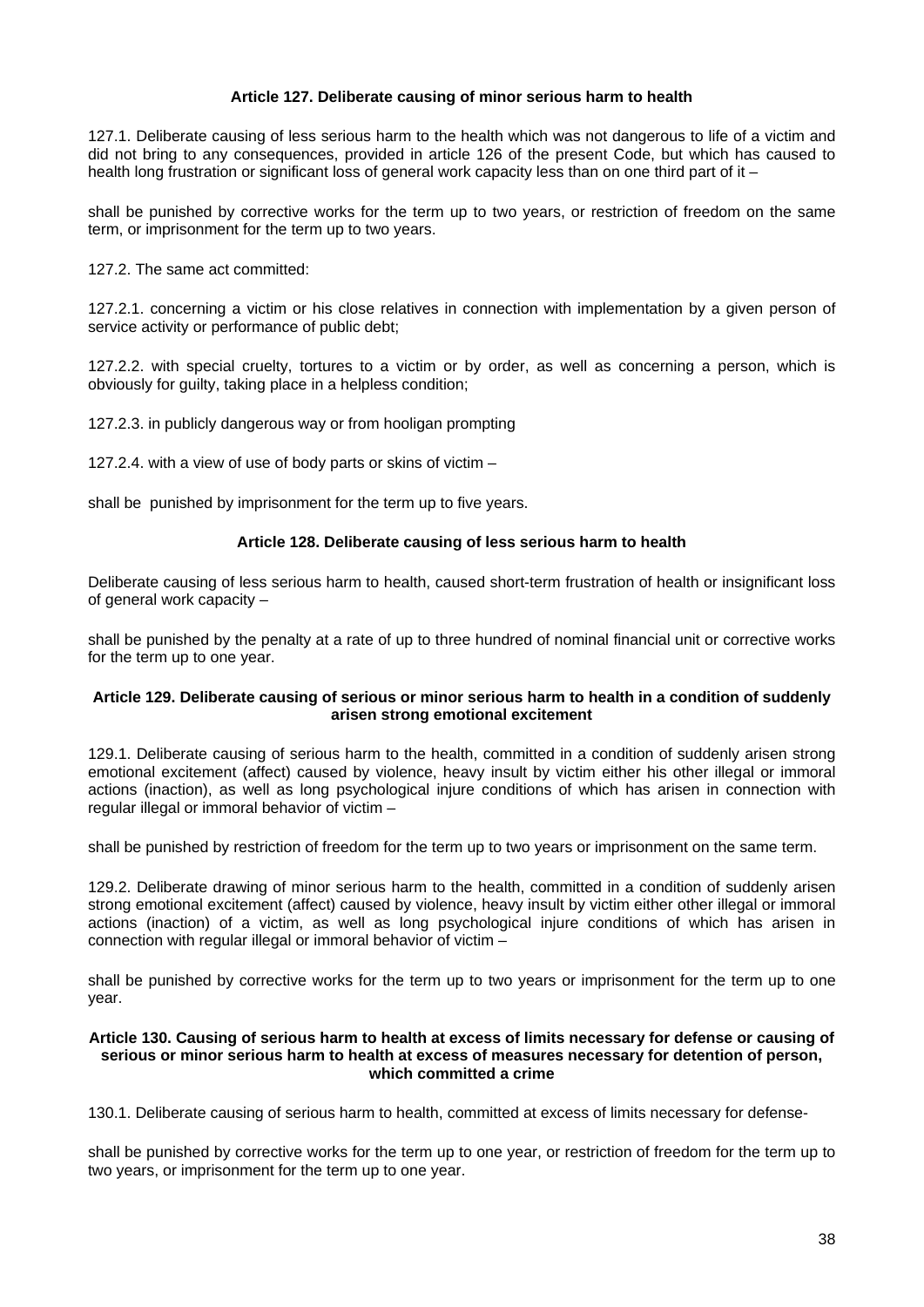130.2. Deliberate causing of serious or minor serious harm to health, committed at excess of measures necessary for detention of a person, which committed a crime –

shall be punished by restriction of freedom for the term up to two years or imprisonment on the same term.

### **Article 131. Causing of minor serious or serious harm to health on imprudence**

131.1. Causing of minor serious harm to health on imprudence –

shall be punished by the penalty at a rate of up to three hundred of nominal financial unit, or corrective works for the term up to one year, or imprisonment for the term about six months.

131.2. Causing of serious harm to health on imprudence –

shall be punished by the penalty at a rate of up to five hundred of nominal financial unit, or corrective works for the term up to two years, or restriction of freedom for the term up to two years, or imprisonment for the term about six months.

## **Article 132. Battery**

Deliberate causing battery or causing a physical pain by other violent actions, not entailed to consequences provided in article 128 of the present Code –

shall be punished by the penalty at a rate of up to two hundred nominal financial unit, or public works for the term up to two hundred forty hours, or corrective works for the term up to one year, or imprisonment for the term about six months.

## **Article 133. Torture**

133.1. Causing strong physical pains or mental sufferings by regular causing battery or other violent actions, not entailed to consequences provided in articles 126 and 127 of the present Code –

is punished by imprisonment for the term up to three years.

133.2. The same act committed:

133.2.1. concerning two or more persons or person recognized as hostage either stolen, or committed by order;

133.2.2. concerning woman who is obviously taking place in a condition of pregnancy;

133.2.3.by croup of persons, on preliminary arrangement by group of the persons, by organized group or criminal community (organization);

133.2.4. concerning minor or person in helpless condition which was obvious for guilty;

133.2.5. concerning a victim or his close relatives in connection with implementation of service activity by him or performance of the public debt –

is punished by imprisonment for the term from three up to seven years.

133.3. Commitment of the acts which is provided by articles 133.1 and 133.2 of the present Code, by official with use of service position or his instigation with a view to receipt information or compulsion of his recognition, or with a purpose of punishment for committed act or to which commitment the given person is suspected –

is punished by imprisonment from five till ten years.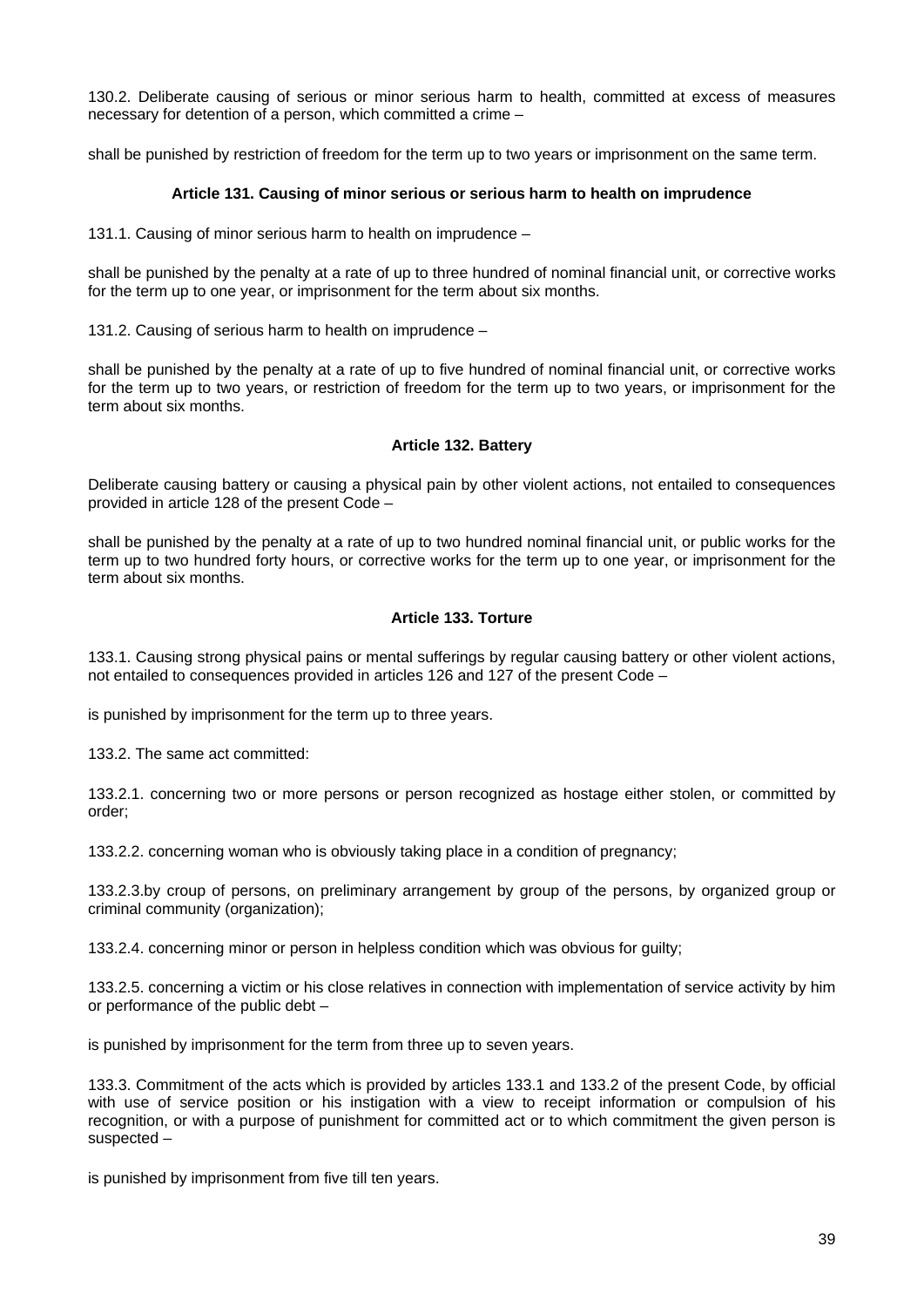## **Article 134. Threat to murder or causing of serious harm to health**

Threat to murder or causing of serious harm to health, at presence of real grounds to be afraid of execution of this threat –

is punished by restriction of freedom for the term of till two years or imprisonment for the term of till two years.

# **Article 135. Euthanasia**

Euthanasia, is satisfaction of patient request about acceleration of his death by any means or actions, or stop of artificial measures on maintenance of life –

is punished by corrective works for the term up to two years, or imprisonment for the term up to three years with deprivation of the right to hold the certain post or to engage in the certain activity for the term up to three years or without it.

## **Article 136. Illegal artificial fertilization and implantation of embroils, medical sterilization**

136.1. Artificial fertilization or implantation of embroils to a woman without her consent or minor woman –

is punished by the penalty at a rate from five hundred up to one thousand nominal financial unit, or corrective works for the term up to two years, or with imprisonment for the term up to three years with deprivation of the right to hold the certain posts or to engage in the certain activities for the term up to three years or without it.

136.2. Implementation of operation with purpose of medical sterilization without the consent of a person, is deprivation of ability to continuation of a sort by person, or protection of a woman from pregnancy –

is punished by the penalty at a rate from five hundred up to one thousand of nominal financial unit, or corrective works for the term up to two years, or with imprisonment for the term up to three years with deprivation of the right to hold appropriate post or to engage in the certain activities for the term up to three years or without it.

136.3. The acts which is provided in articles 136.1 and 136.2 of the present Code, on imprudence entailed death or causing of serious or minor serious harm to health of the person –

is punished by the penalty at a rate of from one up to five thousand nominal financial unit, or corrective works for the term up to two years, or with imprisonment for the term of from two till five years with deprivation of the right to hold the certain posts or to engaged in the certain activities for the term of till three years or without it.

## **Article 137. Sale - purchase and compulsion to withdrawal for transplantation of body organs or tissues of a person**

137.1. Illegal sale and purchase of body organs or tissues of a person –

is punished by the penalty at a rate from two up to five thousand of nominal financial unit or corrective works for the term up to two years, or with imprisonment for the term up to three years with deprivation of the right to hold the certain posts or to engage in the certain activity for the term up to three years or without it.

137.2. Compulsion to withdrawal of body parts or tissues of a person for transplantation, committed with application of violence or with threat of its application –

is punished by imprisonment for the term up to four years with deprivation of the right to hold the certain posts or to engage in the certain activities for the term up to three years.

137.3. The same act committed with use of a helpless condition of the victim or his material, service or other dependence from guilty –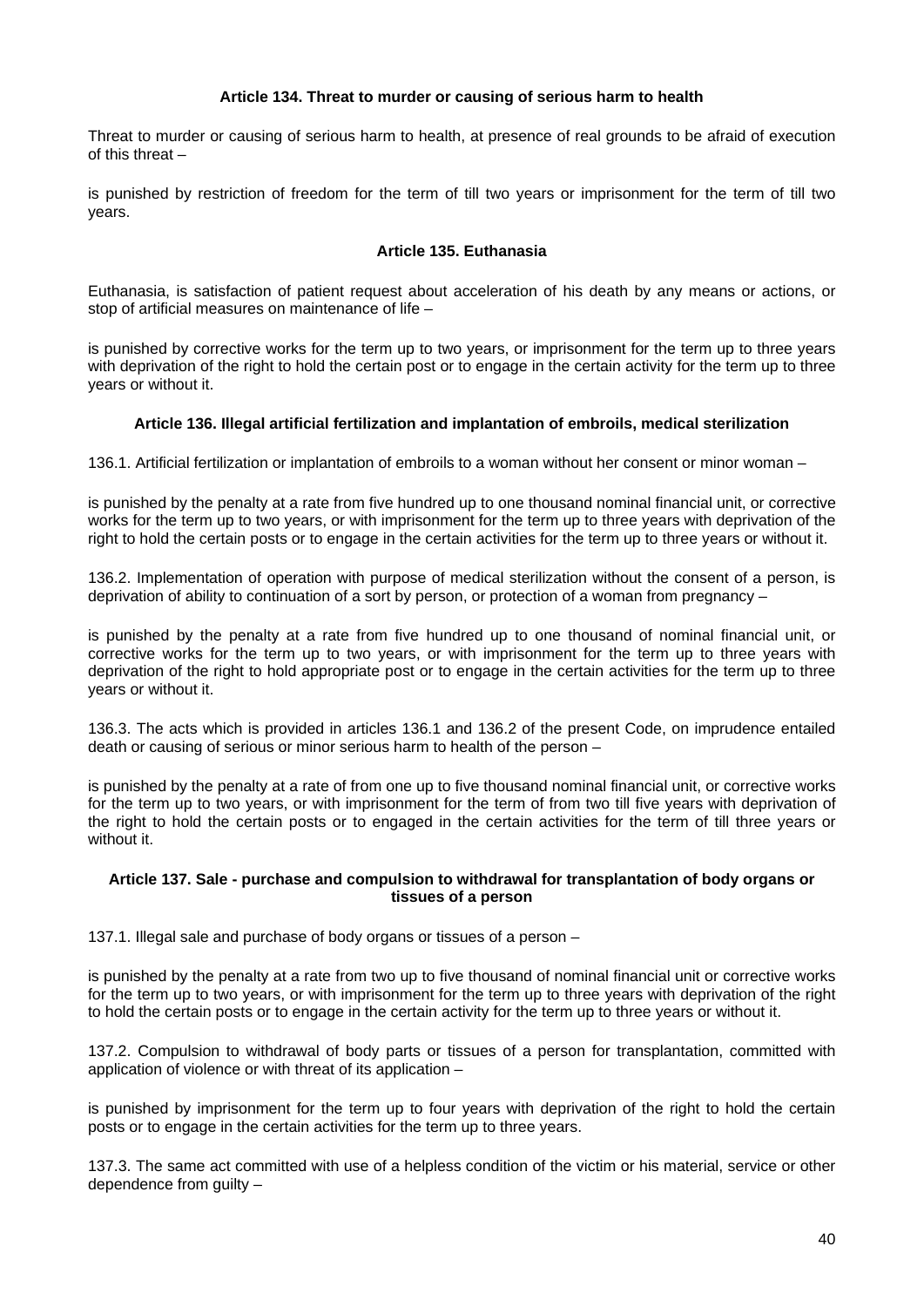is punished by imprisonment for the term from three up to five years with deprivation of the right to hold the certain posts or to engage in the certain activity for the term up to three years.

### **Article 138. Illegal implementation of biomedical researches or application of the forbidden ways of diagnostics and treatment, and also medical products**

138.1. Realization of biomedical researches on a person without his will –

is punished by the penalty at a rate of from five hundred up to one thousand of nominal financial unit, or corrective works for the term up to two years, or with imprisonment for the term up to two years with deprivation of the right to hold the certain posts or to engage in the certain activity for the term up to two years or without it.

138.2. Application of forbidden diagnostics and treatments ways, and also of medical products, on imprudence which brought to death of a person or causing of serious or minor serious harm to his health –

is punished by the penalty at a rate of from five hundred up to one thousand nominal financial unit, or corrective works for the term up to two years, or with imprisonment for the term from two up to five years with deprivation of the right to hold the certain posts or to engage in the certain activity for the term up to three years or without it.

138.3. Implementation of biomedical experiments on persons recognized as incapacitated according to legislation, and also on persons to whom applied not voluntary psychiatric help or forced measures of medical nature –

is punished by the penalty at a rate of from five hundred up to one thousand of nominal financial unit, or corrective works for the term up to two years, or with imprisonment for the term from two up to five years with deprivation of the right to hold the certain posts or to engage in the certain activity for the term up to two years or without it.

138.4. Use at treatment of mental frustration of the surgical methods, which have brought to not preventable consequences –

is punished by the penalty at a rate of from five hundred up to one thousand of nominal financial unit, or corrective works for the term up to two years, or with imprisonment for the term up to three years with deprivation of the right to hold the certain posts or to engage in the certain activity for the term up to three years or without it.

## **Article 139. Infection with Venereal Disease**

139.1. Infection of other person with venereal disease committed by a person who knew to be infected –

is punished by a fine of three hundred up to five hundred of nominal financial unit or corrective work of two years, or imprisonment of up to two years.

139.2. The same, resulting in infection of two or more persons or concerning the minors

- is punished by imprisonment of up to four years.

# **Article 140. Infection with HIV of a person**

140.1. Wittingly subjecting of a person in danger of HIV infection –

is punished by corrective works of up to two years, or deprivation of freedom for term up to two years, or imprisonment of till one year.

140.2. Infection of another person with HIV committed by a person who knew to be infected –

is punished by imprisonment of two to five years.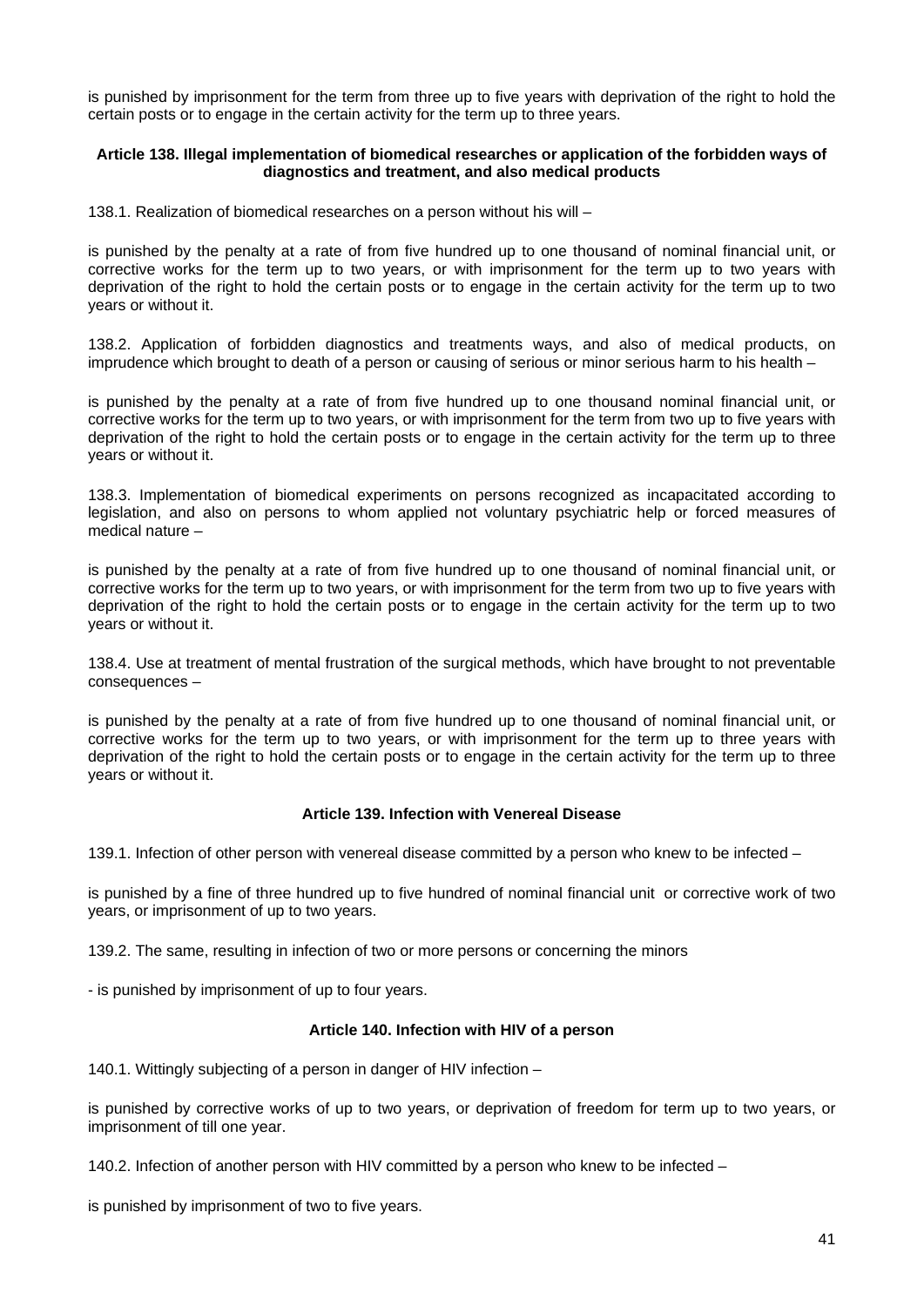140.3. The action provided by article 140.2 of the present Code, resulting in infection with HIV of two or more persons or the minors –

is punished by imprisonment of five to eight years.

140.4. Infection of another person with HIV resulting from improper performance of the professional duties –

is punished by imprisonment for up to three years with deprivation of the right to hold the certain offices or to engage in certain activities for up to three years.

### **Article 141. Illegal of abortion**

141.1. Abortion by the doctor who is out of medical institutions –

is punished by fine of up to two hundred nominal financial unit or by corrective work for the term of up to six months.

141.2. Abortion by a person who does not have special medical education –

is punished by fine of up to three hundred nominal financial unit, or public works f hundred eighty to two hundred hours, or by corrective work of one year.

141.3. The action provided by articles 141.1 and 141.2 of the present Code, on imprudence resulted in causing of serious harm to health of the victim –

is punished by fine of three hundred up to five hundred of the nominal financial unit, or by corrective work for the term of up to two years, or imprisonment for the term of up to one year with deprivation of the right to hold the certain position or to engage in certain activities for the term of up to one year or without it.

141.4. The action provided by articles 141.1 and 141.2 of the present Code, on imprudence resulted by death of the victim –

is punished by imprisonment for the term of up to five years with deprivation of the right to hold the certain positions or to engage in certain activities for the term of up to three years.

## **Article 142.Not rendering medical aid to the patient**

142.1. Unexcused not rendering medical aid to the patient by medical worker, who is obliged to it according to the law or to the special rules, which resulted causing of less serious harm to health of the patient –

is punished by fine of up to three hundred nominal financial unit or by corrective work for the term of up to one year, or deprivation of freedom for the term of up to one year, or imprisonment for the term of up to six months with deprivation of the right to hold the certain posts or to engage in certain activities for the term of up to two years or without it.

142.2. The same action which resulted by serious harm to health –

is punished by corrective work for the term of up to two years or imprisonment for the term of up to two years with deprivation of the right to hold the certain posts or to engage in certain activities for the term of up to three years.

142.3. The same action which has resulted by death of the victim –

is punished by imprisonment for the term of up to three years with deprivation of the right to hold the certain posts or to engage in certain activities for the term of up to three years.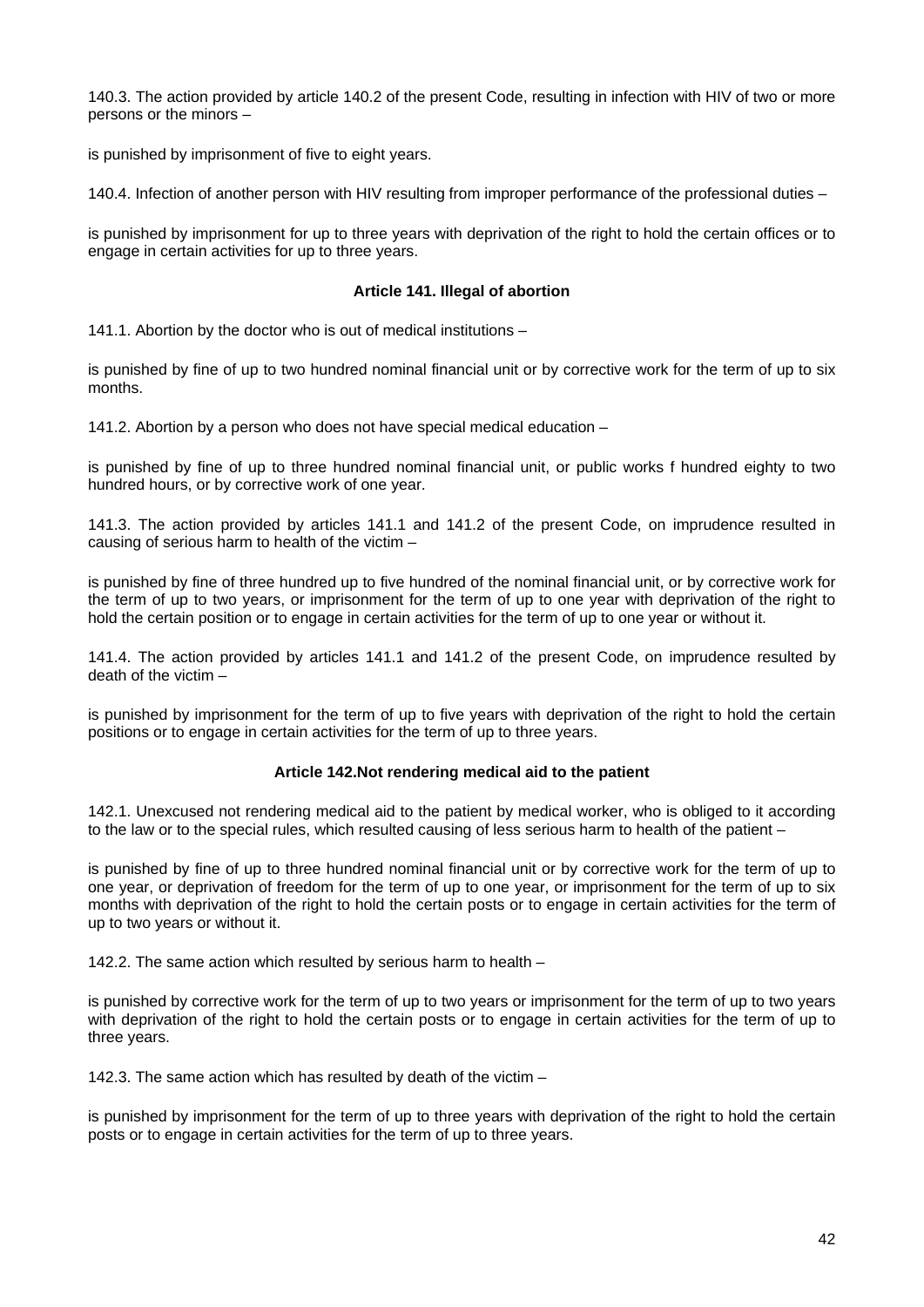## **Article 143. Living in danger**

Wittingly living without help of a person whose life or health is danger and deprived opportunities to arrange the self-preservation in cases, if guilty had an opportunity to assist this person and was obliged to take care, or had resulted by putting the life or health of the person in danger -

is punished by fine of up to three hundred nominal financial unit, or by corrective work for the term of up to one year, or imprisonment for the term of up to six months.

## **CHAPTER 19**

## **CRIMES AGAINST FREEDOM AND DIGNITYOF INDIVIDUAL**

## **Article 144. Kidnapping of the person**

144.1. Kidnapping of the person –

is punished by imprisonment for the term of five to ten years.

144.2. The same action committed:

144.2.1. against two or more persons;

144.2.2. against a woman, which was pregnant and guilty kidnapping knew about it;

144.2.3. committed by a group of persons, by a group with a premeditated conspiracy or by an organized group or criminal community (organization);

144.2.4. with application of violence which puts in danger life or health of the victim;

144.2.5. with application of weapon or a subjects used as the weapon;

144.2.6. in mercenary prompting or by order –

it is punished by imprisonment for the term of eight to twelve years.

144.3. The actions provided by articles 144.1 and 144.2 of the present Code, committed against minor or by negligence brought to death of the victim or other serious consequences –

is punished by imprisonment for the term of ten to fifteen years.

Note: Person who has voluntary released kidnapped, shall be released from the criminal liability if his actions do not contain structure of other crime.

#### **Article 145. Illegal imprisonment**

145.1. Illegal deprivation of freedom of a person, not connected with kidnapping –

is punished by corrective work for the term of up to two years or imprisonment for the term of up to one year.

145.2. The same action committed:

145.2.1. against two or more persons;

145.2.2. against the woman, which was pregnant and guilty of illegal imprisonment knew about it;

145.2.3. against the minors;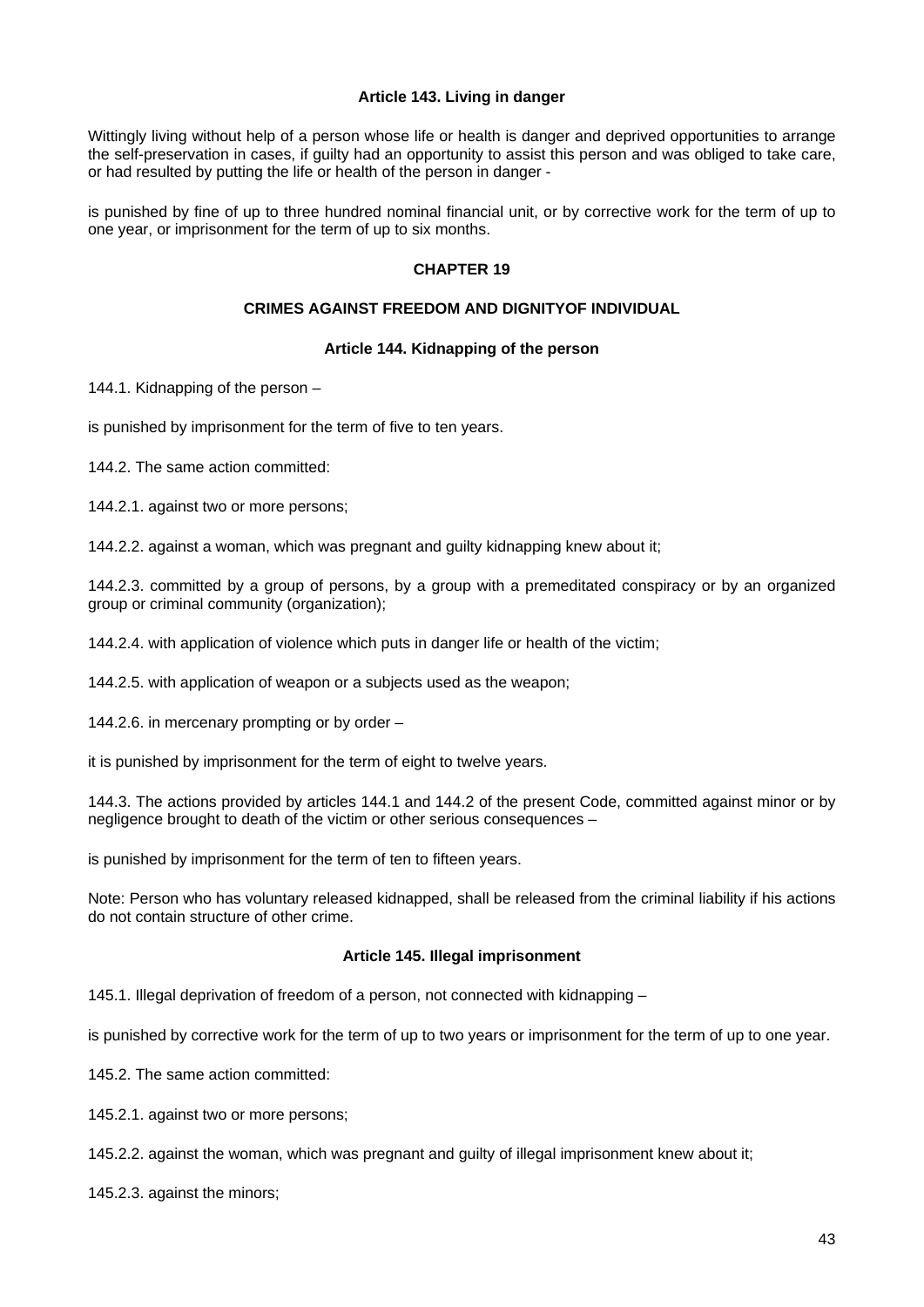145.2.4. committed by a group of persons, by a group with a premeditated conspiracy or by an organized group or criminal community (criminal organization);

145.2.5. with application of violence which puts in danger life or health of the victim;

145.2.6. with application of weapon or a subjects used as the weapon –

is punished by imprisonment for the term of three to five years.

145.3. The action provided by articles 145.1 or 145.2 of the present Code, on negligence ended with death of the victim or other serious consequences –

is punished by imprisonment for the term of five to ten years.

## **Article 146. Illegal placement in psychiatric hospital**

146.1. Placement of the obviously mentally healthy person in psychiatric hospital –

is punished by corrective work for the term of up to two years or imprisonment for the term of up to three years.

146.2. The same action committed by the guilty person with use of the service position –

is punished by imprisonment for the term of three to five years with deprivation of the right to hold the certain posts or to engage in certain activities for the term of up to three years.

146.3. The actions provided by articles 146.1 or 146.2 of the present Code, on negligence ended with death of the victim or other serious consequences –

is punished by imprisonment for the term of five to eight years.

#### **Article 147. Slander**

147.1. The slander, is distribution of obviously false information which discredit honor and dignity of any person or undermining his reputation in public statement, publicly or in mass media shown products –

is punished by fine of hundred up to five hundred of the nominal financial unit, or by public works for the term of till two hundred forty hours, or by corrective works for the term of up to one year, or imprisonment for the term of up to six months.

147.2. The slander, which is connected with accusation of committing serious or especially serious crime –

is punished by corrective work for the term of up to two years, or deprivation of freedom for the term of up to two years, or imprisonment for the term of up to three years.

#### **Article 148. Insult**

The Insult, is deliberate humiliation of honor and dignity of a person, expressed in the indecent form in the public statement, publicly or in mass media shown product –

is punished by fine of three hundred up to one thousand of the nominal financial unit, or by public works for the term of up to two hundred forty hours, or by corrective work for the term of up to one year, or imprisonment for the term of up to six months.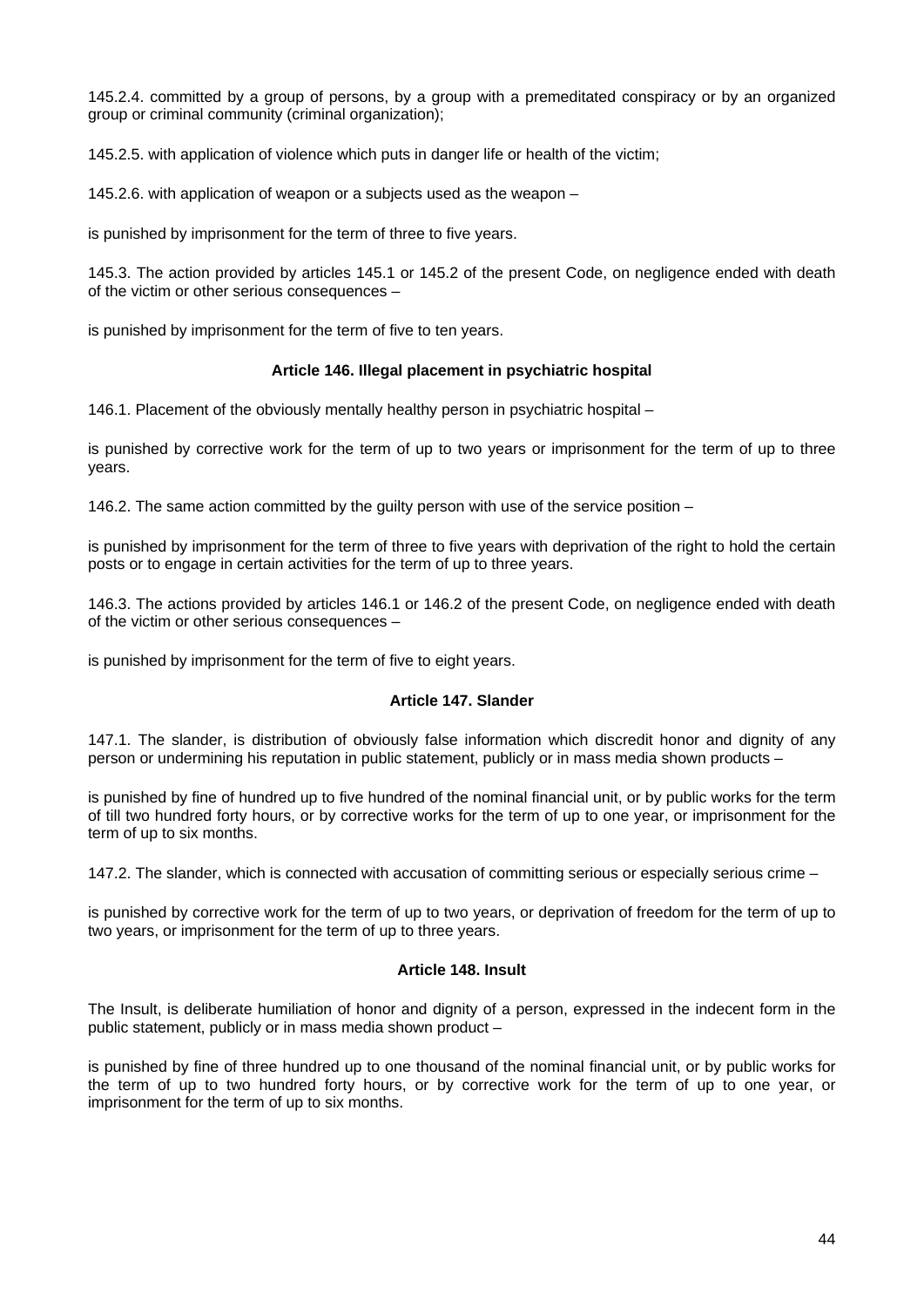### **CHAPTER 20**

## **CRIMES AGAINST SEXUAL INVIOLABILITY AND SEXUAL FREEDOM OF THE INDIVIDUAL**

#### **Article 149. Rape**

149.1. Rape, is the sexual relations with application of violence or with threat of its application to the victim either to other persons, or with use of a helpless condition of the victim –

is punished by imprisonment for the term of four to eight years.

149.2. The same action:

149.2.1. committed by a group of persons, by a group with a premeditated conspiracy or by an organized group;

149.2.2. which resulted in a victims infection of a venereal disease;

149.2.3. committed against the person, who is wittingly known as a minor to the guilty;

149.2.4. committed with a threat of murder or serious health damage of the victim or other persons, and also with cruelty;

149.2.5. committed repeatedly –

is punished by imprisonment for the term of five to ten years.

149.3. The same action:

149.3.1. on negligence brought the death of the victim;

149.3.2. on negligence resulted by infection of the victim with a virus HIV or other serious consequences;

149.3.3. committed wittingly against a person under age of 14 –

is punished by imprisonment for the term of eight to fifteen years.

#### **Article 150. Violent actions of sexual nature**

150.1. Buggery or other actions of sexual nature, with application of violence or with threat thereof against the victim (male, female) or to other persons, or with use of a helpless condition of the victim (male, female) –

is punished by imprisonment for the term of three to five years.

150.2. The same actions:

150.2.1. committed by a group of persons, by a group with a premeditated conspiracy or by an organized group;

150.2.2. which resulted in a victim's (male, female) infection with venereal disease;

150.2.3. committed against the person, who is wittingly known as a minor to the guilty;

150.2.4. carried out with a particular cruelty against the victim (male, female) or against other individuals;

150.2.5. committed repeatedly –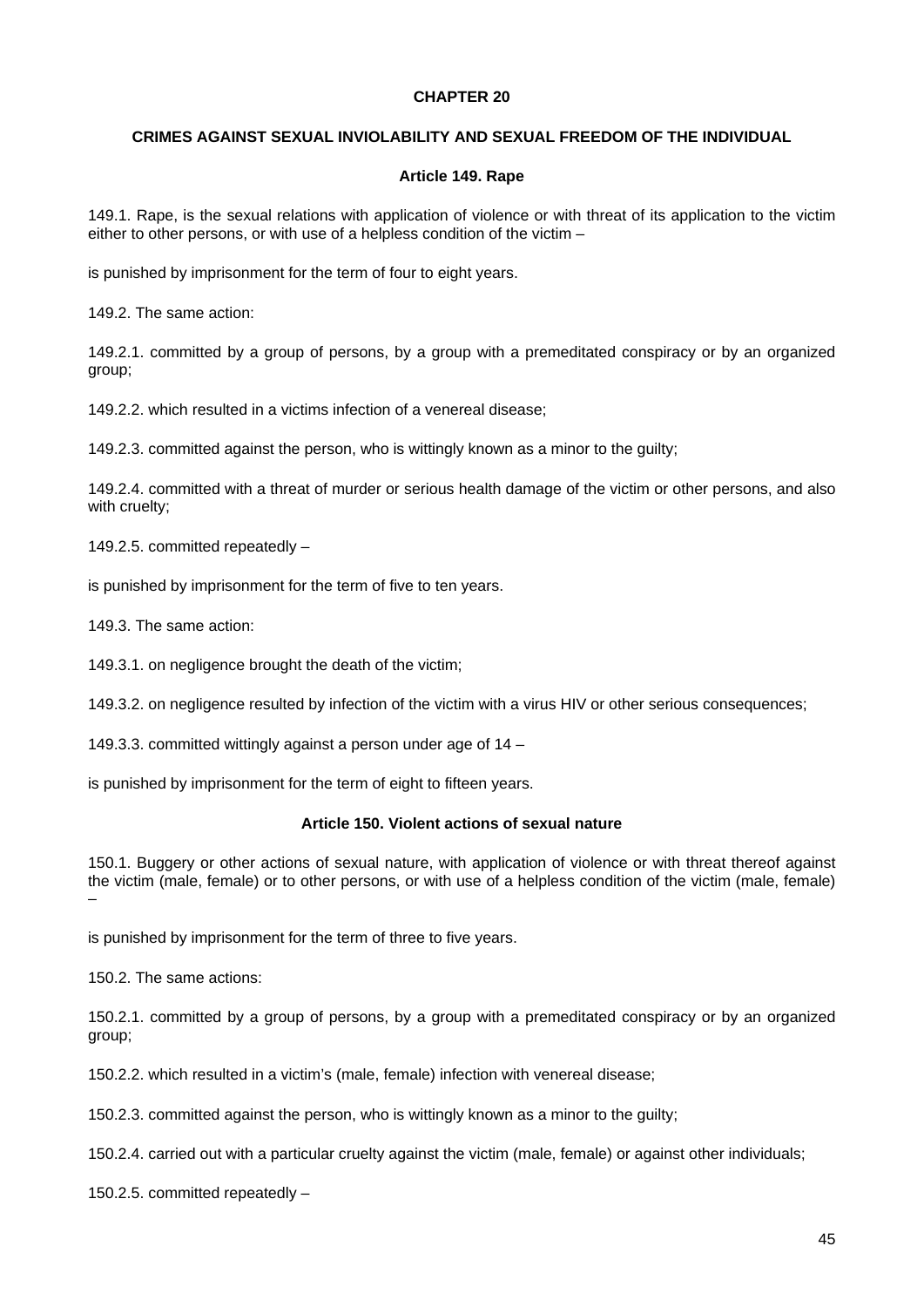is punished by imprisonment for the term of five to eight years.

150.3. The same action:

150.3.1. on negligence brought the death of the victim (male, female);

150.3.2. on negligence resulted by infection of the victim with a virus HIV or other serious consequences;

150.3.3. committed wittingly against a person under age of 14 -

is punished by imprisonment for the term of eight to fifteen years.

## **Article 151. Coercion into actions of sexual nature**

Coercion of the person to the sexual relations, buggery or to committing of other actions of sexual nature by threat of destruction, damage or withdrawal of property or with use of material or other dependency of the victim (male, female) –

is punished by fine of five hundred up to one thousand nominal financial unit, or by corrective work for the term of up to two years, or imprisonment for the term of up to three years.

## **Article 152. Sexual relations and other actions of sexual nature with the person who has not reached of age 16**

The Sexual relations or other actions of sexual nature, committed by a person who has reached 18, with the person who is wittingly known as person who has not reached 16 –

is punished by restriction of freedom for the term of up to three years or imprisonment on the same term.

## **Article 153. Depraving actions**

Depraving actions, carried out without application of force against the person, with the person who is wittingly known as person who has not reached age of 14 –

is punished by fine of five hundred up to one thousand nominal financial unit, or by corrective works for the term of up to two years, or restriction of freedom for the term of up to two years, or imprisonment for the term of up to two years.

## **CHAPTER 21**

## **CRIMES AGAINST CONSTITUTIONAL RIGHTS AND FREEDOMS OF THE PERSON AND THE CITIZEN**

#### **Article 154. Infringement of citizens equality**

154.1. Infringement of equality of citizens depending on race, nationalities, creeds, language, an origin, property or official position, belief, a belonging to political parties, trade unions and other public associations, with causing harm to rights and legitimate interests of citizens –

is punished by fine of hundred up to five hundred of nominal financial unit or by corrective works for the term of up to one year.

154.2. The same action committed by official with use of the service position –

is punished by fine of five hundred up to one thousand of nominal financial unit, or by corrective work for the term of up to two years, or with imprisonment for the term of up to two years with deprivation of the right to hold the certain position or to engage in the certain activities for the term of up to three years or without it.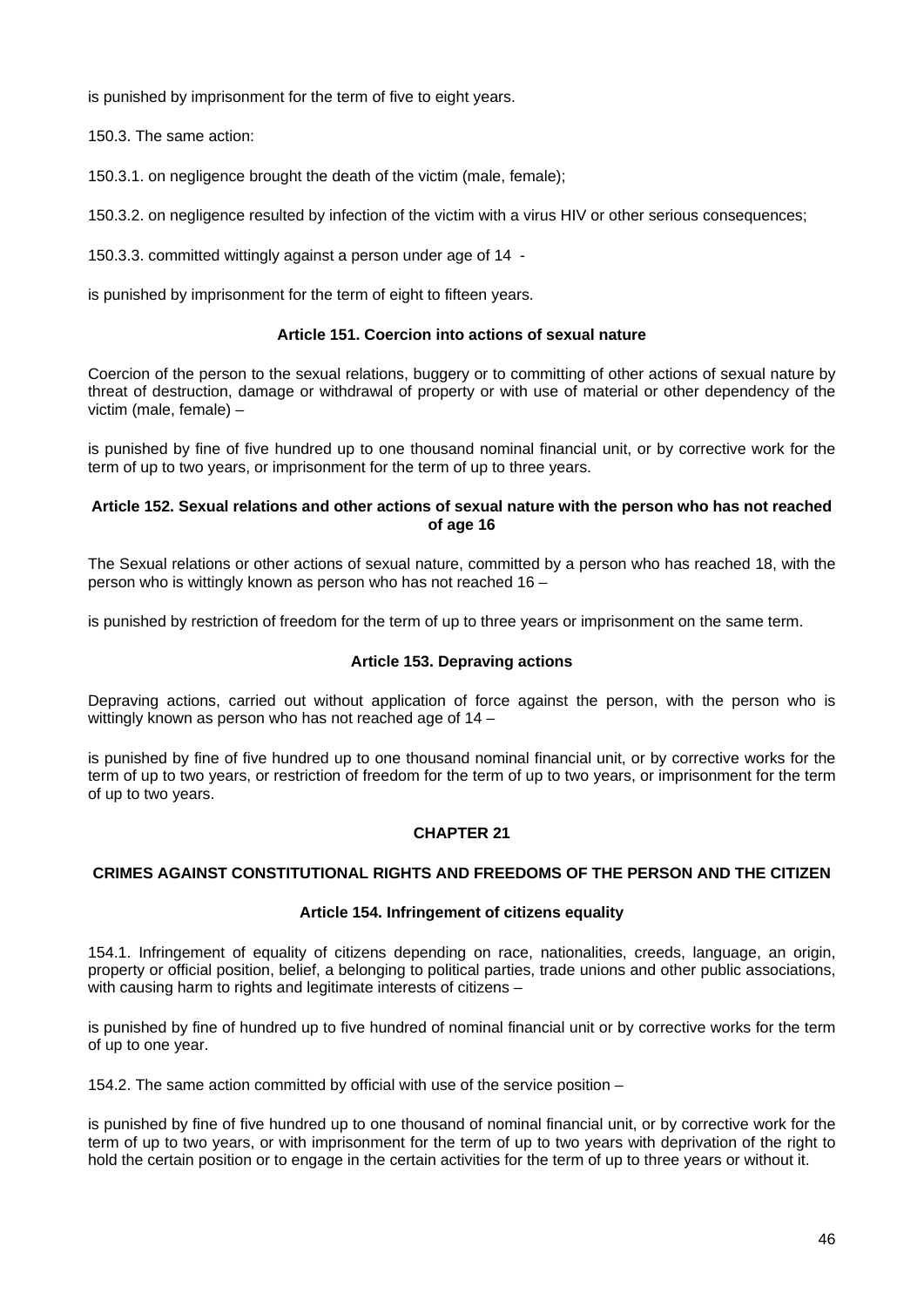### **Article 155. Infringement of secret correspondence, telephone conversations, mail, telegraph or other messages**

Infringement of secret correspondence, telephone conversations, mail, telegraph or other messages –

is punished by fine of hundred up to five hundred of nominal financial unit or by corrective work for the term of up to one year.

# **Article 156. Infringement of inviolability of the private life**

156.1. Illegal collecting of information on private life, which are personal or family secrets of the person –

is punished by fine of hundred up to five hundred of nominal financial unit, or by public works for the term of two hundred forty hours, or by corrective work for the term of up to one year.

156.2. The same action committed by the official with use of the service position –

is punished by imprisonment for the term of up to two years with deprivation of the right to hold the certain position or to engage in the certain activities for the term of up to three years or with out it.

## **Article 157. Infringement of dwelling inviolability**

157.1. Penetration into a dwelling accomplished without the grounds, provided for by laws of the Azerbaijan Republic, and against will of the person living in it –

is punished by fine of hundred up to five hundred of nominal financial unit, or by public works for the term of up to two hundred forty hours, or by corrective works for the term of up to one year.

157.2. The same action committed with application of violence or with threat of its application –

is punished by corrective works for the term of up to two years or imprisonment on the same term.

157.3. The actions provided for by articles 157.1 or 157.2 of the present Code, committed by the official with use of the service position –

is punished by imprisonment for the term of up to three years with deprivation of the right to hold the certain position or to engage in the certain activities for the term of up to three years.

## **Article 158. Infringement of buildings (rooms) inviolability of legal persons**

158.1. Penetration into the buildings (room) which are the property of legal persons, or rented by them, without the grounds provided for by laws of the Azerbaijan Republic -

is punished by fine of hundred up to five hundred of nominal financial unit, or by public works for the term of hundred eighty to two hundred forty hours, or by corrective works for the term of up to one year.

158.2. The same action committed with application of violence or with threat of its application –

is punished by corrective works for the term of up to two years or imprisonment on the same term.

158.3. The actions provided for by articles 158.1 or 158.2 of the present Code, committed by the official with use of the service position –

is punished by imprisonment for the term of up to three years with deprivation of the right to hold the certain positions or to engage in the certain activities for the term of up to three years.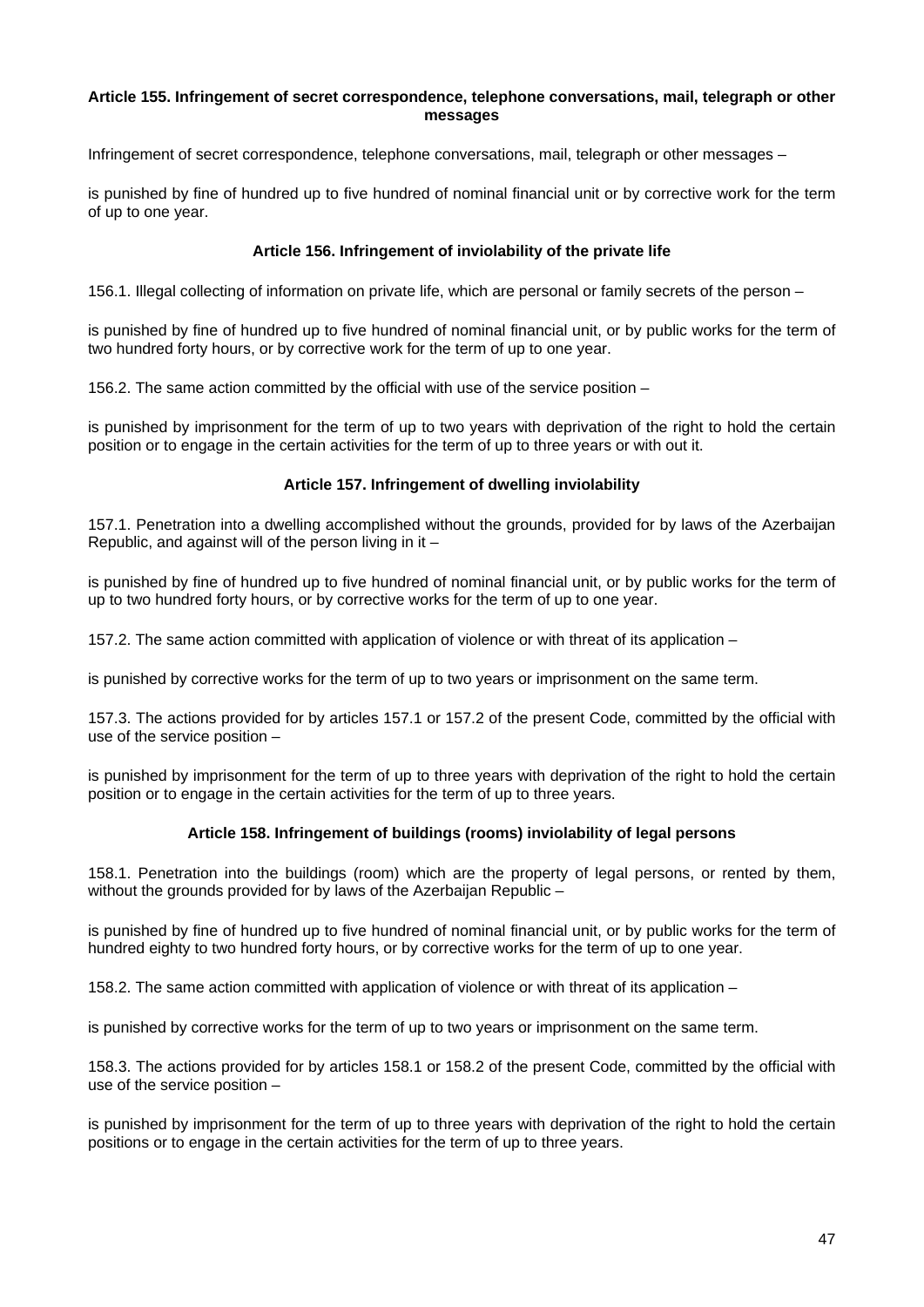# **Article 159. Impending in implementation of voting right**

159.1. Impending citizen in implementation of voting rights, and also participation in national voting (referendum) –

is punished by fine of hundred up to five hundred of nominal financial unit, or by public works for the term from hundred fifty to two hundred forty hours, or imprisonment for the term up to six months.

159.2. The same action:

159.2.1. committed to a payoff, a deceit, threat, application of violence or with threat of its application;

159.2.2. committed on preliminary arrangement by group of persons or the organized group;

159.2.3. committed by the official with use of the service position –

is punished by fine from five hundred up to one thousand of nominal financial unit or with imprisonment for the term up to three years with deprivation of the right to hold the certain position or to engage in the certain activities for the term of till three years or without it.

# **Article 160. Impending voting commissions in legal activities**

160.1. Impending voting commissions in legal activities –

is punished by fine from hundred up to five hundred of nominal financial unit, or by public works for the term from hundred fifty to two hundred forty hours, or by corrective works for the term up to one year.

160.2. The same action:

160.2.1. committed to a payoff, a deceit, threat, application of violence or with threat of its application;

160.2.2. committed on preliminary arrangement by group of persons or the organized group;

160.2.3. committed by the official with use of the service position –

is punished by fine from five hundred up to one thousand nominal financial unit, or by corrective works for the term up to two years, or by restriction of freedom for the term up to three years, or imprisonment for the term up to two years.

## **Article 161. Falsification of voting documents or documents of national voting (referendum), obviously wrong calculation of voices, or infringement of ballot**

161.1. Falsification of voting documents or documents of national voting (referendum), obviously wrong calculation of voices, or obviously wrong establishment of voting results, or infringement of ballot accomplished by a member of voting commission or commission on implementation of national voting (referendum) –

is punished by the penalty at a rate of from hundred up to five hundred of nominal financial unit or corrective works for the term up to two years.

161.2. Falsification of voting documents by other persons –

is punished by the penalty at a rate from hundred up to five hundred of nominal financial unit or corrective works for the term up to one year.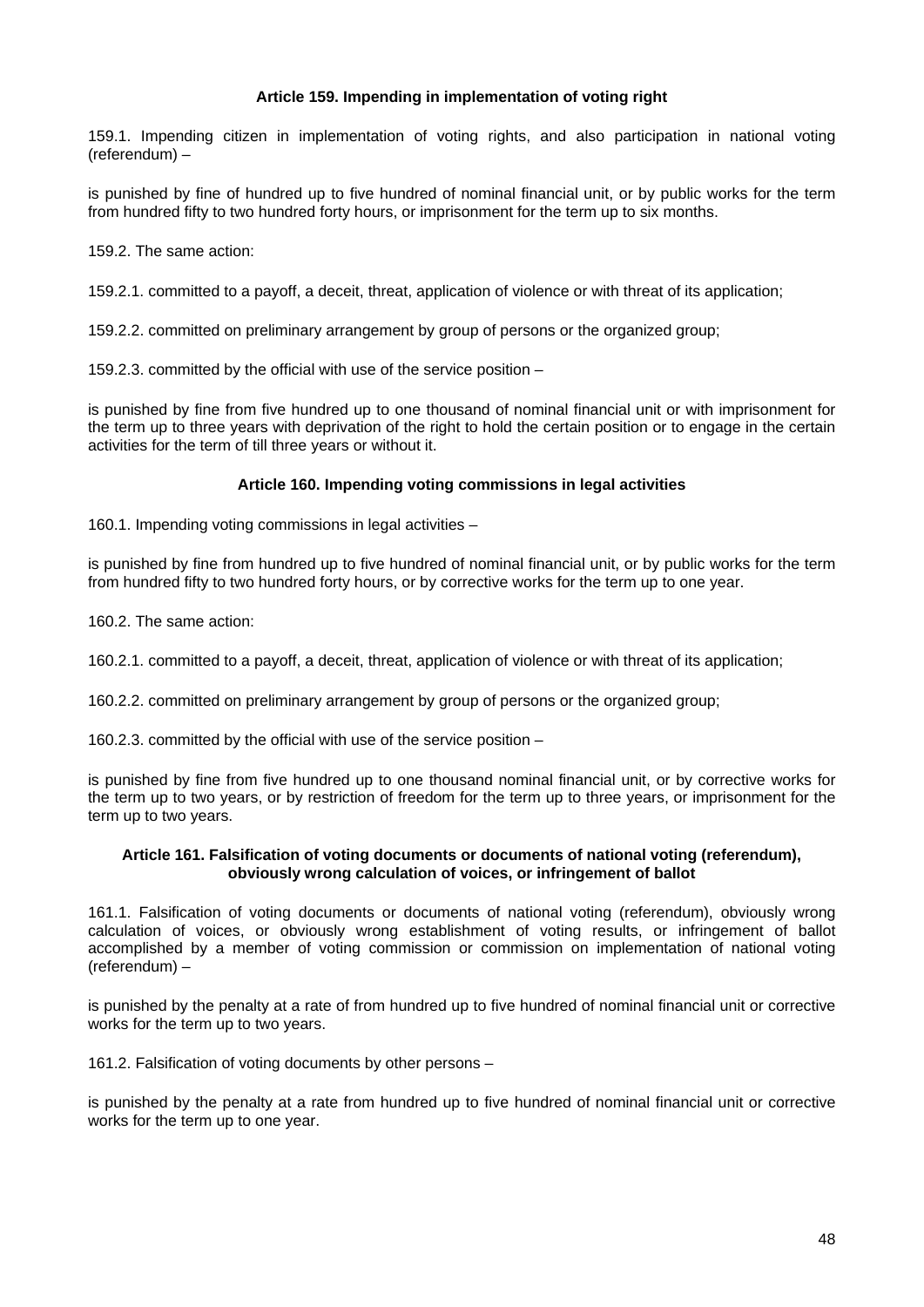## **Article 162. Infringement of a labor safety rules**

162.1. Infringement of safety precautions regulations or other rules of labor safeties committed by a person, to whom these rules are assigned, and as result brought to serious or minor serious harm to health of a person –

is punished by the penalty at a rate from hundred up to five hundred of nominal financial unit, or corrective works for the term up to two years, or imprisonment for the term about six months.

162.2. The same action, which on imprudence brought to death of a person –

is punished by imprisonment for the term up to five years with deprivation of the right to hold the certain posts or to engage in the certain activities for the term from three up to five years or without it.

## **Article 163. Impending journalists in their legal professional activities**

163.1. Impending journalists in their legal professional activities by forcing them to disseminate or refuse to disseminate information, with use of violence or with threat of its application –

is punished by the penalty at a rate of from hundred up to five hundred of nominal financial unit or corrective works for the term up to one year.

163.2. The same act committed by official with use of the service position –

is punished by corrective works for the term up to two years or with imprisonment for the term up to one year with deprivation of the right to hold the certain posts or to engage in the certain activities for the term up to three years or without it.

## **Article 164. Infringement of labor rights of a pregnant woman or woman who has children at age of three**

Unreasonable cancellation of labor contract with a woman on motives of her pregnancy or at presence of a child at age of three which depends on her –

is punished by the penalty at a rate of from five hundred up to one thousand of nominal financial unit.

## **Article 165. Infringement of author's or adjacent rights**

165.1. Illegal use of author's or adjacent rights objects, that is edition under a name or different way in assignment of authorship of another's scientific, literary, art or other product, its illegal reprinting or distribution, as well as compulsion to co-authorship and as a result of these acts damage caused was in significant size  $-$ 

is punished by the penalty at a rate from hundred up to five hundred of nominal financial unit or public works for the term from hundred sixty up to two hundred forty hours.

165.2. The same acts committed:

165.2.1. repeatedly;

165.2.2. on preliminary arrangement by group of persons and by organized group –

is punished by the penalty at a rate from five hundred up to one thousand of nominal financial unit or imprisonment for the term up to three years.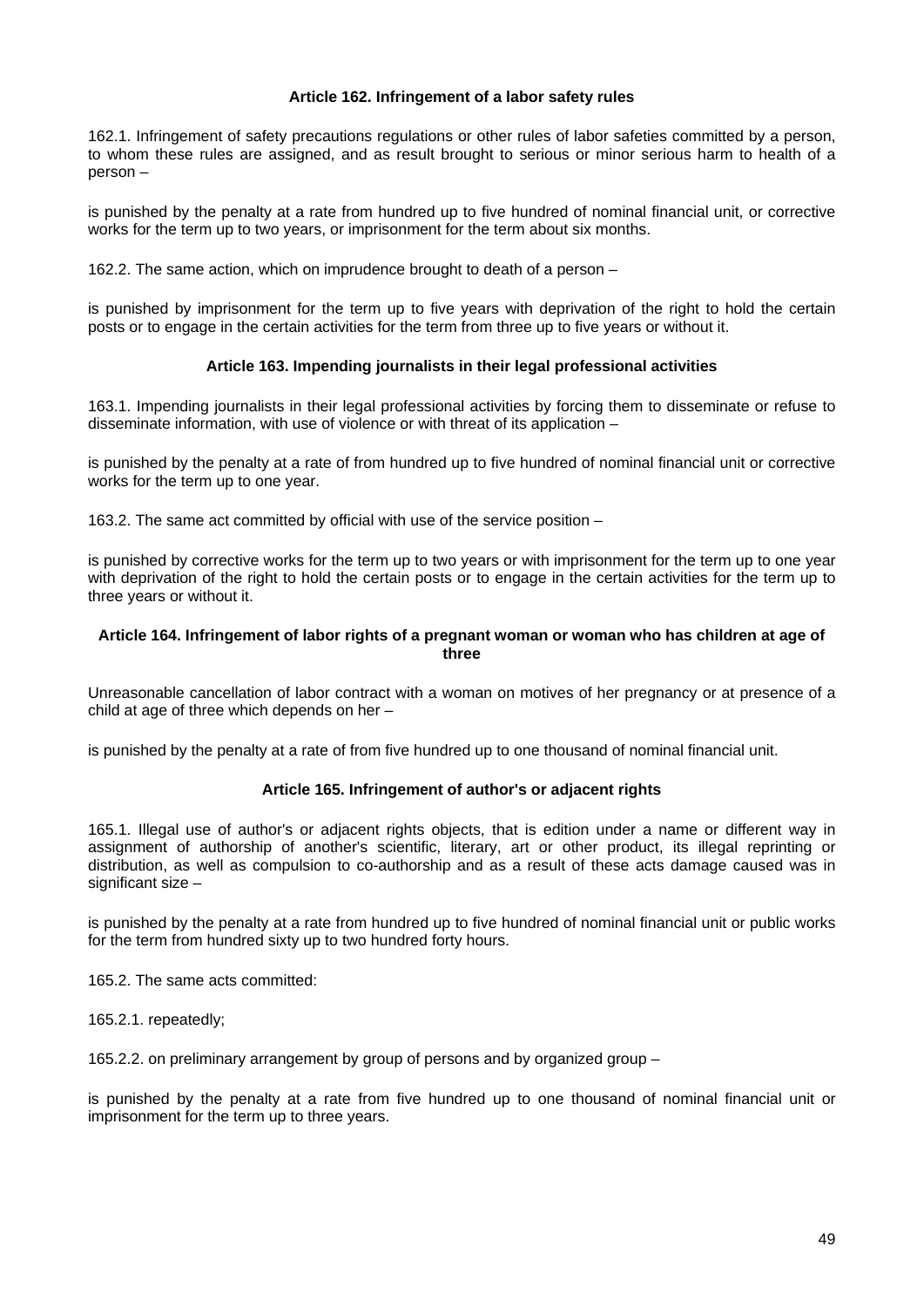## **Article 166. Infringement voting and patent rights**

166.1. Infringement voting and patent rights, is illegal use of invention or efficiency proposal, disclosure without well of author of essence of invention and efficiency proposal before official publication of data on them, assignment of authorship, compulsion to co-authorship and as a result of these acts the damage caused was in significant size –

is punished by the penalty at a rate from hundred up to five hundred of nominal financial unit or public works for the term from hundred sixty up to two hundred forty hours.

166.2. The same acts committed:

166.2.1. repeatedly;

166.2.2. on preliminary arrangement by group of persons and by organized group –

is punished by the penalty at a rate of from five hundred up to one thousand of nominal financial unit or imprisonment for the term up to three years.

## **Article 167. Impending implementation of religious activities**

Illegal impedance in implementation of religious activities–

is punished by the penalty at a rate from hundred up to five hundred of nominal financial unit, or public works for the term from hundred sixty up to two hundred forty hours, or corrective works for the term up to one year.

## **Article 168. Encroachment of citizens rights on pretext of commitment of religious activities**

168.1. Creation of group which are carrying out activity under pretext of distribution of religious faiths and implementation of religious activities and by this illegally interfere in social order, or harming health of citizens or breaking rights of citizens irrespective form infringement, and also distracting citizens from performance of duties provided by the law and as well as a management of such group or participation in it  $-$ 

is punished by the penalty at a rate from hundred up to five hundred of nominal financial unit or imprisonment for the term up to two years.

168.2. Involving minors in commitment of the acts provided in article 168.1 of the present Code –

is punished by corrective works for the term up to two years or imprisonment for the term up to three years.

## **Article 169. Infringement of rules on implementing meetings**

169.1. The organization, implementation or participation in assemblies, in the cases forbidden by the law, which brought to essential infringement of rights and legitimate interests of citizens –

is punished by the penalty at a rate of up to three hundred of nominal financial unit, or restriction of freedom for the term up to one year, or corrective works for the term up to two years, or imprisonment for the term up to two years.

169.2. Carrying by participants of assembly during its implementation fire or a cold steel or explosives and devices, as well as other substances and subjects representing danger to life and health of associates –

is punished by the penalty at a rate from hundred up to five hundred of nominal financial unit, or restriction of freedom for the term up to one year, or corrective works for the term up to one year, or imprisonment for the term up to three years.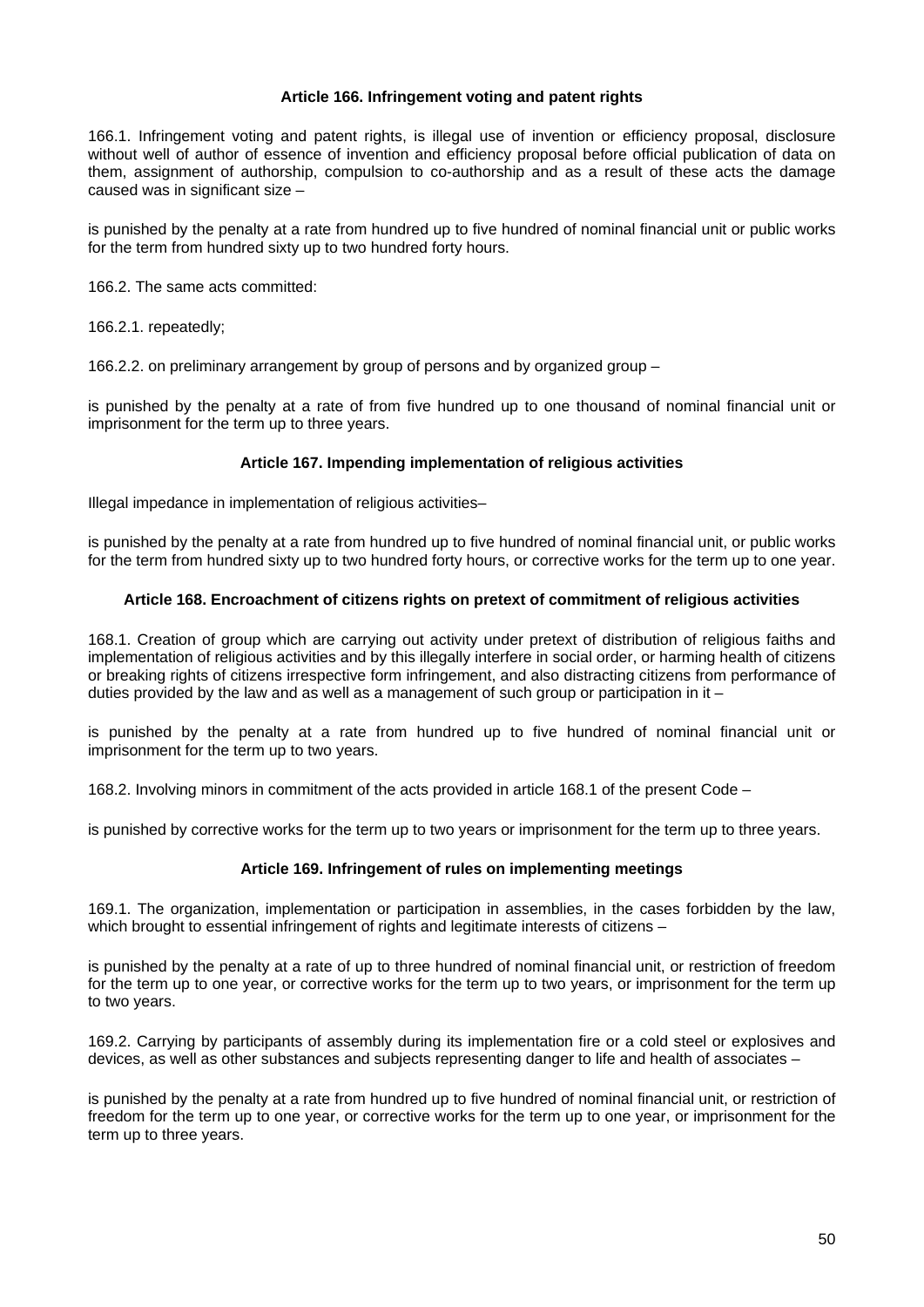## **CHAPTER 22**

## **CRIME AGAINST MINORS AND FAMILY RELATIONS**

### **Article 170. Involving of minor to criminal activity**

170.1. Involving of minor to criminal activity by a deceit, promises, threats, committed by a person who has reached of age 18 –

is punished by imprisonment for the term up to three years.

170.2. The same act committed by a person, obliged to bring up a minor –

is punished by imprisonment for the term from three up to five years.

170.3. The acts provided by articles 170.1 or 170.2 of the present Code, committed with application of violence or with threat of its application, as well as involving minor in criminal group or in commitment minor serious or serious crime –

is punished by imprisonment for the term from five up to ten years.

## **Article 171. Involving of minor to prostitution, or commitment of immoral actions**

171.1. Involving of minor to prostitution or commitment of other immoral actions –

is punished by imprisonment for the term from three up to six years.

171.2. The same act committed:

171.2.1. with application of violence or with threat of its application;

171.2.2. by organized by group –

is punished by imprisonment for the term from four up to eight years.

## **Article 172. Substitution of another's child**

Substitution of another's child in medical institutions, committed on self-interest, revenge or in other illegal circumstances by person to whose duties assigned protection of child or care of him –

is punished by imprisonment for the term up to three years with deprivation of the right to hold the certain posts or to engage in the certain activities for the term up to three years.

## **Article 173. Sale of minors**

173.1. Sale and purchase of minor or commitment of other bargains concerning minor or connected with his transfer to another, or owning him –

is punished by imprisonment for the term up to three years.

173.2. The same acts committed:

173.2.1. repeatedly;

173.2.2. concerning two or more minors;

173.2.3. on preliminary arrangement by group of persons or organized group;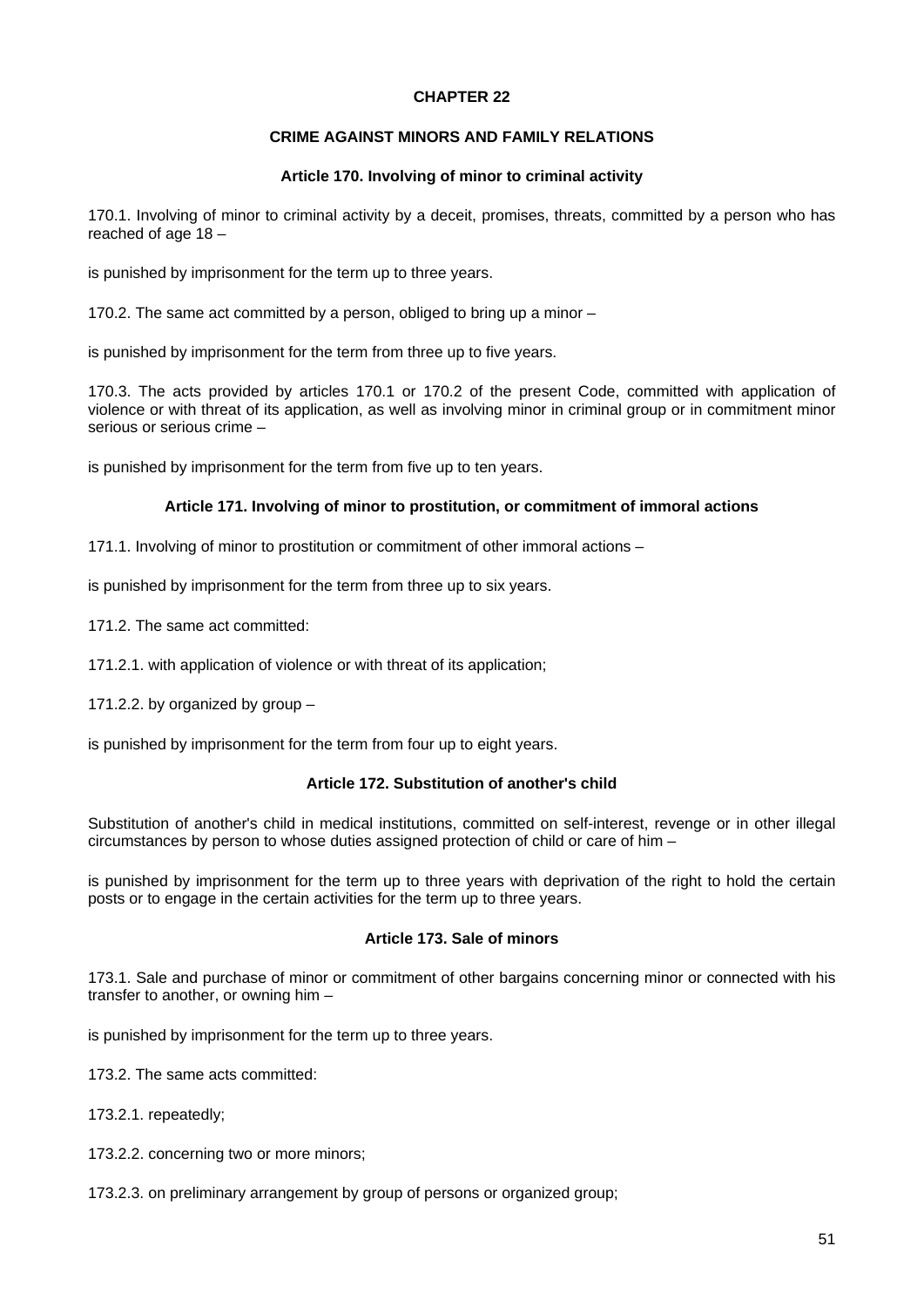173.2.4. by guilty person with use of service position;

173.2.5. with illegal export of minor out of territory of the Azerbaijan Republic or illegal import of minor on territory of the Azerbaijan Republic;

173.2.6. with a view of use of body organ or tissues of a minor –

is punished by imprisonment for the term from three up to eight years.

173.3. The acts, provided by articles 173.1 and 173.2 of the present Codes, on imprudence entailed to death of the minor or other heavy consequences –

is punished by imprisonment for the term from eight up to twelve years.

## **Article 174. Illegal adoption**

Illegal actions on adoption children, their transfer under supervision (guardianship), to host families committed from mercenary prompting –

is punished by the penalty at a rate from hundred up to three hundred of nominal financial unit, or corrective works for the term up to one year, or with imprisonment for the term of about six months with deprivation of the right to hold the certain posts or to engage in the certain activities for the term up to three years or without it.

## **Article 175. Disclosure of secret on adoption**

Disclosure of secret on adoption against to adopter's will, committed by the person, who is obliged to keep fact of adoption in accordance to his service or professional position, or other person from self-interest, revenge or other low prompting –

is punished by the penalty at a rate of from hundred up to five hundred of conditional financial unit, or public works for the term from hundred sixty till two hundred forty hours, or corrective works for the term up to one year, or with imprisonment for the term of about six months with deprivation of the right to hold certain posts or to engage in the certain activities for the term up to three years or without it.

## **Article 176. Malicious evasion from rendering assistance to children or parents**

176.1. Malicious evasion of able-bodied and working parents from payment of means for the maintenance of minor child (children), as well as the invalid children who have reached full age on decision of court –

is punished by the penalty at a rate of from hundred up to five hundred of nominal financial unit, or public works for the term from hundred ninety till two hundred forty hours, or corrective works for the term up to one year, or imprisonment for the term about six months.

176.2. Malicious evasion of able-bodied and working child (children) from payment of means for the maintenance of invalid parents on decision of court –

is punished by the penalty at a rate of up to five hundred of nominal financial unit or imprisonment for the term of about six months.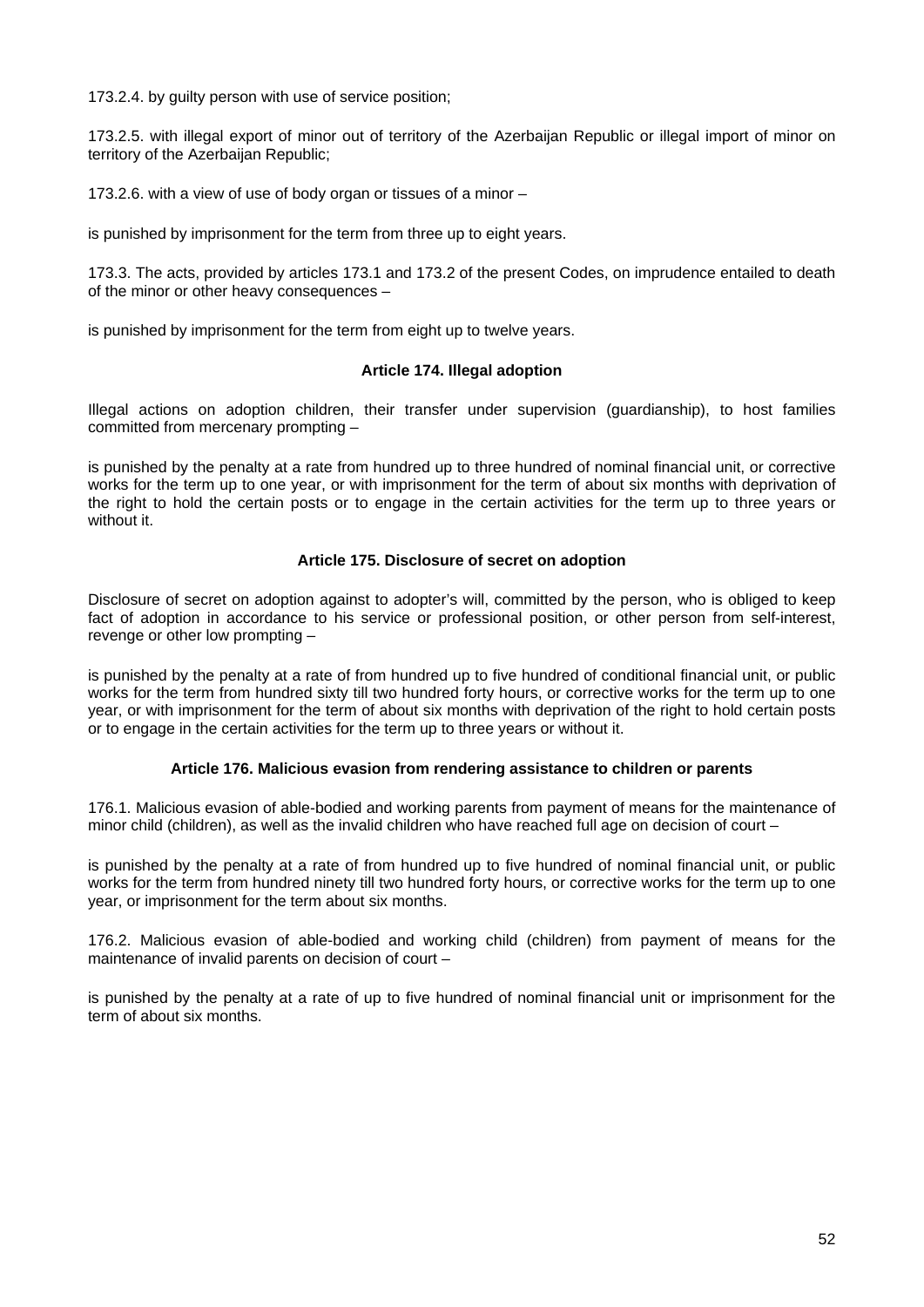## **SECTION IX**

## **CRIMES IN ECONOMIC SPHERE**

## **CHAPTER 23**

# **CRIMES AGAINST THE PROPERTY**

#### **Article 177. Theft**

177.1. Theft that is secret plunders of another persons property –

is punished by the penalty at a rate from hundred up to seven hundred of nominal financial unit, or public works for the term from hundred eighty till two hundred forty hours, or corrective works for the term up to two years, or imprisonment for the term up to two years.

177.2. The same act committed:

177.2.1. on preliminary arrangement by group of persons;

177.2.2. repeatedly;

177.2.3. with illegal penetration into dwelling, a premise, warehouse or other storehouse;

177.2.4. with causing damage in the significant size –

is punished by the penalty at a rate from three up to five thousand of nominal financial unit, or imprisonment for the term from three up to seven years with confiscation of property or without it.

177.3. The same act committed:

177.3.1. by organized group;

177.3.2. with causing damage in large size;

177.3.3. by person, who have been sentenced two or more times for plunder or extortion –

is punished by imprisonment for the term from six up to twelve years with confiscation of property or without it.

NOTE:

1.The responsibility provided by article 177.1 of the present Code, shall be implemented in case of causing to proprietor or other owner of property of damage at a rate from thirty up to thousand nominal financial unit.

2. " The significant size " in articles 177-187 and 189 of the present Code shall be understood as sum at a rate of from one up to seven thousand, and " the large size " – as over seven thousand of nominal financial unit.

3. Repeated shall be admitted commitment of crime again, which is provided by articles 177-185 of the present Code, if it was preceded with commitment of one or more crimes provided by these articles, and also as it is provided in articles 217, 227, 232 and 235 of the present Code.

4. The person, who has been convicted for plunder or extortion, as it shown in articles of the present chapter, and also in other articles of the present Code shall be admitted a person having a previous conviction for one or several crimes, as it is provided in articles 177-183, 217, 227, 232 and 235 of the present Code.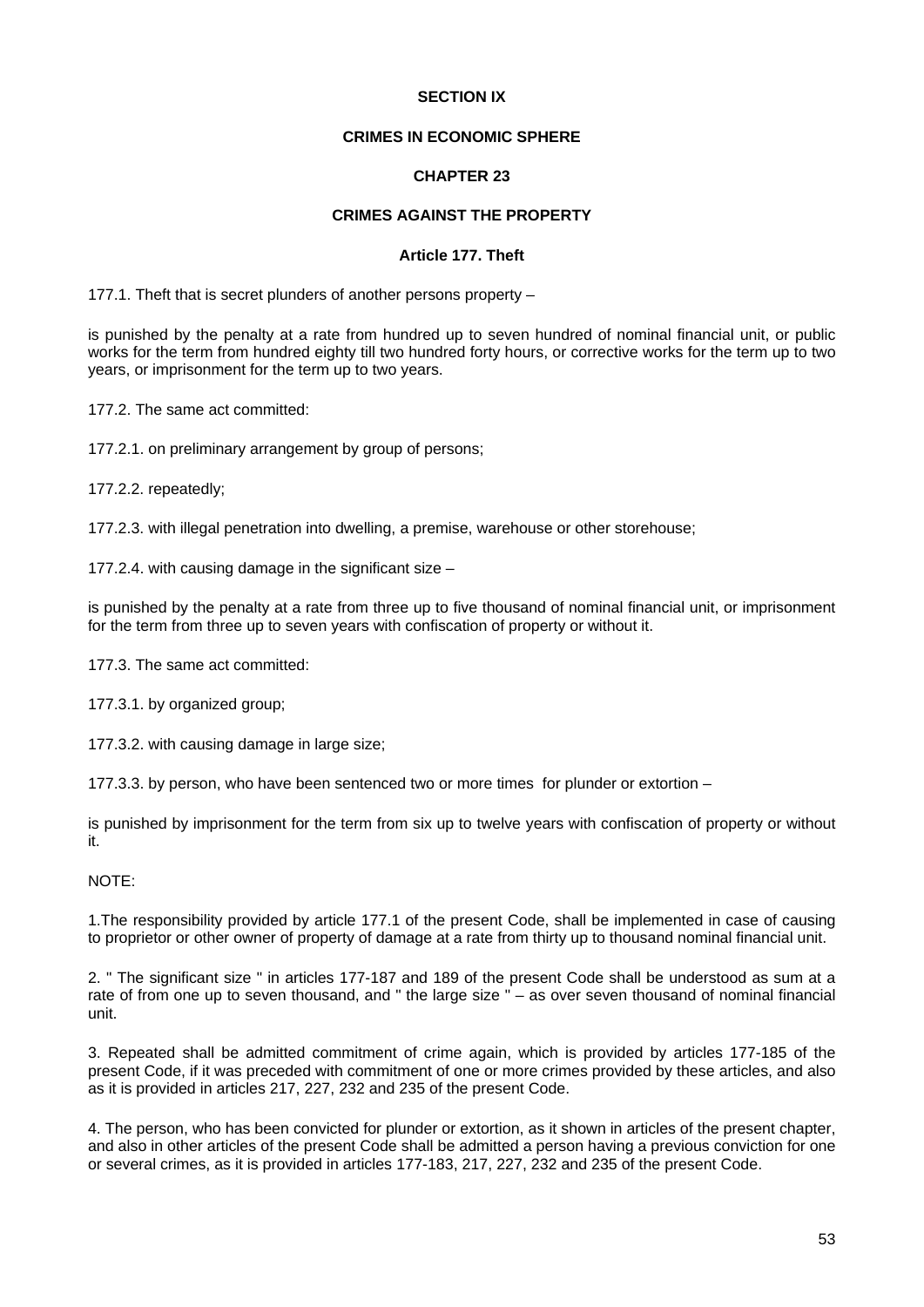## **Article 178. Swindle**

178.1. Swindle, is maintaining another persons property or buying another persons property by a deceit or breach of confidence –

is punished by the penalty at a rate of from hundred up to seven hundred of nominal financial unit, or public works for the term from hundred eighty to two hundred forty hours, or corrective works for the term up to two years, or imprisonment for the term up to two years.

178.2. The same act committed:

178.2.1. on preliminary arrangement by group of persons;

178.2.2. repeatedly;

178.2.3. by person with use of service position;

178.2.4. with causing damage in the significant size –

is punished by the penalty at a rate of from three up to five thousand of nominal financial unit or imprisonment for the term from three up to seven years with confiscation of property or without it.

178.3. The same act committed:

178.3.1. by organized group;

178.3.2. with causing damage in the large size;

178.3.3. by person, who has been convicted two or more times for plunder or extortion –

is punished by imprisonment for the term from seven up to twelve years with confiscation of property or without it.

#### **Article 179. Assignment or waste**

179.1. Assignment or waste, is plunder of property entrusted to guilty by another person –

is punished by the penalty at a rate from hundred up to five hundred of nominal financial unit, or public works for the term from hundred eighty up to two hundred forty hours, or imprisonment for the term up to two years.

179.2. The same acts committed:

179.2.1. on preliminary arrangement by group of persons;

179.2.2. repeatedly;

179.2.3. by person with use of service position;

179.2.4. with causing of damage in significant size –

is punished by the penalty at a rate from two up to three thousand of nominal financial unit or imprisonment for the term from three up to seven years with confiscation of property or without it.

179.3. The acts, provided by articles 179.1 or 179.2 of the present Code, committed:

179.3.1. by organized group;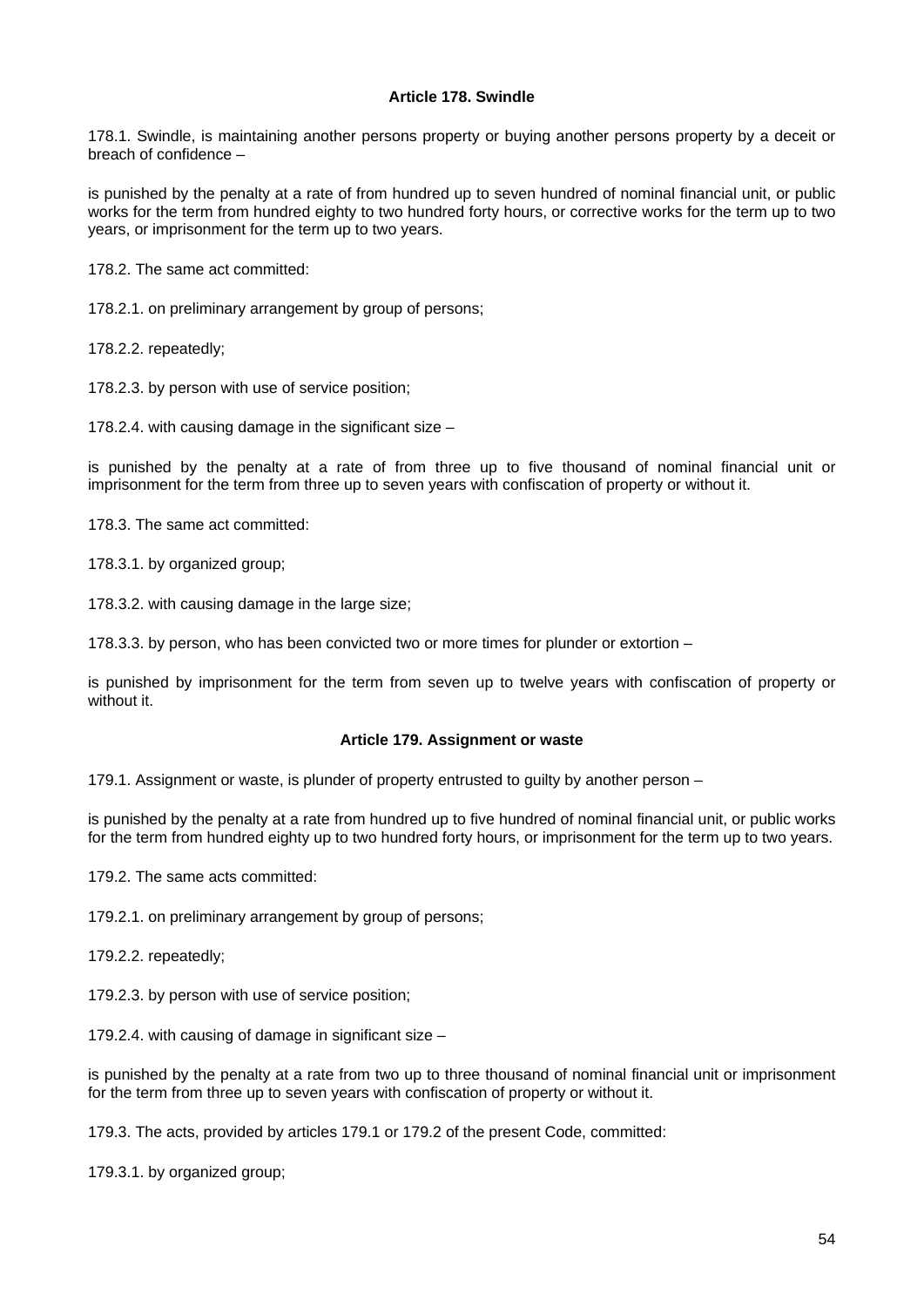179.3.2. in large size;

179.3.3. by person, who has been convicted earlier two or more times for plunder or extortion –

is punished by imprisonment for the term from seven up to twelve years with confiscation of property or without it.

#### **Article 180. Robbery**

180.1. The robbery, is plunder of another persons property –

is punished by corrective works for the term up to two years or imprisonment for the term up to three years.

180.2. The same act committed:

180.2.1. on preliminary arrangement by group of persons;

180.2.2. repeatedly;

180.2.3. with illegal penetration into dwelling, a premise, warehouse, or other storehouse;

180.2.4. with application of violence not dangerous to life or health;

180.2.5. with causing of damage to a victim in significant size –

is punished by imprisonment for the term from four up to eight years with confiscation of property or without it.

180.3. The same act committed:

180.3.1. by organized group;

180.3.2. with causing damage to victim in the large size;

180.3.3. by person, who has been convicted two or more times for plunder or extortion –

is punished by imprisonment for the term from seven up to thirteen years with confiscation of property or without it.

#### **Article 181. Burglary**

181.1. Burglary, that is an attack with a view occupy another's property, committed with application of violence dangerous to life or health of a person, by attack, or with threat of application of such violence –

is punished by imprisonment for the term from three up to eight years with confiscation of property or without it.

181.2. The same act committed:

181.2.1. on preliminary arrangement by group of persons;

181.2.2. repeatedly;

181.2.3. with illegal penetration into dwelling, premise, warehouse, or other storehouse;

181.2.4. with causing damage to the victim in significant size;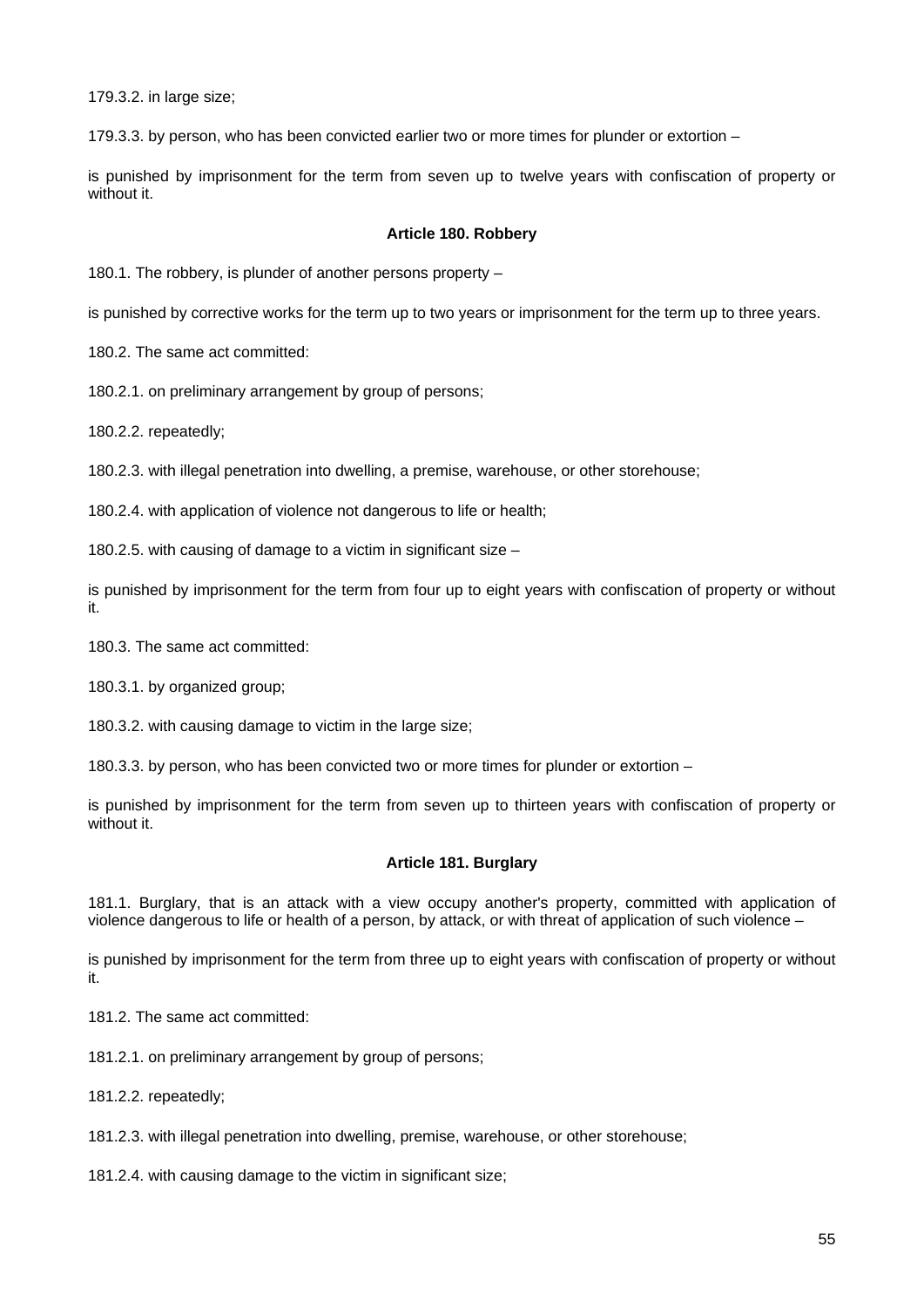181.2.5. with application of weapon or subjects used as the weapon –

is punished by imprisonment for the term from eight up to twelve years with confiscation of property.

181.3. The same act committed:

181.3.1. by organized group;

181.3.2. with a view to occupy large size of property;

181.3.3. with causing heavy harm to health of the victim;

181.3.4. by person, who have been convicted earlier two or more times for plunder or extortion –

is punished by imprisonment for the term from ten up to fifteen years with confiscation of property.

## **Article 182. Extortion**

182.1. Extortion, is requirement to transfer another's property or right on property or commitment of other actions which is admitted as in property nature under threat of application of violence, distribution of data, dishonoring a victim or his close relatives, as well as by threat of destruction of property belonging to them –

is punished by restriction of freedom for the term up to three years or imprisonment for the term from three up to five years.

182.2. The same act committed:

182.2.1. on preliminary arrangement by group of persons;

182.2.2. repeatedly;

182.2.3. with application of violence;

182.2.4. with causing damage to a victim in significant size

is punished by imprisonment for the term from five up to ten years with confiscation of property or without it.

182.3. The same act committed:

182.3.1. by organized group;

182.3.2. with a purpose of occupying large size of property;

182.3.3. with causing heavy harm to health of avictim;

182.3.4. by person, who have been convicted earlier two or more times for plunder or extortion –

is punished by imprisonment for the term from ten up to fifteen years with confiscation of property.

## **Article 183. Plunder of subjects which have special value**

183.1. Plunder of subjects or documents having special historical, scientific, art or cultural value, irrespective of plunder way –

is punished by imprisonment for the term from five up to eight years with confiscation of property or without it.

183.2. The same act committed: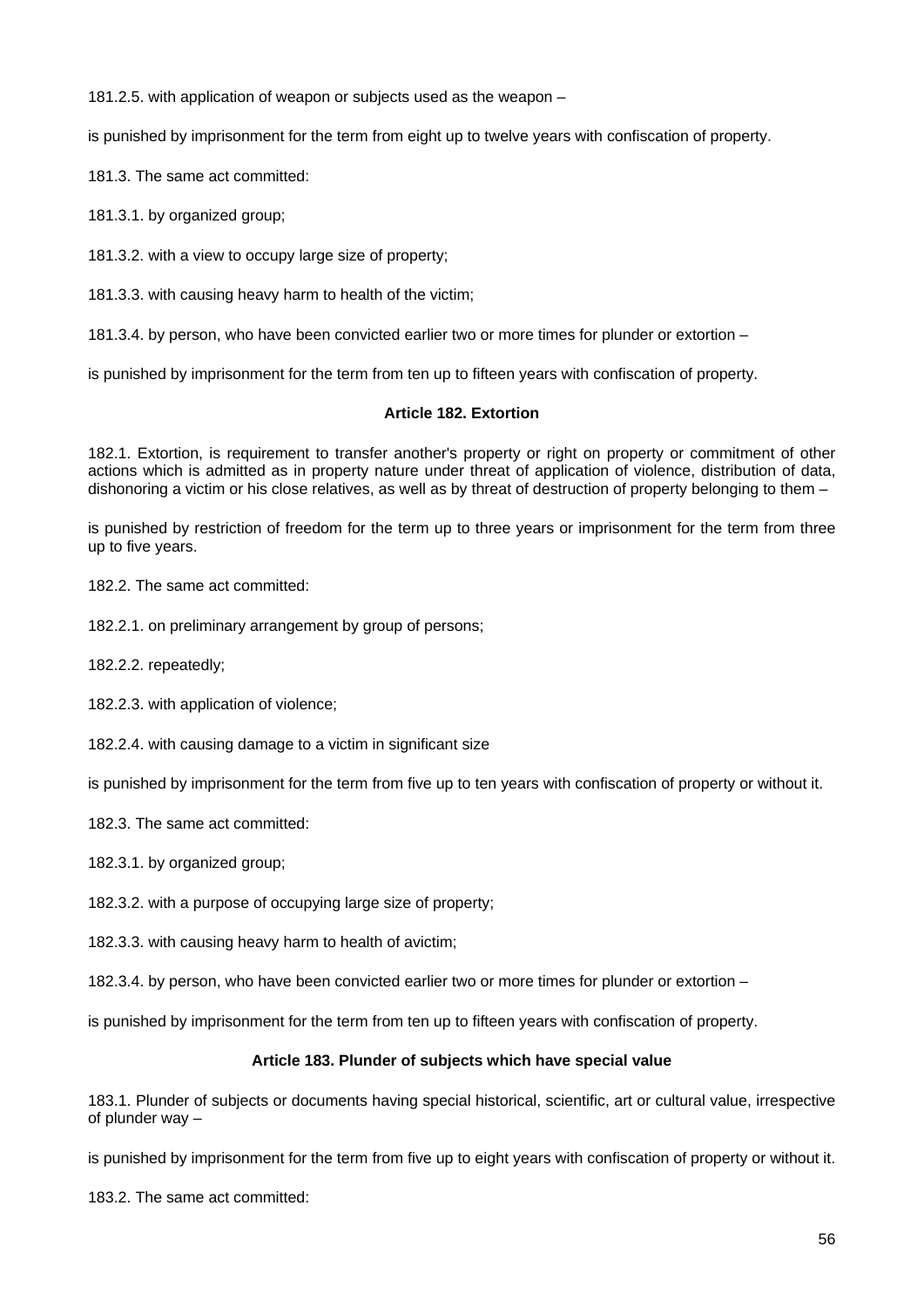183.2.1. on preliminary arrangement by group of persons or by organized group;

183.2.2. repeatedly;

183.2.3. entailed destruction, defacement or destruction of subjects or documents provided in article 183.1 of the present Code –

is punished by imprisonment for the term from eight up to fifteen years with confiscation of property.

## **Article 184. Causing property damage by a deceit or abuse of confidence**

184.1. Causing property damage to a proprietor or other owner of property by a deceit or abuse of confidence at absence of attributes of plunder –

is punished by the penalty at a rate from hundred up to five hundred of nominal financial unit, or public works for the term from hundred eighty up to two hundred forty hours, or imprisonment for the term up to one year.

184.2. The same act committed:

184.2.1. on preliminary arrangement by group of persons;

184.2.2. repeatedly;

184.2.3. with causing damage to the victim in the significant size –

is punished by the penalty at a rate from five hundred up to one thousand of nominal financial unit or imprisonment for the term from one year up to three years.

184.3. The same act committed:

184.3.1. by organized group;

184.3.2. with a purpose to occupy large size of property;

184.3.3. by person, who have been convicted earlier two or more times for plunder, extortion or causing damage to property by a deceit or abuse of confidence –

is punished by imprisonment for the term from three up to seven years with confiscation of property.

### **Article 185. Illegal occupation of automobile or other vehicle without a purpose of plunder**

185.1. Illegal occupation of automobile or other vehicle without a purpose of plunder (stealing) –

is punished by corrective works for the term up to two years, or restriction of freedom for the term up to three years, or imprisonment for the term up to two years.

185.2. The same act committed:

185.2.1. on preliminary arrangement by group of persons;

185.2.2. repeatedly;

185.2.3. with application of a violence not dangerous to life or health, or with threat of application of such violence;

185.2.4. with causing damage to a victim in the significant size  $-$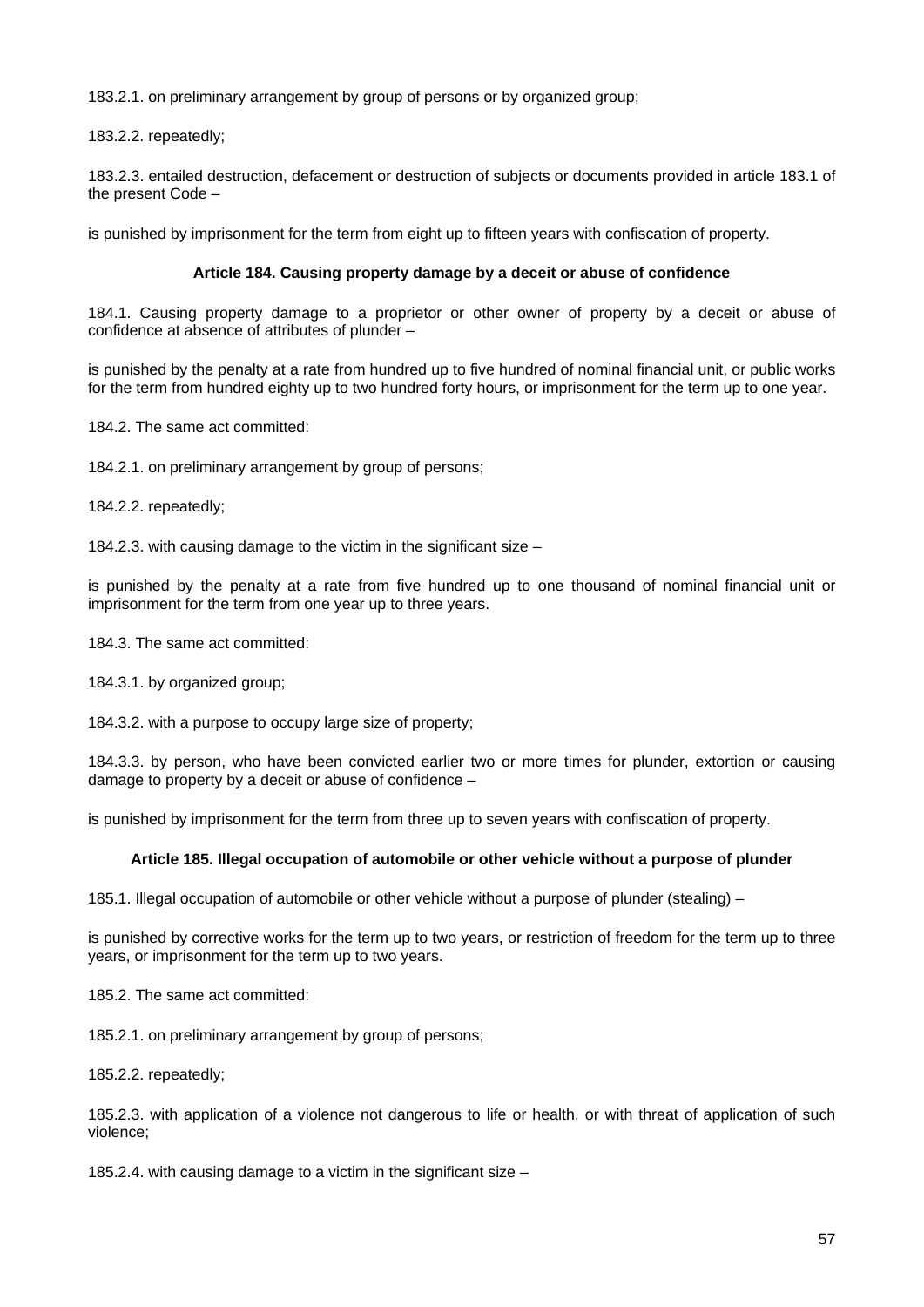is punished by imprisonment for the term from two up to five years.

185.3. The acts, which are provided by articles 185.1 or 185.2 of the present Code, committed:

185.3.1. by organized group;

185.3.2. with causing damage in the large size;

185.3.3. with application of a violence dangerous to life or health, or with threat of application of such violence –

is punished by imprisonment for the term from five up to ten years.

## **Article 186. Deliberate destruction or damage of property**

186.1. Deliberate destruction or damage of another's property which caused significant damage to a victim –

is punished by the penalty at a rate from hundred up to five hundred of nominal financial unit or imprisonment for the term up to two years.

186.2. The same acts committed:

186.2.1. with causing damage to a victim in the large size;

186.2.2. by an arson, explosion or other publicly dangers way or entailed heavy consequences –

is punished by imprisonment for the term from three up to seven years.

## **Article 187. Destruction or damage of property on imprudence**

187.1. Destruction or damage on imprudence of another's property, causing damage to the victim in a significant size –

is punished by the penalty at a rate from five hundred up to one thousand of nominal financial unit, or public works for the term from hundred eighty up to two hundred forty hours, or corrective works for the term up to one year, or imprisonment for the term of about six months.

187.2. The same acts committed by not save handling of fire or by other sources of increased danger or with causing of damage in the large size –

is punished by the penalty at a rate from one up to two thousand of nominal financial unit or imprisonment for the term about six months.

187.3. The acts, which are provided by article 187.1 of the present Code, entailed to heavy consequences –

is punished by corrective works for the term up to two years or imprisonment on the same term.

NOTE: The person who has committed act, which is provided by articles 187.1-187.2 of the present Code, for the first time and completely compensated caused damage which was in result of commitment of a crime, shall be released from the criminal liability.

## **Article 188. Infringement of property right on land**

Infringement of property right on ground which is provided by the law, that is autocratic capture, replacement or crop of ground area –

is punished by the penalty at a rate from hundred up to five hundred of nominal financial unit, or public works for the term up to two hundred hours, or corrective works for the term up to one year.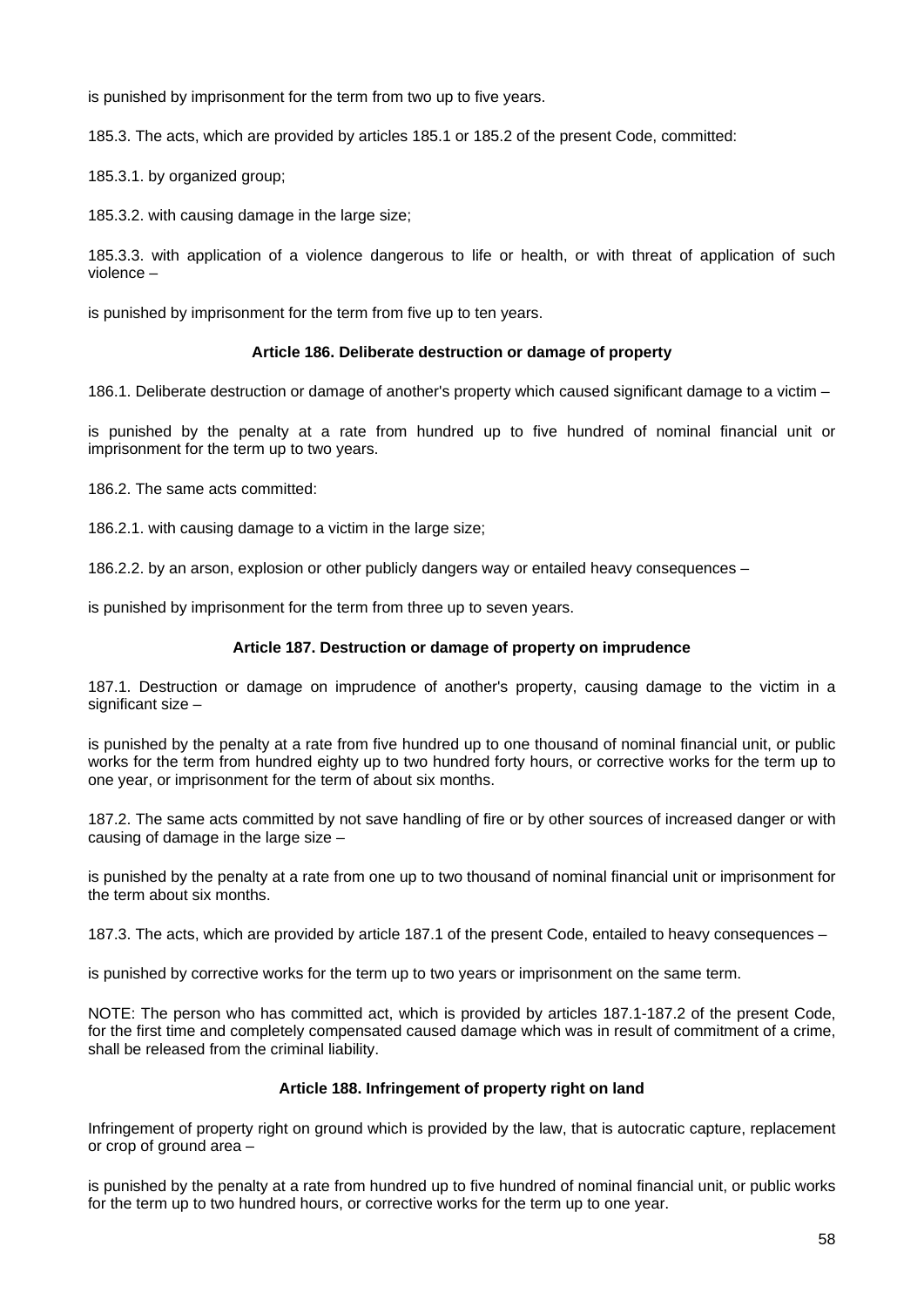## **Article 189. Implementation of telephone conversations by illegal use of a telephone line**

189.1. Implementation of telephone conversations by illegal entry in communication line of telephone number belonging to subscriber, causing damage to a victim in the significant size –

is punished by the penalty at a rate from hundred up to five hundred of nominal financial unit, or public works for the term up to hundred hours, or corrective works for the term up to one year.

189.2. The same act causing damage to a victim in the large size –

is punished by the penalty at a rate from five hundred up to one thousand of nominal financial unit or corrective works for the term up to two years.

## **CHAPTER 24**

## **CRIME IN SPHERE OF ECONOMIC ACTIVITIES**

## **Article 190. Impending of legal enterprise activity**

190.1. Illegal refusal in registration of individual businessman or commercial organization or evasion from their registration, illegal refusal in distribution of special sanction (license) for implementation of certain activity or evasion from its distribution, restriction of rights and legitimate interests of individual businessman or commercial organization irrespective of the organizational - legal form or pattern of ownership, as well as restriction of independence or other illegal intervention in activity of individual businessman or commercial organization if these acts are accomplished by official with use of service position –

is punished by the penalty at a rate of up to five hundred of nominal financial unit or corrective works for the term up to one year.

190.2. The same acts committed in infringement of a judgement which has entered into validity, as well as causing damage in the large size  $-$ 

is punished by the penalty at a rate from one up to three thousand of nominal financial unit or with deprivation of the right to hold the certain posts or to engage in the certain activities for the term up to three years, or corrective works for the term up to two years.

NOTE: " the significant size " in articles 190, 192-198, 202-205, 210-212 of the present Code will be understood as the sum at a rate of from one up to seven thousand, and " the large size " – as over seven thousand sizes of nominal financial unit.

#### **Article 191. Registration of illegal land bargains**

Registration of illegal land bargains which was obvious, distortion of registration data of the State land cadastre, as well as deliberate understating of payments amount for land, which was committed on mercenary or other personal interest by official with use of service position –

is punished by the penalty at a rate of up to five hundred of nominal financial unit, or with deprivation of the right to hold the certain posts or to engage in the certain activities for the term up to two years, or corrective works for the term up to two years.

#### **Article 192. Illegal business**

192.1. Implementation of business activity without registration in the order provided by the legislation of the Azerbaijan Republic, or without special sanction (license) in cases when such sanction (license) is mandatory, or with infringement of conditions of licensing, which caused damage to citizens, organizations or state in the significant size, as well as committed with extraction of income in the significant size –

is punished by the penalty at a rate from one up to five thousand of nominal financial unit, or restriction of freedom for the term up to two years, or imprisonment for the term about six months.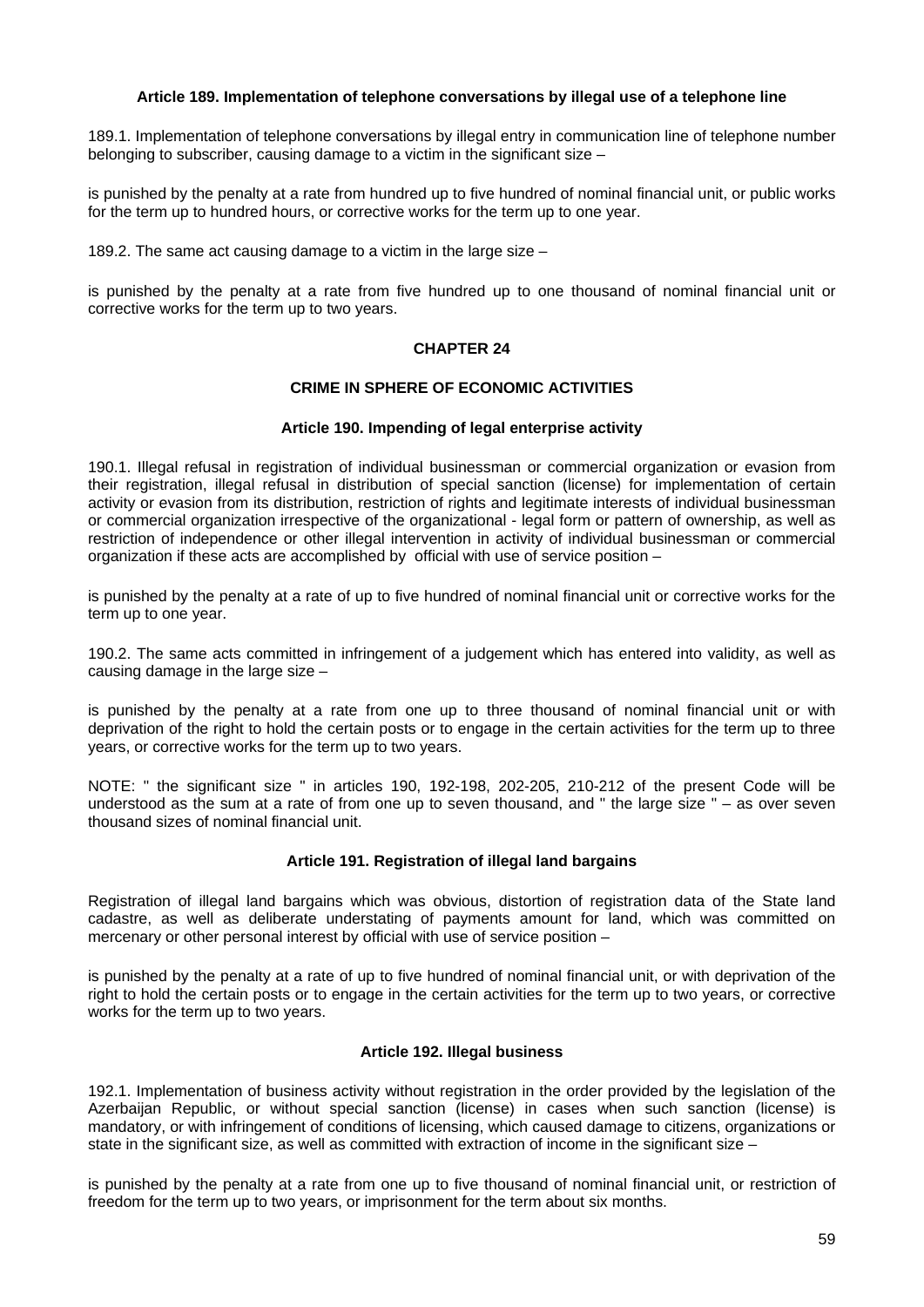## 192.2. The same act committed:

192.2.1. with extraction of income in the large size;

192.2.2. by organized group –

is punished by restriction of freedom for the term up to three years or imprisonment for the term up to five years.

## **Article 193. Miss interprenership**

193.1. Miss interprenership, that is creation of enterprise or other legal person without intention to carry out the enterprise activity, implemented in order to receive credits, to be released from tax, or extraction of other property benefit or covering of forbidden activity causing significant damage, as well as committed with extraction of income in a significant size  $-$ 

is punished by the penalty at a rate from one up to five thousand of nominal financial unit, or restriction of freedom for the term up to two years, or imprisonment for the term about six months.

193.2. The same act:

193.2.1. causing damage in the large amount;

193.2.2. committed to extract large amount of income;

193.2.3. committed by organized group –

is punished by restriction of freedom for the term up to three years or imprisonment for the term up to five years \*.

## **Article 194. Purchase or selling of the property extracted obviously in the criminal way**

194.1. Beforehand not promised purchase or selling of a property in significant size obviously extracted in the criminal way –

is punished by the penalty at a rate from one up to three thousand of nominal financial unit, or restriction of freedom for the term up to three years, or imprisonment for the term up to three years with the penalty at a rate of up to one thousand of nominal financial unit.

194.2. The acts, which are provided by article 194.1 of the present Code, committed:

194.2.1. on preliminary arrangement by group of persons or organized group; 1

94.2.2. by official with use of the service position;

194.2.3. by person, who have been convicted earlier for this crime;

194.2.4. in the large amount-

is punished by imprisonment for the term from three up to seven years with confiscation of property or without it.

## **Article 195. Illegal reception of a credit or use of it not to destination**

195.1. Reception by head of organization or individual businessman of a credit, credit on favorable terms, or state credit by representation of obviously false data on economic position or financial condition of organization or individual businessman, as well as use of the credit not to destination, which caused damage in significant size –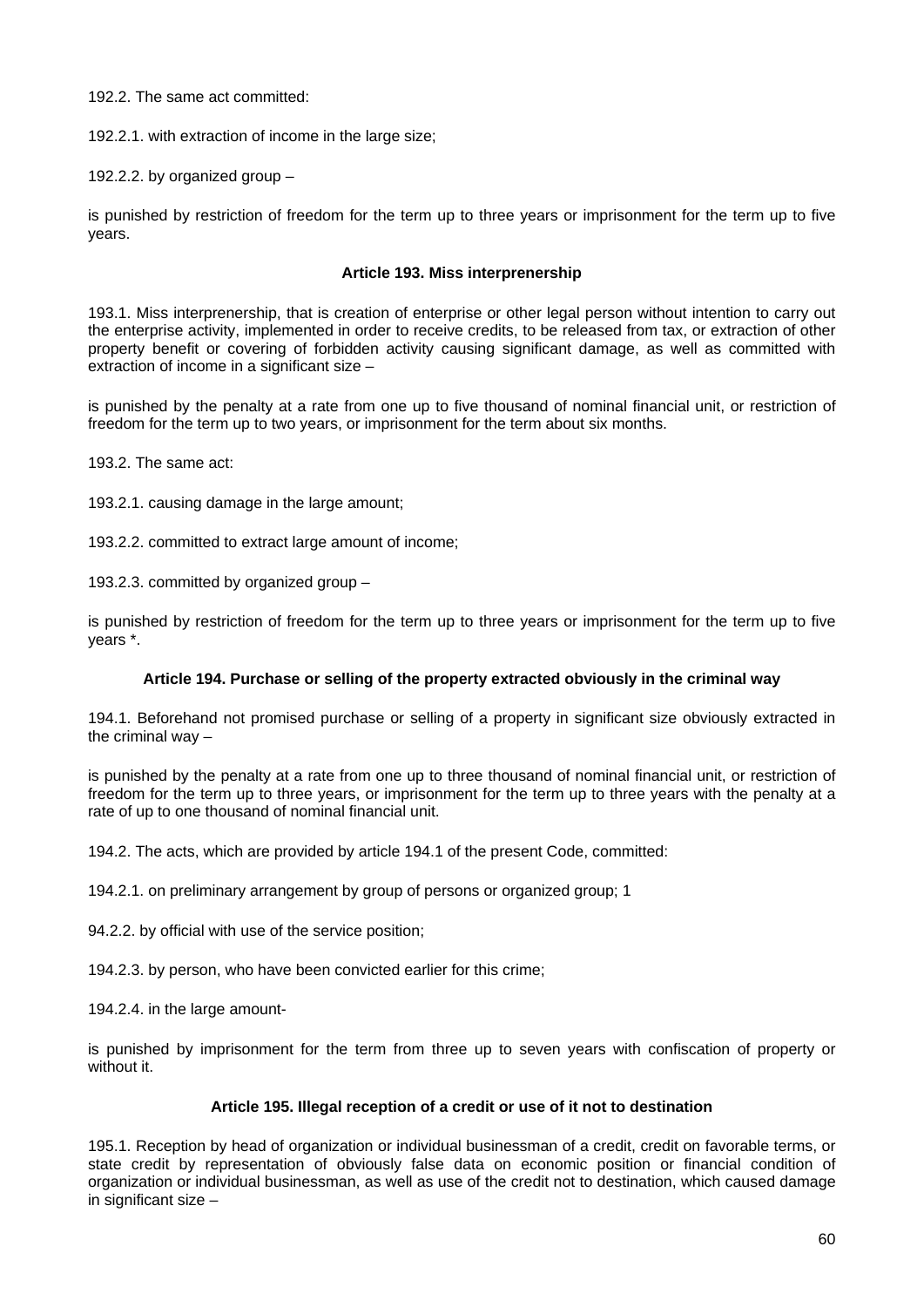is punished by the penalty at a rate from one up to five thousand of nominal financial unit, or restriction of freedom for the term up to two years, or imprisonment on same term.

195.2. The same acts causing damage in the large size –

is punished by restriction of freedom for the term up to three years or imprisonment for the term from two up to five years.

## **Article 196. Deliberate evasion from repayment of creditor debts**

196.1. Deliberate evasion of head of organization or citizen from repayment of creditor debts or from payment of securities after introduction into validity of the appropriate judicial decision, causing damage in the significant size –

is punished by the penalty at a rate from one up to five thousand of nominal financial unit, or restriction of freedom for the term up to two years, or imprisonment on the same term.

196.2. The same act causing damage in the large size –

is punished by restriction of freedom for the term up to three years or imprisonment for the term from two up to five years.

#### **Article 197. Illegal use of a trade marks**

197.1. Illegal use of another's trade mark or service mark, origin name of a place of goods or similar designations of goods, committed repeatedly or caused damage in the significant size–

is punished by the penalty at a rate from one up to five thousand of nominal financial unit, or corrective works for the term up to one year, or imprisonment for the term up to one year.

197.2. The same act causing damage in the large size –

is punished by corrective works for the term up to two years, or restriction of freedom for the term up to three years, or imprisonment on the same term.

## **Article 198. Obviously false advertising**

198.1. Use in advertising of obviously false information about goods, works or services, and also their manufacturers, (executors, sellers), committed from self-interest and causing damage in the significant size  $-$ 

is punished by the penalty at a rate of from one up to five thousand of nominal financial unit or corrective works for the term up to one year.

198.2. The same acts causing damage in the large size –

is punished by corrective works for the term up to two years, or restriction of freedom for the term up to two years, or imprisonment on the same term.

## **Article 199. Monopolistically actions and restriction of a competition**

199.1. The monopolistically actions committed by establishment of exclusively high or exclusively low prices, and also by creation a unit of markets, restriction of access on market, elimination from it of other subjects of economic activities, establishment or maintenance of uniform prices –

is punished by the penalty at a rate of from hundred up to five hundred of nominal financial unit, or corrective works for the term up to one year, or restriction of freedom for the term up to two years.

199.2. The same acts committed on preliminary arrangement by group of persons or organized group –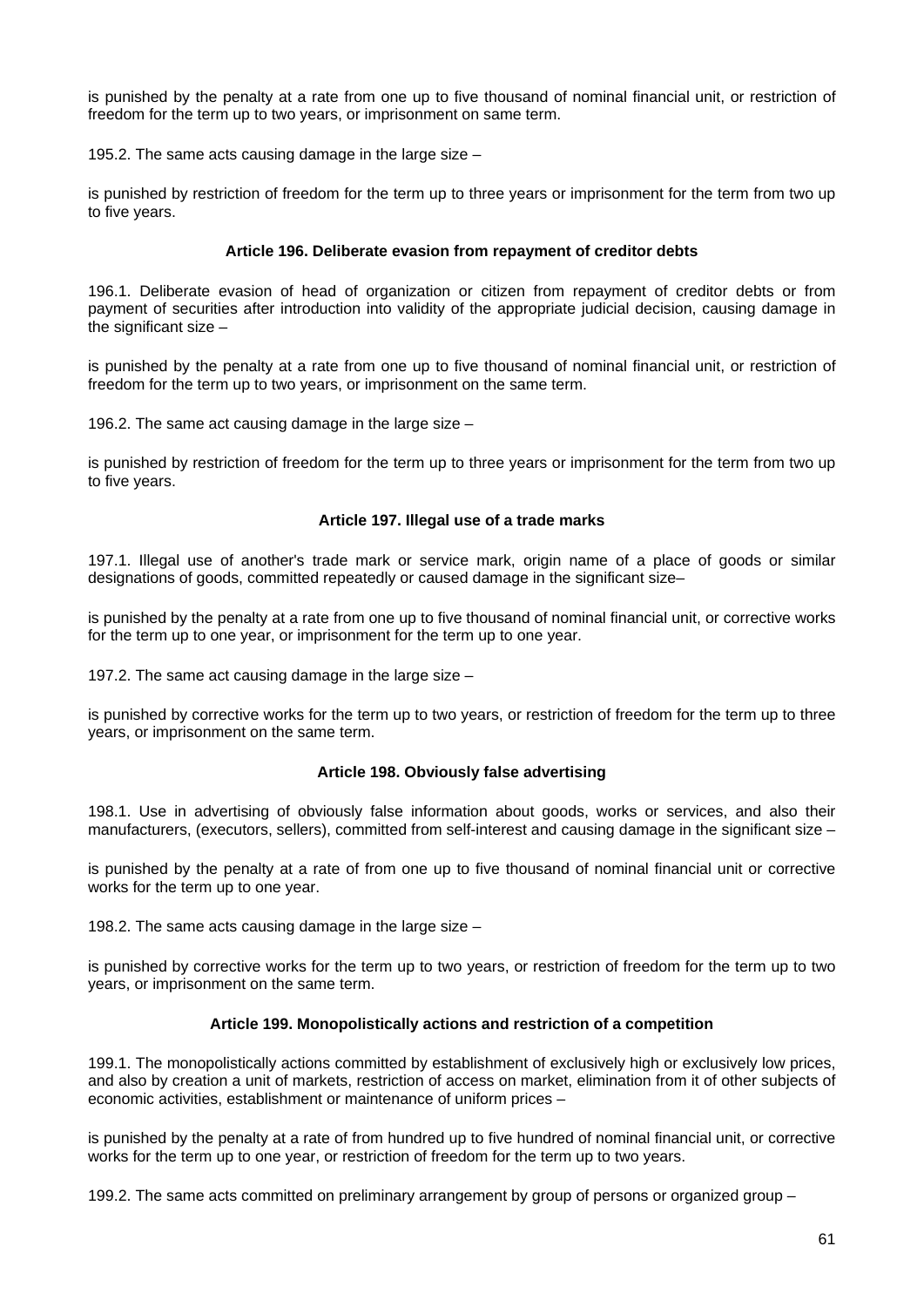is punished by imprisonment for the term up to two years.

199.3. The acts, which are provided by articles 199.1 or 199.2 of the present Code, committed with application of violence or with threat of its application, as well as with destruction or damage of another's property or with threat of its destruction or damage, at absence of attributes of extortion –

is punished by imprisonment for the term from three up to six years with confiscation of property or without it.

## **Article 200. Deceit of consumers or manufacture and selling of lower-quality production**

200.1. A deceit of consumers, that is false measuring, counting, deception concerning consumer properties or qualities of goods (service) in organizations realizing the goods or rendering services to a population, as well as by citizens registered as individual businessmen in sphere of trade (services) and committed in significant amount–

is punished by the penalty at a rate from hundred up to three hundred of nominal financial unit or public works for the term up to eighty hours.

200.2. The same acts committed:

200.2.1. repeatedly;

200.2.2. on preliminary arrangement by group of persons;

200.2.3. with causing damage in the large amount –

is punished by the penalty at a rate from three hundred up to six hundred of nominal financial unit or with restriction of freedom for the term up to two years with deprivation of the right to hold the certain posts or to engage in the certain activities for the term up to three years.

200.3. Manufacture, release for sale or selling of obviously lower-quality productions, excepted as inequality production, which caused less heavy or heavy harm to health of the victim –

is punished by the penalty at a rate from five hundred up to one thousand of nominal financial unit or imprisonment for the term up to three years.

200.4. The same acts, which brought to death of a victim on imprudence or other heavy consequences –

is punished by imprisonment for the term from three up to seven years.

NOTE: " the significant size or amount " in given article is understood as the sum at a rate of forty, and " the large size or amount " – as over forty of nominal financial unit amounts.

#### **Article 201. Compulsion to commitment of a bargain or refusal from it commitment**

201.1. Compulsion to commitment of a bargain or refusal from its commitment under threat of violence application, destruction or damage of another's property, as well as distributions of data which can cause essential harm to interests of victim or his close relatives, at absence of attributes of extortion –

is punished by corrective works for the term up to two years, or restriction of freedom for the term up to three years, or imprisonment for the term up to two years.

201.2. The same act committed:

201.2.1. repeatedly;

201.2.2. on preliminary arrangement by group of persons –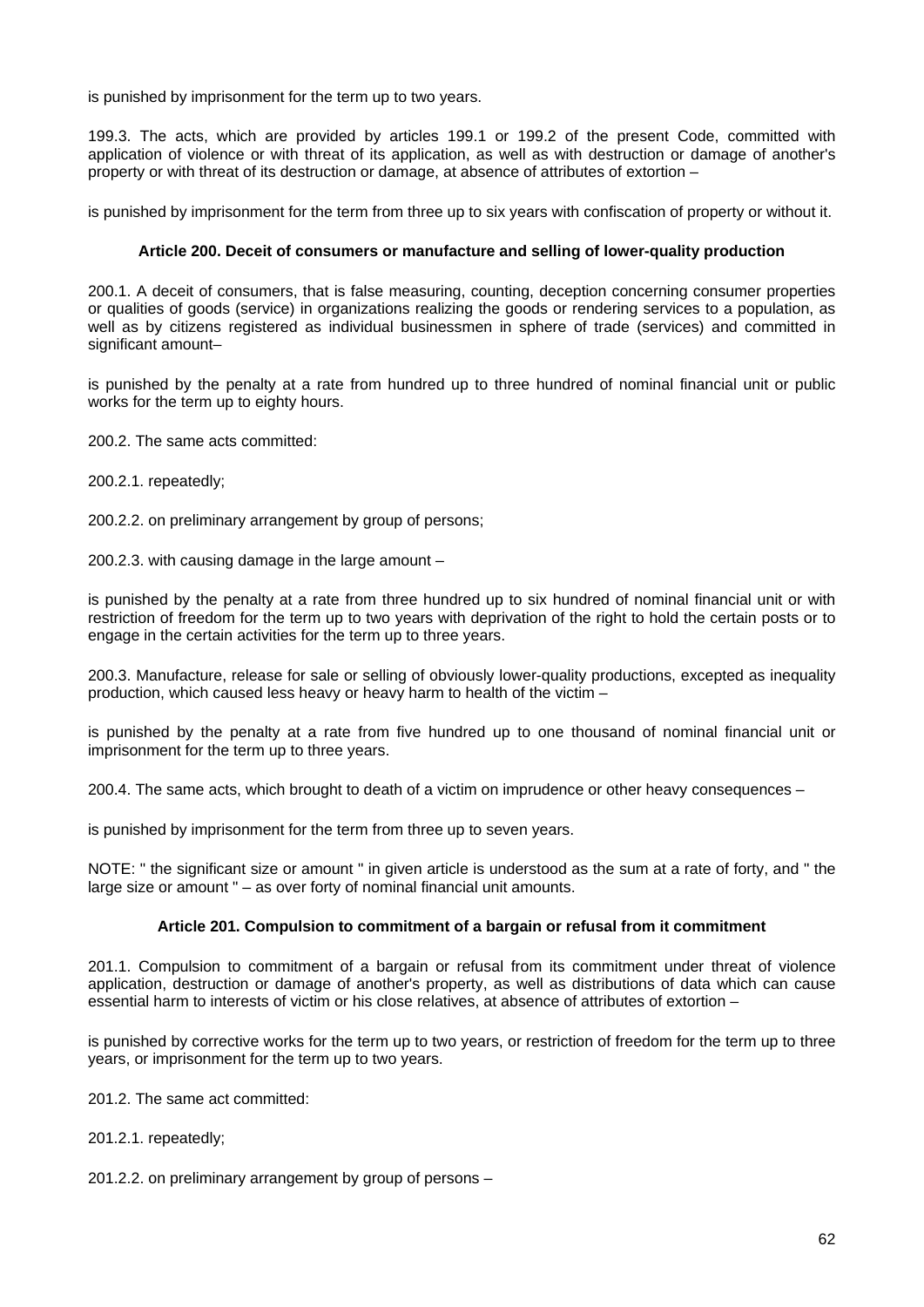is punished by imprisonment for the term from three up to seven years.

## **Article 202. Illegal reception or disclosure of a data which are commercial or bank secrets**

202.1. Collecting of a data which is commercial or bank secret, by abduction of documents, payoff or threats, as well as by other illegal way with a view of disclosure or illegal use of these data –

is punished by the penalty at a rate from hundred up to five hundred of nominal financial unit, or corrective works for the term up to one year, or imprisonment for the term up to two years. 202.2. Illegal use or disclosure of a data which is commercial or bank secret, without consent of their owner, committed on mercenary or other personal interest with causing damage in the large amount –

is punished by the penalty at a rate from five hundred up to one thousand of nominal financial unit, or corrective works for the term up to two years, or restriction of freedom on the same term.

## **Article 203. Infringement of rules on release of securities (issue)**

203.1. Adoption into prospectus of issue of securities obviously unreliable information, as well as statement to prospectus of issue containing obviously a unreliable information or statement of obviously doubtful results to issues causing damage in the significant amount-

is punished by the penalty at a rate from hundred up to five hundred of nominal financial unit, or public works for the term from hundred fifty up to two hundred hours, or corrective works for the term up to one year.

203.2. The same acts committed with causing of damage in the large amount-

is punished by corrective works for the term up to two years, or restriction of freedom for the term up to two years, or imprisonment on the same term.

## **Article 204. Manufacturing or selling of counterfeit money or securities**

204.1. Manufacturing with a view of selling, and also selling of counterfeit money, state securities either foreign currency, or securities in foreign currency -

is punished by imprisonment for the term from five up to seven years with confiscation of property or without it.

204.2. The same acts committed in significant amount or by person, who have been convicted earlier for manufacturing or selling of counterfeit money or securities –

is punished by imprisonment for the term from seven up to ten years with confiscation of property.

204.3. The acts provided by articles 204.1 or 204.2 of the present Code, committed:

204.3.1. by organized group;

204.3.2. in the large amount –

is punished by imprisonment for the term from eight up to twelve years with confiscation of property.

## **Article 205. Manufacturing or selling of counterfeit credit or account cards and other payment documents**

205.1. Manufacturing with a view of selling or selling of counterfeit credit or account cards, and also other payment documents which are not being securities –

is punished by imprisonment for the term from two up to five years with the penalty at a rate from five hundred up to one thousand of nominal financial unit.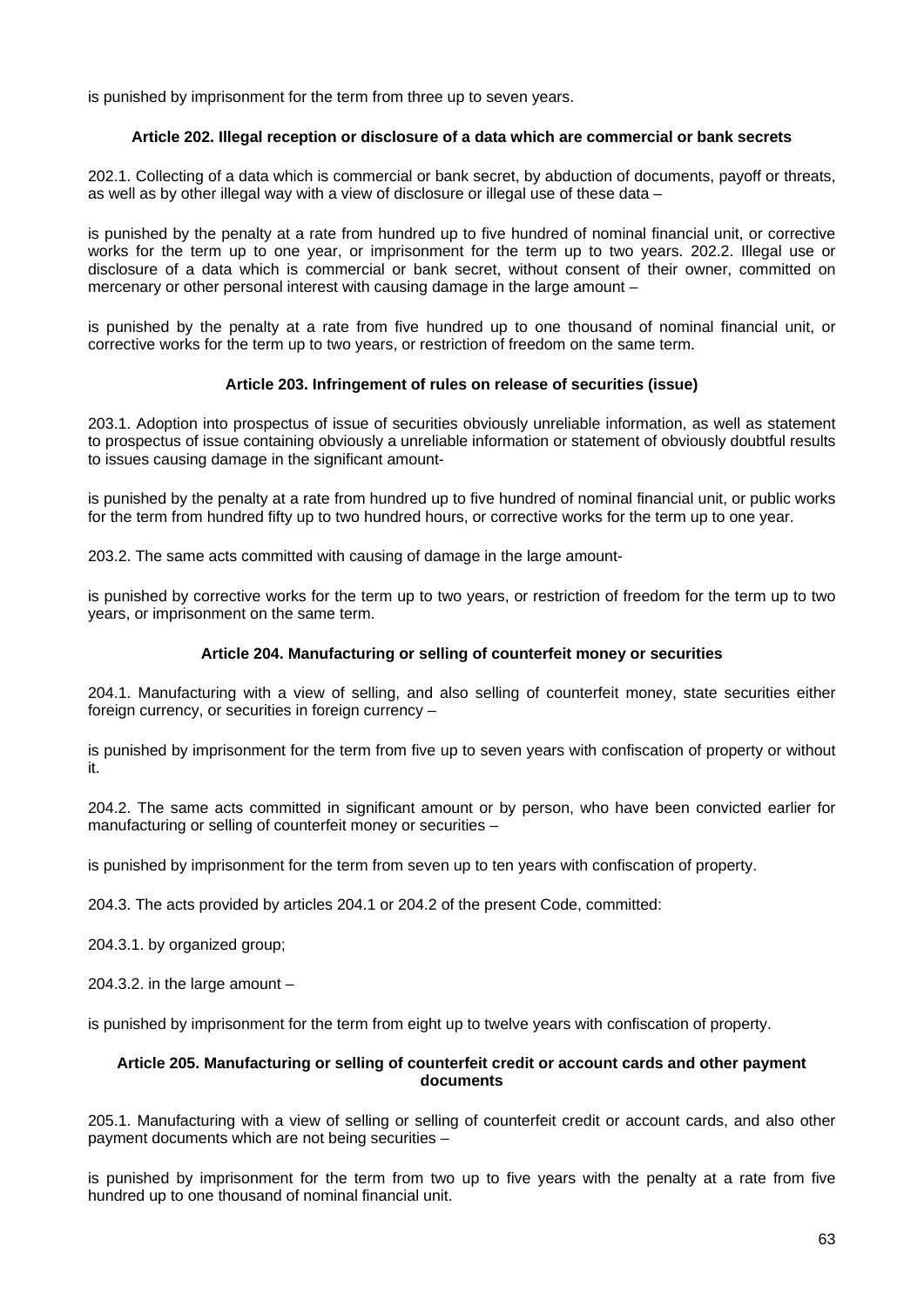205.2. The same acts committed:

205.2.1. repeatedly;

205.2.2. on preliminary arrangement by group of persons or organized group;

205.2.3. in the large amount-

is punished by imprisonment for the term from four up to seven years with confiscation of property.

## **Article 206. Smuggling**

206.1. Smuggling, is moving large amount through customs border of the Azerbaijan Republic of goods or other subjects, except for ones which provided in article

206.2 of the present Code, committed except or with concealment from the customs control or with use of fouls documents or means of customs identification or connected with undeclared or doubtful declaring –

is punished by imprisonment for the term up to five years.

206.2. Moving through customs border of the Azerbaijan Republic of narcotics, psychotropic, strong, poisonous, radioactive explosives and explosives, military weapon and engineering (except for the smoothbore hunting weapon and ammunition to it), fire-arms or ammunition, nuclear, chemical, biological and other kinds of mass destruction weapons, materials and equipment which can be used at creation of mass destruction weapons and concerning which established special rules on moving through customs border of the Azerbaijan Republic, of strategically important raw material, subjects representing cultural, historical or archeological value concerning which established appropriate rules for moving through customs border of Azerbaijan Republic, committed besides or with concealment from the customs control or with use of fouls documents or means of customs identification or connected with undeclared or doubtful declaring –

is punished by imprisonment for the term from three up to seven years with confiscation of property or without it.

206.3. The acts which are provided by articles 206.1 or 206.2 of the present Code, committed:

206.3.1. repeatedly;

206.3.2. on preliminary arrangement by group of persons;

206.3.3. by official with use of the service position;

206.3.4. with application of violence to a person who is carrying out customs control –

is punished by imprisonment for the term from five up to eight years with confiscation of property or without it.

206.4. The acts which are provided by articles 206.1-206.3 of the present Code, committed by the organized group –

is punished by imprisonment for the term from seven up to twelve years with confiscation of property.

NOTE: " The large amount " in present article is understood as the cost of displaced illicit subjects exceeding four thousand of nominal financial unit amount.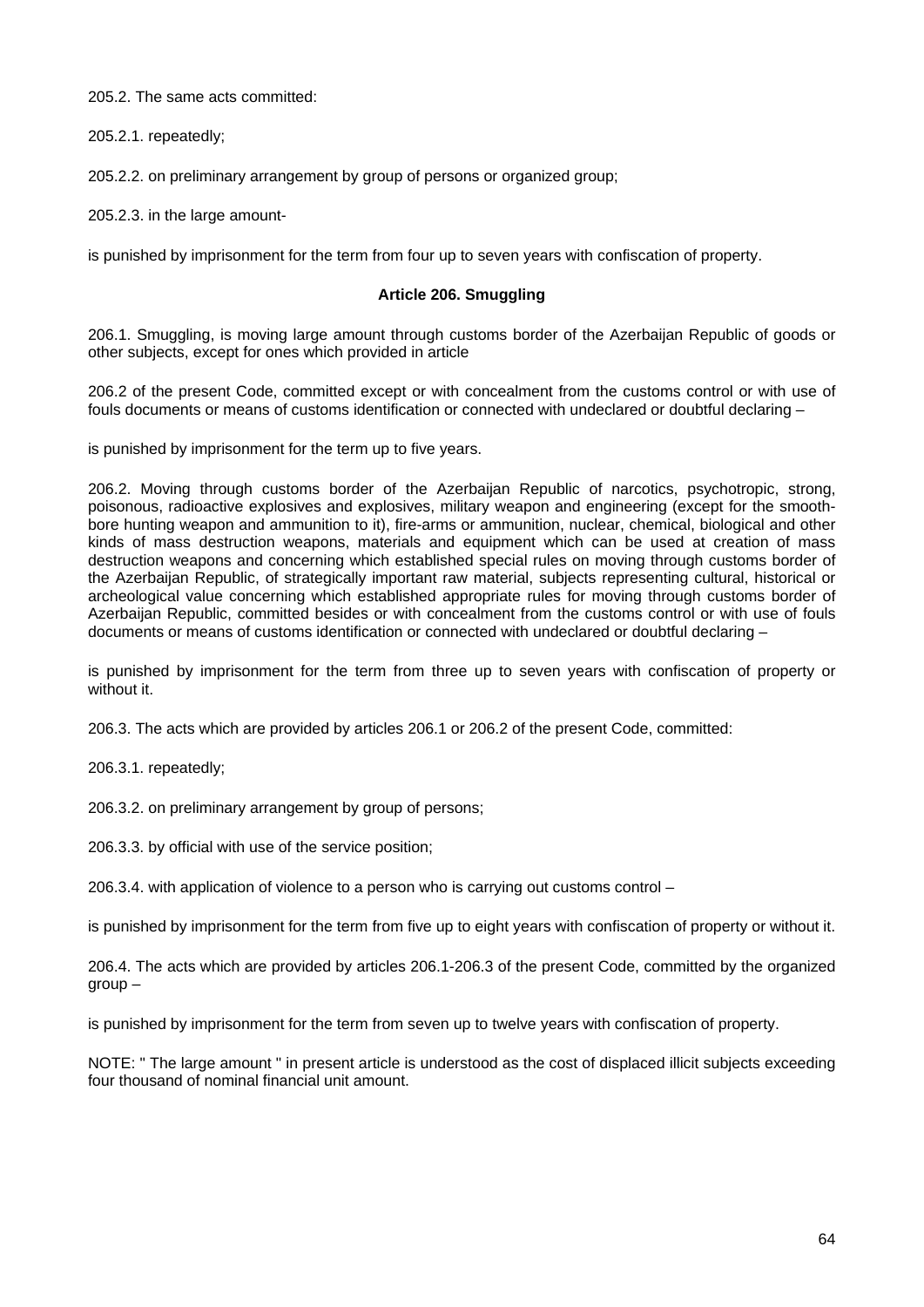### **Article 207. Not returning on territory of the Azerbaijan Republic of subjects of art, historical and archeology property of the Azerbaijan Republic and foreign countries**

Not returning on territory of the Azerbaijan Republic on assigned time of subjects of art, historical and archeology property of the Azerbaijan Republic and foreign countries which have been taken out of its limits if such returning is obligatory according to the legislation of the Azerbaijan Republic –

is punished by imprisonment for the term from three up to eight years with confiscation of property or without it.

## **Article 208. Not returning from abroad of means in foreign currency**

208.1. Not returning from abroad by heads of a organizations of means in the foreign currency in a significant amount, received as a result of implementation on foreign trade activities and according to the legislation of the Azerbaijan Republic is obligatory transfer to accounts of authorized bank of the Azerbaijan Republic –

is punished by imprisonment for the term up to three years.

208.2. The same act committed:

208.2.1. in the large amount;

208.2.2. on preliminary arrangement by group of persons –

is punished by imprisonment for the term from three up to five years.

NOTE: " the significant amount" is understood as the sum of the not returned means in foreign currency, exceeding twenty thousand, and as " the large amount" - thirty thousand of nominal financial unit.

## **Article 209. Evasion from payment of customs charges**

209.1. Evasion from payment significant amount of customs charges–

is punished by the penalty at a rate from one up to two thousand of nominal financial unit or corrective works for the term up to one year.

209.2. The act which is provided by article 209.1 of the present Code, committed:

209.2.1. repeatedly;

209.2.2. by large amount –

is punished by the penalty at a rate from two five thousand of nominal financial unit, or corrective works for the term up to two years, or imprisonment on the same term.

NOTE: 1. " The significant amount" in present article is understood as the sum of unpaid customs charges exceeding two thousand, and as " the large amount" - four thousand of nominal financial unit.

2. The person who has committed acts for the first time, which are provided by articles 209.1 and 209.2.2 of the present Code, shall be released from a criminal liability if he has completely compensated damage caused by a crime.

# **Article 210. Wrongful actions at bankruptcy**

210.1. Concealment of property or property obligations, data on property, its size (amount), location or other information on property, assignation of it to other person, alienation or destruction of property, as well as concealment, destruction, falsification of accounting and other registration documents reflecting economic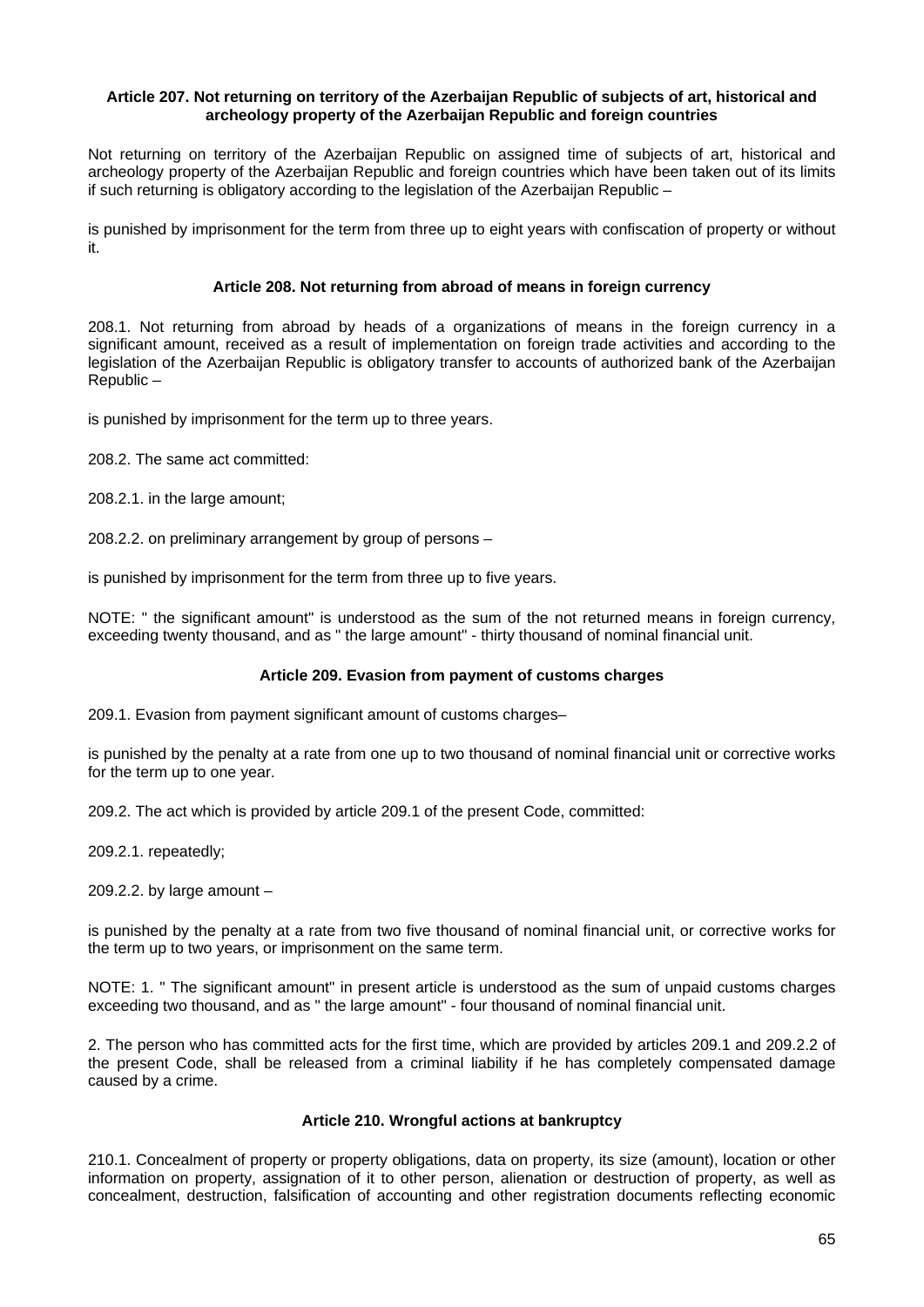activities, committed by the head or owner of debtor organization, or individual businessman at bankruptcy or in a prediction of bankruptcy causing damage in the significant amount –

is punished by corrective works for the term up to two years, or restriction of freedom for the term up to two years, or imprisonment for the term up to two years.

210.2. The satisfaction of property requirements of separate creditors by head or owner of the organization debtor or individual businessman knowing about the actual inconsistency (bankruptcy), obviously to detriment of other creditors, as well as acceptance of such satisfaction by creditor knowing about preference given to him by a poor debtor to the detriment of other creditors, which caused damage is in the large amount-

is punished by restriction of freedom for the term up to two years or imprisonment for the term up to two years.

## **Article 211. Deliberate bankruptcy**

 211.1. Deliberate bankruptcy, is deliberate creation or increase of insolvency committed by head or owner of a commercial organization, as well as individual businessman in personal interests or interests of other persons, causing damage in the significant amount –

is punished by corrective works for the term up to two years or imprisonment on the same term.

211.2. The same act which caused damage is in large amount or entailed to other heavy consequences –

is punished by imprisonment for the term from two up to four years.

## **Article 212. Fictitious bankruptcy**

212.1. Fictitious bankruptcy, is obvious false announcement by head or owner of commercial organization, as well as by individual businessman about a inconsistency with a view of deception of creditors for reception of a delay or installment for payments to creditors or discounts, as well as for non-payment of debts, causing damage in the significant amount–

is punished by the penalty at a rate from two up to four thousand of nominal financial unit, or corrective works for the term up to one year, or imprisonment on the same term.

212.2. The same act, which caused damage was in large amount or entailed to other heavy consequences –

is punished by imprisonment for the term up to three years.

## **Article 213. Evasion from payment of taxes**

213.1. Evasion of a physical person from payment of taxes or other obligatory payments in significant amount by not representing declarations on incomes when submission of the declaration is provided by a legislation of the Azerbaijan Republic, or by inclusion in the declaration of obviously deformed data on incomes or charges, or in another way –

is punished by the penalty at a rate from one up to two thousand of nominal financial unit or corrective works for the term up to one year.

213.2. The same act:

213.2.1. causing damage in large amount;

213.2.2. committed with extraction in large amount of income;

213.2.3. committed by organized group –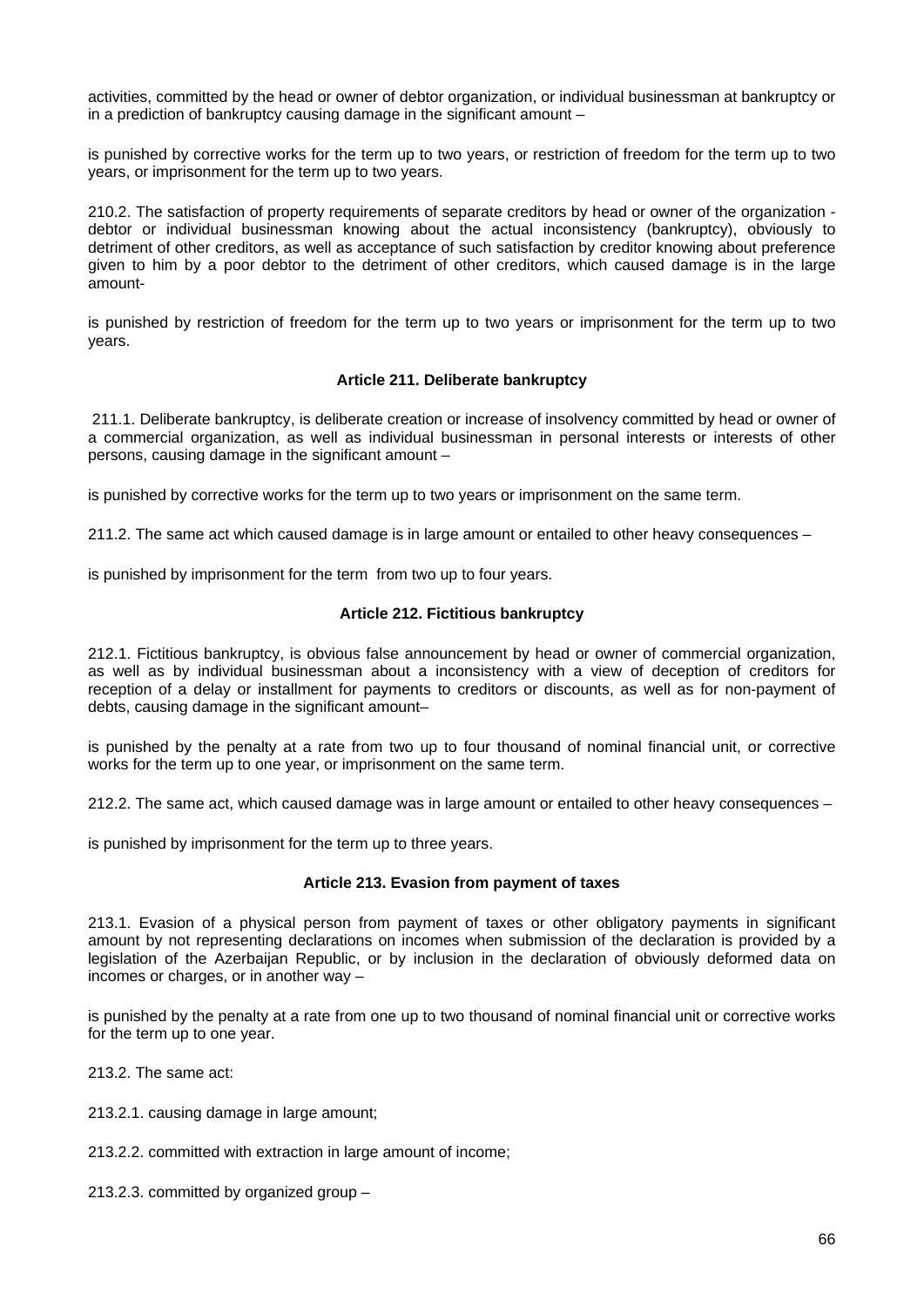is punished by the penalty at a rate from two up to five thousand of nominal financial unit, or corrective works for the term up to two years, or restriction of freedom for the term up to two years, or imprisonment for the term about six months.

213.3. Evasion from payment of taxes or other obligatory payments in significant amount by inclusion in accounting documents of a organization, obviously deformed data on incomes or charges, or in different way –

is punished by corrective works for the term up to two years, or with restriction of freedom on the same term, or imprisonment for the term up to one year with deprivation of the right to hold the certain posts or to engage in the certain activities for the term up to three years or without it.

213.4. The act, which is provided in article 213.3 of the present Code, committed in large amount-

is punished by restriction of freedom for the term up to three years or with imprisonment for the term up to three years with deprivation of the right to hold the certain posts or to engage in the certain activities for the term up to five years or without it.

NOTE: 1. " The significant amount" in articles 213.1 and 213.2 of the present Code is understood as the sum from two up to five thousand, and as " the large amount" - over five thousand of nominal financial unit.

2. " The significant amount" in articles 213.3 and 213.4 of the present Code is understood as the sum over fifteen thousand, and as " the large amount" - over twenty five thousand of nominal financial unit.

3. The person who has committed acts for the first time, as it is provided by articles 213.1-213.4 of the present Code, shall be released from a criminal liability if he has completely compensated caused by a crime damage.

# **SECTION X**

## **CRIMES AGAINST PUBLIC SAFETY AND SOCIAL ORDER**

## **CHAPTER 25**

## **CRIMES AGAINST PUBLIC SAFETY**

## **Article 214. Terrorism – Edited by the law of the Azerbaijan Republic from May 17, 2002.**

214.1. Terrorism, that is commitment of explosion, arson or other actions creating danger to destruction of people, causing harm to their health, significant property damage or approaches other socially dangerous consequences committed with a view of infringement of public safety, intimidation of population or rendering of influence to acceptance of decisions by the state authorities or international organizations, and also threat of commitment of a specified actions in a same purposes –

is punished by imprisonment for the term from eight up to twelve years with confiscation of property.

214.2. The same acts:

214.2.1. committed on preliminary arrangement by group of persons, by organized group or criminal community (criminal organization);

214.2.2. committed repeatedly;

214.2.3. committed with application of fire-arms or subjects used as a weapon;

214.2.4. entailed on imprudence of death of a victim or other heavy consequences –

is punished by imprisonment for the term from ten up to fifteen years or life imprisonment with confiscation of property.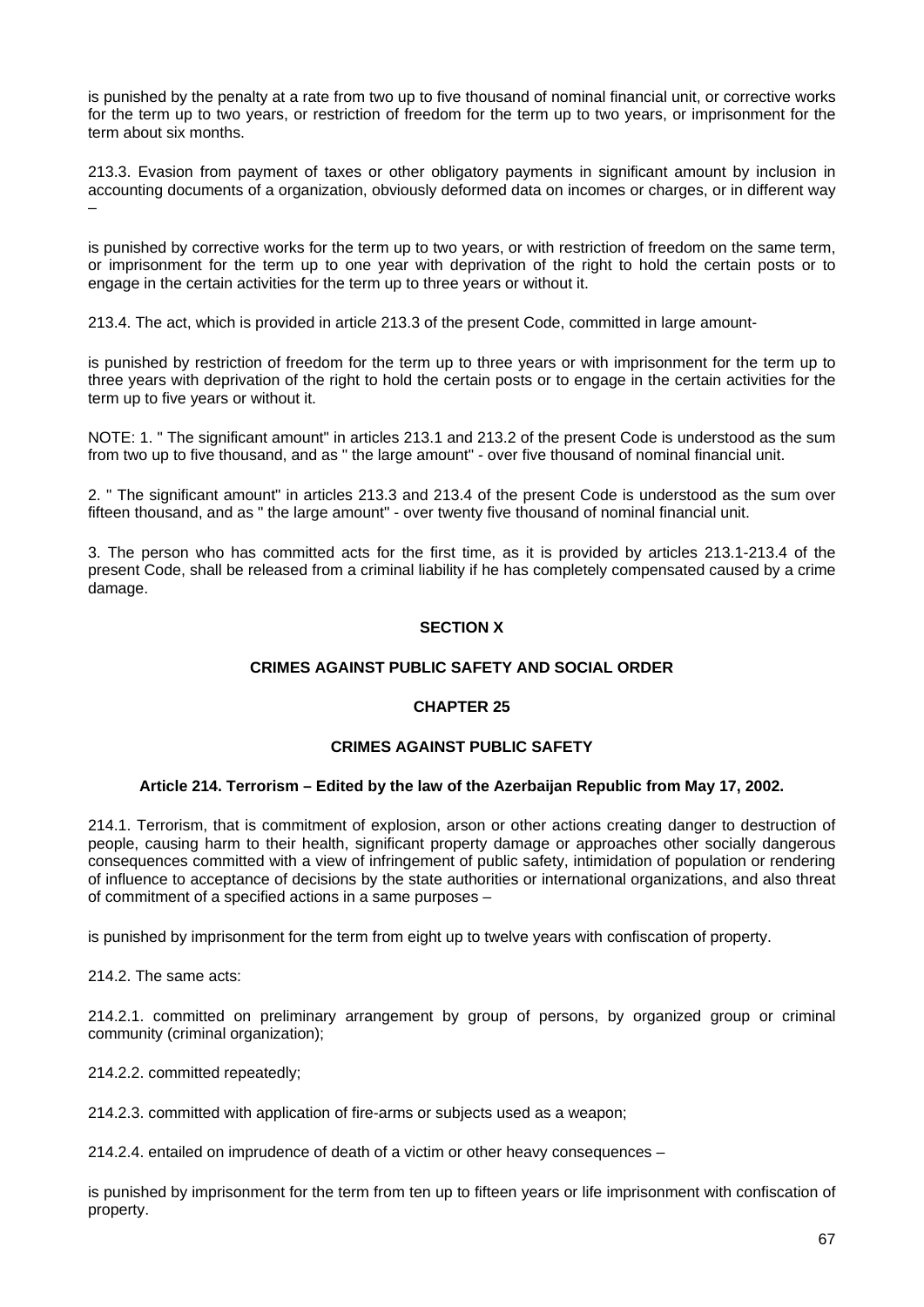NOTE: Person participating in preparation of act of terrorism, shall be released from a criminal liability if he had warned authorities or in different way promoted prevention of implementation of given act and if in his actions there were no attributes of structure of other crime.

**Article 214-1. Financing of terrorism** - Adopted by the law of the Azerbaijan Republic from May 17, 2002

Deliberate full or partial, direct or indirect reference of money resources or other property for commitment of terrorism or accumulation of money resources or other property in the same purposes –

is punished by imprisonment for the term from eight up to twelve years with confiscation of property.

## **Article 215. Capture of the hostage**

215.1. Capture or deduction of a person as the hostage, committed with a view of compulsion of state, organization or citizen to make any action or to refrain from commitment of any action as conditions of release of the hostage –

is punished by imprisonment for the term from five up to ten years.

215.2. The same acts committed:

215.2.1. on preliminary arrangement by group of persons;

215.2.2. repeatedly;

215.2.3. with application of the violence dangerous to life or health;

215.2.4. with application of fire-arms or subjects used as aweapon;

215.2.5. against of obviously know as a minor;

215.2.6. concerning woman, obviously know to guilty as pregnant

215.2.7. concerning two or more persons;

215.2.8. from mercenary prompting –

is punished by imprisonment for the term from ten up to twelve years.

215.3. The acts provided by articles 215.1 or 215.2 of the present Code, committed by organized group or on imprudence entailed to death of a victim or other heavy consequences –

is punished by imprisonment for the term from twelve up to fifteen years.

NOTE: The person who has committed act, provided by the present article and voluntary or on demand of authorities released a hostage, shall be released from a criminal liability if his actions do not contain structure of other crime.

## **Article 216. Obviously untrue report on terrorism**

Obviously untrue report on preparing explosion, arson or other actions creating danger of destruction of people, causing significant property damage or approach of other socially dangerous consequences –

is punished by imprisonment for the term from five up to eight years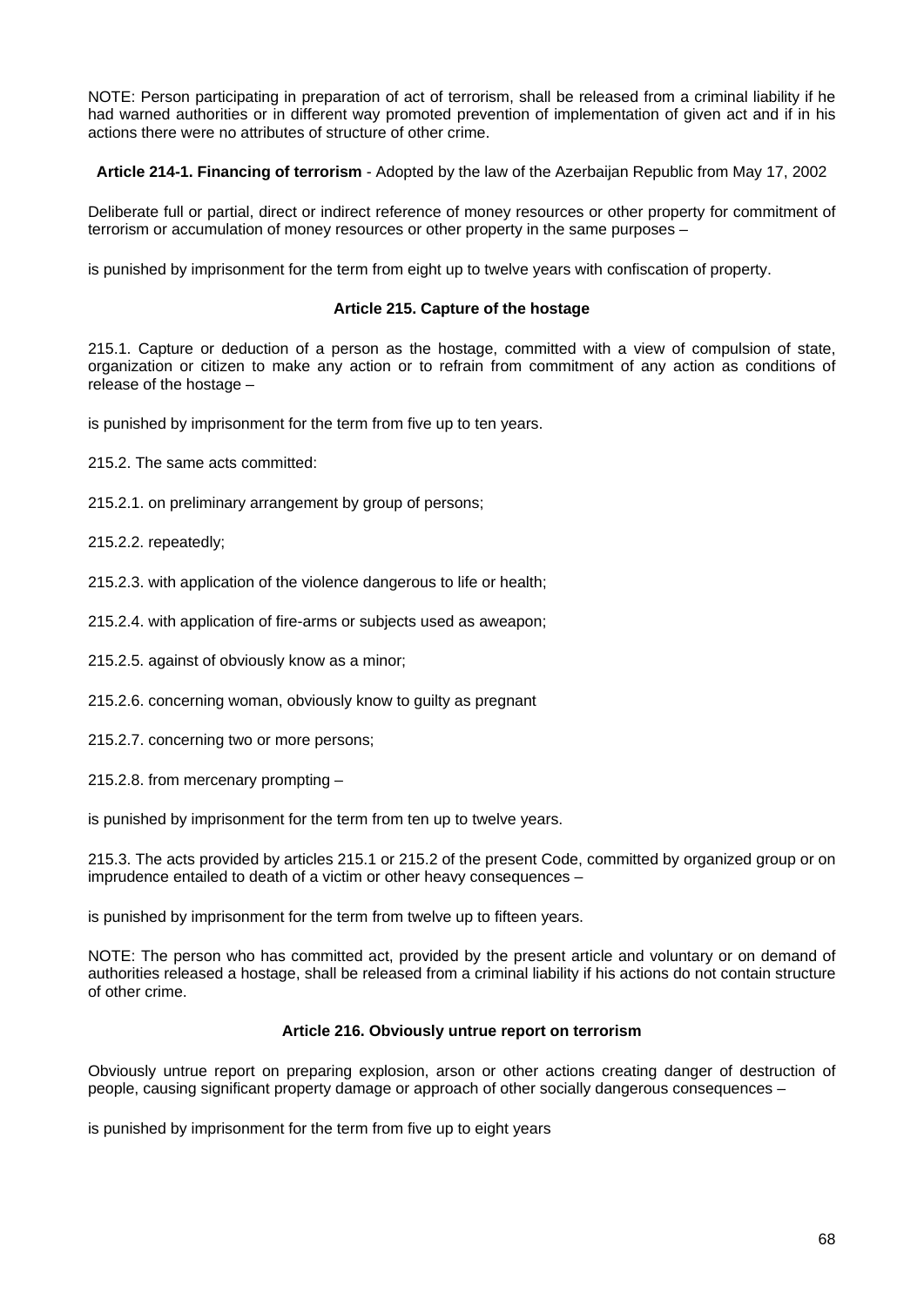## **Article 217. Gang**

217.1. Creation of a steady armed groups (gangs) with a view of an attack on organization or citizens, as well as a management of such groups (gangs) –

is punished by imprisonment for the term from ten up to fifteen years with confiscation of property or without it.

217.2. Participation in the steady armed groups (gangs) or in attacks committed by them –

is punished by imprisonment for the term from seven up to twelve years with confiscation of property or without it.

## **Article 218. Organization of criminal community (criminal organization)**

218.1. Creation of criminal community (criminal organization) for commitment minor serious or serious crimes, as well as a management of such community (organization) or structural divisions included to it, and also creation of organizers association, heads or other representatives of the organized groups with a view of plans development and conditions for commitment of minor serious or serious crimes –

is punished by imprisonment for the term from eight up to fifteen years with confiscation of property or without it.

218.2. Participation in criminal community (criminal organization) or in association of organizers, heads or other representatives of the organized groups –

is punished by imprisonment for the term from six up to twelve years with confiscation of property or without it.

218.3. The acts provided by articles 218.1 or 218.2 of the present Code, committed by a person with use of the service position –

is punished by imprisonment for the term from ten up to fifteen years with confiscation of property or without it.

## **Article 219. Stealing of airship, ship or railway train**

219.1. Stealing of airship, ship or railway train, as well as capture of such ships or a train with a view of stealing –

is punished by imprisonment for the term from four up to eight years.

219.2. The same acts committed:

219.2.1. on preliminary arrangement by group of persons;

219.2.2. with application of the violence dangerous to life or health, or with threat of application of such violence;

219.2.3. with application of a weapon or subjects used as a weapon;

219.2.4. repeatedly  $-$ 

is punished by imprisonment for the term from seven up to twelve years.

219.3. The acts provided by articles 219.1 or 219.2 of the present Code, committed by organized group or entailed on imprudence death of a victim or other heavy consequences –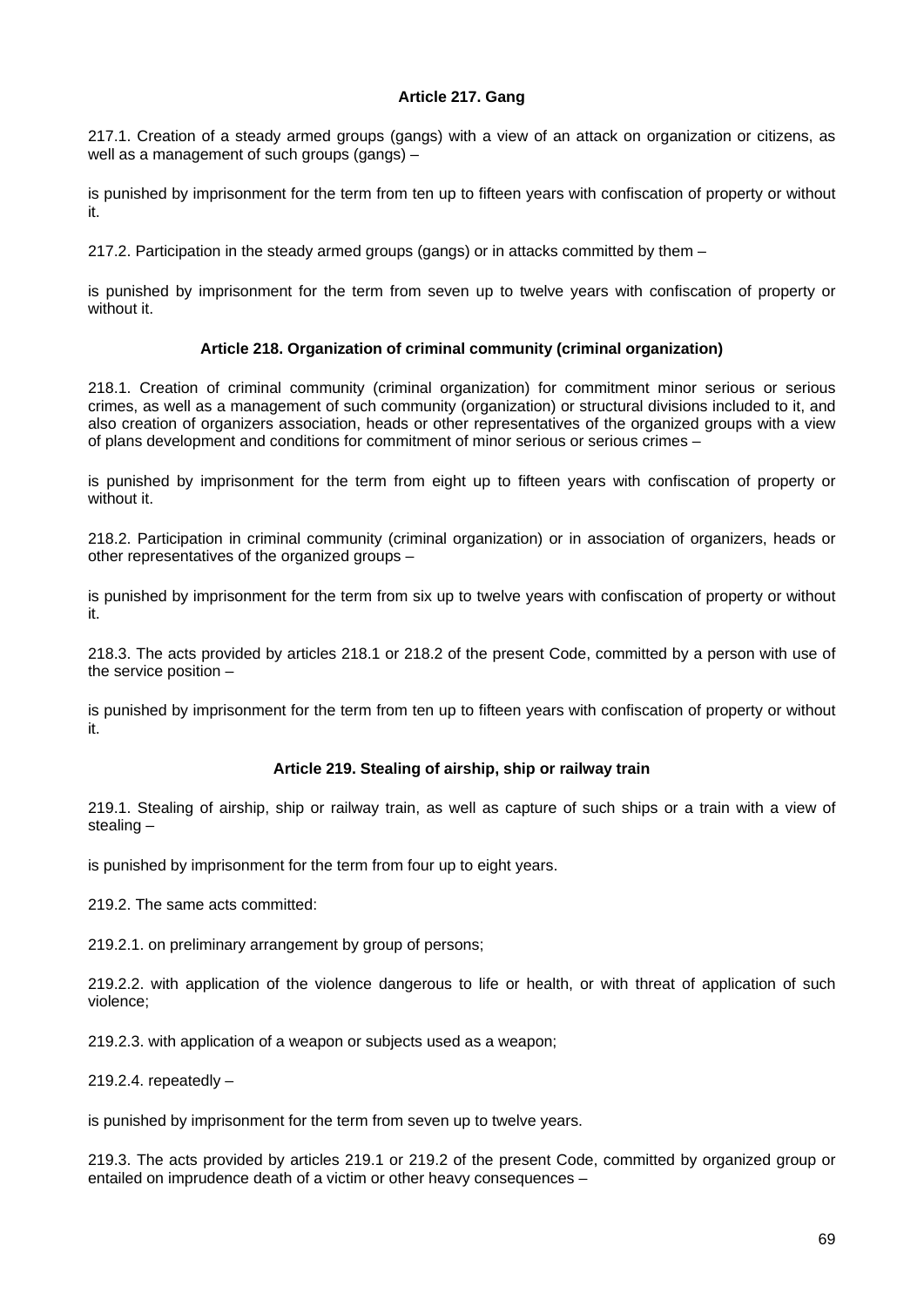is punished by imprisonment for the term from eight up to fifteen years.

**Article 219-1. Sea robbery** - Adopted by the law of the Azerbaijan Republic from July 2, 2001

219-1.1. Sea robbery, that is an attack on sea and river ships with a view of capture of another's property with application of violence or with threat of application of violence –

is punished by imprisonment for the term from five up to ten years.

219-1.2. The same act:

219-1.2.1. committed by group of persons, on preliminary arrangement by group of persons;

219-1.2.2. committed with application of weapons or subjects used as a weapon –

is punished by imprisonment for the term of from eight up to twelve years with confiscation of property or without it.

219-1.3. The same act:

219-1.3.1. committed repeatedly;

219-1.3.2. committed by group organized or criminal community (criminal organization);

219-1.3.3. on imprudence entailed to death of a victim or other heavy consequences –

is punished by imprisonment for the term from twelve up to fifteen years or life imprisonment with confiscation or without it.

## **Article 220. Mass disorders**

220.1. The organization of a mass disorders accompanied with violence, breaking, arsons, destruction of property, application of fire-arms, explosives, and also rendering of armed resistance to representative of authority, or participation in such disorders –

is punished by imprisonment for the term from four up to twelve years.

220.2. Appeals to active insubordination to legal requirements of representatives of authority and to mass disorders, as well as appeals to violence above citizens –

is punished by restriction freedom for the term up to three years or imprisonment on the same term.

## **Article 221. Hooliganism**

221.1. Hooliganism, that is the deliberate actions roughly breaking a social order, expressing obvious disrespect for a society, accompanying with application of violence on citizens or threat of its application, as well as destruction or damage of another's property –

is punished by public works for the term from hundred sixty up to two hundred, or corrective works for the term up to one year, or imprisonment for the term up to one year.

221.2. The same act:

221.2.1. committed by group of persons or repeatedly;

221.2.2. committed with resistance to representative of the authority, acting as on protection of a social order or stopping infringement of a social order or with resistance to other person –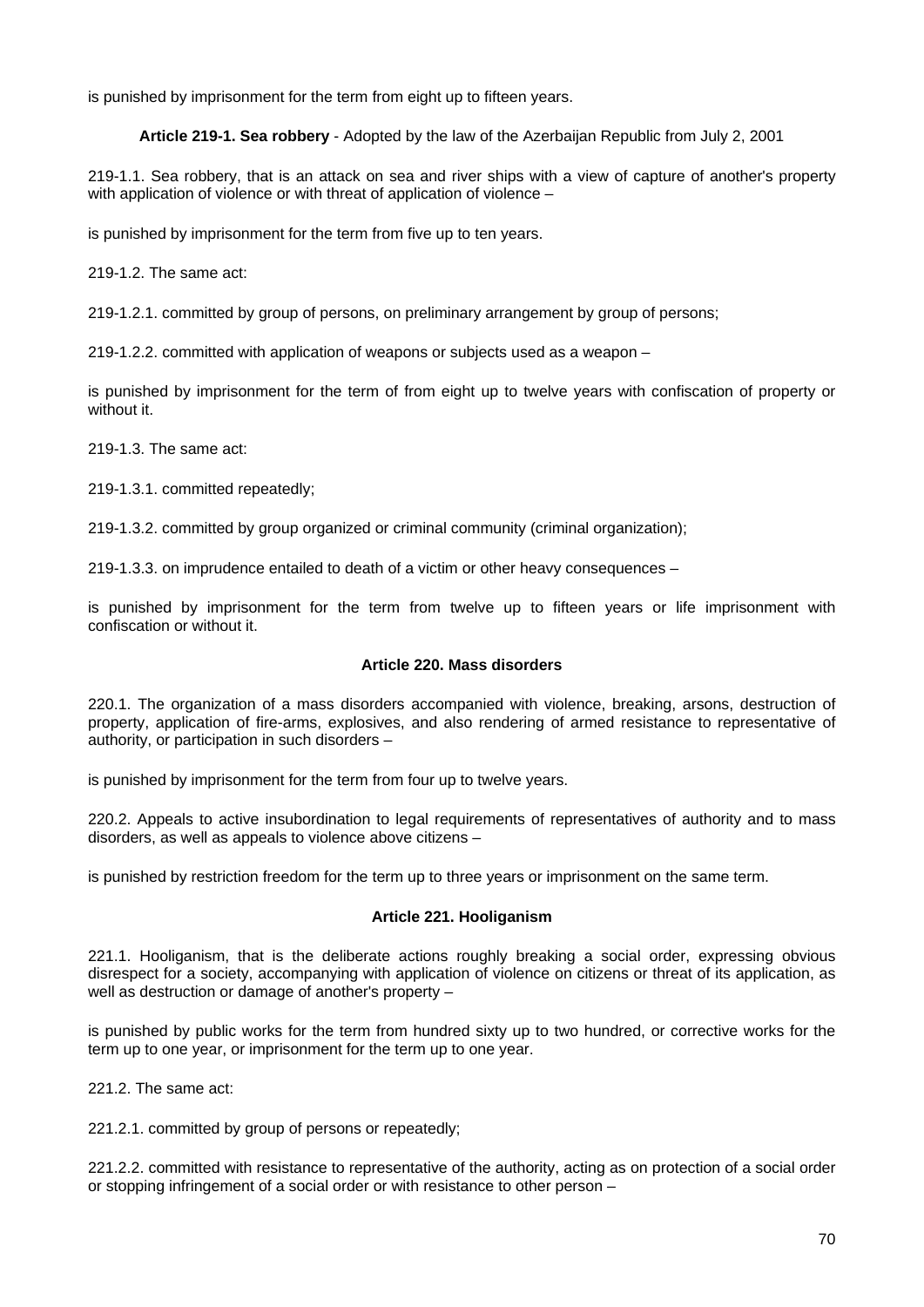is punished by corrective works for the term up to two years or imprisonment for the term up to five years.

221.3. The hooliganism committed with application of a weapon or subjects, used as the weapon –

is punished by imprisonment for the term from three up to seven years.

## **Article 222. Infringement of safety rules on conducting building, mountain or other activities**

222.1. Infringement of safety rules on conducting works on planning construction, management of it, and also turning building objects down or realization of reconstruction in them, as well as mountain or other works, which has caused on imprudence minor serious or less serious harm to health of a person –

is punished by the penalty at a rate from hundred up to five hundred of nominal financial unit, or corrective works for the term up to two years, or with imprisonment for the term up to three years with deprivation of the right to hold the certain posts or to engage in the certain activities for the term up to three years or without it.

222.2. The same act, on imprudence brought to death of a victim or other serious consequences –

is punished by imprisonment for the term from three up to eight years with deprivation of the right to hold the certain posts or to engage in the certain activities for the term up to three years or without it.

### Article 222-1. Infringement of rules on construction - Adopted by the law of the Azerbaijan Republic from May 14, 2002

222-1.1. Autocratic construction of buildings and constructions, change of existing structure designs, and also conducting re-planning, reorganization of these structures with change of their functional purpose without reception in the order of the consent of the appropriate enforcement authority provided by the legislation, and as result causing on imprudence of minor serious or less serious harm to health of a victim –

is punished by the penalty at a rate from hundred up to five hundred of nominal financial unit, or corrective works for the term up to two years, or imprisonment for the term up to one year.

222-1.2. The same acts, which on imprudence brought to death of a victim or other heavy consequences –

is punished by imprisonment for the term from one year up to four years.

## **Article 223. Infringement of safety rules on explosive objects**

223.1. Infringement of safety rules on explosive objects or in explosive shops if this act could entail death of a person or other heavy consequences –

is punished by the penalty at a rate from hundred up to five hundred of nominal financial unit, or restriction of freedom for the term up to three years, or with imprisonment for the term up to three years with deprivation of the right to hold the certain posts or to engage in the certain activity for the term up to three years or without it.

223.2. The same act, which on imprudence brought to death of a victim or other heavy consequences –

is punished by imprisonment for the term from three up to seven years with deprivation of the right to hold the certain posts or to engage in the certain activities for the term up to three years or without it

## **Article 224. Infringement of rules on account, storage, transportation and use of explosive, inflammable substances and pyrotechnic devices**

Infringement of rules on account, storage, transportation and use of explosive, inflammable substances and pyrotechnic products, and also illegal transfer of these substances and products by mail or luggage, on imprudence entailed heavy consequences –

is punished by imprisonment for the term from three up to five years.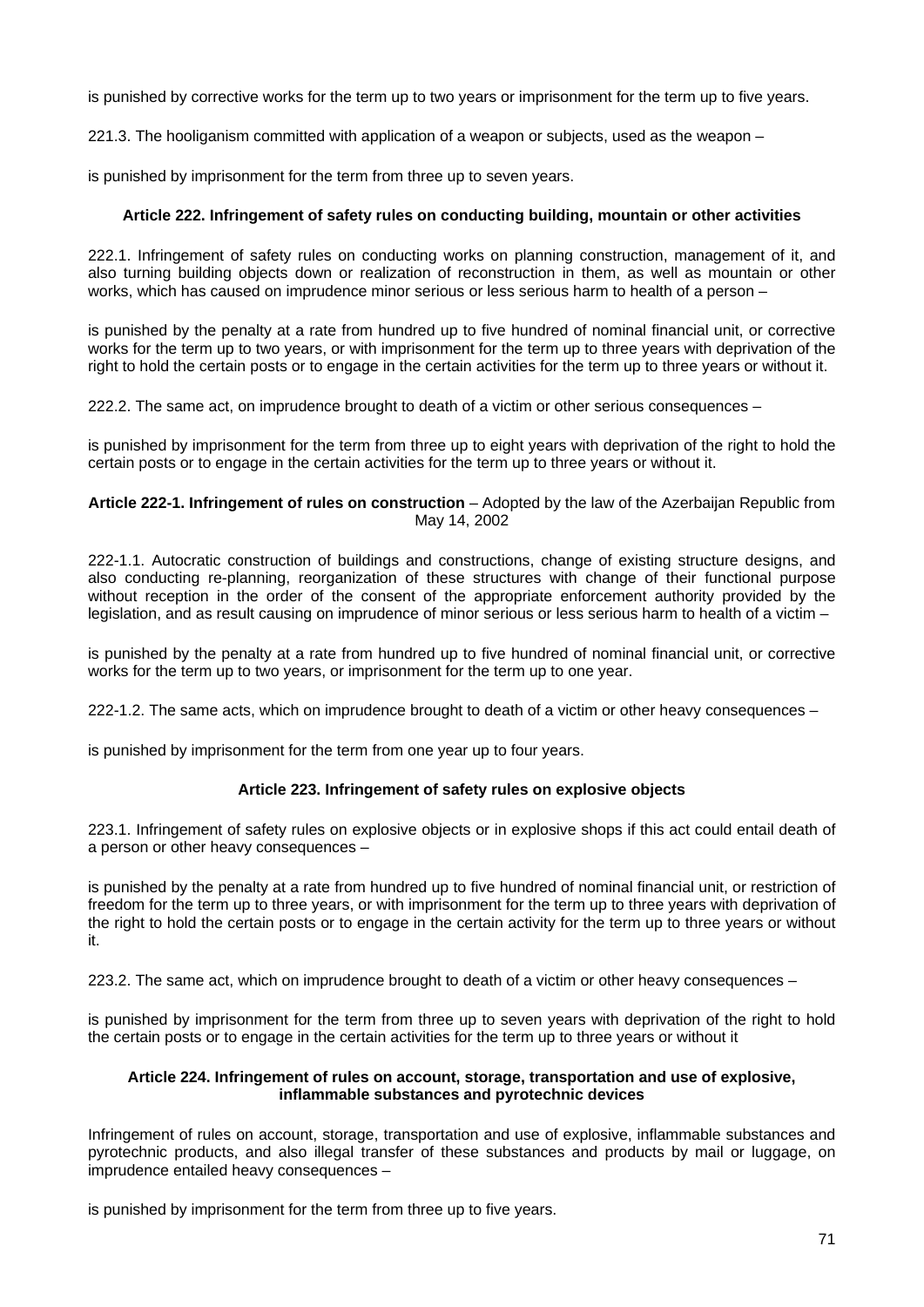## **Article 225. Infringement of fire safety rules**

225.1. Infringement of fire safety rules by a person to whose duties assigned its observance, on imprudence entailed causing of less heavy or heavy harm to health of a victim –

is punished by the penalty at a rate from hundred up to five hundred of nominal financial unit, or restriction of freedom for the term up to three years, or with imprisonment for the term up to three years with deprivation of the right to hold the certain posts or to engage in the certain activities for the term up to three years or without it.

225.2. The same act, which on imprudence brought to death of a victim or other heavy consequences –

is punished by imprisonment for the term from three up to seven years with deprivation of the right to hold the certain posts or to engage in the certain activities for the term up to three years or without it.

## **Article 226. Illegal handling with radioactive materials**

226.1. Illegal purchase, storage, use, selling, transfer or destruction of radioactive materials –

is punished by corrective works for the term up to two years or imprisonment for the term up to three years.

226.2. The same acts, on imprudence entailed death of a victim or other heavy consequences–

is punished by imprisonment for the term from three up to eight years.

## **Article 227. Plunder or extortion of radioactive materials**

227.1. Plunder or extortion of radioactive materials –

is punished by the penalty at a rate from one up to four thousand of nominal financial unit or imprisonment for the term from three up to five years.

227.2. The same acts committed:

227.2.1. on preliminary arrangement by group of persons;

227.2.2. by convicted with use of the service position;

227.2.3. with application of a violence not dangerous to life or health, or with threat of application of such violence –

is punished by imprisonment for the term from five up to seven years.

227.3. The acts, which are provided by articles 227.1 or 227.2 of the present Codes, committed:

227.3.1. by organized group;

–

227.3.2. with application of violence dangerous to life or health, or with threat of application of such violence

is punished by imprisonment for the term from five up to ten years with confiscation of property or without it.

## **Article 228. Illegal purchase, transfer, selling, storage, transportation and carrying of fire-arms, accessories to it, supplies, explosives**

228.1. Illegal purchase, transfer, selling, storage, transportation or carrying of fire-arms, accessories to it, supplies (except for the smooth-bore hunting weapon and ammunition to it), explosives –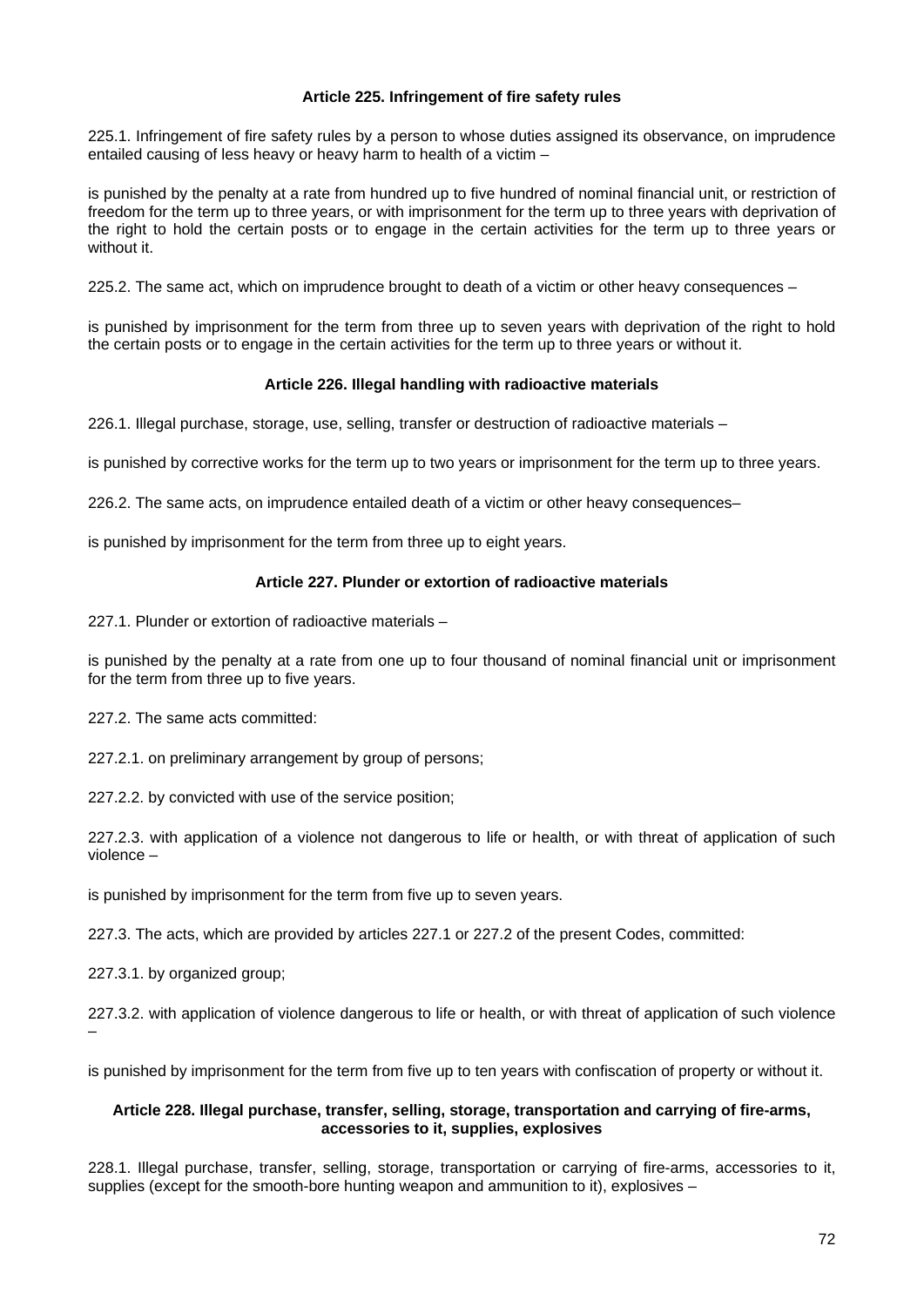is punished by corrective works for the term up to two years or imprisonment for the term up to three years.

228.2. The same acts committed:

228.2.1. on preliminary arrangement by group of persons;

228.2.2. repeatedly  $-$ 

is punished by imprisonment for the term from three up to five years.

228.3. The acts, which provided by articles 228.1 or 228.2 of the present Code, committed by organized  $\alpha$ roup  $-$ 

is punished by imprisonment for the term from five up to eight years.

228.4. Illegal purchase, selling or carrying of gas weapon, cold steel, including throwing weapon, except for districts where carrying of a cold steel is an accessory of a national suit or connected to hunting –

is punished by public works for the term from hundred sixty up to two hundred hours, or corrective works for the term up to two years, or imprisonment for the term up to one year. NOTE: The person voluntary given subjects, provided in the present article, is released from a criminal liability if his actions do not contain structure of other crime.

### **Article 229. Illegal manufacturing of a weapon**

229.1. Illegal manufacturing of fire-arms, supplies to it, ammunition, explosives, and also repair of fire-arms –

is punished by imprisonment for the term up to three years.

229.2. The same acts committed:

229.2.1. on preliminary arrangement by group of persons;

229.2.2. repeatedly  $-$ 

is punished by imprisonment for the term from three up to five years.

229.3. The acts provided by articles 229.1 or 229.2 of the present Code, committed by organized group –

is punished by imprisonment for the term from five up to ten years.

229.4. Illegal manufacturing of a gas weapon, cold steel, including the throwing weapon –

is punished by public works for the term from hundred sixty up to two hundred, or corrective works for the term up to two years, or imprisonment for the term up to two years.

NOTE: The person voluntary given subjects, provided in the present article, shall be released from a criminal liability if his actions do not contain structure of other crime.

# **Article 230. Negligent storage of fire-arms**

Negligent storage of the fire-arms which have created conditions for its use by another person, entailed to heavy consequences –

is punished by corrective works for the term up to two years, or restriction of freedom for the term up to three years, or imprisonment for the term up to two years.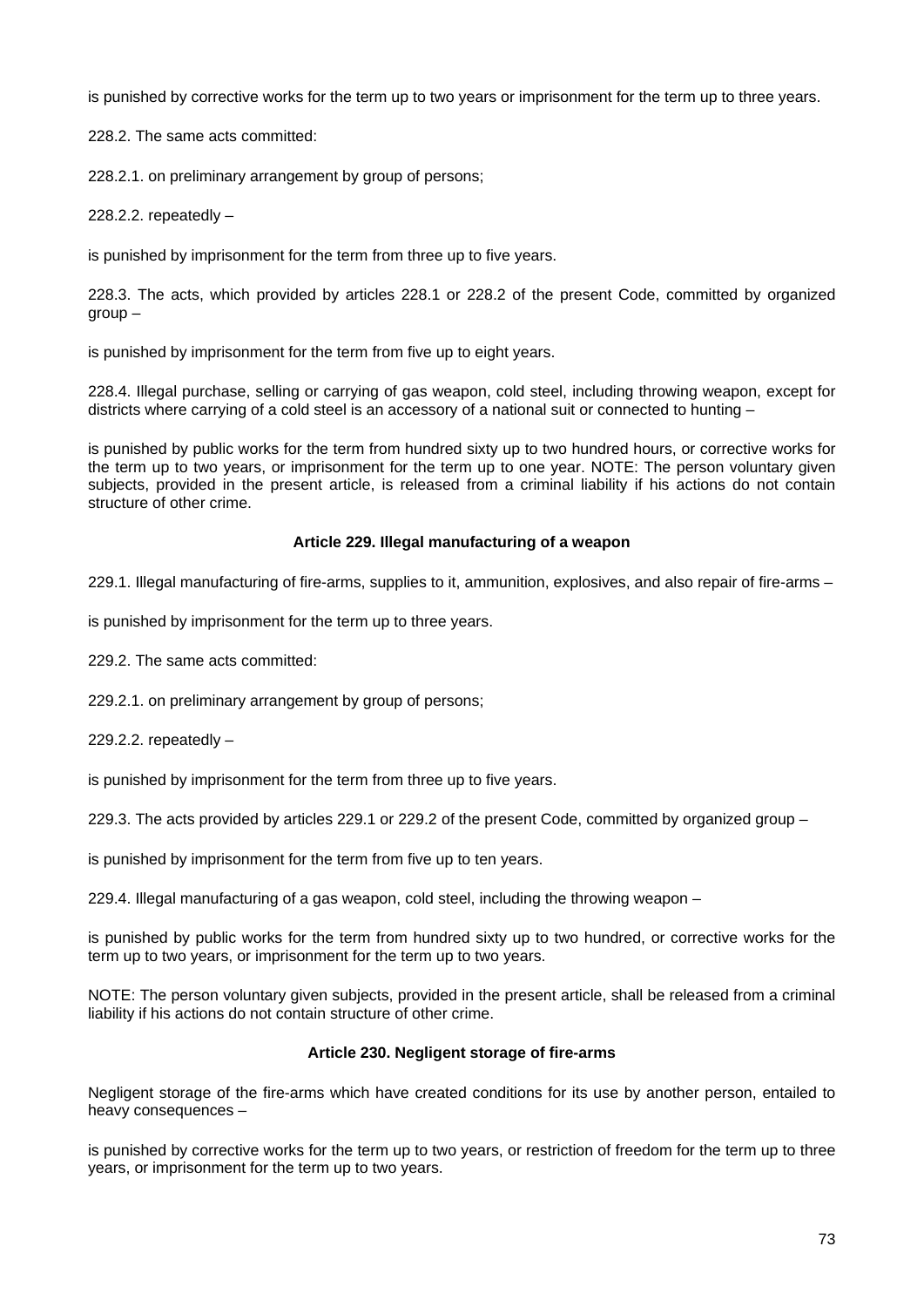### **Article 231. Inadequate performance of duties on protection of weapon, an ammunition and explosives**

Inadequate performance of a duties by a person to which protection of fire-arms was assigned, ammunition, explosives or other explosives, plunder or destruction of which has entailed is other heavy consequences –

is punished by restriction freedom for the term up to two years or with imprisonment for the term up to three years with deprivation of the right to hold the certain posts or to engage in the certain activity for the term up to three years or without it

## **Article 232. Plunder or extortion of a weapon, supplies and explosives**

232.1. Plunder or extortion of fire-arms, accessories to it, supplies or explosives –

is punished by imprisonment for the term from three up to five years.

232.2. The same acts committed:

232.2.1. on preliminary arrangement by group of persons;

232.2.2. repeatedly;

232.2.3. by person with use of the service position;

232.2.4. with application of a violence not dangerous to life or health, or with threat of application of such violence –

is punished by imprisonment for the term from five up to eight years.

232.3. The acts provided by articles 232.1 or 232.2 of the present Code, committed:

232.3.1. by organized group;

232.3.2. with application of a violence dangerous to life or health, or with threat of application of such violence –

is punished by imprisonment for the term from six up to twelve years with confiscation of property.

### **Article 233. Organization of actions promoting infringement of a social order or active participation in such actions**

Organization by group of persons of actions, roughly breaking a social order or connected to insubordination to legal requirements of the authority representative, or entailed on infringement of normal activity of transport, enterprise, establishment and organization, as well as active participation in such actions –

is punished by the penalty at a rate from five hundred up to one thousand of nominal financial unit, or corrective works for the term up to two years, or restriction of freedom on the same term, or imprisonment for the term up to three years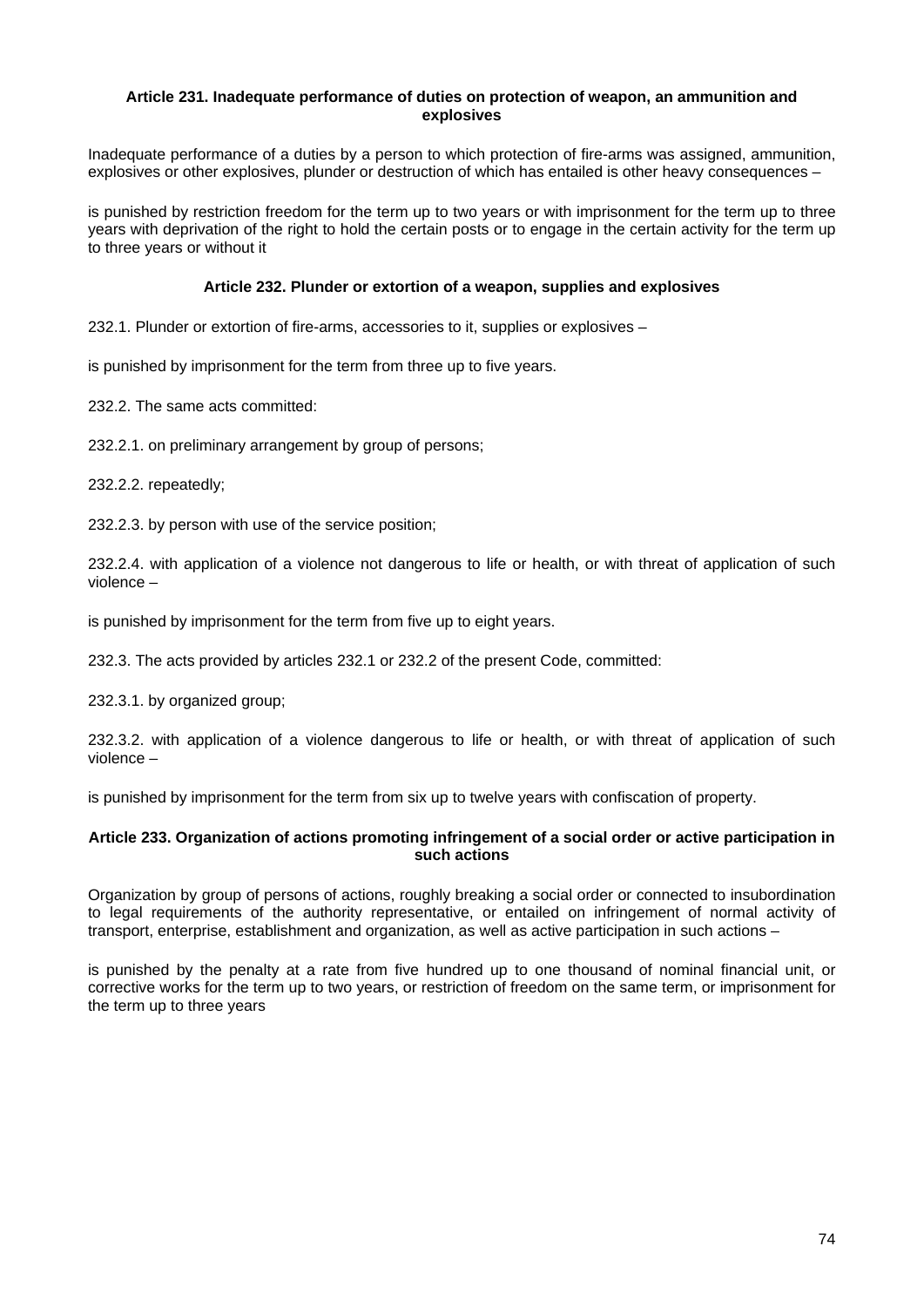## **CHAPTER 26**

## **CRIMES CONNECTED TO ILLEGAL CIRCULATION OF NARCOTICS AND PSYCHOTROPIC SUBSTANCES**

### **Article 234. Illegal manufacturing, purchase, storage, transportation, transfer or selling of narcotics, psychotropic substances**

234.1. Illegal purchase or storage without a purpose of selling of narcotics or psychotropic substances in a quantity (amount) exceeding necessary for personal consumption –

is punished by imprisonment for the term up to three years.

234.2. Illegal purchase or storage with a view of selling, manufacturing, processing, transportation, transfer or selling of narcotics or psychotropic substances –

is punished by imprisonment for the term from three up to seven years with confiscation of property or without it.

234.3. Manufacturing, purchase, storage, transfer, transportation or selling drug with a view of illegal manufacturing and processing of narcotics or psychotropic substances –

is punished by imprisonment for the term up to three years with confiscation of property or without it.

234.4. The acts provided by articles 234.2 and 234.3 of the present Code, committed:

234.4.1. on preliminary arrangement by group of persons or organized group;

234.4.2. repeatedly;

234.4.3. in large amount –

is punished by imprisonment for the term from five up to twelve years with confiscation of property.

234.5. Infringement of rules manufacture, processing, storage, holiday, sale, distribution, transportation, transfer, purchase, use, import, export or destruction of raw material, drugs, tools or equipment, used for manufacturing narcotics or psychotropic substances and which are under special control, and also narcotics or psychotropic substances, committed by the person which duties include observance of the specified rules –

is punished by the penalty at a rate from two hundred up to one thousand of nominal financial unit or with imprisonment for the term up to three years with deprivation of the right to hold the certain posts or to engage in the certain activities for the term up to five years.

The note: 1. The person voluntary given narcotics, psychotropic substances or drugs and actively promoting disclosing or suppression of a crimes connected to illegal circulation of narcotics, psychotropic substances or drugs, to exposure of persons, who has committed it, to detection of the property extracted in the criminal way, shall be released from a criminal liability.

2. The quantity(amount) specified in the present chapter necessary for personal consumption and other quantities(amounts) of narcotics or psychotropic substances, are established by the appropriate legal-acts.

## **Article 235. Plunder or extortion of narcotics, psychotropic substances or drugs**

235.1. Plunder or extortion of narcotics or psychotropic substances –

is punished by imprisonment for the term from three up to seven years.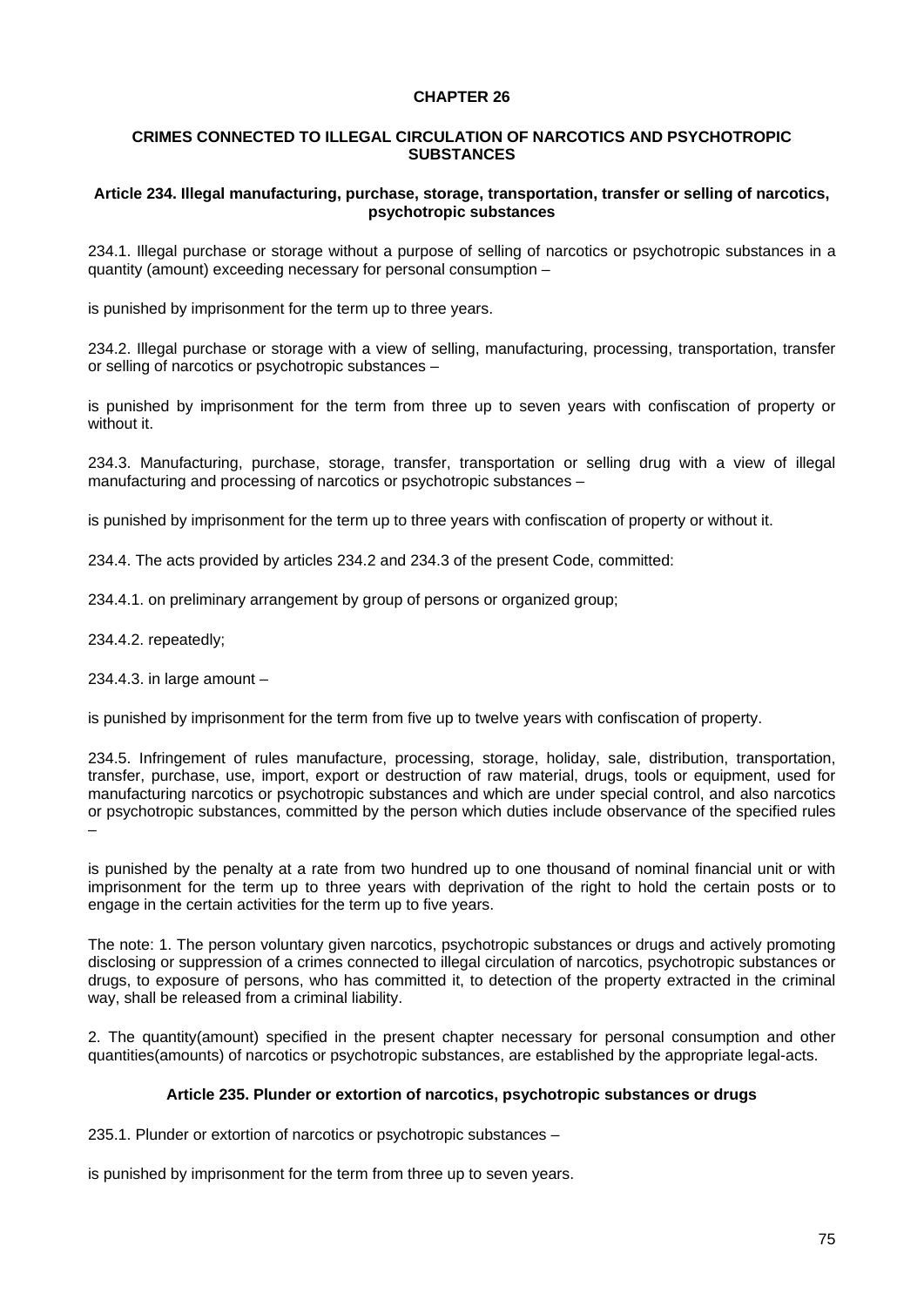235.2. Plunder or extortion of drugs with the purpose of use at illegal manufacturing and processing of narcotics or psychotropic substances –

is punished by imprisonment for the term from two up to five years with confiscation of property or without it.

235.3. The acts provided by articles 235.1 and 235.2 of the present Code, committed:

235.3.1. on preliminary arrangement by group of persons;

235.3.2. repeatedly;

235.3.3. by person with use of the service position;

235.3.4. with application of a violence not dangerous to life or health, or with threat of application of such violence –

is punished by imprisonment for the term from six up to ten years with confiscation of property or without it.

235.4. The acts provided by articles 235.1-235.3 of the present Code, committed:

235.4.1. by organized group;

235.4.2. in large amount;

235.4.3. with application of violence dangerous to life or health, or with threat of application of such violence;

235.4.4. by person, who have been convicted two or more times for plunder or extortion –

is punished by imprisonment for the term from eight up to fifteen years with confiscation of property.

# **Article 236. Declination to consumption of narcotics or psychotropic substances**

236.1. Declination to consumption of narcotics or psychotropic substances –

is punished by restriction of freedom for the term up to three years or imprisonment for the term from two up to five years.

236.2. The same act committed:

236.2.1. on preliminary arrangement by group of persons or organized group;

236.2.2. repeatedly;

236.2.3. in obviously against minor or two or more persons;

236.2.4. with application or threat of application of violence –

is punished by imprisonment for the term from five up to ten years.

236.3. The acts, which are provided by articles 236.1 and 236.2 of the present Code, on imprudence entailed death of the victim or other heavy consequences –

is punished by imprisonment for the term from seven up to twelve years.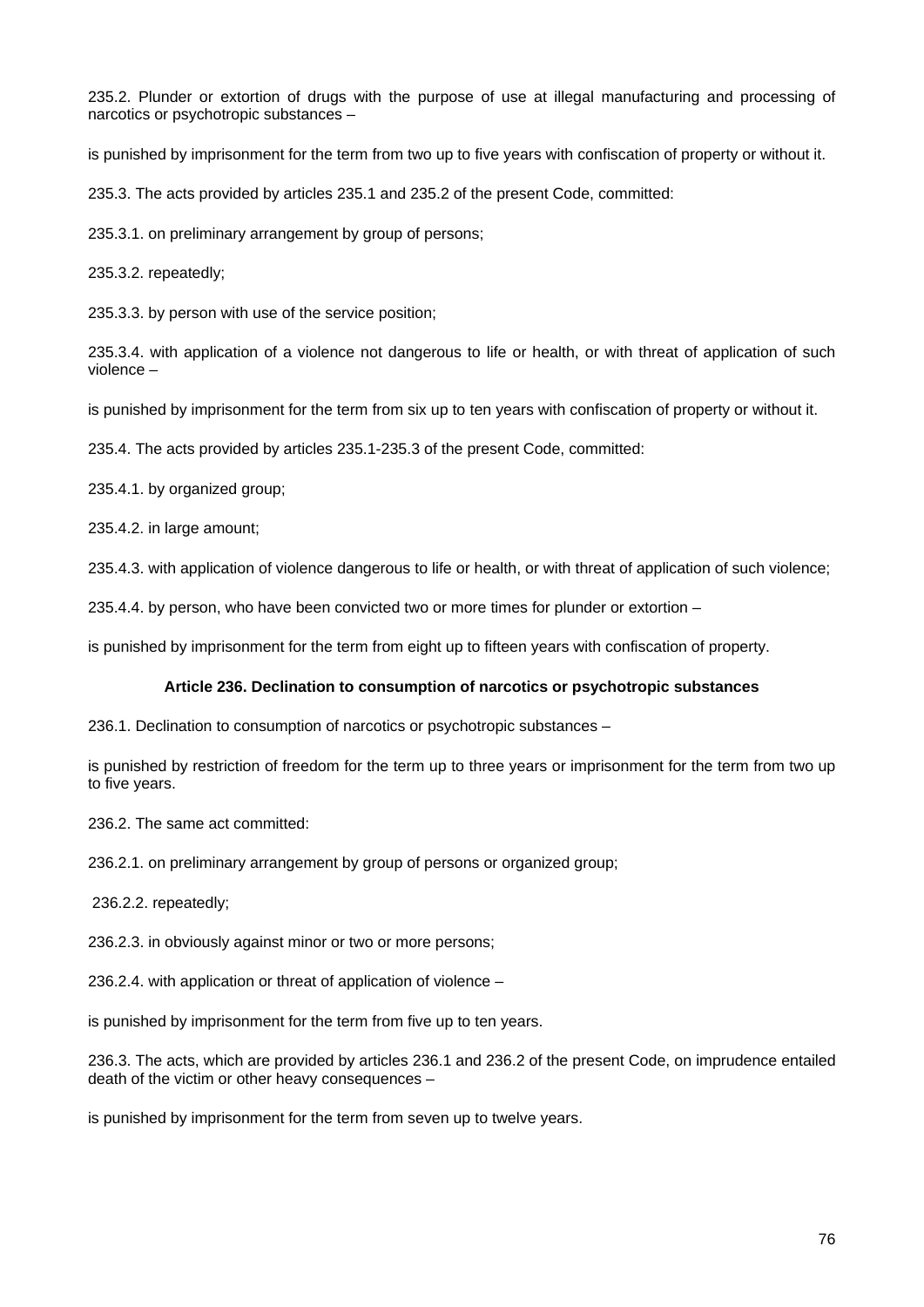## **Article 237. Illegal manufactory of the plants containing narcotic substances**

237.1. Illegal crop, cultivation of the plants containing narcotic substances, and also gathering of such plants (their parts), as well as manufacturing grades of a hemp, a poppy or other plants containing narcotic substances –

is punished by the penalty at a rate from two hundred up to one thousand of nominal financial unit or imprisonment for the term up to three years.

237.2. The same acts committed:

237.2.1. on preliminary arrangement by group of persons or organized group;

237.2.2. repeatedly;

237.2.3. in the large amount-

is punished by imprisonment for the term from three up to eight years.

### **Article 238. Organization or maintenance of smoking places for consumption of narcotics or psychotropic substances**

238.1. The organization, maintenance of smoking places for consumption of narcotics either psychotropic substances or granting of premises for these purposes –

is punished by imprisonment for the term up to four years.

238.2. The same acts committed:

238.2.1. on preliminary arrangement by group of persons or organized group;

238.2.2. repeatedly  $-$ 

is punished by imprisonment for the term from three up to eight years.

#### **Article 239. Illegal distribution or fake recipes which give the right on reception of narcotics or psychotropic substances at absence of medical parameters**

Illegal distribution or fake recipes, which give a right on reception of narcotics or psychotropic substances at absence of medical parameters –

is punished by imprisonment for the term up to two years with deprivation of the right to hold the certain posts or to engage in the certain activities for the term up to three years or without it.

#### **Article 240. Illegal circulation of strong or poisonous substances with a view of selling**

240.1. Illegal manufacturing, processing, purchase, storage, transportation or transfer with the purpose of selling, as well as illegal selling of the strong or poisonous substances which are not concerning narcotics or psychotropic substances, or equipment for their manufacturing or processing –

is punished by imprisonment for the term up to three years.

240.2. The same acts committed:

240.2.1. on preliminary arrangement by group of persons;

240.2.2. repeatedly –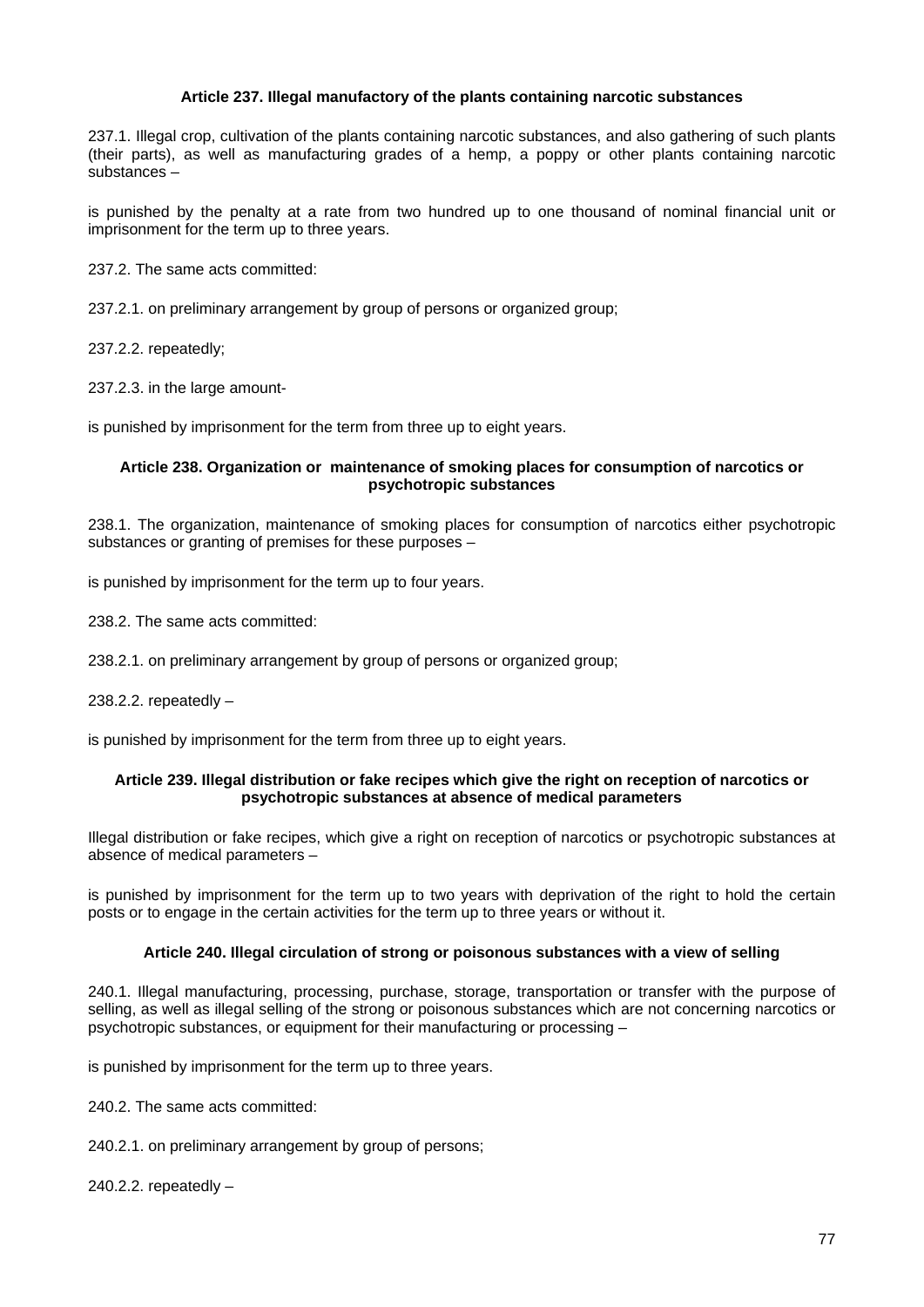is punished by imprisonment for the term from two up to five years.

240.3. The acts provided by articles 240.1 and 240.2 of the present Code, committed:

240.3.1. by organized group;

240.3.2. in large amount –

is punished by imprisonment for the term from four up to eight years.

240.4. Infringement of rules of manufacture, purchase, accounting, storage, transportation or transfer of strong or poisonous substances, on imprudence plunder entailed them or which has caused other essential harm –

is punished by the penalty at a rate from two hundred up to one thousand of nominal financial unit, or corrective works for the term up to two years, or with imprisonment for the term up to two years with deprivation of the right to hold the certain posts or to engage in the certain activities for the term up to two years.

### **Article 241. Legalization of money resources or other property, acquired from illegal circulation of narcotics or psychotropic substances**

241.1. Implementation of financial operations or other contracts with use of money resources or other property, acquired from illegal circulation of narcotics or psychotropic substances, and also use of these means or other property with a purpose of implementation in enterprise or other economic activities –

is punished by the penalty at a rate from two up to five thousand of nominal financial unit, or corrective works for the term up to two years, or imprisonment for the term up to four years.

241.2. The same acts committed:

241.2.1. on preliminary arrangement by group of persons;

241.2.2. repeatedly;

241.2.3. by person with use of the service position –

is punished by imprisonment for the term from four up to eight years with confiscation of property or without it.

241.3. The acts provided by articles 241.1 and 241.2 of the present Code, committed:

241.3.1. by organized group;

241.3.2. in large amount –

is punished by imprisonment for the term from seven up to twelve years with confiscation of property or without it.

# **CHAPTER 27**

# **CRIMES AGAINST PUBLIC MORALS**

# **Article 242. Illegal distribution of pornographic materials or objects**

Illegal manufacturing with a view of distribute or advertise, distribution, advertising of pornographic materials or subjects, as well as illegal trade in printed editions, movie or videos, images or other objects of pornographic nature –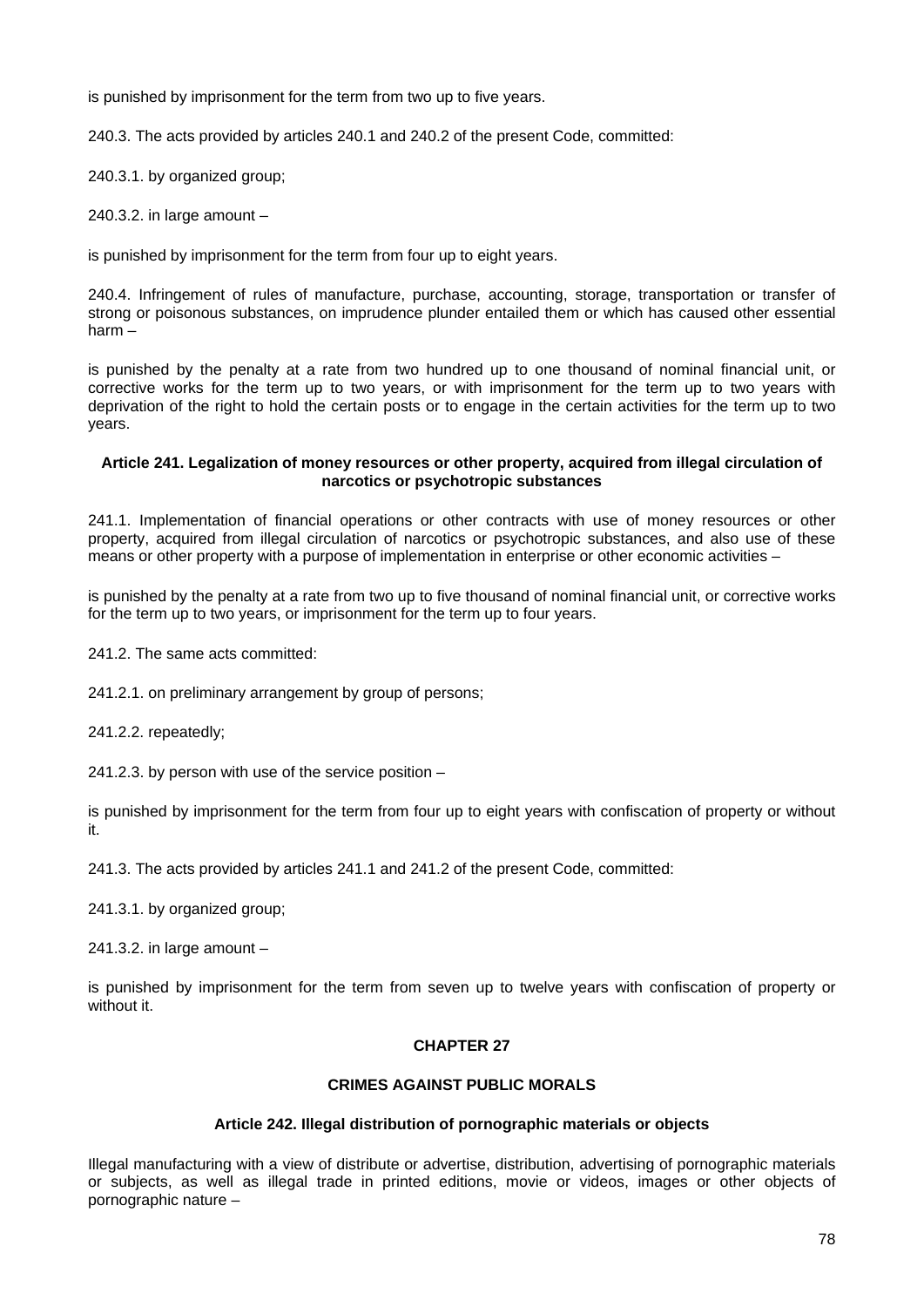is punished by the penalty at a rate from one up to three thousand of nominal financial unit, or restriction of freedom for the term up to two years, or corrective works for the term up to two years.

# **Article 243. Involving to prostitution**

243.1. Involving to prostitution by application of violence or threat of its application, blackmail, destruction or damage of property, deceit or with a purpose of reception of the income or other benefit –

is punished by the penalty at a rate from five hundred up to one thousand of nominal financial unit, or public works for the term from hundred sixty up to two hundred forty hours, or imprisonment for the term up to three years.

243.2. The same act committed:

243.2.1. with use of a helpless condition, physical or mental lacks of the person;

243.2.2. by organized group  $-$ 

is punished by imprisonment for the term from three up to six years.

### **Article 244. Maintenance of prostitution house**

244.1. The organization, maintenance of prostitution house for employment to prostitution or granting of premises for this purpose –

is punished by public works for the term from two hundred up to two hundred forty hours, or corrective works for the term up to two years, or imprisonment for the term up to three years.

244.2. The same acts committed:

244.2.1. repeatedly;

244.2.2. on preliminary arrangement by group of persons or organized group –

is punished by imprisonment for the term from three up to six years.

#### **Article 245. Violation of a tomb**

Violation of a tomb or corpse –

is punished by corrective works for the term up to two years or imprisonment for the term up to five years.

# **Article 246. Deliberate destruction or damage of history and culture monuments**

Deliberate destruction or damage of history and culture monuments, taken under protection of the state –

is punished by the penalty at a rate from five hundred up to two thousand of nominal financial unit or imprisonment for the term up to two years.

# **CHAPTER 28**

# **ECOLOGICAL CRIMES**

# **Article 247. Infringement of protection rules on environment by manufacture of works**

Infringement of preservation rules on environment at designing, accommodation, construction, commissioning and operation of industrial, agricultural, scientific and other objects by a persons responsible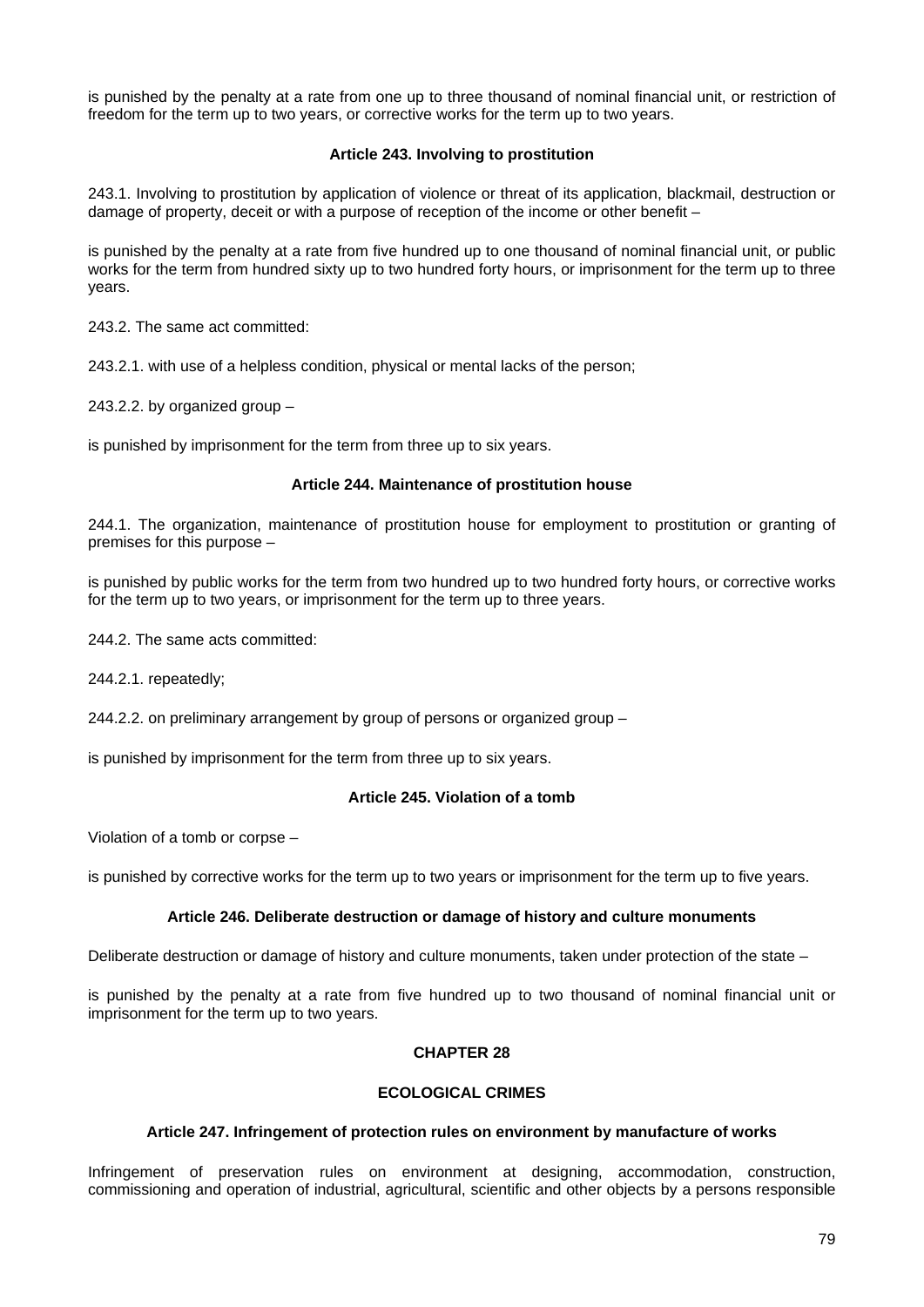for observance of these rules, entailed to essential change of radioactive background, which caused harm to health of person, mass destruction of animals or to other heavy consequences –

is punished by imprisonment for the term up to five years with deprivation of the right to hold the certain posts or to engage in the certain activities for the term up to three years or without it.

## **Article 248. Infringement of rules on handling with ecologically dangerous substances and waste products**

248.1. Manufacture of a forbidden kinds of dangerous waste products, transportation, storage, burial place, use or other handling with radioactive, bacteriological, chemical substances and waste products with infringement of the established rules if these acts have created threat of causing essential harm to health of a person or environment –

is punished by the penalty at a rate from two hundred up to one thousand of nominal financial unit, or corrective works for the term up to two years, or imprisonment on the same term.

248.2. The same acts which have entailed pollution, poisoning of an environment, causing harm to health of a person, or mass destruction of animals, as well as committed in a zone of a dangerous ecological situation –

is punished by imprisonment for the term up to five years.

248.3. The acts provided by articles 248.1 or 248.2 of the present Code, on imprudence entailed death of a victim or mass disease of people –

is punished by imprisonment for the term from three up to eight years.

## **Article 249. Infringement of veterinary rules and rules established for struggle against illnesses and wreckers of plants**

249.1. Infringement of veterinary rules, on imprudence entailed to distribution of epizootic or other heavy consequences –

is punished by the penalty at a rate from five hundred up to one thousand of nominal financial unit, or corrective works for the term up to two years, or imprisonment for the term up to two years.

249.2. Infringement of rules established for struggle against illnesses and wreckers of plants, on imprudence entailed heavy consequences –

is punished by the penalty at a rate from five hundred up to one thousand of nominal financial unit, or corrective works for the term up to two years, or imprisonment for the term up to one year.

# **Article 250. Pollution of waters (sources of water)**

250.1. Pollution, exhaustion of superficial or underground waters, sources of drinking water supply or other change of their natural properties, causing essential harm to animal or flora, fish stocks, wood or to an agriculture –

is punished by the penalty at a rate from hundred up to five hundred of nominal financial unit, or with deprivation of the right to hold the certain posts or to engage in the certain activities for the term up to five years, or corrective works for the term up to two years, or imprisonment for the term about six months.

250.2. The same acts which have entailed causing of harm to health of a person or mass destruction of animals, as well as committed on territory of reserve or in a zone of a dangerous or extreme ecological situation –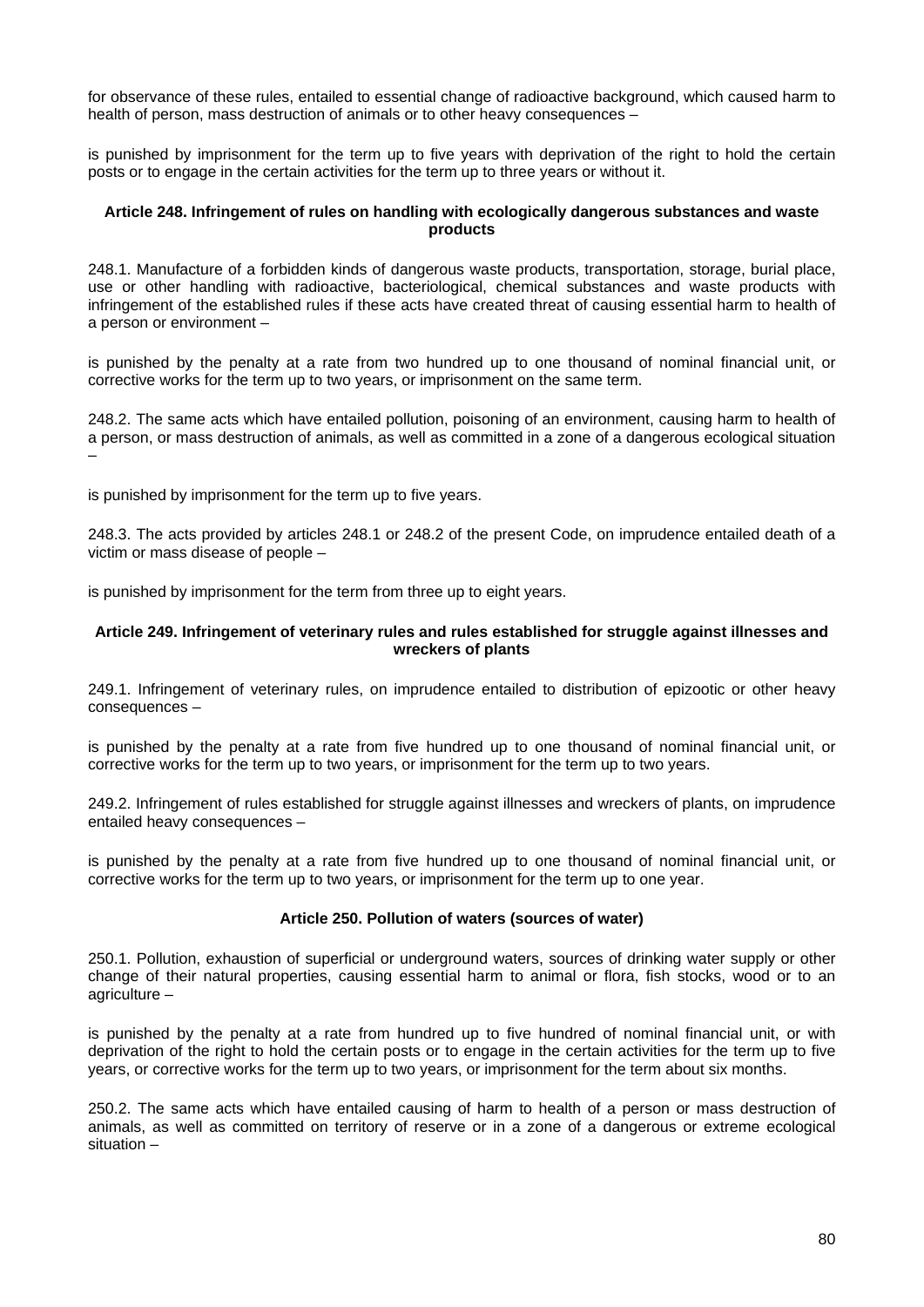is punished by the penalty at a rate from five hundred up to two thousand of nominal financial unit, or corrective works for the term up to two years, or restriction of freedom for the term up to two years, or imprisonment for the term up to two years.

250.3. The same acts, on imprudence entailed death of a victim –

is punished by imprisonment for the term from three up to five years.

## **Article 251. Pollution of an atmosphere (air)**

251.1. Infringement of emission rules in an atmosphere of polluting substances or infringement of service regulations of equipment, constructions and other objects, entailed pollution or other change of natural properties of air –

is punished by the penalty at a rate from five hundred up to one thousand of nominal financial unit, or with deprivation of the right to hold the certain posts or to engage in the certain activities for the term up to three years, or corrective works for the term up to one year, or imprisonment for the term about six months.

251.2. The same acts, on imprudence entailed causing of harm to health of a person –

is punished by corrective works for the term u to one year, or restriction of freedom for the term up to one year, or imprisonment for the term up to two years.

251.3. The same acts, on imprudence entailed death of the victim –

is punished by imprisonment for the term from three up to five years.

## **Article 252. Pollution of sea**

252.1. Pollution of the sea environment from sources taking place on land or by infringement of rules of dump or burial place made by vehicles or artificial constructions of substances erected in the sea and materials, which are unhealthy to person and alive resources of the sea or interfering legal use of the sea environment –

is punished by the penalty at a rate from five hundred up to one thousand of nominal financial unit, or with deprivation of the right to hold the certain posts or to engage in the certain activities for the term up to three years, or corrective works for the term up to one year.

252.2. The same act causing essential harm to health of the person, to animals or flora, fish stocks, environment, zones of rest or other protected by law interests –

is punished by corrective works for the term up to two years or imprisonment for the term up to two years.

252.3. The same act, on imprudence entailed death of a victim –

is punished by imprisonment for the term from three up to five years.

# **Article 253. Infringement of legislation of the Azerbaijan Republic about a coastal shelf**

253.1. Illegal erection of constructions or other installations on a coastal shelf of the Azerbaijan Republic, illegal creation around them of safety zones, as well as infringement corrected constructions, operation, protection or liquidations of erected constructions and means of a sea safety navigation –

is punished by the penalty at a rate from five hundred up to one thousand of nominal financial unit, or corrective works for the term up to two years, or imprisonment for the term up to two years.

253.2. Research, investigation, development of natural resources and implementation of other activities on a continental shelf of the Azerbaijan Republic by foreign legal or physical persons, if implementation of these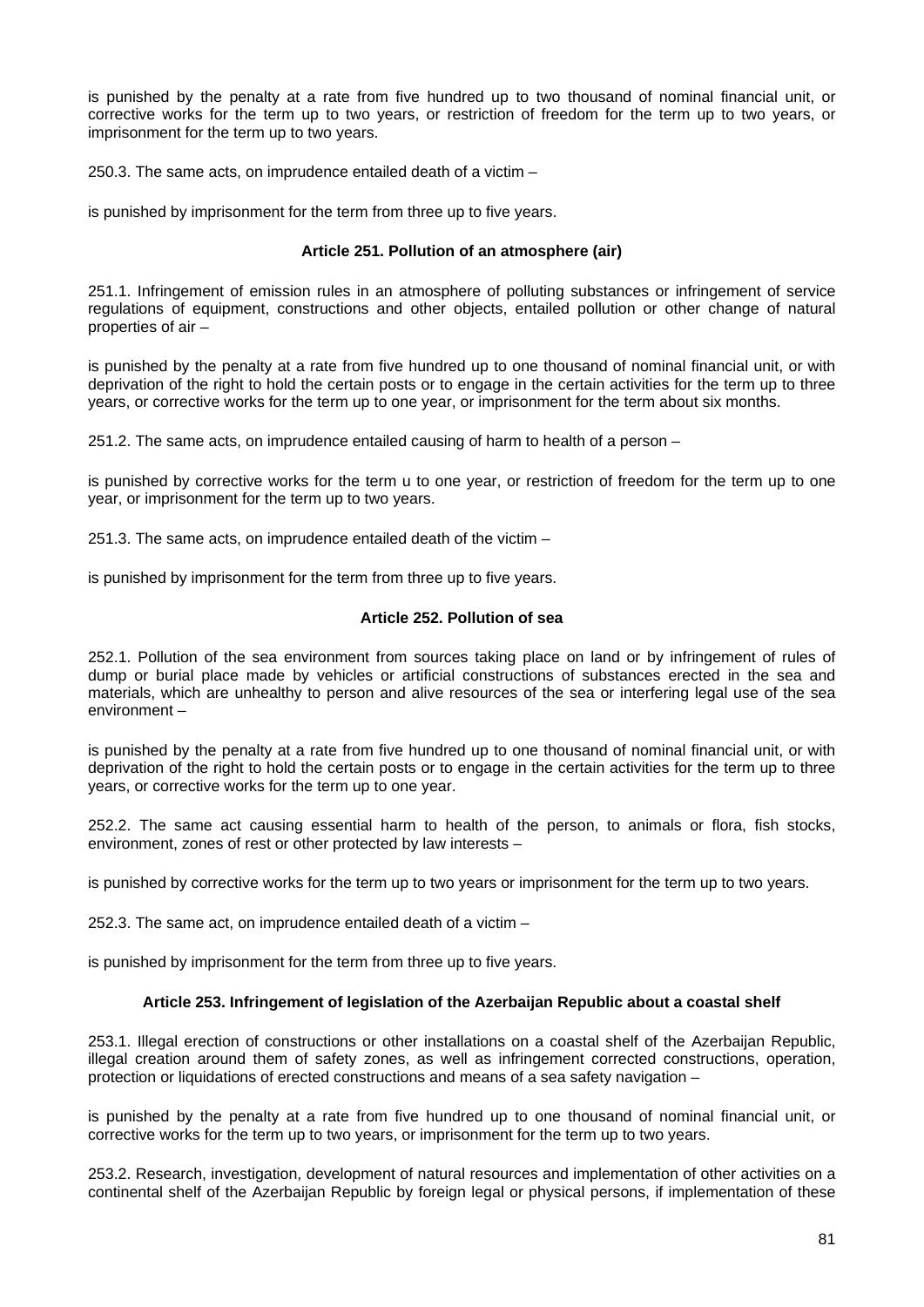works is not provided by international agreements to which the Azerbaijan Republic is a party or in the special sanction given by the appropriate state body of the Azerbaijan Republic  $-$ 

is punished by imprisonment for the term from three up to five years.

### **Article 254. Damage of a ground**

254.1. The poisoning, pollution or other damage of a ground by harmful products of economic or other activity by infringement of handling rules with the fertilizers, dangerous chemical or biological substances at their storage, use or transportation, entailed to significant cause of harm to health of people or environment –

is punished by the penalty at a rate of from hundred up to one thousand of nominal financial unit, or with deprivation of the right to hold the certain posts or to engage in the certain activities for the term up to three years, or corrective works for the term up to one year.

254.2. The same acts committed in a zone of an extreme or dangerous ecological situation –

is punished by corrective works for the term up to two years or imprisonment on the same term.

254.3. The same acts, which is committed on imprudence and entailed death of a victim –

is punished by imprisonment for the term from three up to five years.

# **Article 255. Infringement of rules of protection and use of bowels**

Infringement of rules of protection and use of bowels at designing, accommodation, construction, commissioning and operation of a mining enterprises or underground constructions which have been not connected to extraction of minerals, as well as illegal building of the areas holding minerals, causing significant damage –

is punished by the penalty at a rate from hundred up to one thousand of nominal financial unit, or with deprivation of the right to hold the certain posts or to engage in the certain activity for the term up to three years, or corrective works for the term up to one year.

# **Article 256. Illegal extraction of a fish and other water animals**

256.1. Illegal extraction of a fish or other water animals, causing damage in the significant size –

is punished by the penalty at a rate from hundred up to five hundred of nominal financial unit, or public works up to hundred sixty hours, or corrective works for the term up to one year.

256.2. The same act committed:

256.2.1. with causing damage in the large amount;

256.2.2. with application of self-propelled transport floating means or explosive and chemical substances, or means of mass destruction of a fish or other water animals;

256.2.3. on territory of reserve, or on zone of an extreme or dangerous ecological situation –

is punished by the penalty at a rate from hundred up to one thousand of nominal financial unit, or corrective works for the term up to one year, or imprisonment for the term up to two years.

256.3. The acts provided by articles 256.1 or 256.2 of the present Code, committed by a person with use of the service position or on preliminary arrangement by group of persons or by organized group –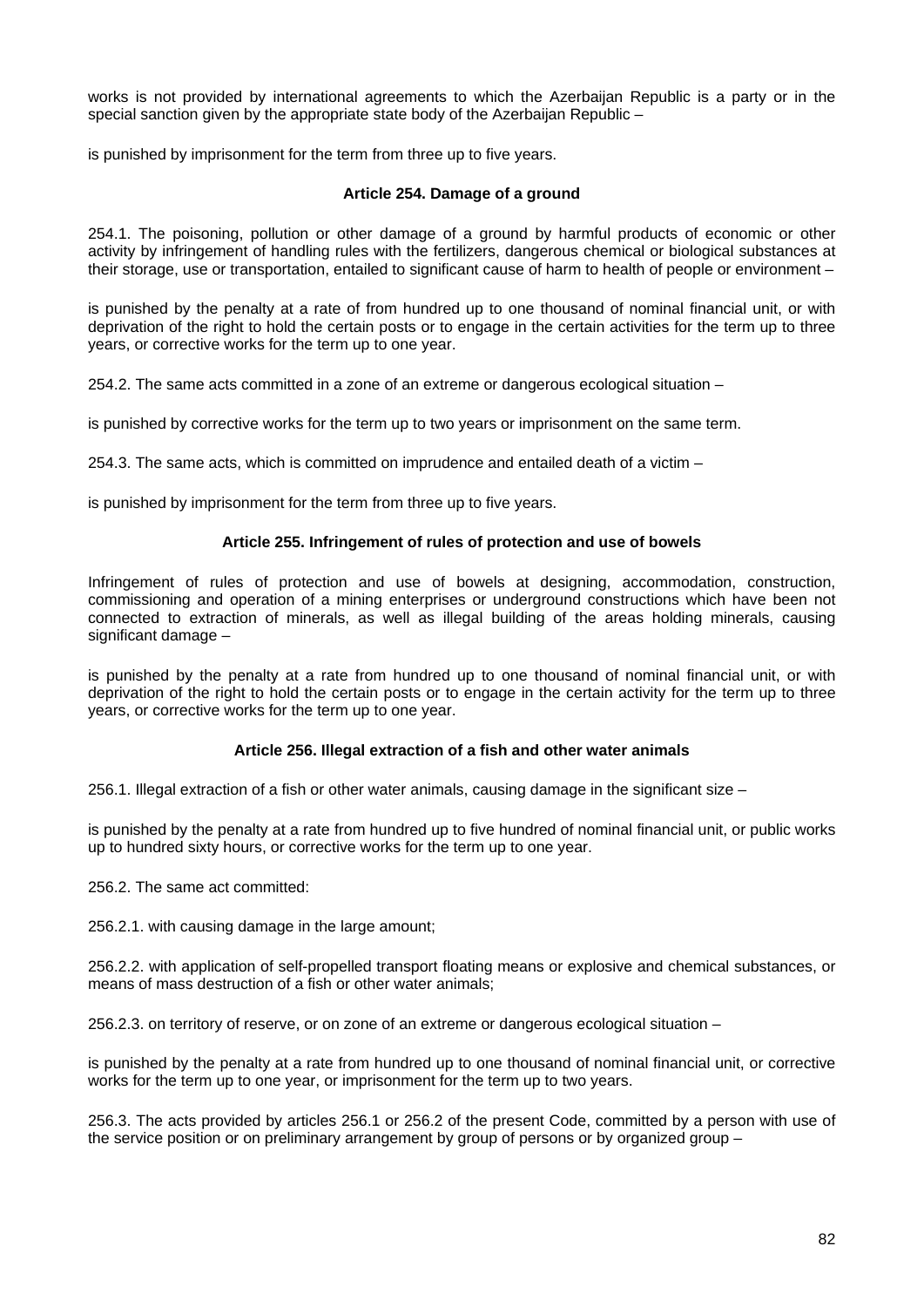is punished by the penalty at a rate from one up to two thousand of nominal financial unit or with imprisonment for the term from two up to five years with deprivation of the right to hold the certain posts or to engage in the certain activities for the term up to three years.

NOTE: " the significant amount " in article 256.1 of the present Code is understood as the sum at a rate of from four hundred up to one thousand, and as " the large amount" in article 256.2.2 - over one thousand of nominal financial unit.

# **Article 257. Infringement of rules on protection of fish stocks**

Construction of bridges, dams, realization of explosive and other works, as well as operation of waterintoning constructions by infringement of protection of fish stocks which have brought to mass destruction of a fish or other water animals –

is punished by the penalty at a rate from hundred up to five hundred of nominal financial unit, or with deprivation of the right to hold the certain posts or to engage in the certain activities for the term up to three years, or corrective works for the term up to one year.

## **Article 258. Illegal hunting**

258.1. The hunting which has been carried out without appropriate sanction either in prohibited zones or in forbidden time, or by forbidden instruments and ways, causing damage in the significant amount –

is punished by the penalty at a rate from hundred up to five hundred of nominal financial unit, or public works for the term up to hundred sixty hours, or corrective works for the term up to one year.

258.2. The same act committed:

258.2.1. by causing damage in the large amount;

258.2.2. with use of explosives or different ways of mass destruction of birds and animals;

258.2.3. concerning birds and animals, hunting on which is forbidden completely;

258.2.4. on territory of reserve or in zone of ecological disaster or in a zone of an extreme ecological situation –

is punished by the penalty at a rate from hundred up to one thousand of nominal financial unit, or corrective works for the term up to one year, or imprisonment for the term up to two years.

258.3. The act provided by article 258.1 of the present Code, committed:

258.3.1. by official with use of the service position;

258.3.2. on preliminary arrangement by group of persons or organized group –

is punished by the penalty at a rate from six hundred up to one thousand of nominal financial unit, or restriction of freedom up to two years, or with imprisonment for the term from two up to five years with deprivation of the right to hold the certain posts or to engage in the certain activity for the term up to three years or without it.

NOTE: " The significant amount" in article 258.1 of the present Code is understood as the sum at a rate of from four hundred up to one thousand, and as " the large amount" in article 258.2.1 - over one thousand sizes of nominal financial unit.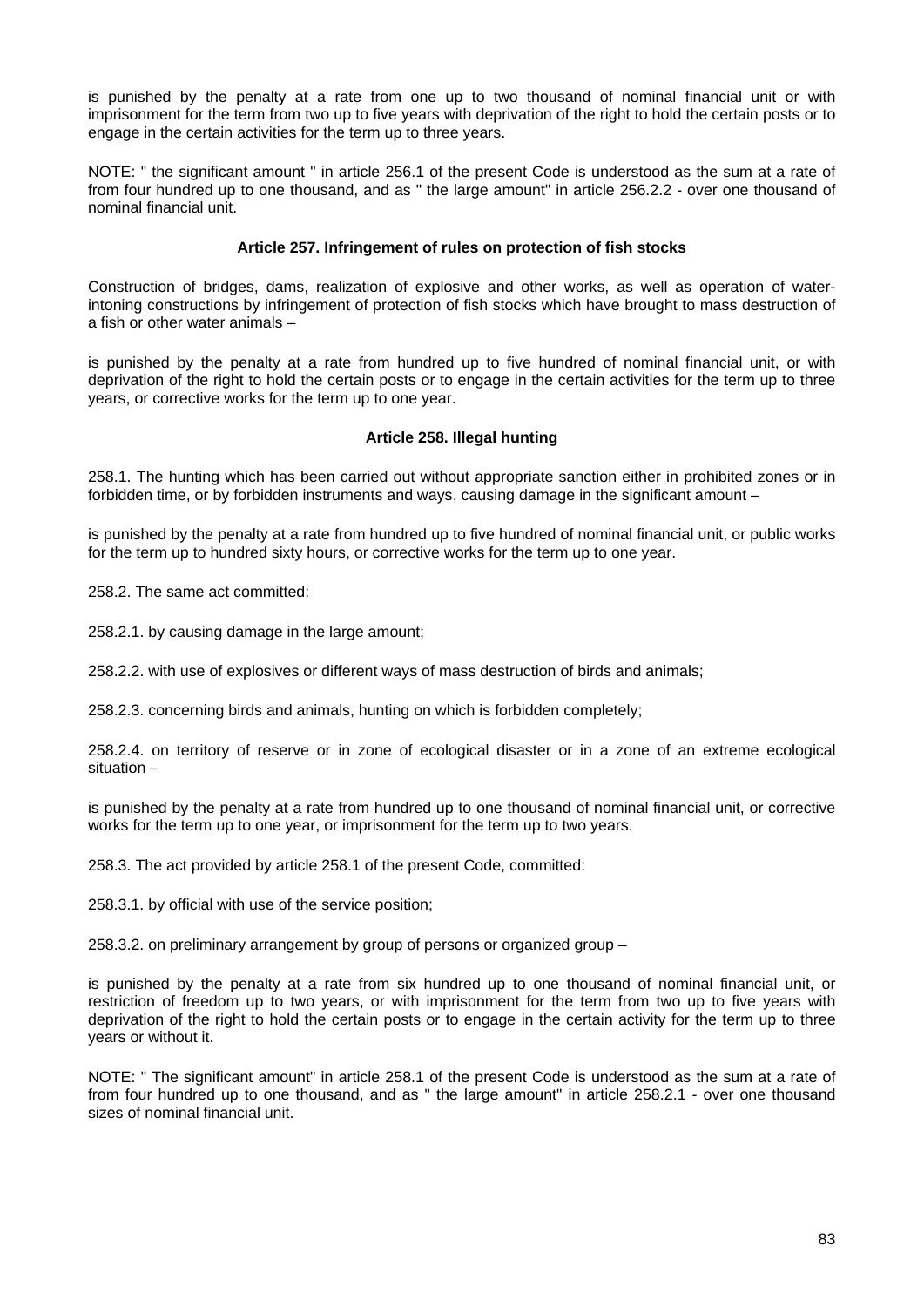# **Article 259. Illegal felling of trees**

Illegal felling of trees or bushes in the woods which are carrying out functions of protective, sanitary-andhygienic and improving nature, in reserves and in other woods, in national or natural parks, causing damage in the significant amount–

is punished by the penalty at a rate of from five hundred up to one thousand of nominal financial unit, or corrective works for the term up to one year, or imprisonment for the term about six months.

NOTE: " the significant damage " in article 259 of the present Code is understood as the sum over four hundred of nominal financial unit.

### **Article 260. Destruction or damage of woods**

260.1. Destruction or damage of woods, as well as plantings which are not included in wood fund, in a result of casual handling by fire or other sources of the increased danger –

is punished by the penalty at a rate from hundred up to five hundred of nominal financial unit, or corrective works for the term up to one year, or imprisonment for the term up to one year.

260.2. Destruction or damage of woods, as well as plantings which are not included in wood fund, by an arson or other socially dangerous way or in a result of pollution by harmful substances, waste products –

is punished by imprisonment for the term from two up to seven years.

### **Article 261. Infringement of especially protected natural territories and natural objects**

Infringement of reserves, national parks, nature sanctuaries and other natural territories especially protected by the state, entailed causing of essential harm –

is punished by the penalty at a rate from hundred up to five hundred of nominal financial unit, or corrective works for the term up to one year, or imprisonment for the term about six months.

NOTE: " essential harm " in article 261 of the present Code is understood as the sum over two hundred sizes of nominal financial unit.

#### **CHAPTER 29**

# **CRIMES AGAINST TRAFFIC SAFETY RULES AND OPERATION OF VEHICLES**

#### **Article 262. Infringement of traffic safety rules and operation of railway, water or air transport**

262.1. Infringement of traffic safety rules and operation of railway, water or air transport by person, in connection with carried out work or post by which a person obliged to observe these rules, on imprudence causing minor serious or less serious harm to health of the victim–

is punished by restriction freedom for the term up to three years or imprisonment for the term up to three years.

262.2. The same act, committed on imprudence entailed to death of the victim –

is punished by imprisonment for the term from two up to five years.

262.3. The act provided by article 262.1 of the present Code, committed on imprudence entailed death of two or more persons –

is punished by imprisonment for the term from five up to ten years.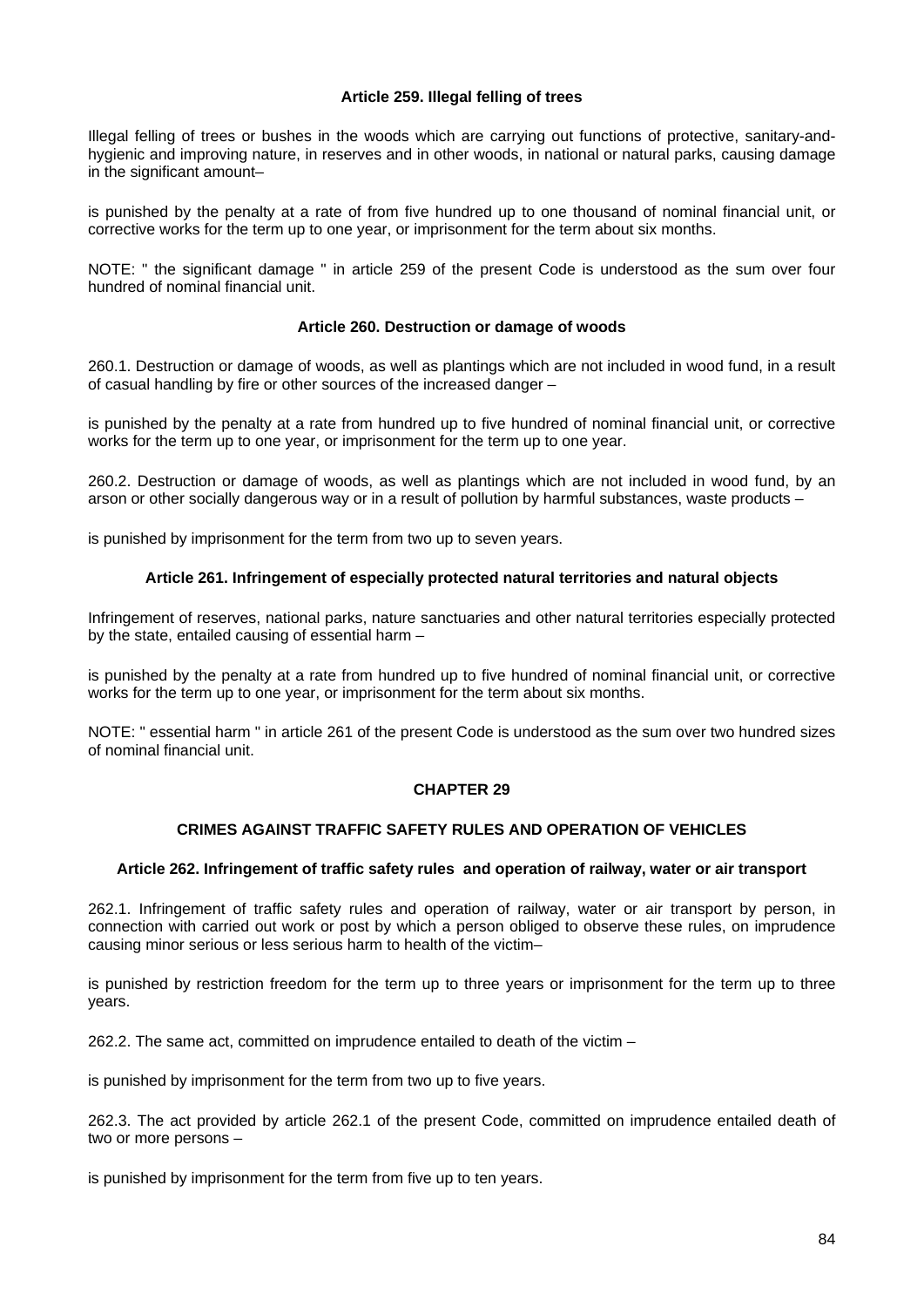## **Article 263. Infringement of traffic rules and operation of vehicles**

263.1. Infringement by the person managing automobile, tram or other mechanical vehicle, rules of traffic or operation of vehicles, committed on imprudence entailed causing of less serious or minor serious harm to health of a victim –

is punished by restriction of freedom for the term up to three years or imprisonment for the term up to three years with deprivation of the right to operate a vehicle on the same term.

263.2. The same act, committed on imprudence entailed death of a victim –

is punished by imprisonment for the term from two up to six years with deprivation of the right to operate a vehicle for the term up to three years.

263.3. The act provided by article 263.1 of the present Code, committed on imprudence entailed death of two or more persons –

is punished by imprisonment for the term from five up to ten years with deprivation of the right to operate a vehicle for the term up to five years.

NOTE: other mechanical vehicles in present article are understood as trolley buses, tractors, motorcycles both self-propelled machines and mechanisms.

### **Article 264. Leaving a places of road and transport incident**

Living a place of road and transport incident by a person who managing a vehicle and has broken rules of traffic or operation of vehicles, in case of approach of the consequences provided by article 263 of the present Code –

is punished by restriction of freedom for the term up to three years or imprisonment for the term up to two years with deprivation of the right to operate a vehicle for the term up to three years.

#### **Article 265. Substandard repair of vehicles or their release in operation with technical malfunctions**

265.1. Substandard repair of vehicles or transport equipment, as well as release in operation of technically malfunctioning vehicles by a person responsible for a technical condition of vehicles, committed on imprudence and brought to less serious or minor serious harm to health of a victim –

is punished by the penalty at a rate of from hundred up to one thousand of nominal financial unit, or restriction of freedom for the term up to two years, or imprisonment for the term up to one year.

265.2. The same acts, committed on imprudence entailed death of a victim –

is punished by imprisonment for the term up to five years.

265.3. The acts provided by article 265.1 of the present Code, committed on imprudence entailed death of two or more persons –

is punished by imprisonment for the term from three up to eight years.

# **Article 266. Reduction to unsuitability of vehicles or means of communication**

266.1. Destruction, damage or reduction by a different way to unusable for condition of means operation on communication, vehicles or transport equipment, committed on imprudence entailed causing of less serious or minor serious harm to health of a victim or causing of damage in large amount –

is punished by penalty at a rate from five hundred up to one thousand of nominal financial unit, or corrective works for the term up to two years, or imprisonment for the term up to two years.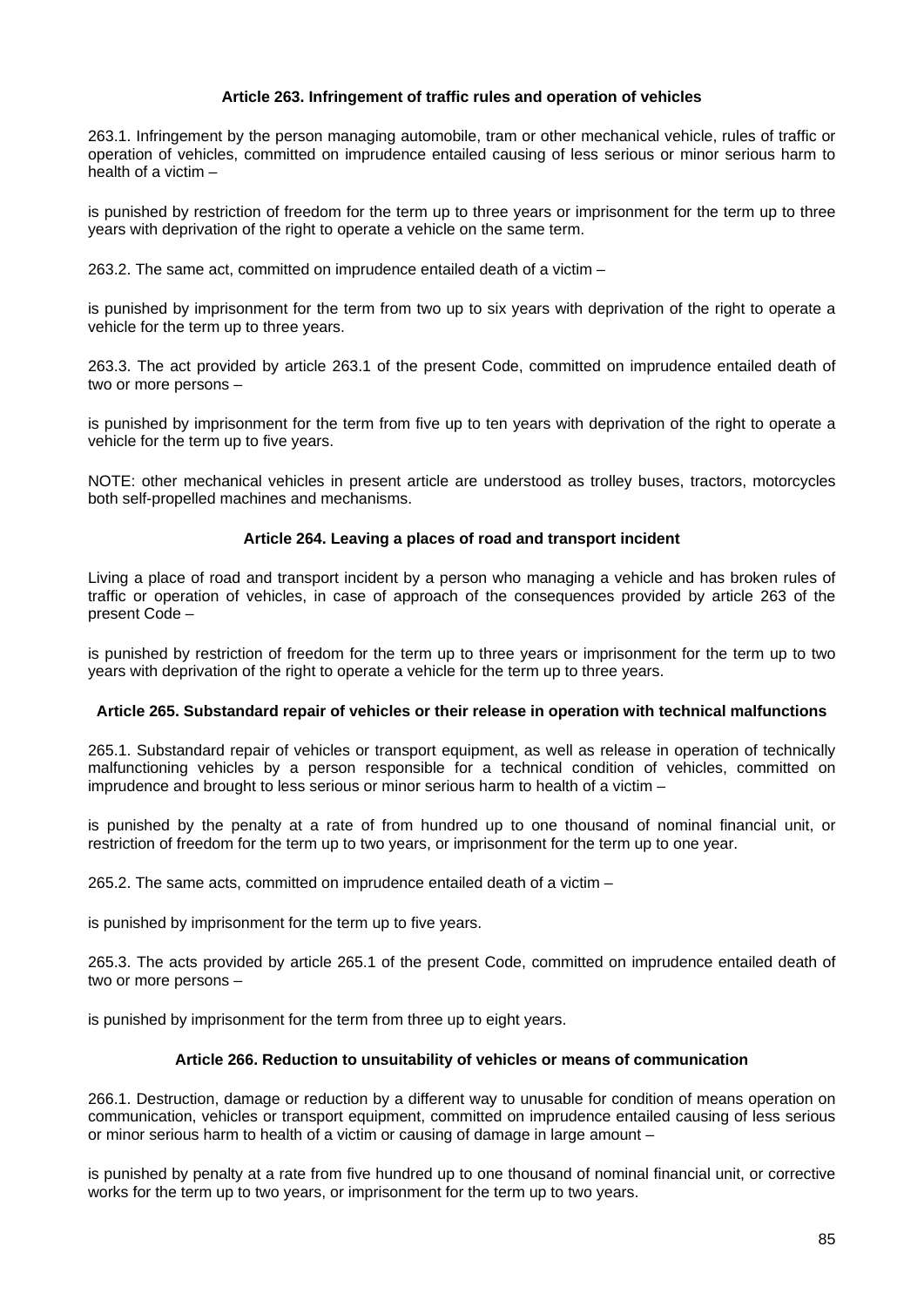266.2. The same acts, committed on imprudence entailed death of the victim –

is punished by imprisonment for the term from two up to five years.

266.3. The acts provided by article 266.1 of the present Code, committed on imprudence entailed death of two or more persons –

is punished by imprisonment for the term from three up to eight years.

## **Article 267. Infringement of the rules providing safe work of vehicles**

267.1. Infringement by a passenger, pedestrian or other participant of traffic (except for the persons provided in articles 263 and 264 of the present Code) of traffic safety rules or operation of vehicles, committed on imprudence entailed causing of less serious or minor serious harm to health of the victim –

is punished by corrective works for the term up to two years, or restriction of freedom for the term up to two years, or imprisonment for the term about six months.

267.2. The same act, committed on imprudence entailed death of the victim –

is punished by imprisonment for the term up to three years.

267.3. The act provided by article 267.1 of the present Code, committed on imprudence entailed death of two or more persons –

is punished by imprisonment for the term from three up to six years.

### **Article 268. Infringement of safety rules at construction, operation or repair of main pipelines**

268.1. Infringement of safety rules at construction, operation or repair of main pipelines, committed on imprudence entailed causing of less serious or minor serious harm to health of a victim or causing damage in large amount-

is punished by the penalty at a rate from two up to five thousand of nominal financial unit, or restriction of freedom for the term up to three years, or imprisonment for the term up to two years.

268.2. The same act, committed on imprudence entailed death of the victim –

is punished by imprisonment for the term up to five years.

268.3. The act provided by article 268.1 of the present Code, on imprudence entailed death of two or more persons –

is punished by imprisonment for the term from three up to eight years.

## **Article 269. Not rendering by captain of a vessel of the help to suffering from disaster**

Not rendering by captain of a vessel of the help to suffering from disaster on the sea or on other waterway if this help could be rendered without serious danger to a vessel, its crew and passengers –

is punished by corrective works for the term up to two years, or restriction of freedom for the term up to three years, or imprisonment on the same term.

# **Article 270. Infringement of rules on international flights**

Non-observance of the flight routes specified in the sanction, places of landing, an air gates, heights of flight or other infringement of rules on international flights –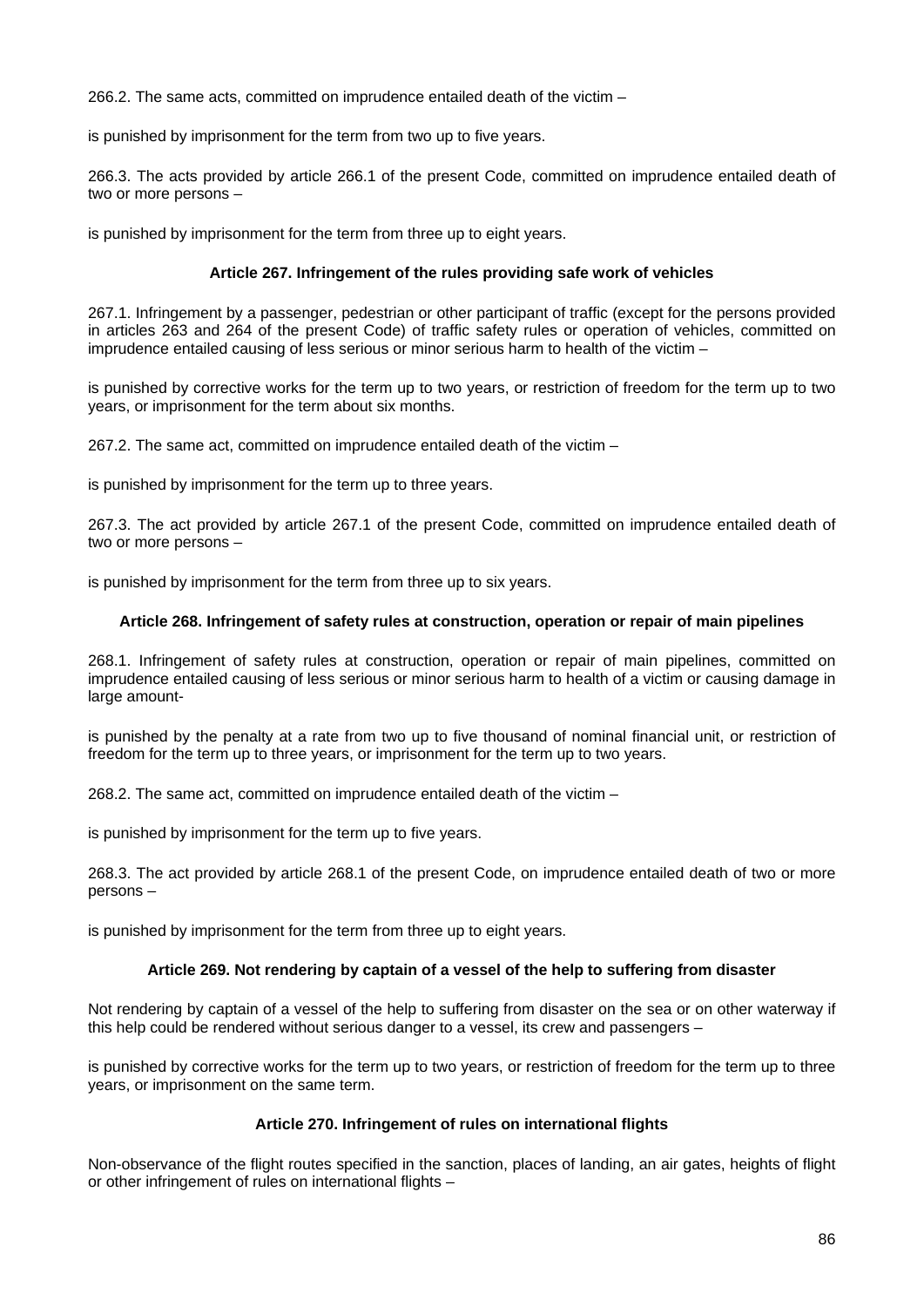are punished by the penalty at a rate from five hundred up to two thousand of nominal financial unit, or restriction of freedom for the term up to three years, or with imprisonment for the term up to one year with deprivation of the right to hold the certain posts or to engage in the certain activities for the term up to three years or without it.

# **CHAPTER 30**

### **CRIMES IN SPHERE OF THE COMPUTER INFORMATION**

#### **Article 271. Illegal access to electron-computer information**

271.1. Wrongful access to the computer information which is protected by the law, that is information on a machine carrier, in computer system or their network, entailed to destruction, blocking, updating or copying of information, infringement of COMPUTER work, COMPUTER systems or activity of their network –

is punished by the penalty at a rate from five hundred up to one thousand of nominal financial unit, or corrective works for the term up to one year, or imprisonment for the term up to one year.

271.2. The same act committed:

271.2.1. on preliminary arrangement by group of persons;

271.2.2. by official with use of the service position, as well as having access to the COMPUTER, COMPUTER system or their network;

271.2.3. with causing damage in the large amount –

is punished by the penalty at a rate of from one up to two thousand of nominal financial unit, or corrective works for the term up to two years, or imprisonment for the term up to three years.

#### **Article 272. Creation, use and distribution of nocuous programs for electron-computers**

272.1. Creation of a computer programs or modification in the existing programs, which is obviously resulting to non-authorized destruction, blocking, updating or copying of the information, infringement COMPUTER of work, COMPUTER systems or their network, and as well as use or distribution of such programs or machine carriers with such programs –

is punished by imprisonment for the term up to two years with the penalty at a rate of from five hundred up to one thousand of nominal financial unit.

272.2. The same acts, committed on imprudence entailed heavy consequences –

is punished by imprisonment for the term from two up to five years.

### **Article 273. Infringement of service regulations on electron-computers (COMPUTER), COMPUTER systems or their network**

273.1. Destruction, blocking or updating of COMPUTER information protected by the law by infringement of service regulations on COMPUTER, COMPUTER system or their network by a person having access to COMPUTER, COMPUTER system or their networks which have entailed essential harm –

is punished by deprivation of the right to hold the certain posts or to engage in the certain activities for the term up to three years, or public works for the term from hundred sixty up to two hundred hours, or corrective works for the term up to one year, or restriction of freedom for the term up to two years.

273.2. The same acts, committed on imprudence entailed to heavy consequences –

is punished by corrective works for the term up to two years or imprisonment for the term up to three years.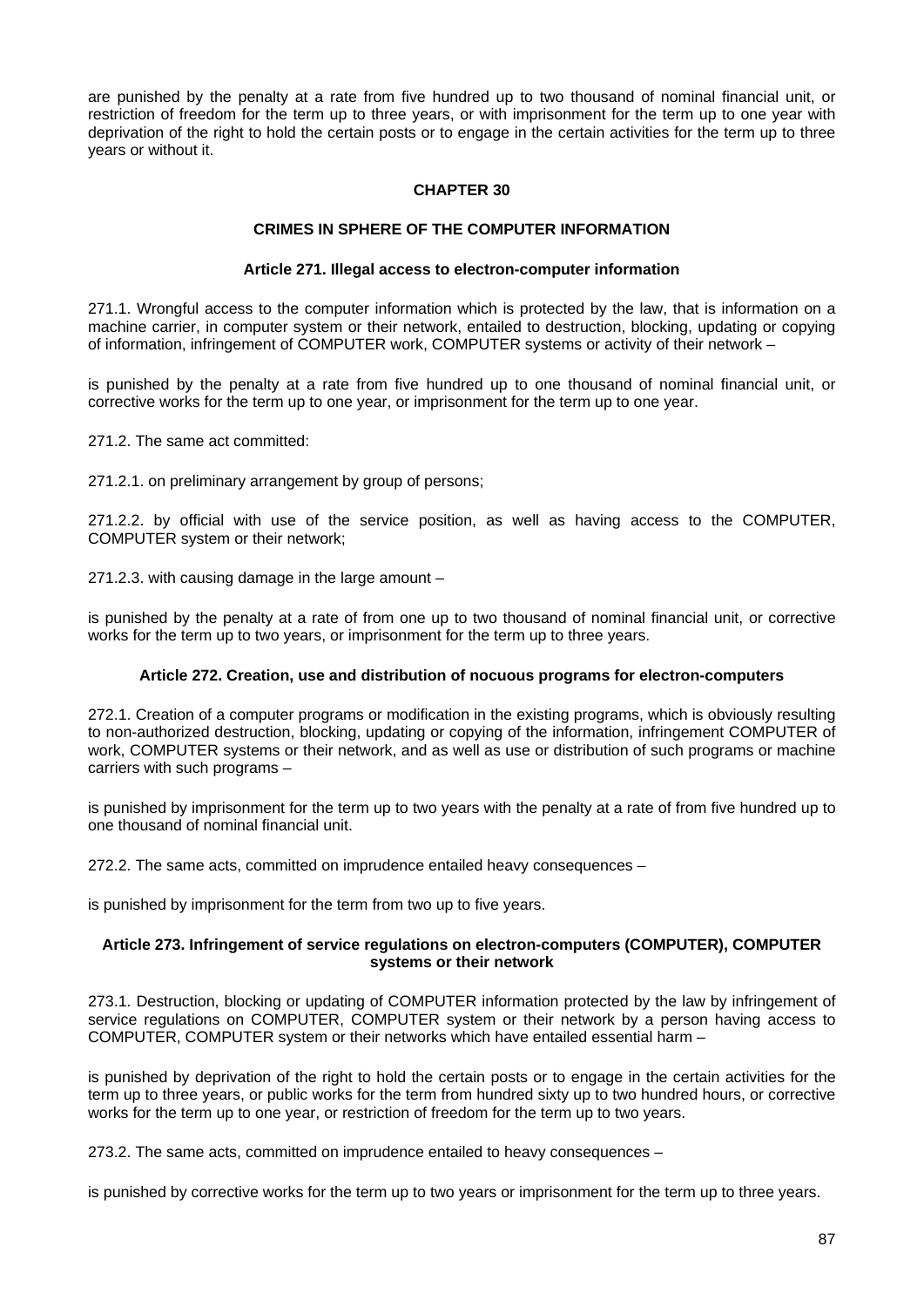## **SECTION XI**

## **CRIMES AGAINST STATE POWER**

## **CHAPTER 31**

# **CRIMES AGAINST BASES OF THE CONSTITUTIONAL POWER AND SAFETY OF THE STATE**

**Article 274**. State betray, that is deliberately action committed by a citizen of the Azerbaijan Republic to detriment of the sovereignty, territorial integrity, state security or defensibility of the Azerbaijan Republic: changeover to enemy side, espionage, distribution of the state secret to foreign state, rendering assistance to a foreign state, foreign organization or their representatives in realization of hostile activity against the Azerbaijan Republic –

is punished by imprisonment for the term of from ten up to fifteen years or life imprisonment with confiscation of property or without it.

NOTE: The person recruited by bodies of special services of a foreign states for commitment of a crime, provided by a present article, and also article 276 of the present Code, shall be released from a criminal liability if he in performance of the received criminal task of any actions has not committed voluntary and duly message to authorities or otherwise promoted prevention of damage to interests of the Azerbaijan Republic and if his actions do not contain structure of other crime.

### **Article 275. Use of Armed Forces of the Azerbaijan Republic and other armed formations provided by the legislation of the Azerbaijan Republic, against Azerbaijan people or constitutional state bodies**

275.1. Use of Armed Forces of the Azerbaijan Republic and other armed formations provided by the legislation of the Azerbaijan Republic, against Azerbaijan people or constitutional state bodies –

is punished by imprisonment for the term from five up to ten years.

275.2. The same act, which has brought to heavy consequences –

is punished by imprisonment for the term from ten up to fifteen years or life imprisonment.

#### **Article 276. Espionage**

Transfer, as well as kidnapping, collecting or storage with the purpose of transfer to the foreign state, foreign organization or their representatives of a data which are a state secrets, and also transfer, kidnapping with a purpose of transfer or collecting by orders of special services of the foreign states of other data for their use to detriment safety of the Azerbaijan Republic, if espionage is committed by a foreigner or person without citizenship –

is punished by imprisonment for the term from seven up to fifteen years with confiscation of property or without it.

### **Article 277. Attempt on life of the state or public authority (act of terrorism)**

Attempt on life of the state or public figure, and also representative of the foreign state, committed with a view of a discontinuance of his service or political activity or from revenge for such activity (act of terrorism) –

is punished by imprisonment for the term from ten up to fifteen years or life imprisonment.

# **Article 278. Violent capture power or violent deduction power**

Actions directed on violent capture power or violent deduction power in infringement of the Constitution of the Azerbaijan Republic, as well as directed on violent change of constitutional grounds of the states –

is punished by imprisonment for the term from ten up to fifteen years or life imprisonment.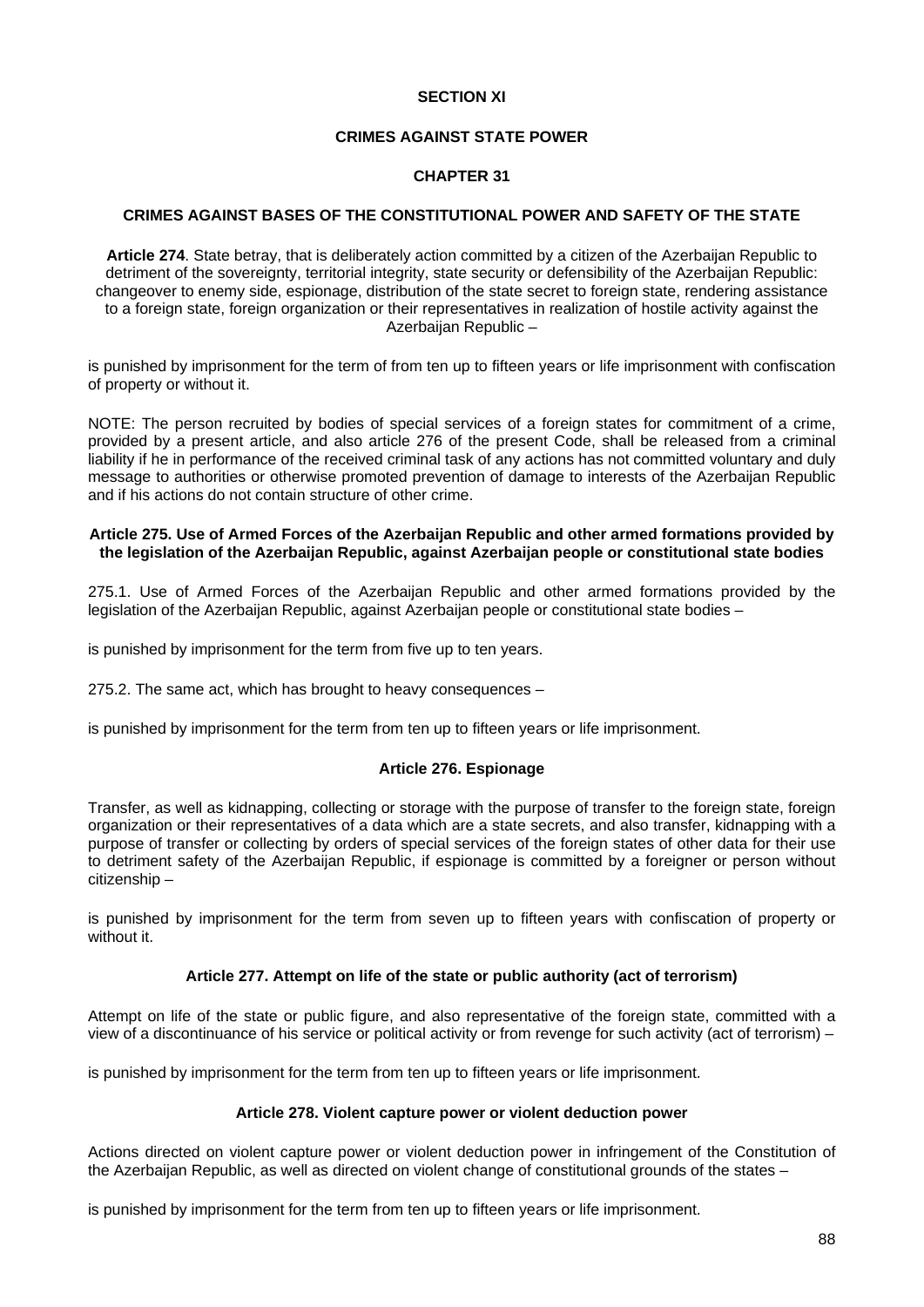NOTE: The person who has committed crimes provided by the present article, shall be released from a criminal liability if he is voluntary and duly message to bodies of the government or otherwise promoted prevention of damage to interests of the Azerbaijan Republic, and also committed crime has not caused essential harm and if his actions do not contain structure of other crime.

# **Article 279. Creation of a armed formations or groups, which are not provided by the legislation**

279.1. Creation of armed formations or groups, which are not provided by the legislation of the Azerbaijan Republic, and also participation in their creation and activity, supplying them by weapon, ammunition, explosives, military engineering or military equipment –

is punished by imprisonment for the term from three up to eight years.

279.2. The attack on enterprises, establishments, and organizations or on separate persons by structure of formations or groups which is provided by article 279.1 of the present Code –

is punished by imprisonment for the term from seven up to twelve years.

279.3. The act which is provided by article 279.2 of the present Code, entailed to destruction of people or other heavy consequences –

is punished by imprisonment for the term from eight up to fifteen years or life imprisonment with confiscation of property or without it.

# **Article 280. Armed rebellion**

Organization of armed rebellion or active participation in it with a view of violent change of constitutional power of the Azerbaijan Republic or infringement of territorial integrity of the Azerbaijan Republic –

is punished by imprisonment for the term from ten up to fifteen years or life imprisonment.

# **Article 281. Public appeals directed against the state**

281.1. Public appeals to violent capture of authority, violent deduction of authority or violent change constitutional grounds or infringement of territorial integrity of the Azerbaijan Republic, as well as distribution of materials of such contents -

is punished by imprisonment for the term up to five years.

281.2. The same acts committed repeatedly or by group of persons –

is punished by imprisonment for the term from five up to eight years.

281.3. The acts provided by articles 281.1 and 281.2 of the present Code, committed by orders of foreign organizations or their representatives –

is punished by imprisonment for the term from seven up to twelve years.

#### **Article 282. Diversion**

282.1. Commitment of explosion, arson or other actions directed on destruction or damage of enterprises, constructions, means of communication, means of message and communication, objects of life-support of a population with a view of undermining defensibility and economic safety of the Azerbaijan Republic, as well as mass poisoning or distribution among people and animal infectious of diseases, committed in same purposes –

is punished by imprisonment for the term from eight up to fifteen years.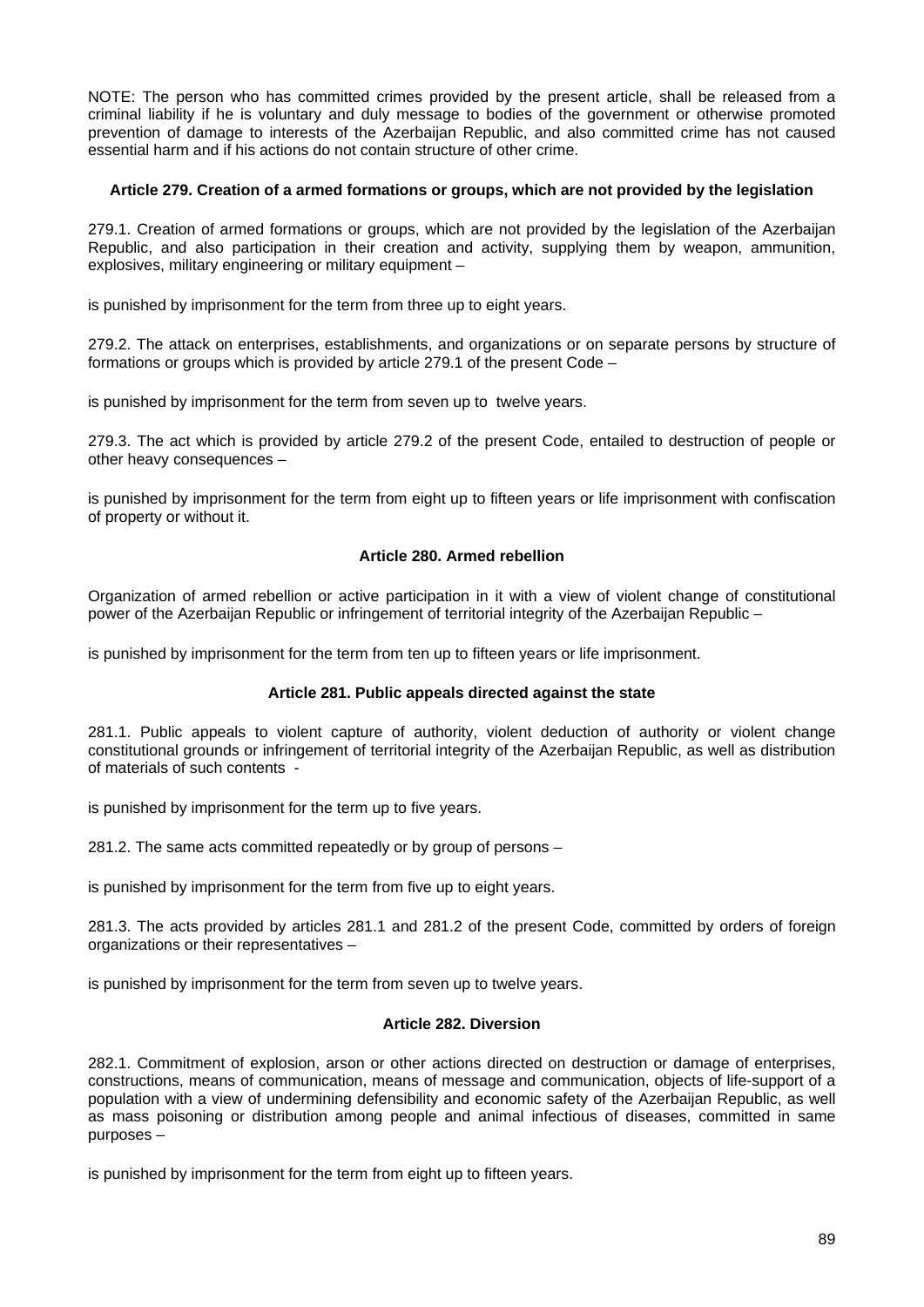282.2. The same acts committed by organized group –

is punished by imprisonment for the term from twelve up to fifteen years.

## **Article 283. Excitation of national, racial or religious hostility**

283.1. The actions directed on excitation of national, racial or religious hostility, humiliation of national advantage, as well as actions directed on restriction of citizens rights, or establishment of the superiority of citizens on the basis of their national or racial belonging, creeds committed publicly or with use of mass media –

is punished by the penalty at a rate from one up to two thousand of nominal financial unit, or restriction of freedom for the term up to three years, or imprisonment for the term from two up to four years.

283.2. The same acts committed:

283.2.1. with application of violence or with threat of its application;

283.2.2. by person with use of the service position;

283.2.3. by organized group  $-$ 

is punished by imprisonment for the term from three up to five years.

#### **Article 284. Disclosure of the state secret**

284.1. Disclosure of the data, making state secret, by a person to whom it was trusted or it became known on service or work, at absence of attributes of high treason –

is punished by imprisonment for the term from two up to five years with deprivation of the right to hold the certain posts or to engage in the certain activities for the term up to three years.

284.2. The same act which has brought to minor serious consequences –

is punished by imprisonment for the term from three up to seven years with deprivation of the right to hold the certain posts or to engage in the certain activities for the term up to five years.

#### **Article 285. Loss of the documents containing the state secret**

Loss on imprudence of documents, containing the state secret, and also subjects, data of which make the state secret, by a person having access to them and infringement established by the legislation of the Azerbaijan Republic of handling rules with the specified documents or subjects, entailed to heavy consequences –

is punished by restriction of freedom for the term up to three years or with imprisonment for the term up to five years with deprivation of the right to hold the certain posts or to engage in the certain activities for the term up to three years.

# **CHAPTER 32**

# **CRIMES AGAINST JUSTICE**

# **Article 286. Impeding to implementation of justice, manufacture of preliminary investigation**

286.1. Intervention in any form of court activity with a view of impending to implementation of justice –

is punished by the penalty at a rate from two hundred up to five hundred of nominal financial unit or imprisonment for the term up to two years.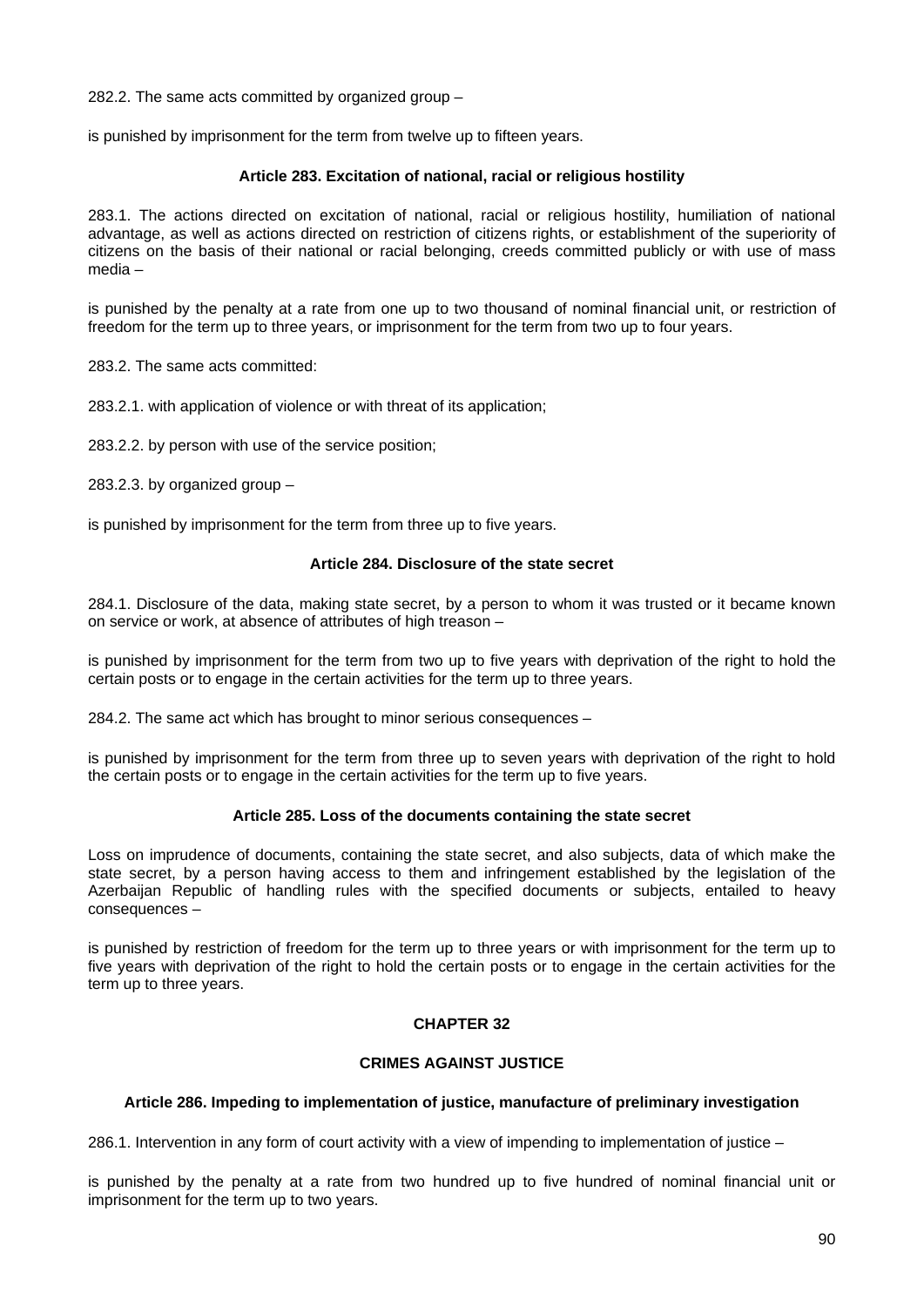286.2. Intervention in any form to activity of the prosecutor office, inspector or person making inquiry, with a view of impending to objective, full and all-round investigation of case –

is punished by the penalty at a rate from two hundred up to five hundred of nominal financial unit, or public works for the term from hundred fifty up to two hundred forty, or imprisonment for the term about six months.

286.3. The acts provided by articles 286.1 and 286.2 of the present Code, committed by a person with use of the service position –

is punished by the penalty at a rate of from five hundred up to eight hundred of nominal financial unit or with imprisonment for the term up to three years with deprivation of the right to hold the certain posts or to engage in the certain activities for the term up to three years.

# **Article 287. Attempt on life of a person who is carrying out justice or preliminary investigation**

Attempt on life of a judge, jurymen, and also prosecutor, investigator, person making inquiry, defender, expert, judicial supervisor, judicial executor, as well as on their close relatives in connection with disposal of legal proceeding or appropriate materials in court, either manufacture of preliminary investigation or execution of decision or other judicial action, committed with a view of hindrance lawful activity of a specified persons or from revenge for such activity –

is punished by imprisonment for the term from twelve up to fifteen years.

### **Article 288. Threat or violent actions in connection with implementation of justice or manufacture of preliminary investigation**

288.1. Threat murder, causing of harm to health, destruction or damage of property concerning a judge, jurymen, as well as on their close relatives in connection with disposal of legal proceeding or appropriate materials in court –

is punished by the penalty at a rate from one up to three thousand of nominal financial unit or imprisonment for the term from two up to five years.

288.2. The same act committed concerning prosecutor, investigator, person making inquiry, defender, expert, judicial supervisor, judicial executor, as well as on their close relatives in connection with disposal of legal proceeding or appropriate materials in court, either manufacture of preliminary investigation or execution of decision or other judicial actions –

is punished by the penalty at a rate from five hundred up to one thousand of nominal financial unit or imprisonment for the term up to three years.

288.3. The acts provided by articles 288.1 or 288.2 of the present Code, committed with application of the violence not dangerous to life or health –

is punished by imprisonment for the term from three up to five years.

288.4. The acts provided by articles 288.1 or 288.2 of the present Code, committed with application of the violence dangerous to life or health –

is punished by imprisonment for the term from five up to ten years.

#### **Article 289. Disrespect to court**

289.1. Disrespect to court, insult of participants of proceeding –

is punished by the penalty at a rate up to three hundred of nominal financial unit or public works for the term of from hundred sixty up to two hundred hours, or imprisonment for the term about six months.

289.2. The same act committed concerning judge or jurymen –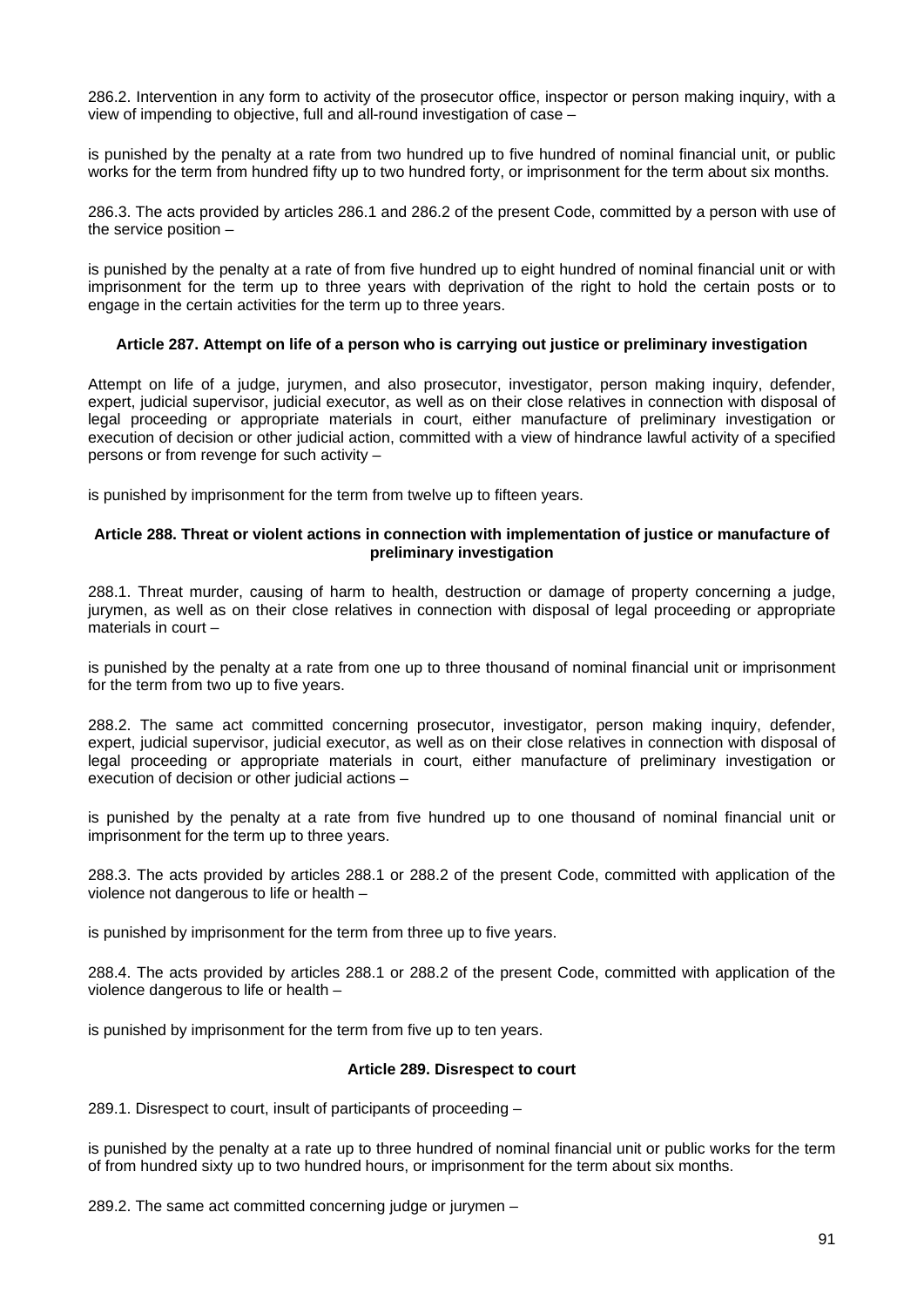is punished by the penalty at a rate from three hundred up to five hundred of nominal financial unit, or corrective works for the term up to two years, or imprisonment for the term about six months.

# **Article 290. Attraction of obviously innocent to a criminal liability**

290.1. Attraction of obviously innocent to a criminal liability –

is punished by imprisonment for the term up to three years.

290.2. The same act connected to accusation of a person on commitment of minor serious or serious crime –

is punished by imprisonment for the term from three up to seven years.

### **Article 291. Illegal release from a criminal liability**

Illegal release from a criminal liability of a person suspected or accused in commitment of a crime, by prosecutor, investigator or person making inquiry –

is punished by imprisonment for the term from two up to five years.

### **Article 292. False arrest, imprisonment or holding in custody**

292.1. Obviously false arrest –

is punished by restriction freedom for the term up to three years or with imprisonment for the term up to two years with deprivation of the right to hold the certain posts or to engage in the certain activities for the term up to three years.

292.2. obviously illegal imprisonment or holding in custody –

is punished by imprisonment for the term from two up to four years.

292.3. The acts provided by articles 292.1 or 292.2 of the present Code, entailed heavy consequences –

is punished by imprisonment for the term from four up to eight years.

#### **Article 293. Compulsion to evidence**

293.1. Compulsion suspected, accused, suffering, witness to evidence at interrogation, and also expert to a summer residence of conclusion by application of threats, blackmail, humiliation of advantage or other illegal actions by prosecutors office, investigator or person making inquiry, or at their instigation –

is punished by imprisonment for the term up to three years.

293.2. The same act committed with application of torture –

is punished by imprisonment for the term from five up to ten years.

# **Article 294. Falsification of proofs**

294.1. Falsification of proofs on a civil case by person participating in case, or his representative –

is punished by the penalty at a rate of from five hundred up to one thousand of nominal financial unit, or corrective works for the term from one year up to two years, or imprisonment for the term about six months.

294.2. Falsification of proofs on criminal case by a person making inquiry, investigator, prosecutor or defender –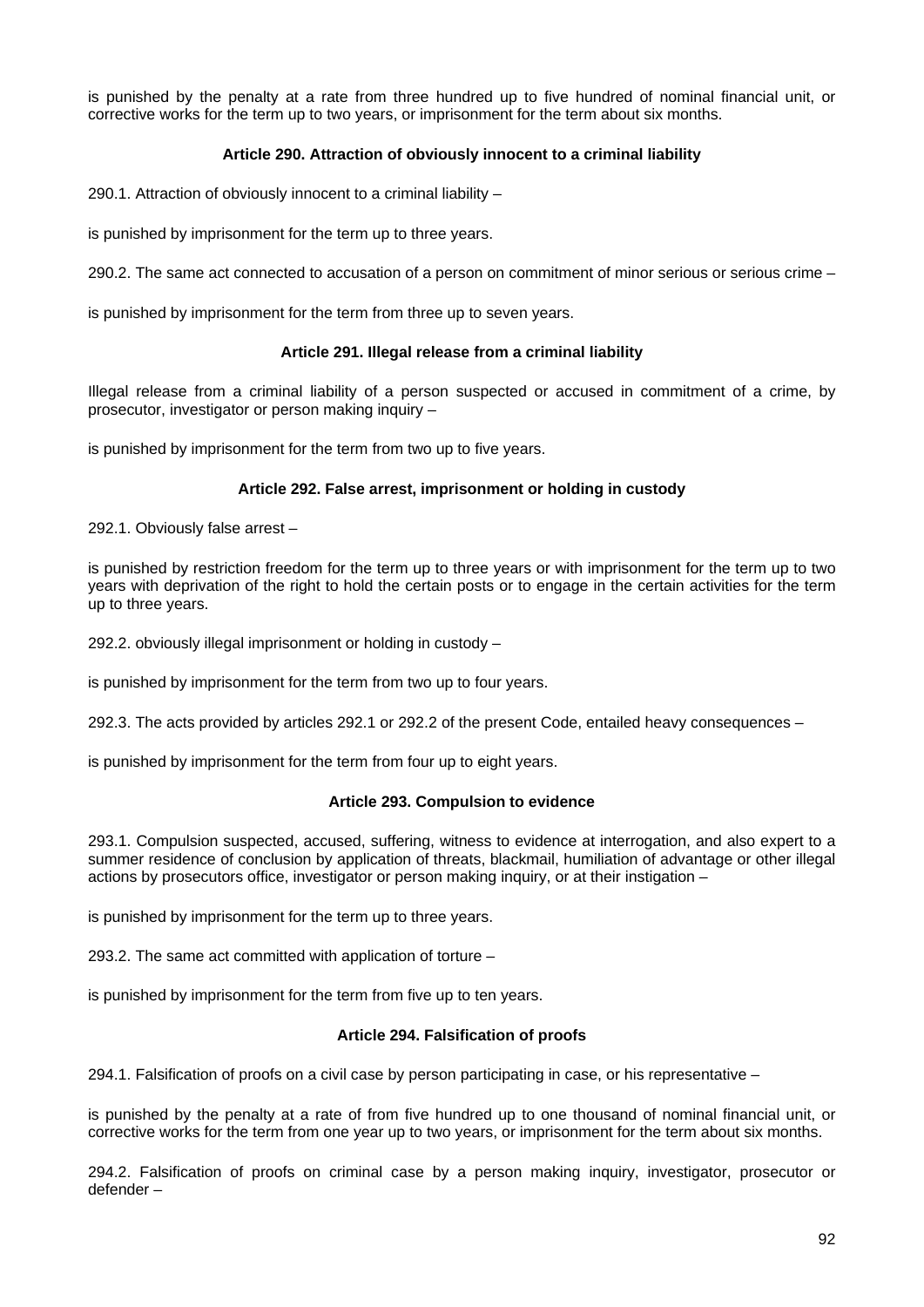is punished by imprisonment for the term up to three years with deprivation of the right to hold the certain posts or to engage in the certain activities for the term up to three years.

294.3. Falsification of proofs on criminal case on minor serious or serious crimes, as well as falsification of proofs on other cases, entailed heavy consequences –

is punished by imprisonment for the term from five up to seven years with deprivation of the right to hold the certain posts or to engage in the certain activities for the term up to three years.

# **Article 295. Removal of obviously illegal sentence, decisions or other decision**

295.1. Removal by judges of obviously illegal sentence, decision, definition or other decision-

is punished by the penalty at a rate from five hundred up to one thousand of nominal financial unit or imprisonment for the term up to three years.

295.2. The same act which connected to removal of illegal verdict of court to imprisonment or has entailed other heavy consequences –

is punished by imprisonment for the term from five up to eight years.

### **Article 296. Obviously false denunciation**

296.1. Obviously false denunciation concerning commitment of a crime –

is punished by the penalty at a rate from three hundred up to one thousand of nominal financial unit, or public works for the term from hundred sixty till two hundred hours, or corrective works for the term from one year up to two years, or imprisonment for the term up to three years.

296.2. The same act connected to accusation of a person in commitment of minor serious or serious crime or with artificial creation of proofs for accusation –

is punished by imprisonment for the term from three up to seven years.

# **Article 297. Obviously false testimonies, conclusions of expert or wrong translation**

297.1. Obviously false testimonies of witness, victim or obviously false conclusion of expert, as well as obviously wrong translation in court or by manufacture of preliminary investigation –

is punished by the penalty at a rate from five hundred up to one thousand of nominal financial unit, or public works for the term from hundred sixty till two hundred hours, or corrective works for the term from one year up to two years, or restriction of freedom for the term up to two years, or imprisonment for the term about six months.

297.2. The same acts connected to accusation of a person in commitment of minor serious or serious crime –

is punished by imprisonment for the term from two up to six years.

NOTE: 1. The persons provided in article 297.1 of the present Code shall be released from a criminal liability, if they voluntary during inquiry, preliminary investigation or proceeding before judgment or decisions of court, have declared about false indications given by them, conclusion or obviously wrong translation.

2. The person, given obviously a false testimony against wives (husband), children, parents and other close relatives which circle is determined by the legislation if he was forced to testify against the specified persons shall be not subject to the criminal liability.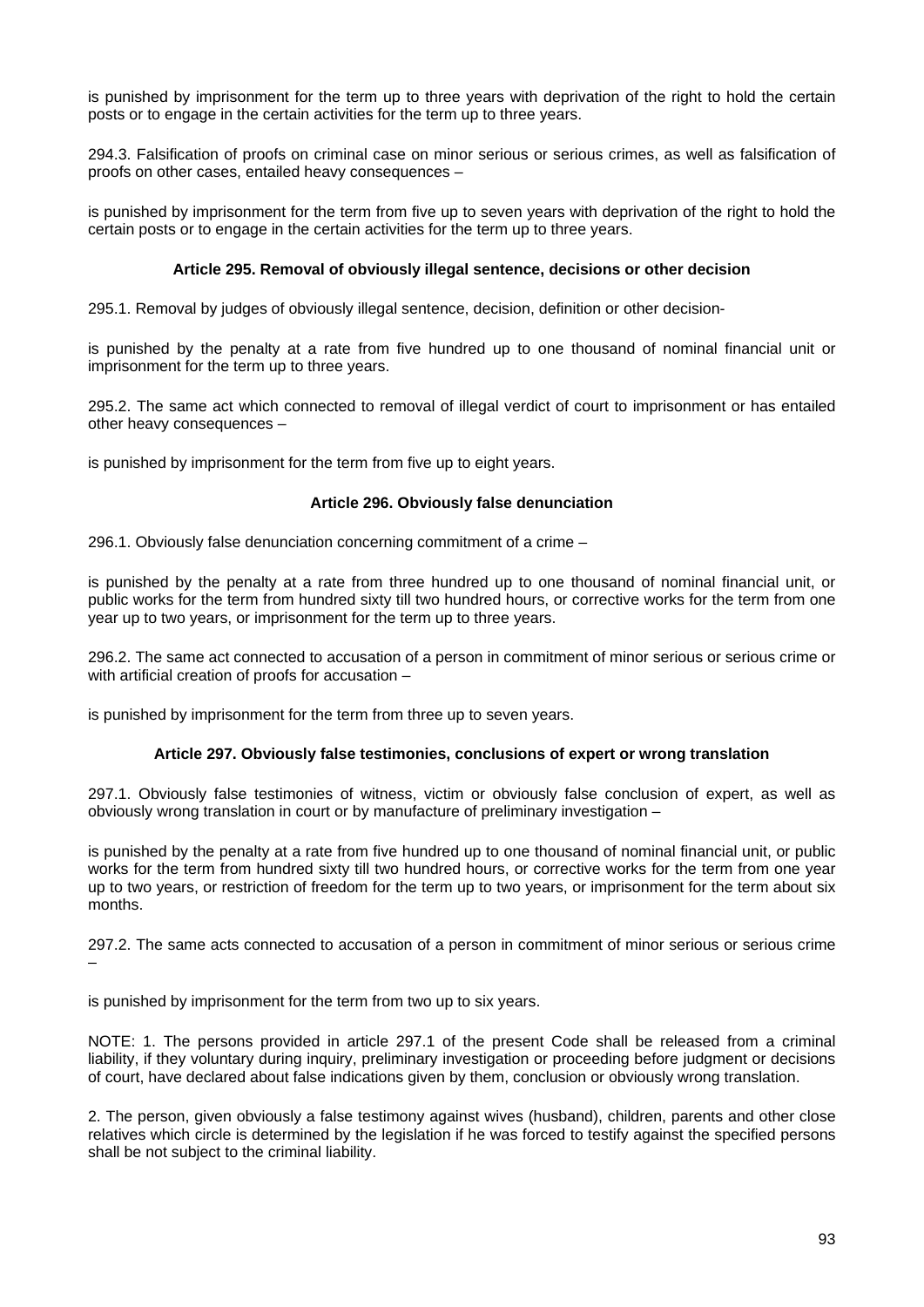# **Article 298. Refusal of witness or victim from testifying**

Refusal of witness or victim from testifying –

is punished by the penalty at a rate from three hundred up to five hundred of nominal financial unit, or public works for the term from hundred twenty up to hundred eighty hours, or corrective works for the term from one year up to two years, or imprisonment for the term about six months.

NOTE: The person can not be instituted criminal proceedings for refusal from testifying against himself, wife (husband), children, parents and other close relatives which circle is determined by the legislation.

### **Article 299. Payoff money or compulsion to evasion from testifying, obviously false testimonies or conclusions or wrong translation**

299.1. The payoff money of witness who has suffered with a view of giving by them of false testimonies or expert with a view of giving by him of the false conclusion or false testimonies, as well as translator with purpose of wrong translation –

is punished by the penalty at a rate from five hundred up to one thousand of nominal financial unit, or public works for the term from hundred eighty up to two hundred forty hours, or corrective works for the term up to two years, or imprisonment for the term a bout six months.

299.2. Compulsion of witness who has suffered from giving false testimonies, expert from giving false conclusion or translator to wrong translation, as well as compulsion of specified persons to evasion from evidence, connected with blackmail, threat murder, causing of harm to health, destruction or damage of property of these persons or their close relatives –

is punished by the penalty at a rate of from one up to three thousand of nominal financial unit or imprisonment for the term up to three years.

299.3. The acts provided by article 299.2 of the present Code, committed with application of violence not dangerous to life or health of specified persons –

is punished by imprisonment for the term from two up to five years.

299.4. The acts provided by articles 299.1 or 299.2 of the present Code, committed by organized group or with application of violence dangerous to life or health of specified persons –

is punished by imprisonment for the term from three up to seven years.

# **Article 300. Disclosure of information of inquiry body or preliminary investigation**

Disclosure information of inquiry body or preliminary investigation by a person warned in the order provided by law about inadmissibility of their disclosure, entailed causing of moral or material harm to interested person, committed without a consent of a person making inquiry, inspector, prosecutor or judge who is carrying out functions of judicial supervision –

is punished by the penalty at a rate from five hundred up to one thousand of nominal financial unit, or corrective works for the term up to two years, or imprisonment for the term about six months.

#### **Article 301. Disclosure of data on security measures used concerning employees of court and law enforcement bodies**

301.1. Disclosure of data on security measures used concerning judges, jurymen, judicial supervisors, judicial executors, prosecutors, inspectors, persons making inquiry, persons who are carrying out operative search activity, customs activities, providing protection of a social order and national safety, and also implement decisions of investigator bodies or prosecutors, as well as concerning their close relatives, if this action is committed by a person to whom these data were trusted or are known in connection with his service activity –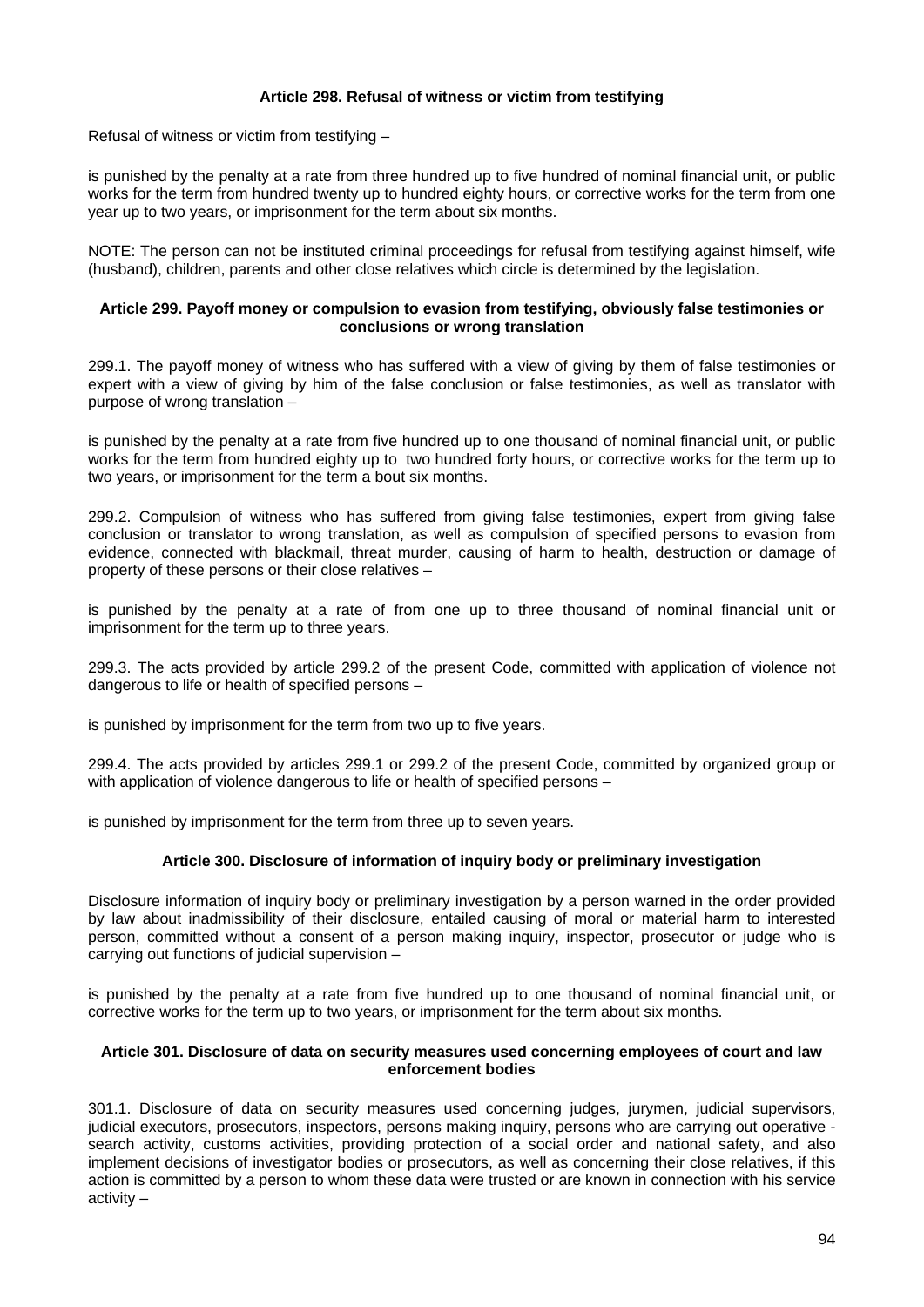is punished by the penalty at a rate from five hundred up to one thousand of nominal financial unit, or corrective works for the term up to one year, or imprisonment for the term about six months.

301.2. The same act which has entailed heavy consequences –

is punished by imprisonment for the term from one year up to five years.

## **Article 302. Infringement of the legislation on operative - search activity**

302.1. Implementation operative - search actions by not authorized persons, as well as implementation of these actions by authorized persons, but without grounds provided by the legislation, entailed essential infringement of rights and interests of person protected by the law –

is punished by the penalty at a rate from five hundred up to one thousand of nominal financial unit or with imprisonment for the term up to two years with deprivation of the right to hold the certain posts or to engage in the certain activities for the term up to three years or without it.

302.2. The same acts committed with use of special means, intended for secret dredging the information –

is punished by the penalty at a rate from one up to two thousand of nominal financial unit or with imprisonment for the term of from two up to five years with deprivation of the right to hold the certain posts or to engage in the certain activities for the term up to three years or without it.

### **Article 303. Illegal actions concerning a property subjected to inventory or arrest, or confiscation**

303.1. Waste, alienation, concealment, and also substitution of a property subjected to the inventory or arrest, committed by person to whom this property is entrusted, as well as implementation by representative of bank or other credit organization of bank operations with money resources (contributions) on which arrest is imposed –

is punished by the penalty at a rate from five hundred up to one thousand of nominal financial unit, or public works for the term from hundred eighty up to two hundred forty hours, or imprisonment for the term up to two years.

303.2. Concealment or assignment of a property subjected to confiscation on a decision of court, as well as other evasion from execution of decision of court entered into validity on purpose of property confiscation -

is punished by the penalty at a rate from one up to three thousand of nominal financial unit or imprisonment for the term up to three years with the penalty at a rate up to five hundred of nominal financial unit

#### **Article 304. Runaway from a place of imprisonment, from place of arrest or from place of guard**

304.1. Runaway from places of imprisonment, from place of arrest or from place guard, committed by person who is serving time or taking place in imprisonment pending trail –

is punished by imprisonment for the term up to two years.

304.2. The same act committed:

304.2.1. on preliminary arrangement by group of persons;

304.2.2. with application of the violence dangerous to life or health, or with threat of application of such violence;

304.2.3. with application of weapon or subjects used as the weapon –

is punished by imprisonment for the term from two up to six years.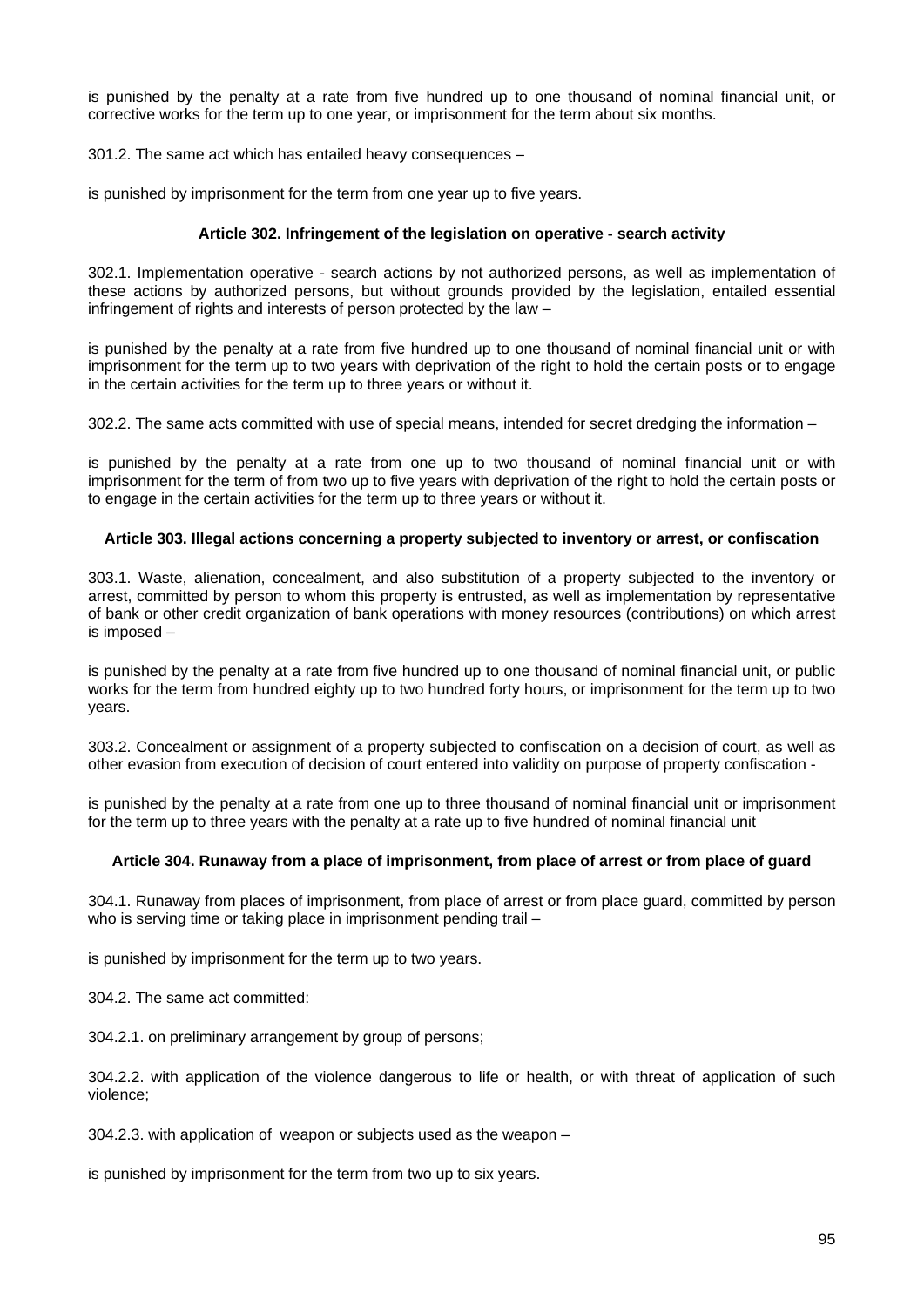### **Article 305. Evasion from serving punishment as imprisonment**

Not returning of person who has appropriate sanction for short-term going out of limits of imprisonment place, after expiry of the term of departure –

is punished by imprisonment for the term up to one year.

### **Article 306. Default of a verdict, decision or other actions of court**

306.1. Malicious default of decision, verdict, definition or the decision of a court, entered in validity, as well as impending to their execution –

is punished by the penalty at a rate from five hundred up to one thousand of nominal financial unit, or public works for the term from hundred sixty till two hundred hours, or corrective works for the term up to two years, or restriction of freedom on the same term, or imprisonment for the term up to two years.

306.2. The same acts committed by official –

is punished by the penalty at a rate from one up to two thousand of nominal financial unit, or corrective works for the term up to two years, or with imprisonment for the term from one year up to three years with deprivation of the right to hold the certain posts or to engage in the certain activities for the term up to three years or without it.

### **Article 307. Not informing about crimes and obviously not promised concealment of crimes**

307.1. Not informing about known preparing or committed minor serious or serious crimes –

is punished by the penalty at a rate from five hundred up to one thousand of nominal financial unit, or corrective works for the term up to two years, or imprisonment for the term up to two years.

307.2. Obviously not promised concealment of minor serious crimes -

is punished by the penalty at a rate from two up to five thousand of nominal financial unit or imprisonment for the term up to three years.

307.3. Obviously not promised concealment serious crime –

is punished by imprisonment for the term of from two up to five years.

NOTE: The person provided by article 307.1 of the present Code, who has not informed on a crime, prepared or committed by his wife (husband), children, parents and close relatives which circle is established by the legislation, can not be involved to a criminal liability.

# **CHAPTER 34**

### **CRIMES AGAINST STATE, INTERESTS OF PUBLIC SERVICE AND INSTITUTIONS OF LOCAL GOVERNMENT SERVICE, AND ALSO IN OTHER COMMERCIAL AND NONCOMMERCIAL ORGANIZATIONS \***

## **Article 308. Abusing official powers**

308.1. Abusing official powers, that is deliberate, contrary to interests of service, use by the official of service powers from self-interest or other personal interest, causing essential harm to rights and legitimate interests of citizens or organizations or protected by law interests of a society or state –

is punished by the penalty at a rate from one up to two thousand of nominal financial unit, or with deprivation of the right to hold the certain posts or to engage in the certain activities for the term up to three years, or corrective works for the term up to two years, or imprisonment for the term up to three years.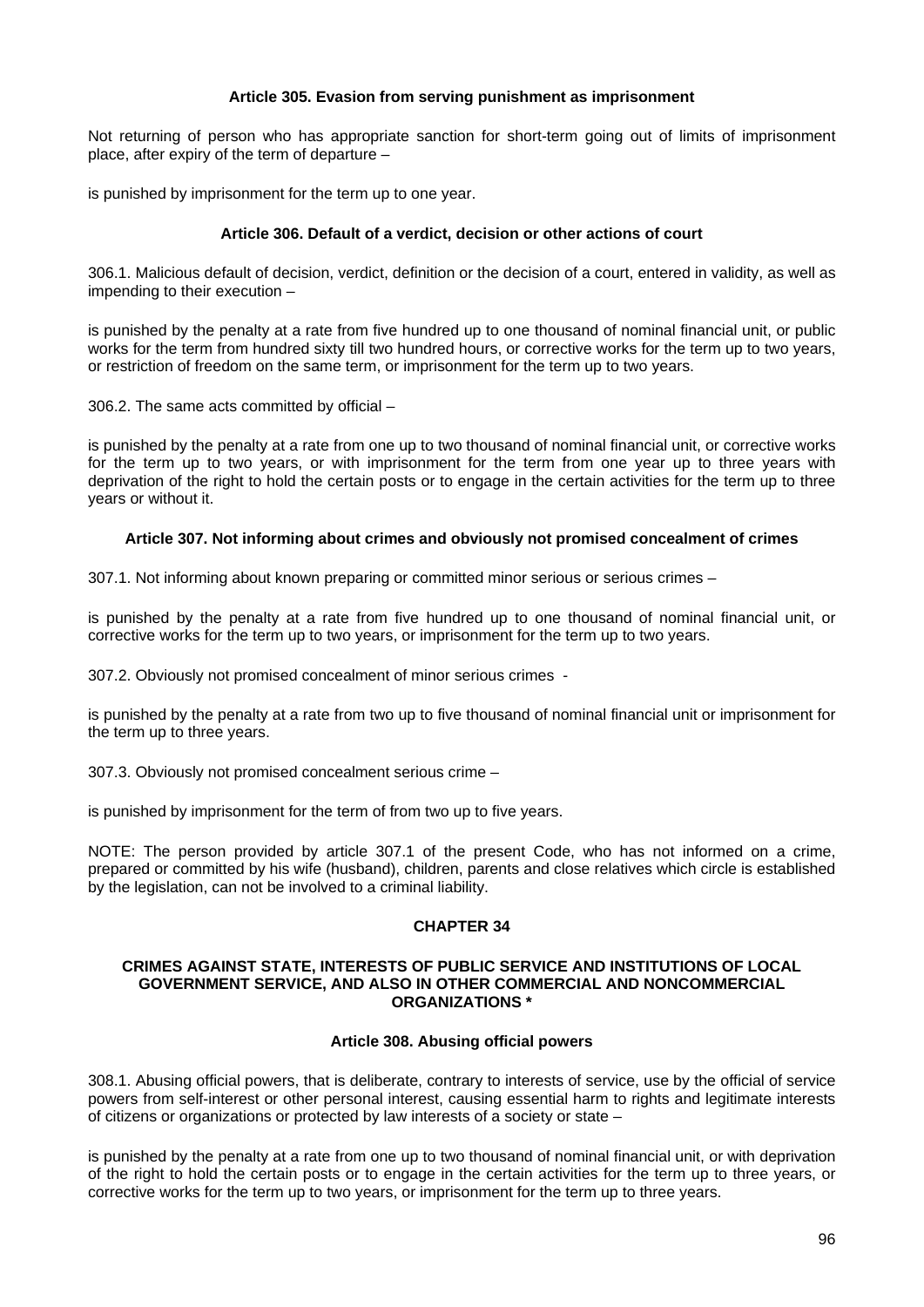308.2. The act provided by article 308.1 of the present Code, entailed heavy consequences –

is punished by imprisonment for the term from three up to seven years with deprivation of the right to hold the certain posts or to engage in the certain activities for the term up to three years.

The note: 1. Officials in articles of the present chapter, shall be persons constantly, temporarily or on special power carrying out functions of authority representative either carrying out organizational - administrative or administrative functions in state bodies, institutions of local government, state and municipal establishments, enterprises or organizations, and also in other commercial and noncommercial organizations.

2. Civil servants and employees of institutions of local government who are not admitted as officials, and also employees of other commercial and noncommercial organizations carry criminal liability under articles of the present chapter in cases, which are specially provided by appropriate articles.

#### **Article 309. Excess of official powers**

309.1. Commitment by official of actions, which are obviously preternatural powers, entailed causing of essential harm to rights and legitimate interests of citizens or organizations or protected by law interests of a society or state –

is punished by the penalty at a rate of from one up to two thousand of nominal financial unit, or corrective works for the term up to two years, or with imprisonment for the term up to three years with deprivation of the right to hold the certain posts or to engage in the certain activities for the term up to three years or without it.

309.2. The act provided by article 309.1 of the present Code, committed with application of violence or with threat of its application, or with application of weapon or other special means, or entailed heavy consequences –

is punished by imprisonment for the term from three up to seven years with deprivation of the right to hold the certain posts or to engage in the certain activities for the term up to three years.

# **Article 310. Assignment of powers of the official**

Commitment of actions connected to autocratic representation by official or assignment of powers of official, entailed essential infringement of rights and legitimate interests of citizens or organizations –

is punished by the penalty at a rate from five hundred up to one thousand of nominal financial unit, or public works for the term up to two hundred hours, or corrective works for the term up to two years, or imprisonment for the term up to three years.

# **Article 311. Reception of a bribe**

311.1. Reception by official personally or through intermediary of a bribe as money, securities, other property or benefits of property nature on actions (inaction) for the benefit of the briber or person represented by him, if such actions (inaction) are included into service powers of the official or it by virtue of official position can promote such actions (inaction), as well as for the general protection or indifference on service –

is punished by imprisonment for the term from two up to seven years with deprivation of the right to hold the certain posts or to engage in the certain activities for the term up to three years or without it.

311.2. Reception by official of a bribe for illegal actions (inaction) –

is punished by imprisonment for the term from five up to ten years with deprivation of the right to hold the certain posts or to engage in the certain activities for the term up to three years.

311.3. The acts provided by articles 311.1 or 311.2 of the present Code, committed:

311.3.1. on preliminary arrangement by group of persons or organized group;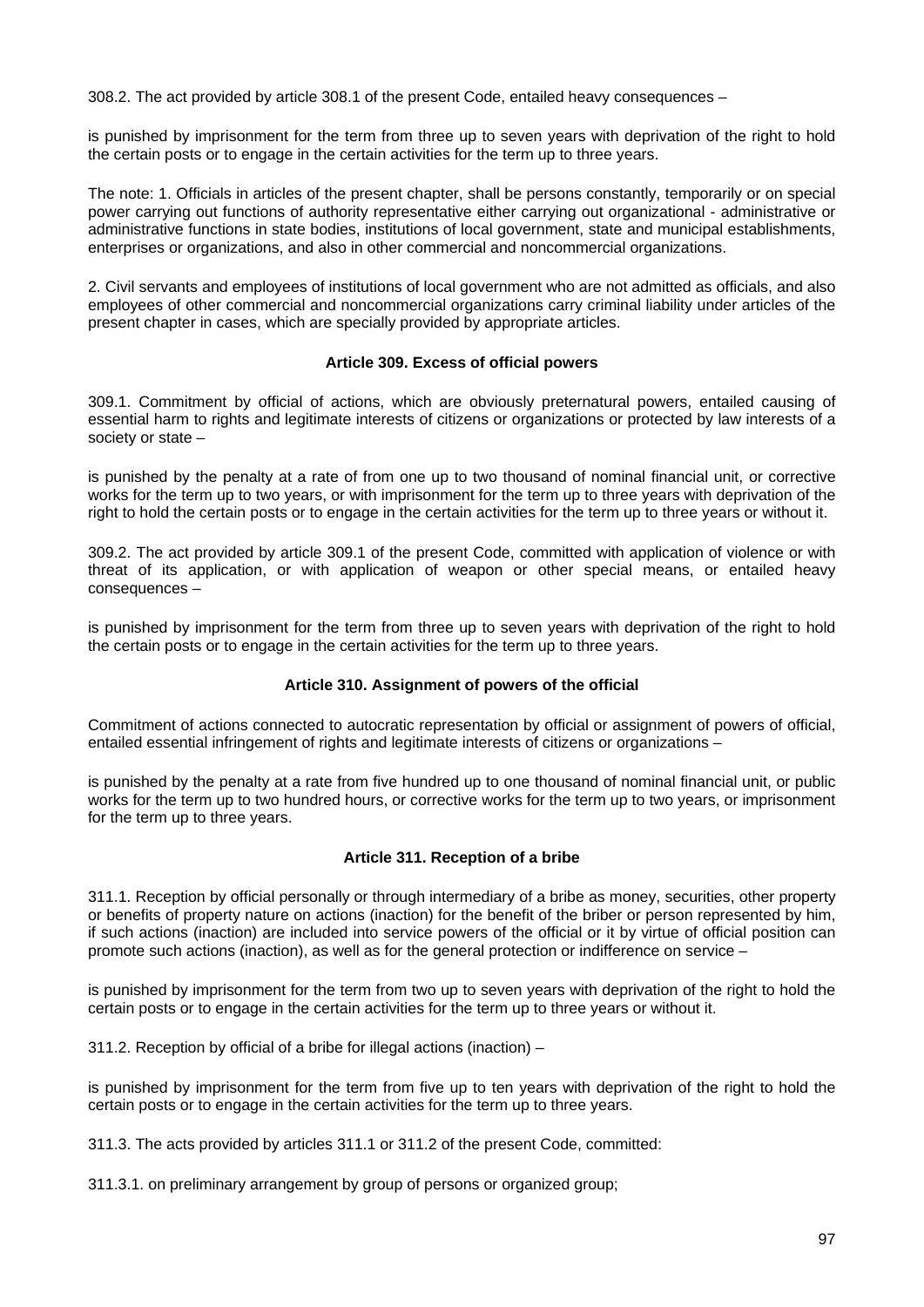311.3.2. repeatedly;

311.3.3. in the large amount;

311.3.4. with application of threats –

is punished by imprisonment for the term from seven up to twelve years with confiscation of property.

The note: a «the large amount» bribe is understood as the sum of money, cost of securities, property or benefits of the property nature, exceeding five thousand of nominal financial units.

### **Article 312. Presentation of a bribe**

312.1. The presentation of a bribe to official personally or through the intermediary  $-$ 

is punished by the penalty at a rate from one up to two thousand of nominal financial unit or imprisonment for the term up to five years with the penalty at a rate from five hundred up to one thousand of nominal financial unit or without it.

312.2. The presentation of a bribe to official for commitment of obviously illegal actions (inaction) by him or repeated presentation of a bribe –

is punished by the penalty at a rate of from two up to four thousand of nominal financial unit or imprisonment for the term from three up to eight years with confiscation of property or without it.

NOTE: The person given a bribe, shall be released from a criminal liability if presentation of a bribe took place by threats of official or if the person has voluntary informed the appropriate state body about a presentation of a bribe.

# **Article 313. Service forgery**

Service forgery, that is bringing by official, and also civil servant or employee of institutions of local government who is not being official, to official documents of obviously false data, as well as entering into specified documents of the corrections deforming their valid contents, committed from mercenary or other personal interest –

is punished by the penalty at a rate from five hundred up to one thousand of nominal financial unit, or public works for the term up to two hundred forty hours, or corrective works for the term from one year till two years, or with imprisonment for the term up to two years with deprivation of the right to hold the certain posts or to engage in the certain activities for the term up to two years or without it.

#### **Article 314. Negligence**

314.1. The negligence, that is default or inadequate performance by official of the duties owing to unfair or negligent attitude(relation) to the service, entailed essential harm to rights and legitimate interests of citizens or organizations or to interests protected by law of state or a society –

is punished by the penalty at a rate from five hundred up to one thousand of nominal financial unit, or public works for the term up to two hundred thirty hours, or corrective works for the term up to two years, or imprisonment for the term about six months.

314.2. The same act committed on imprudence and entailed death of the victim or other heavy consequences –

is punished by imprisonment up to five years.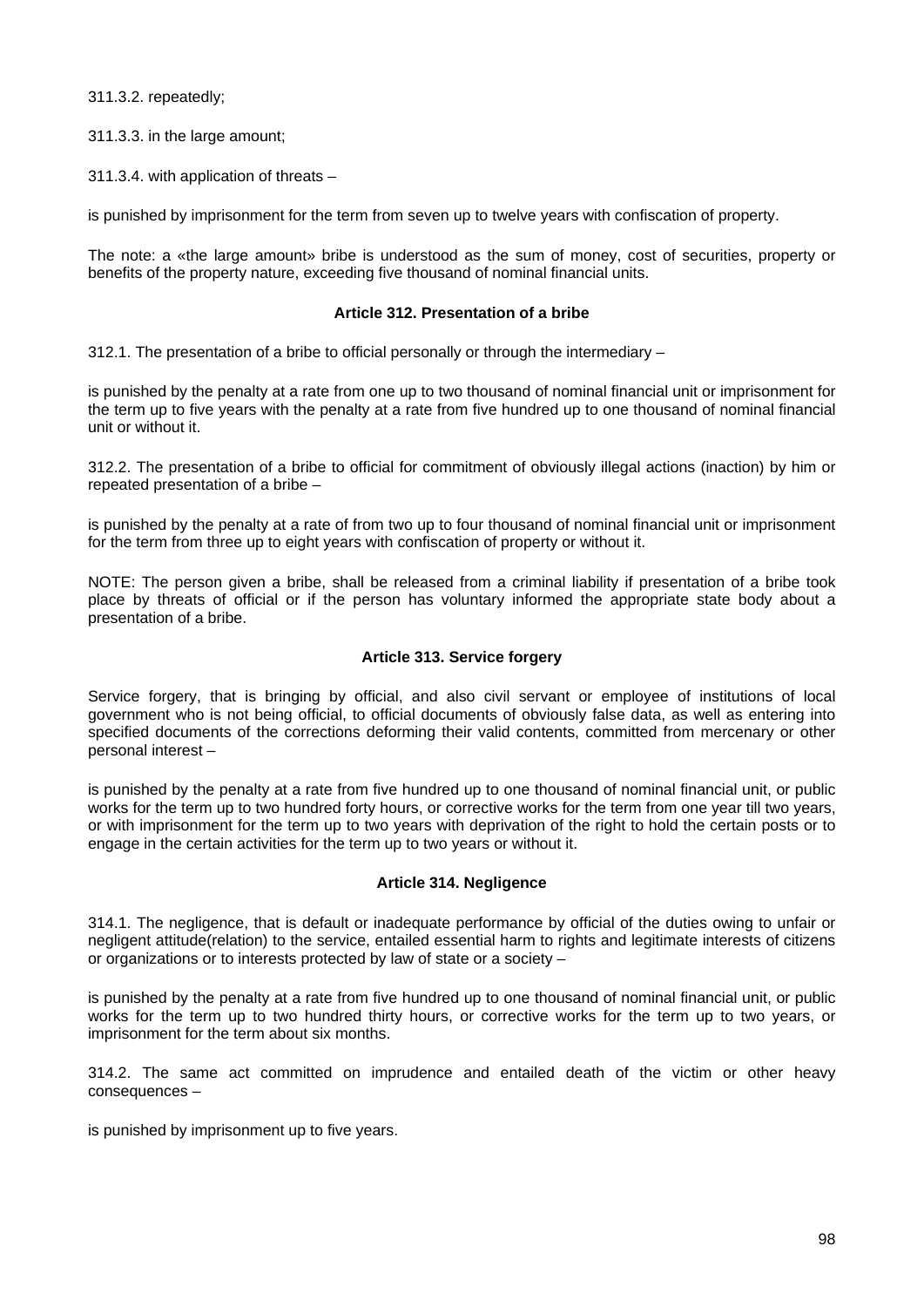### **CHAPTER 34**

## **CRIMES AGAINST MANAGEMENT ORDER**

#### **Article 315. Resistance or application of violence concerning the representative of authority**

315.1. Application of violence, resistance with application of violence concerning the representative of authority in connection with performance of official duties by him or application of the violence not dangerous to life or health concerning his close relatives, as well as threat of application of such violence –

is punished by imprisonment for the term up to three years.

315.2. Application of the violence dangerous to life or health, concerning a persons specified in article 315.1 of the present Code –

is punished by imprisonment for the term from three up to seven years.

#### **Article 316. Disclosure of data on security measures used concerning persons, participating in criminal trial**

316.1. Disclosure of data on security measures used concerning persons, who have informed appropriate bodies about a crime, or participating in detection, suppression or disclosing of a crime, concerning a victim, his representative, suspected, accused, defenders and representatives, civil claimants, civil respondents on criminal case, their representatives, witnesses, experts, experts, translators and also their close relatives if this act is committed by a person to whom these data were trusted or known on service –

is punished by the penalty at a rate from five hundred up to one thousand of nominal financial unit, or corrective works for the term up to one year, or imprisonment for the term about six months.

316.2. The same act, which has entailed heavy consequences –

is punished by imprisonment for the term from one year up to five years.

#### **Article 317. Infringement of normal activity on criminal - executive establishments or investigator isolators**

317.1. Threat on application of violence concerning employees of criminal - executive establishments or investigator isolators, and also concerning condemned with a purpose to prevent his correction or from revenge for execution of public duties by him –

is punished by imprisonment for the term up to five years.

317.2. Application of violence not dangerous to life or health, to persons provided in article 317.1 of the present Code –

is punished by imprisonment for the term from five up to seven years.

317.3. The acts provided by articles 317.1 or 317.2 of the present Code, committed by organized group or with application of violence dangerous to life or health –

is punished by imprisonment for the term from seven up to twelve years.

### **Article 318. Illegal crossing border of the Azerbaijan Republic**

318.1. Crossing of protected frontier of the Azerbaijan Republic without established documents or outside of check point of frontier –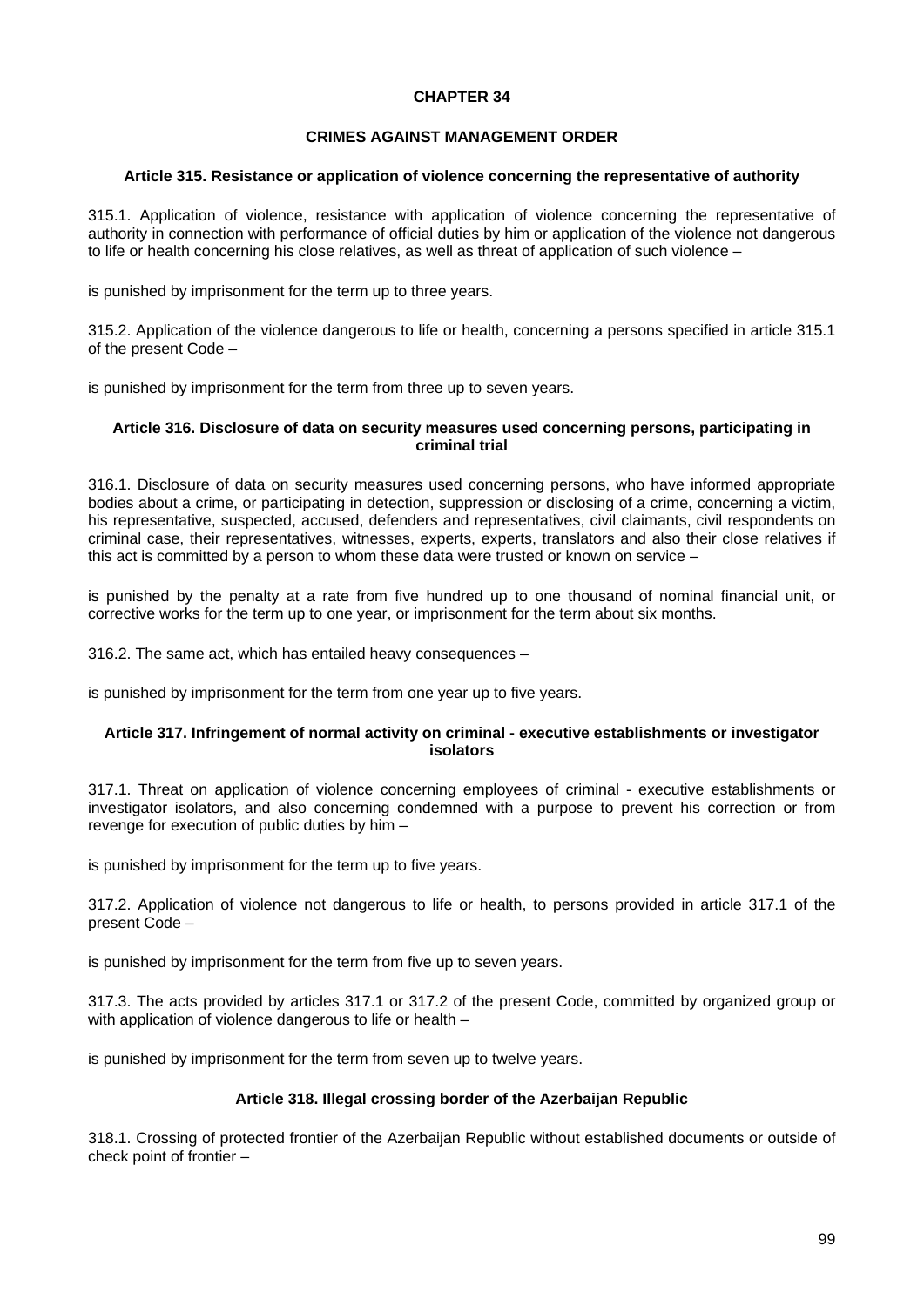is punished by the penalty at a rate from two hundred up to five hundred of nominal financial unit or imprisonment for the term up to two years.

318.2. The act provided by article 318.1 of the present Code, committed on preliminary arrangement by group of persons or organized group either with application of violence or with threat of its application –

is punished by imprisonment for the term up to five years.

NOTE: Action of positions of present article is not distributed to foreigners and persons without the citizenship, arrived in the Azerbaijan Republic with infringement of rules of crossing protected frontier of the Azerbaijan Republic with a purpose of use of the right on political asylum fixed by the Constitution of the Azerbaijan Republic if actions of these persons do not contain structure of other crime.

# **Article 319. Illegal change of frontier of the Azerbaijan Republic**

319.1. Withdrawal, moving or destruction of frontier marks with a view of illegal change of frontier of the Azerbaijan Republic -

is punished by restriction of freedom for the term up to two years or imprisonment on the same term.

319.2. The same acts which is committed repeatedly or has entailed heavy consequences –

is punished by imprisonment for the term up to four years.

### **Article 320. Fake, manufacturing or selling of official documents, state awards, seals, stamps, forms or use of counterfeit documents**

320.1. Fake of certificate or other official document giving the rights or releasing from duties, with a view of its use or selling of such document, as well as manufacturing in same purposes or selling of counterfeit state awards of the Azerbaijan Republic, stamps, seals, forms –

is punished by restriction of freedom for the term up to three years or imprisonment for the term up to two years.

320.2. Use of obviously counterfeit documents provided in article 320.1 of the present Code –

is punished by the penalty at a rate from two hundred up to five hundred of nominal financial unit, or public works for the term up to eighty, or corrective works for the term up to one year, or imprisonment on the same term.

# **Article 321. Evasion serving in military**

321.1. Evasion without the lawful grounds from next appeal on military service or from an appeal on mobilization, with a purpose of evasion from serving in military –

is punished by imprisonment for the term up to two years.

321.2. The same act committed in wartime –

is punished by imprisonment for the term from three up to six years.

# **Article 322. Arbitrariness**

322.1. Arbitrariness, that is autocratic, contrary to established by law or other normative-legal acts to order commitment of any actions, which legitimacy is denied by the citizen or organization, causing essential harm –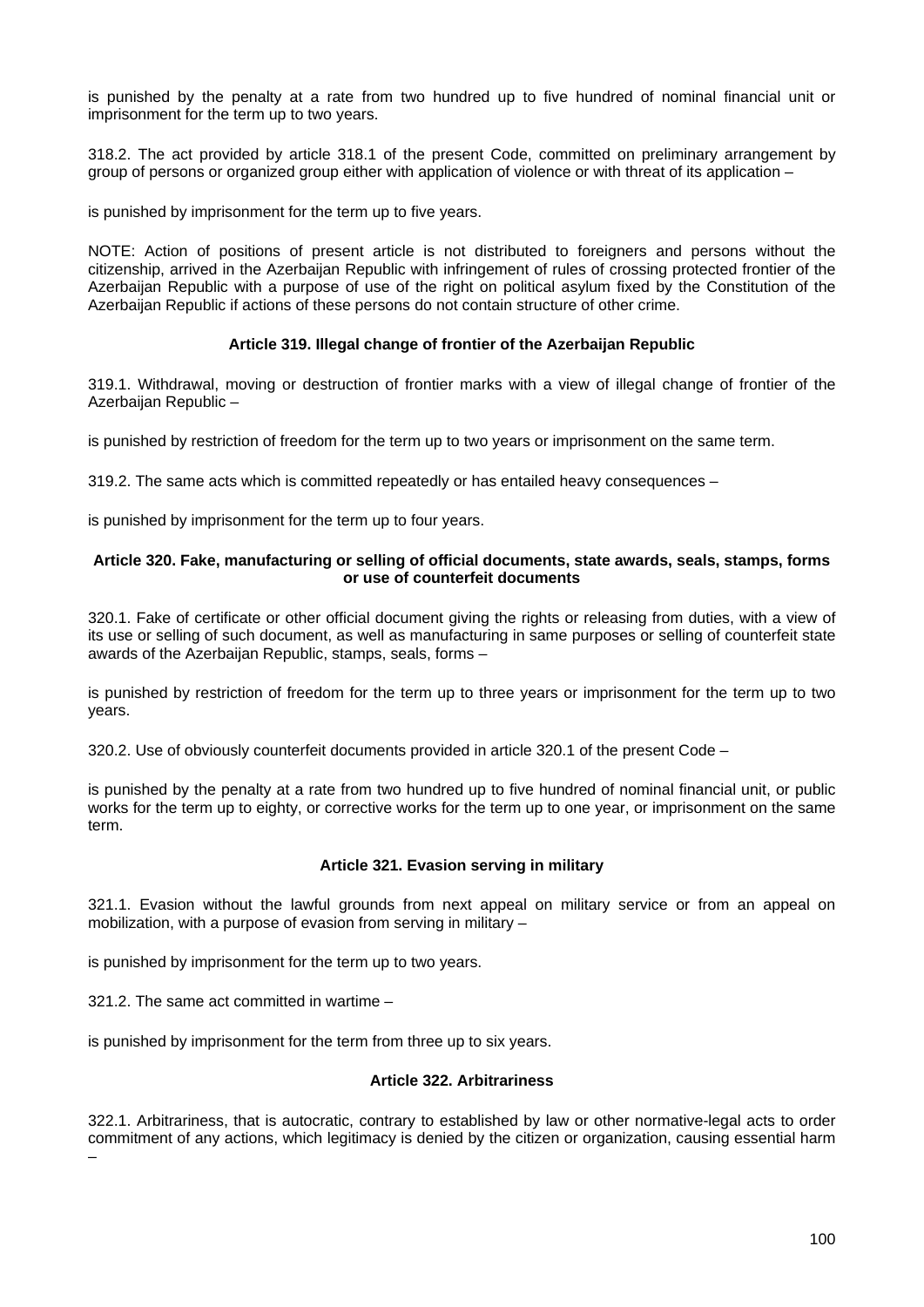is punished by the penalty at a rate up to five hundred of nominal financial unit, or public works for the term from hundred eighty up to two hundred forty hours, or corrective works for the term from one year up to two years, or imprisonment for the term about six months.

322.2. The same act committed with application of violence or with threat of its application –

is punished by restriction of freedom for the term up to three years or imprisonment for the term up to two years.

## **Article 323. Illegal actions or humiliation of honor and dignity of the President of the Azerbaijan Republic**

Article 323.1. Illegal actions or humiliation of honor and dignity of the President of the Azerbaijan Republic in public statement, publicly shown product or mass media –

is punished by the penalty at a rate from five hundred up to one thousand of nominal financial unit, or corrective works for the term up to two years, or imprisonment on the same term.

323.2. The same acts connected to accusation of commitment minor serious or serious crime–

is punished by imprisonment from two up to five years.

NOTE: Action of this article is not distributed to the public statements connected to criticism activity of the President of the Azerbaijan Republic, and also policy spent under his management.

# **Article 324. Violation of the National Flag or State Emblem of the Azerbaijan Republic**

Violation of the National Flag or the State Emblem of the Azerbaijan Republic –

is punished by restriction of freedom for the term up to two years or imprisonment for the term up to one year.

# **Article 325. Purchase or selling of the state awards and official documents**

Illegal purchase or selling of the official documents giving the rights or releasing from duties, and also the state awards of the Azerbaijan Republic –

is punished by the penalty at a rate of up to three hundred of nominal financial unit, or corrective works for the term up to one year, or imprisonment for the term about six months.

# **Article 326. Abduction or destruction of official documents, stamps, seals**

326.1. Abduction, destruction, damage or concealment of official documents, stamps or seals, committed by mercenary or other personal interest –

is punished by the penalty at a rate up to five hundred of nominal financial unit, or corrective works for the term up to one year, or restriction of freedom for the term up to one year, or imprisonment for the term about six months.

326.2. Abduction from citizen of the identification card, passport or other important personal paper –

is punished by the penalty at a rate up to three hundred of nominal financial unit, or corrective works for the term up to one year, or imprisonment on the same term.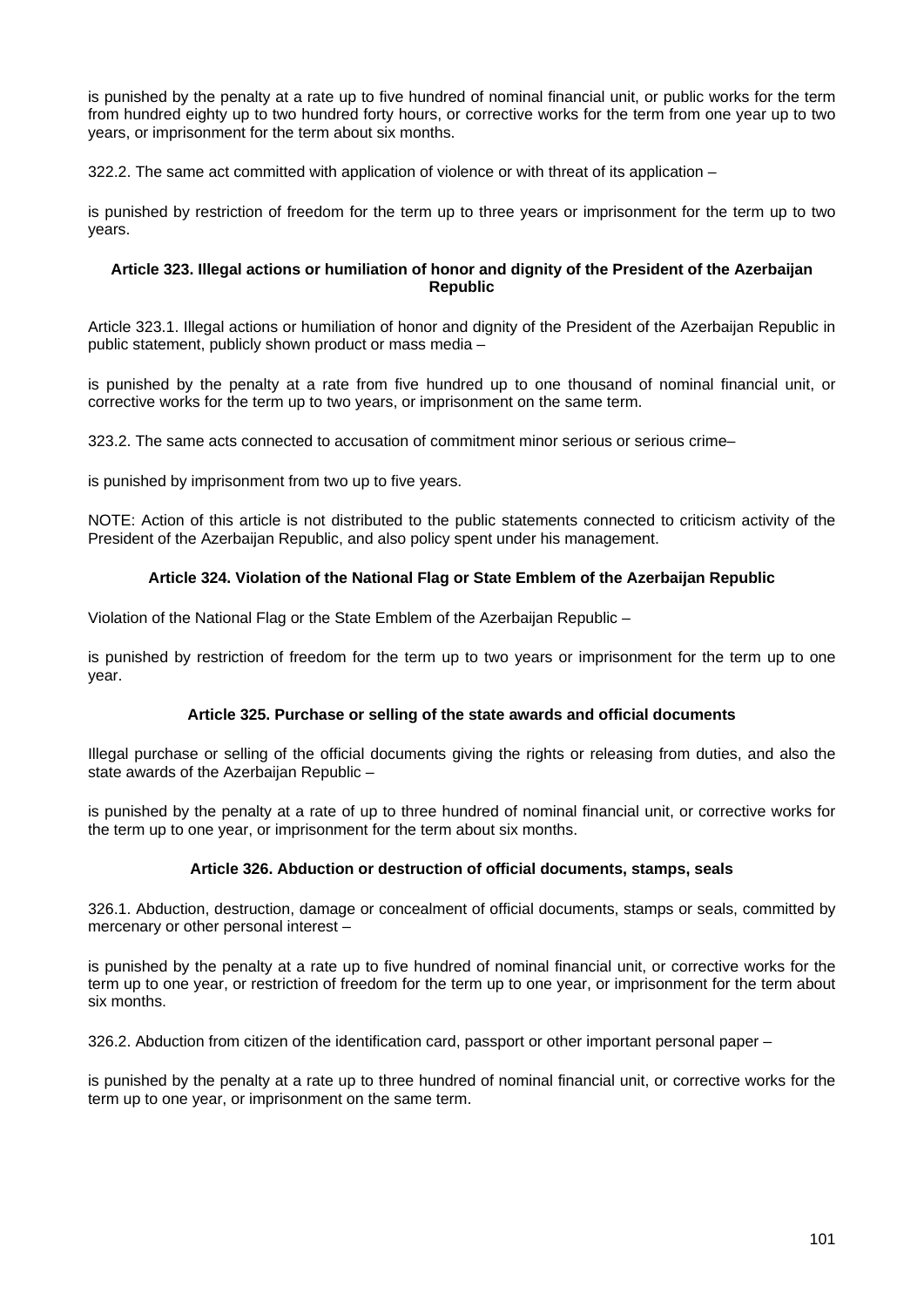#### **SECTION XII**

### **CRIMES AGAINST MILITARY SERVICE**

### **CHAPTER 35**

# **CRIMES AGAINST MILITARY SERVICE**

#### **Article 327. Concept of crimes against military service**

327.1. Crimes against military service provided by the present chapter shall be crimes against established order on serving in military, committed by military men who are taking place in military service on appeal or by contract in Armed forces of the Azerbaijan Republic, other armies and military formations of the Azerbaijan Republic, other persons having status of military men on the lawful bases, and also the military men involved on educational or testing.

327.2. Accomplice of persons, who have been not mentioned in present article, in crimes against military service shall be attracted to criminal responsibility under appropriate articles of the present chapter.

### **Article 328. Default of order**

328.1. Obvious refusal of execution by subordinate of the order given by chief in order according to law, as well as deliberate default of the order in other form, causing essential harm to interests of military service –

is punished by restriction on military service for the term up to two years, or by maintenance to disciplinary military unit for the term up to two years, or imprisonment for the term up to two years.

328.2. The same acts:

328.2.1. committed by group of persons, on preliminary arrangement by group of persons or organized group;

328.2.2. entailed heavy consequences –

is punished by imprisonment for the term up to five years.

328.3. Default of order by unfair or negligent attitude to the military service, entailed heavy consequences –

is punished by maintenance to disciplinary military unit for the term up to two years or imprisonment for the term up to two years.

328.4. The acts provided by articles 328.1-328.3 of the present Code, committed in wartime or fighting conditions –

is punished by imprisonment for the term from five up to ten years.

NOTE: 1. "Wartime" in appropriate articles of the present chapter is understood condition of war with the foreign states.

2. Day and hour of declaration of war or actual beginning of implementation of military operations shall be admitted as the beginning of war, and as ending of war - day and hour of the actual discontinuance of military operations.

3. " Fighting conditions " is understood as a direct opposition to enemy or actual implementation of fighting operations by military unit or military division.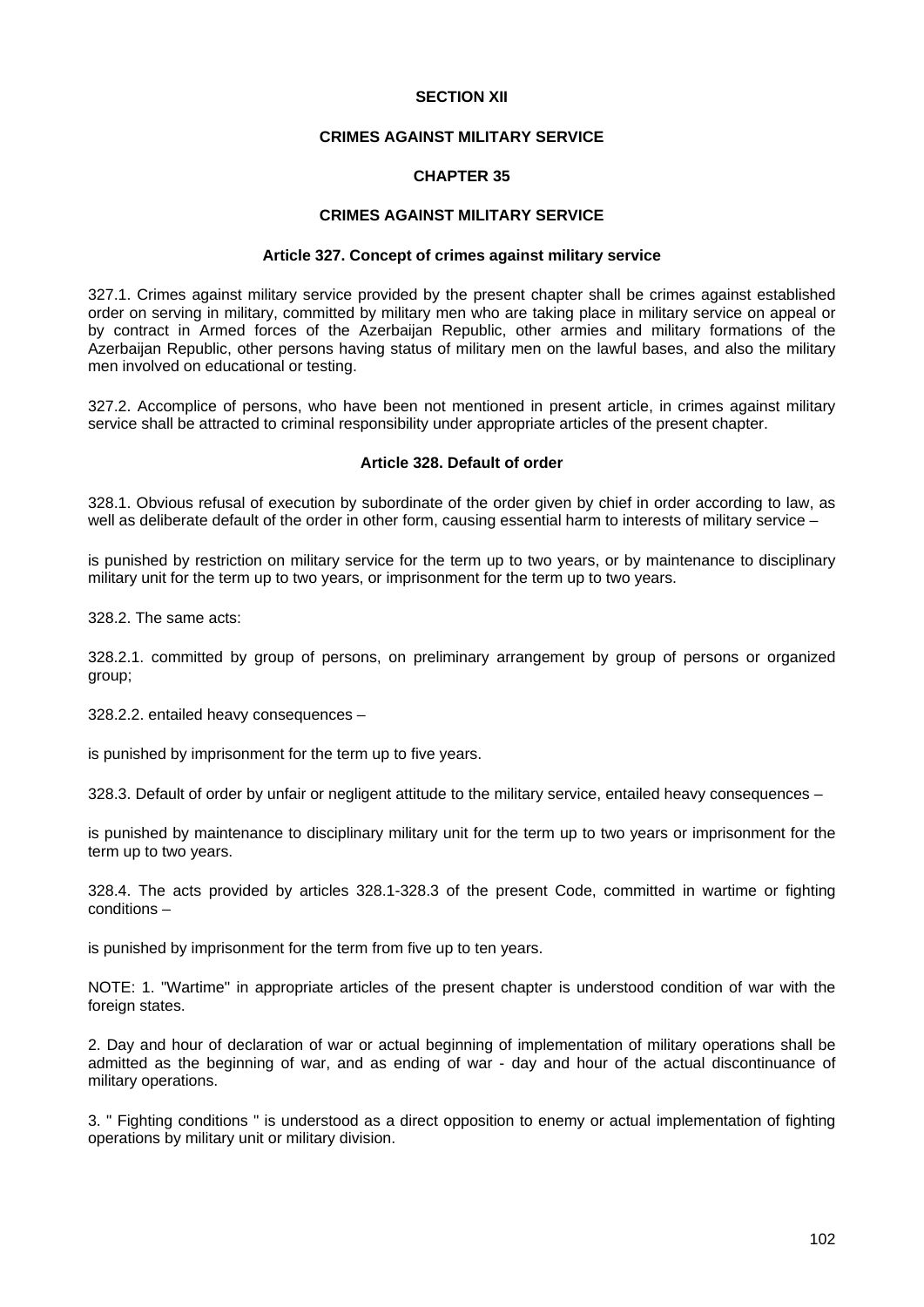### **Article 329. Resistance to a chief or compulsion to infringement of official duties**

329.1. Resistance to a chief, as well as to other person, implementing duties of military service assigned to him, or his compulsion to infringement of these duties, connected with violence or with threat of its application –

is punished by restriction on military service for the term up to two years, or maintenance to disciplinary military unit for the term up to two years, or imprisonment for the term up to three years.

329.2. The same acts committed:

329.2.1. by group of persons, on preliminary arrangement by group of persons or organized group;

329.2.2. with application of a weapon;

329.2.3. with drawing minor serious or less serious harm to health, as well as entailed to other minor serious consequences –

is punished by imprisonment for the term from three up to eight years.

329.3. The acts provided by articles 329.1 and 329.2 of the present Code, committed in wartime or fighting conditions –

is punished by imprisonment for the term from five up to ten years.

### **Article 330. Violent actions against chief**

330.1. Causing easy harm to health of the chief or causing to him injuries in connection with execution of duties by him on military service –

is punished by restriction on military service for the term up to two years, or maintenance to disciplinary military unit for the term up to two years, or imprisonment for the term up to two years.

330.2. The same acts committed:

330.2.1. by group of persons;

330.2.2. with application of a weapon;

330.2.3. with causing heavy or less serious harm to health of a victim, as well as entailed to other heavy consequences –

is punished by imprisonment for the term from three up to five years.

330.3. The acts provided by article 330.2 of the present Code, committed in wartime or fighting conditions –

is punished by imprisonment for the term from five up to ten years.

# **Article 331. Insult, causing injuries or torture of a military man**

331.1. The insult by one military man of another during performance or in connection with performance of duties on military service –

is punished by restriction on military service for the term for about six months or maintenance to disciplinary military unit on the same term.

331.2. The insult by chief of subordinate, as well as by subordinate of chief during performance or in connection with performance of duties on military service –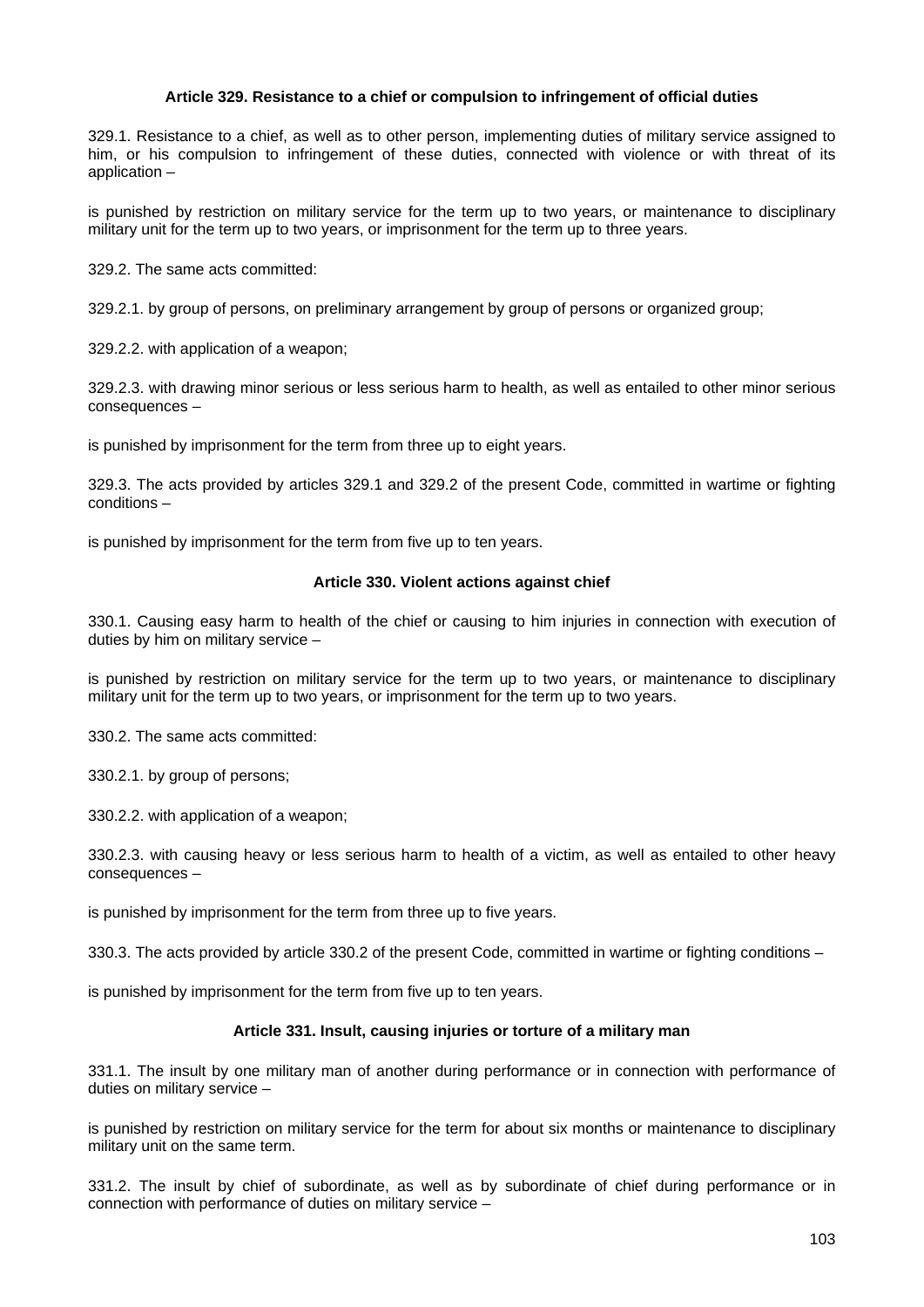is punished by restriction on military service for the term up to one year or maintenance to disciplinary military unit for the term up to one year.

331.3. Causing injuries or tortures by chief of subordinate during performance or in connection with performance of duties on military services –

is punished by imprisonment for the term from three up to seven years.

### **Article 332. Infringement of authorized rules on mutual relation between military men at absence of subordination relations**

332.1. Infringement of authorized rules of mutual relation between military men at absence between them of subordination relations, connected with humiliation of honor and advantage of victim or with application of violence against him –

is punished by maintenance to disciplinary military unit for the term up to two years or imprisonment for the term up to one year.

332.2. The same act committed:

332.2.1. repeatedly;

332.2.2. concerning two or more persons;

332.2.3. by group of persons, on preliminary arrangement by group of persons or by organized group;

332.2.4. with application of a weapon;

332.2.5. with causing less serious harm to health of the victim –

is punished by imprisonment for the term from three up to five years.

332.3. The acts provided by articles 332.1 or 332.2 of the present Code, entailed to heavy consequences –

is punished by imprisonment for the term from five up to ten years.

# **Article 333. Autocratic leaving of military unit or place of service**

333.1. Autocratic leaving military unit or place of service, as well as absence without valid excuse on service for over three days, but no more than ten day or though and less than three day, but repeatedly within six months, committed by a military man, who is taking serving on military service –

is punished by maintenance to disciplinary military unit for the term up to one year.

333.2. Autocratic absence from military unit, as well as absence without valid excuse on service for over ten day, but no more than one month, committed by a military man who is taking place in military service by appeal or by contract –

is punished by the maintenance to disciplinary military unit for the term up to two years.

333.3. Autocratic leaving places of service by an officers, ensign, warrant officer or military man of over urgent service, or person who is taking place in military service on contract, as well as absence of him on service without valid excuse for over ten days, but no more than month or though and less than ten days, but more than three days, committed repeatedly within one year –

is punished by restriction on military service for the term up to two years or imprisonment for the term up to two years.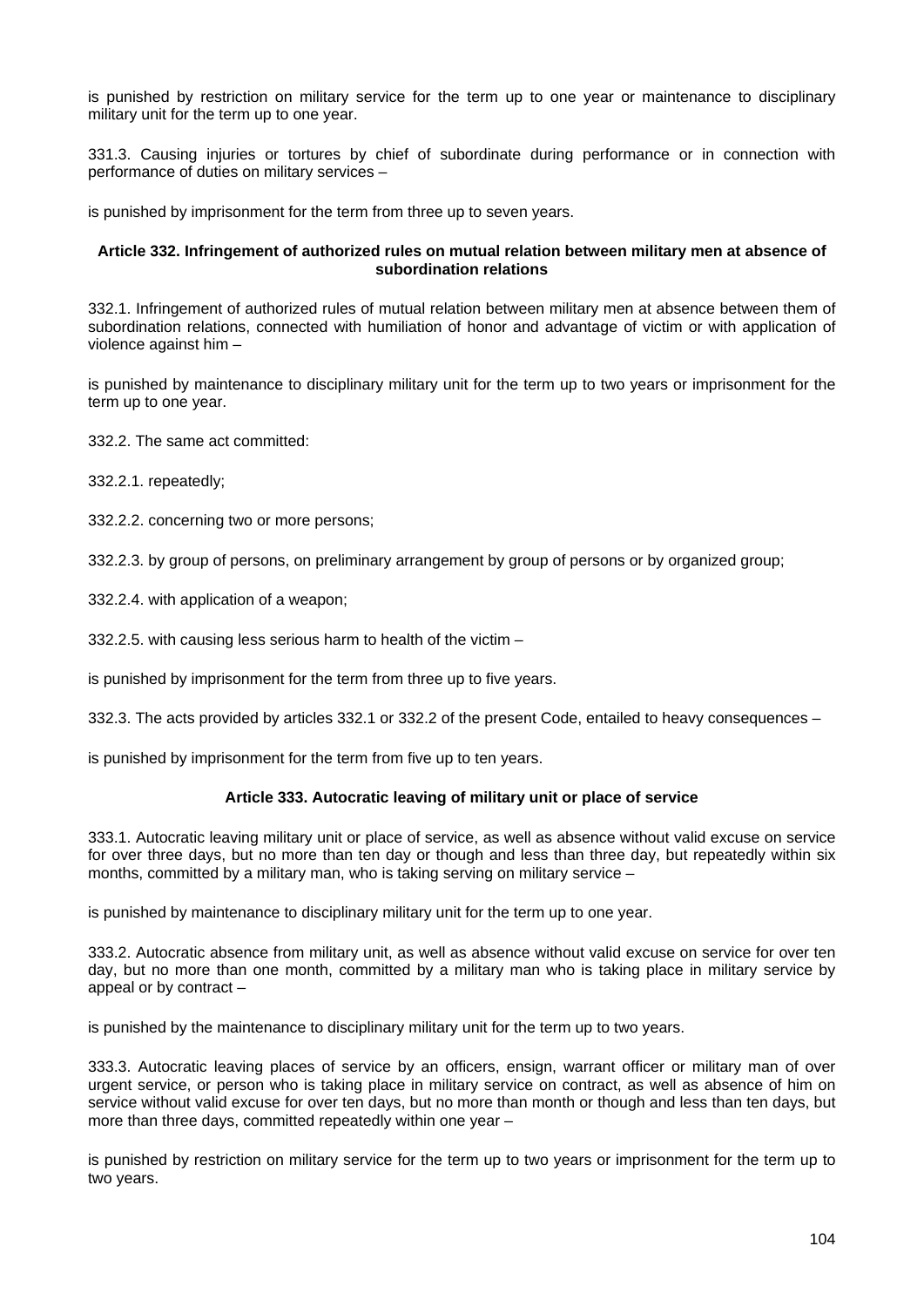333.4. The acts provided by articles 333.2 and 333.3 of the present Code, which duration are over one month, but no more than three months –

is punished by imprisonment for the term from two up to five years.

333.5. The autocratic absence committed by a military man, serving time in disciplinary military unit –

is punished by imprisonment for the term from one year up to three years.

333.6. The acts provided by articles 333.1-333.4 of the present Code, committed in wartime or fighting conditions –

is punished by imprisonment for the term from three up to eight years.

NOTE: The person who for first time has committed acts, provided by articles 333.1-333.4 of the present Code, can be released from a criminal liability if committed acts were by consequence of serious circumstances.

### **Article 334. Desertion**

334.1. Desertion, that is autocratic absence of a military man from military unit or places of service, or not returning (absence) to a place of service for over three months, as well as autocratic absence from military unit or places of service, or not returning (absence) to a place of service with a view of evasion from serving in military, irrespective of duration –

is punished by imprisonment for the term from three up to seven years.

334.2. Desertion with a weapon, supplies or explosives entrusted on service, without purpose of their plunder, as well as desertion committed by group of persons –

is punished by imprisonment for the term from five up to eight years.

334.3. The acts provided by articles 334.1 and 334.2 of the present Code, committed in wartime or fighting conditions –

is punished by imprisonment for the term from five up to ten years.

NOTE: The person who for the first time has committed acts, provided by articles 334.1 of the present Code, can be released from a criminal liability if of these acts was committed on consequence of confluence of heavy circumstances.

# **Article 335. Evasion from military service by causing harm to health or in different way**

335.1. Evasion of a military man from military service by causing any harm to health or feigned illness, forgery of documents, or other deceit, as well as refusal from implementing duties of military service –

is punished by restriction on military service for the term up to one year or maintenance to disciplinary military unit for the term up to two years.

335.2. The same acts committed in wartime or fighting conditions –

is punished by imprisonment for the term from three up to five years.

# **Article 336. Infringement of authorized rules on guard duty**

Infringement of authorized rules on guard (log) service by a person included in sentry (watch), entailed to heavy consequences –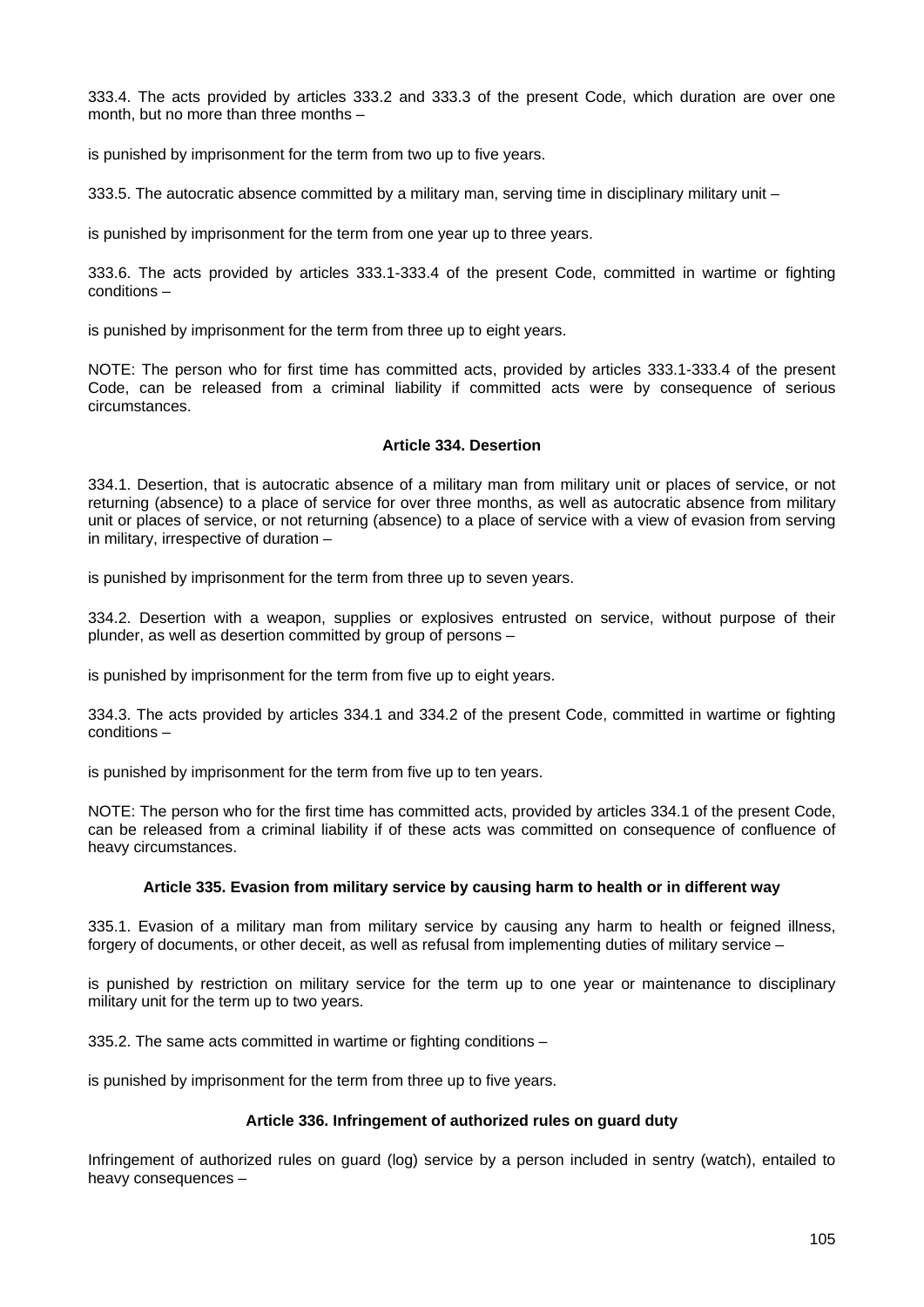is punished by imprisonment for the term from two up to five years.

# **Article 337. Infringement of authorized rules on implementing internal or patrol service**

Infringement of authorized rules on internal service by a person who is included in daily order of military unit (except for sentry and watches), as well as infringement of authorized rules on patrol service by a person included in patrol, entailed to heavy consequences –

is punished by restriction on military service for the term up to two years, or maintenance to disciplinary military unit for the term up to two years, or imprisonment for the term up to two years.

# **Article 338. Infringement of rules on implementing fighting watch**

338.1. Infringement of rules on implementing fighting watch (fighting service) on duly detection and reflection of sudden attack on the Azerbaijan Republic or maintenance of its safety if this act could harm interests of safety of the state –

is punished by restriction on military service for the term up to two years, or maintenance to disciplinary military unit on the same term, or imprisonment for the term up to three years.

338.2. The same act which harmed interests of state safety or has entailed to other heavy consequences –

is punished by imprisonment for the term from three up to six years.

# **Article 339. Infringement of rules on implementing boundary service**

339.1. Infringement of rules on implementing boundary service by person included in boundary order or implementing other duties of boundary service if this act could harm interests of state safety –

is punished by restriction on military service for the term up to two years, or maintenance to disciplinary military unit for the term up to two years, or imprisonment on the same term.

339.2. The same act, which harmed interests of state safety or has entailed to other heavy consequences –

is punished by imprisonment for the term from two up to five years.

### **Article 340. Infringement of rules on performance of duty on protection of a social order and maintenance of public safety**

340.1. Infringement of rules on performance of duty by a person included in the army order on protection of a social order and maintenance of public safety, harmed rights and legitimate interests of citizens –

is punished by restriction on military service for the term up to one year or maintenance to disciplinary military unit for the term up to one year.

340.2. The same act which has entailed to heavy consequences, as well as committed in wartime or fighting conditions –

is punished by imprisonment for the term up to three years.

# **Article 341. Abusing authority, excess or inactivity of authority**

341.1. Abusing by chief or official of authority or service position, excess of authority or service powers, deliberate inactivity of authority, if these acts were made regularly or from mercenary prompting or other personal interest, as well as caused essential harm –

is punished by restriction on military service for the term up to two years or imprisonment for the term up to three years.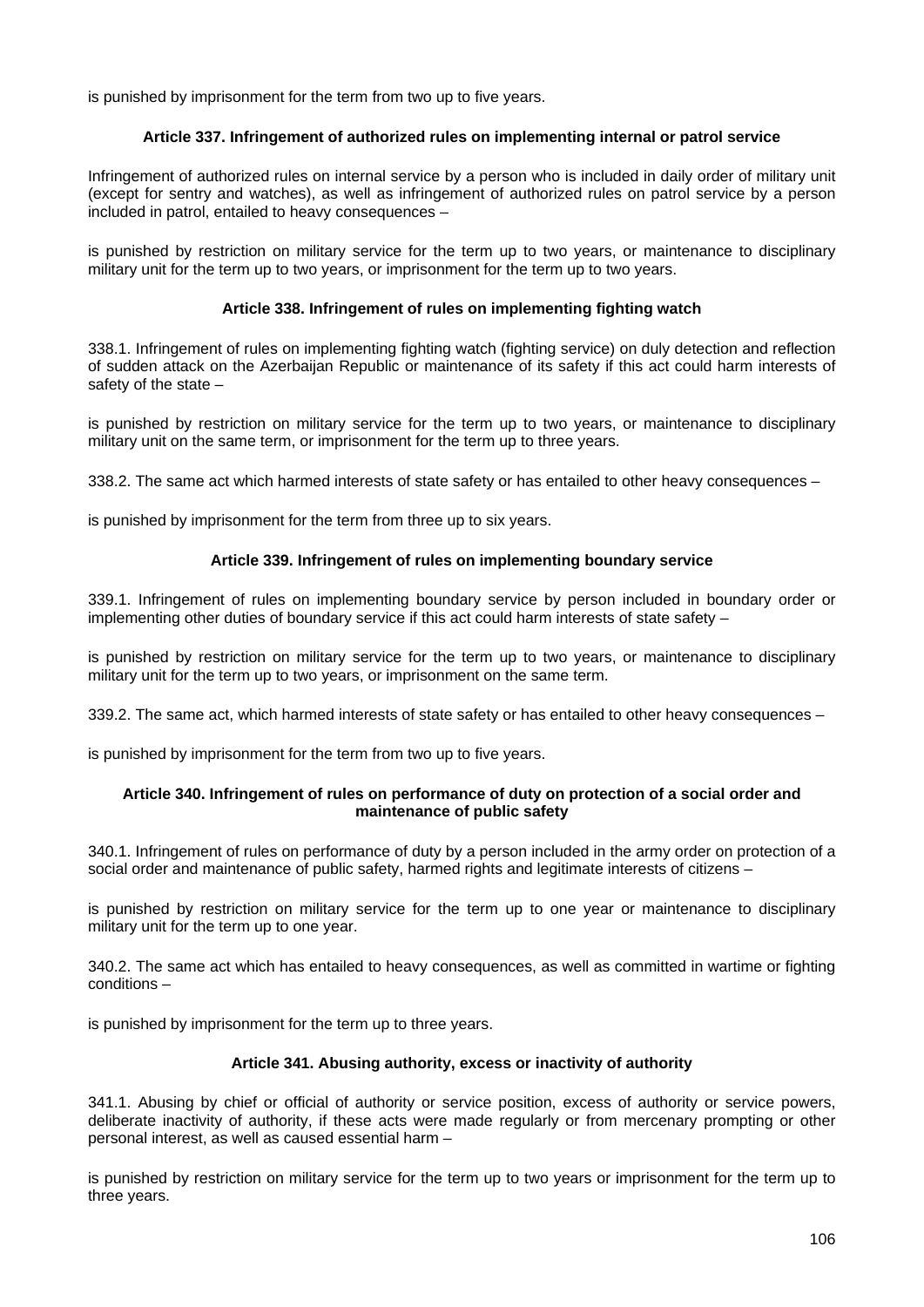341.2. The same acts:

341.2.1. committed by group of persons;

341.2.2. committed with application of a weapon;

341.2.3. entailed to heavy consequences –

is punished by imprisonment for the term from three up to seven years.

341.3. The acts provided by articles 341.1 and 341.2 of the present Code, committed in wartime or fighting conditions –

is punished by imprisonment for the term from five up to ten years.

### **Article 342. Negligent attitude to service**

 $342.1$ . The negligent attitude by chief or official to service, causing essential harm  $-$ 

is punished by restriction on military service for the term up to two years or imprisonment for the term up to two years.

342.2. The same act, which has entailed to heavy consequences, as well as committed in wartime or fighting conditions –

is punished by imprisonment for the term from three up to seven years.

# **Article 343. Leaving to the opponent of means for conducting war**

Leaving by chief on a field of battle of combat material and other means of conducting war, not caused by fighting conditions, committed not with a view of rendering help to enemy –

is punished by imprisonment for the term from three up to ten years.

# **Article 344. Leaving of perishing military ship**

344.1. Leaving perishing military ship by commander, not implemented his duties up to the end, as well as by person from team structure of a ship without the appropriate order of the commander –

is punished by restriction on military service for the term up to two years, or maintenance to disciplinary military unit for the term up to two years, or imprisonment for the term from three up to seven years.

344.2. The same act committed in wartime or fighting conditions –

is punished by imprisonment for the term from five up to ten years.

# **Article 345. Autocratic leaving of battle fields or refusal to use weapon**

345.1. Autocratic leaving of battle fields during fight or refusal of application of weapon –

is punished by imprisonment for the term from five up to ten years.

345.2. The same acts, which committed by group of persons or have entailed to heavy consequences –

is punished by imprisonment for the term from ten up to fifteen years.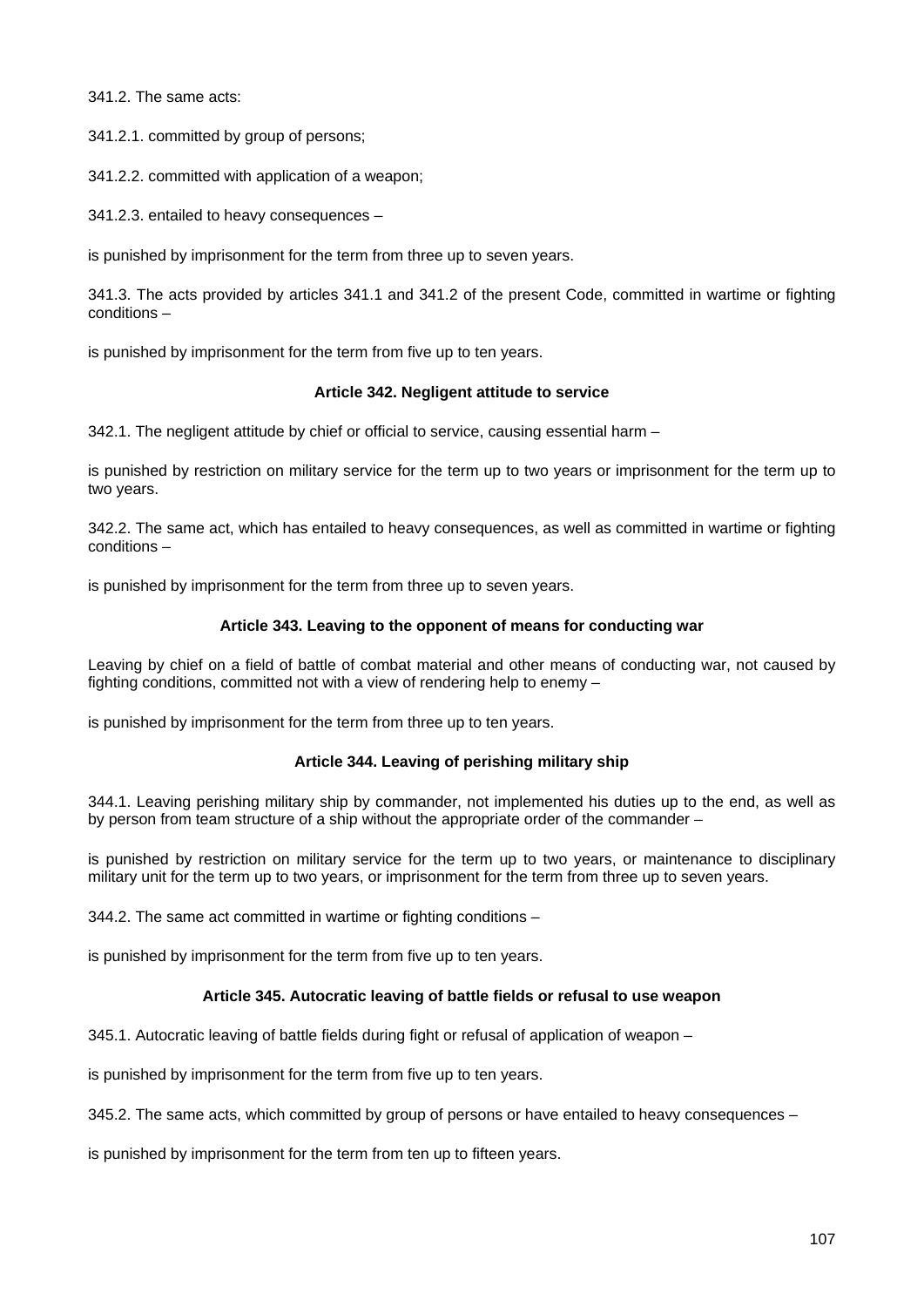## **Article 346. Criminal acts of a military man who is taking place in a captivity**

346.1. Violence above other military captured or cruel treatment with them by military man who is taking place in a captivity –

is punished by imprisonment for the term from three up to seven years.

346.2. The same acts, committed on imprudence and entailed to death of a victim or other heavy consequences –

is punished by imprisonment for the term from seven up to twelve years.

#### **Article 347. Loss of military property**

Infringement of storage rules entrusted by a military man for service using a weapon, supplies, vehicles, subjects of technical supply or other military property, entailed to their loss-

is punished by the penalty at a rate up to two hundred of nominal financial unit, or restriction on military service for the term up to two years, or maintenance to disciplinary military unit for the term up to two years, or imprisonment for the term up to three years.

#### **Article 348. Damage or destruction of military property on imprudence**

348.1. Damage or destruction on imprudence of a weapon, supplies, military engineering or other military property, entailed to heavy consequences –

is punished by the penalty at a rate up to five hundred of nominal financial unit, or restriction on military service for the term up to two years, or maintenance to disciplinary military unit for the term up to two years, or imprisonment for the term up to three years.

348.2. The same acts, committed in wartime or in fighting conditions –

is punished by imprisonment for the term up to five years.

### **Article 349. Deliberate destruction or damage of military property**

349.1. Deliberate destruction or damage of a weapon, supplies, military engineering or other military property, at absence of attributes of other crime –

is punished by the penalty at a rate up to five hundred of nominal financial unit, or restriction on military service for the term up to two years, or maintenance to disciplinary military unit for the term up to two years, or imprisonment for the term up to four years.

349.2. The acts provided by article 349.1 of the present Code:

349.2.1. committed repeatedly;

349.2.2. committed by group of persons;

349.2.3. entailed to heavy consequences;

349.2.4. committed in wartime or in fighting conditions –

is punished by imprisonment for the term from three up to seven years.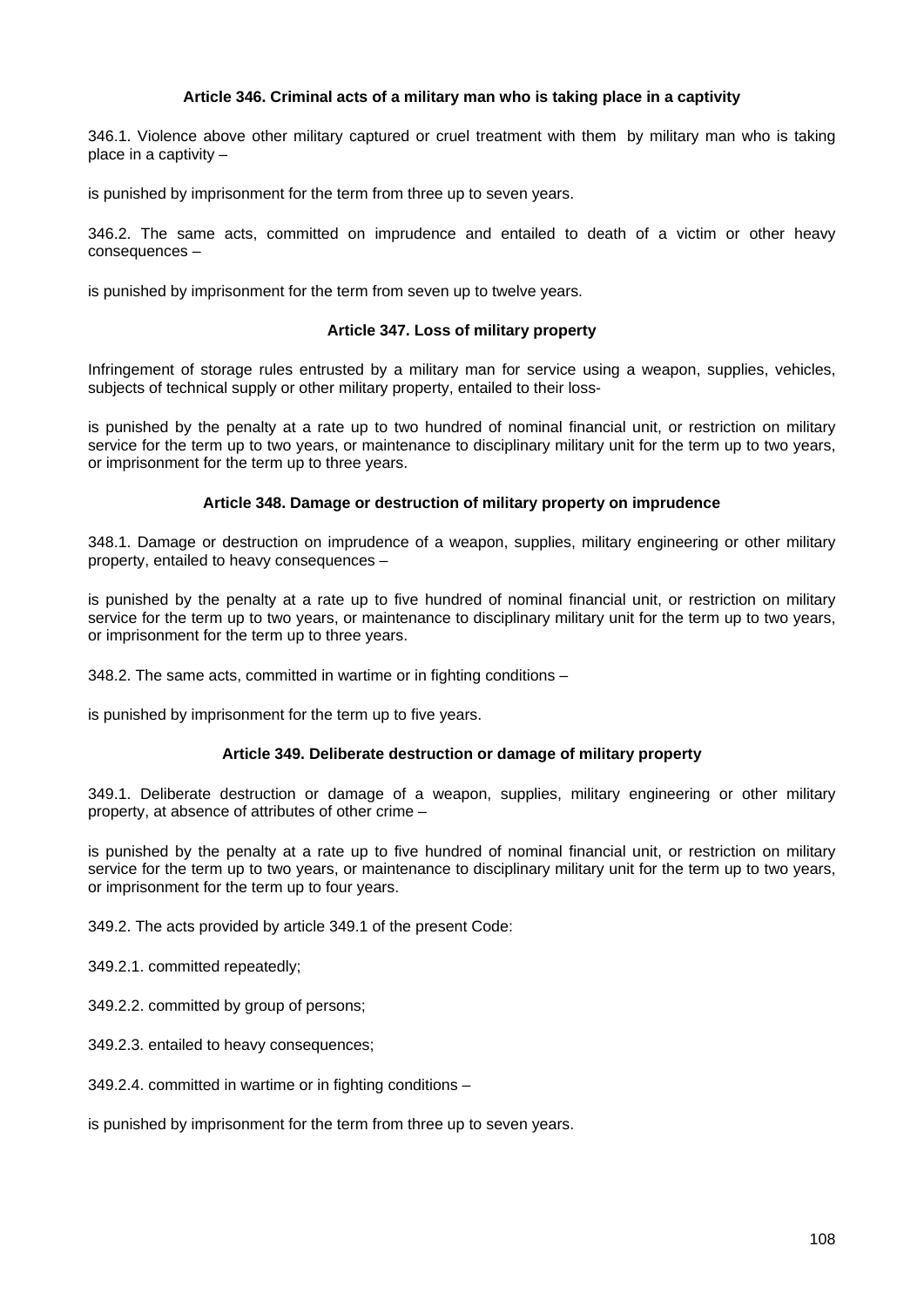## **Article 350. Infringement of rules on manipulation with a weapon and subjects representing increased danger to associates**

350.1. Infringement of rules on manipulation with a weapon, supplies, radioactive materials, explosive or other substances and subjects representing increased danger to associates, on imprudence entailed causing of harm to health of a victim, destruction of military engineering or other heavy consequences –

is punished by restriction on military service for the term up to two years or maintenance to disciplinary military unit on the same term.

350.2. The same act, committed on imprudence and entailed to death of a person –

is punished by imprisonment for the term from two up to five years.

350.3. The act provided by article 350.1 of the present Code, committed on imprudence and entailed to death of two or more persons –

is punished by imprisonment for the term from three up to eight years.

## **Article 351. Infringement of rules on driving or operation of machines**

351.1. Infringement of rules on driving or operation of a fighting, special or transport machine, committed on imprudence and entailed to causing of less serious or minor serious harm to health of a victim –

is punished by restriction on military service for the term up to two years or maintenance to disciplinary military unit on the same term, or imprisonment for the term up to three years with deprivation of the right to operate a vehicle on the same term or without it.

351.2. The same act, committed on imprudence and entailed to death of a victim –

is punished by imprisonment for the term from two up to five years with deprivation of the right to operate a vehicle for the term up to three years.

351.3. The act provided by article 351.1 of the present Code, on imprudence entailed to death of two or more persons –

is punished by imprisonment for the term from five up to ten years with deprivation of the right to operate a vehicle for the term up to five years.

## **Article 352. Infringement of flight rules or preparations for them**

352.1. Infringement of rules on flights or preparations for them or other service regulations of military flying devices, entailed to heavy consequences, or on imprudence brought to death of a victim –

is punished by imprisonment for the term of from two till five years.

352.2. The same act, committed on imprudence and entailed to death of two or more persons –

is punished by imprisonment for the term from five up to ten years.

## **Article 353. Infringement of rules on shipping**

353.1. Infringement of rules on driving or operation of military ships, entailed to heavy consequences, or on imprudence to death of a victim –

is punished by imprisonment for the term from two up to five years.